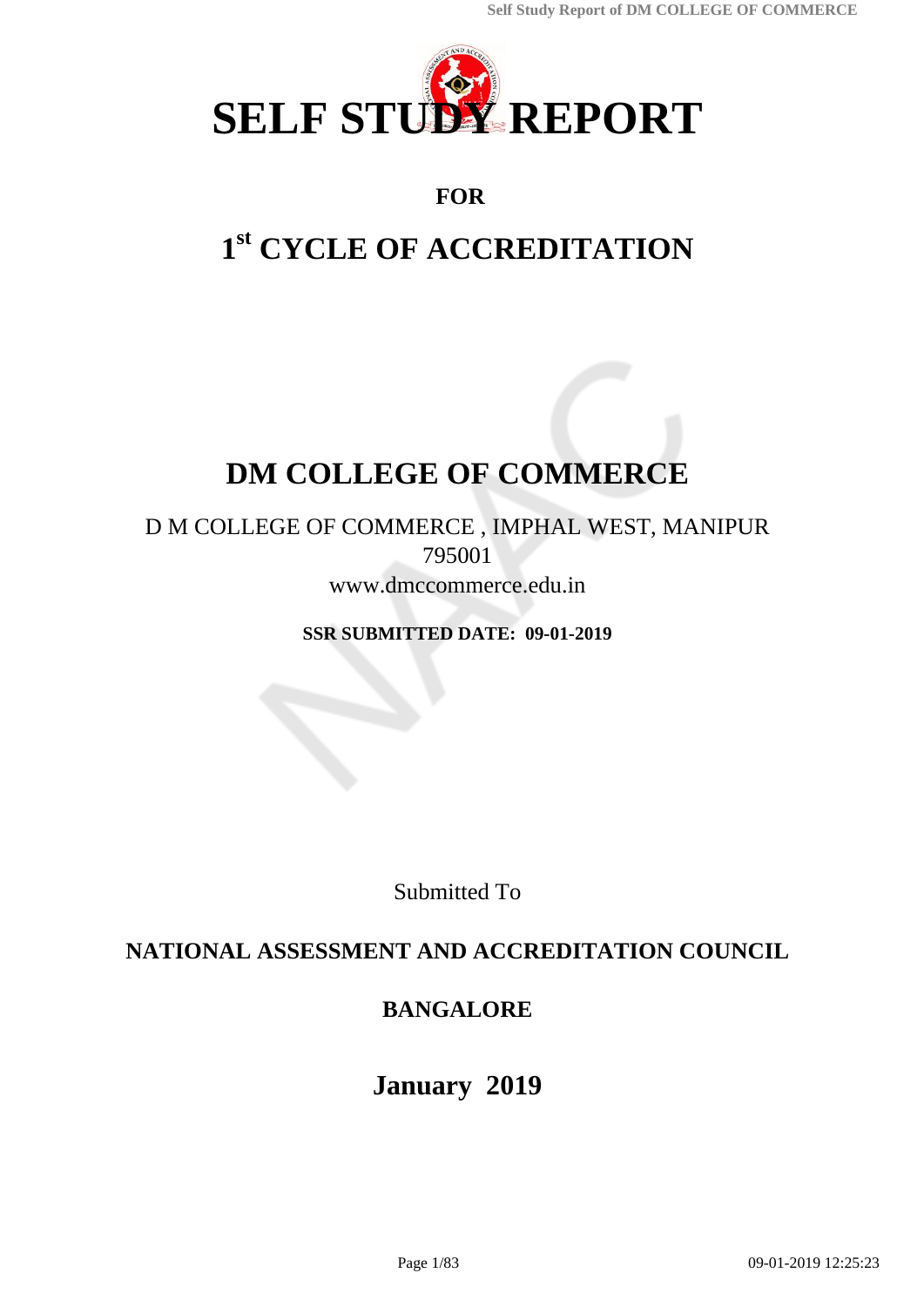# **1. EXECUTIVE SUMMARY**

# **1.1 INTRODUCTION**

The D.M. College of Commerce, Imphal is unique in the state of Manipur as it is the only government college of the Commerce stream in the entire state of Manipur. It is a co-educational institution. Since its inception in 1996, it was affiliated to Manipur University and from this year onwards, it has become one of the five constituent colleges of the Dhanamanjuri University. The college is located in the heart of Imphal, the capital city of Manipur. The college campus is bounded by the Thangmeiband Road on the northern and western sides and the National Highway No. 2 on the eastern and southern sides. The college campus is environmentally clean and free from noises of the busy city life. The college has a total area of about 47200.9Sq meter. The location of the college is very convenient to teachers, students and staff and they all can attend college everyday without any hassle.

### **Vision**

### **Our Vision**

"To emerge as a centre of excellence and innovation in the field of commerce and management education through leadership and professional education with social and human values"

#### **Mission**

#### **Our Mission**

- To develop highly competent professionals in the field of commerce and management education
- Grooming youths to become professional leaders in the field of Indian and international business activities.
- To enable young professionals to be responsible and responsive to the demands of the society in an ever changing environment.
- Providing for holistic and value- based development of students to boost their employability.
- Developing social and environmental consciousness among students so as to become responsible citizens.

# **1.2 Strength, Weakness, Opportunity and Challenges(SWOC)**

#### **Institutional Strength**

- Qualified and experienced faculty
- Study Centre of Institute of Company Secretary India
- Advanced Diploma Course in Foreign Trade
- Tally & GST Certificate Course
- Vocational Course in Retail Management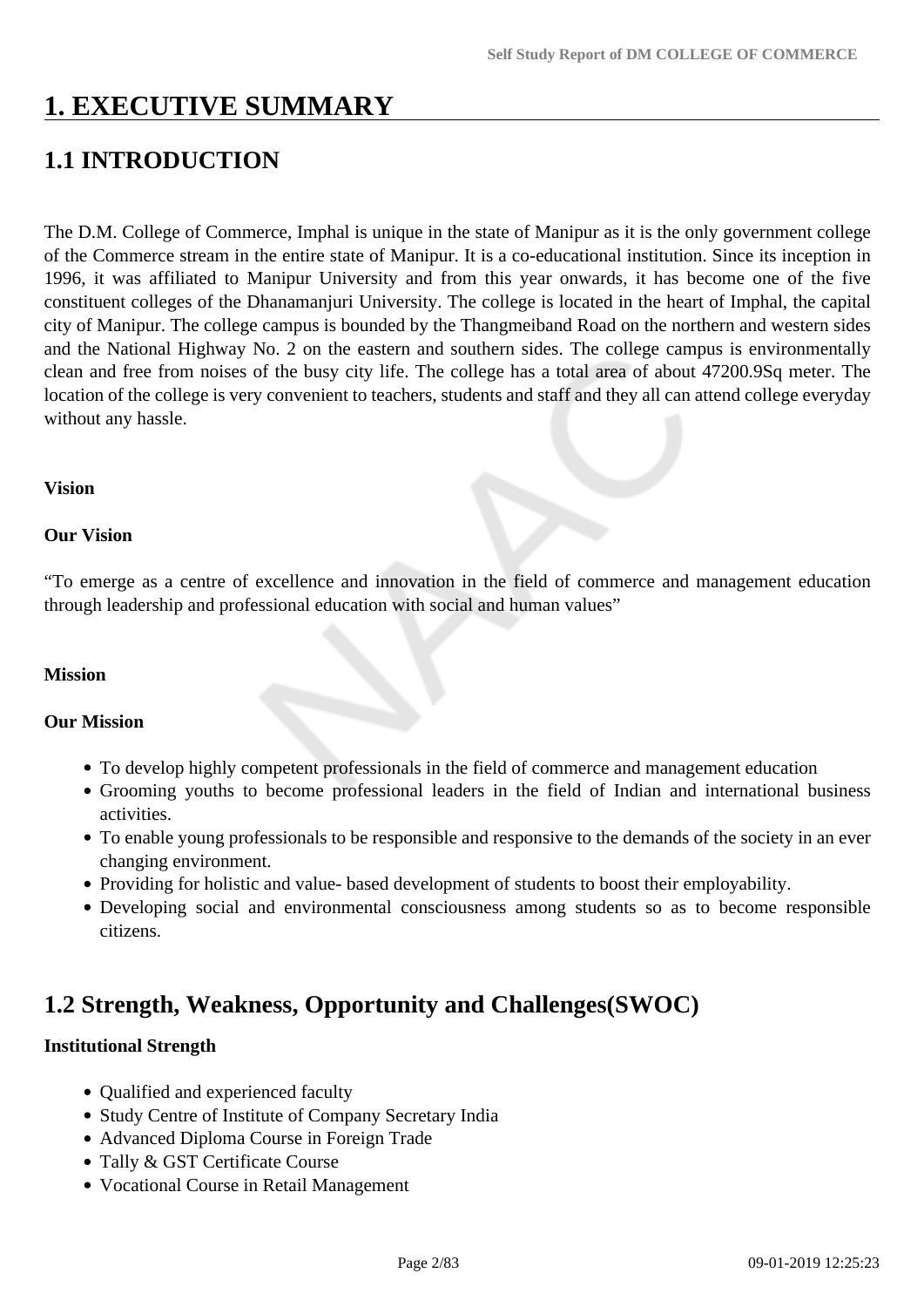- Free Computer Education sponsored by Bharatia Vidya Bhavan
- 2 Hostels for Boys and girls, and 1MoBC Hostel for Boys
- 2 Auditoriums and 1 playground and 1 Gymnasium.
- Full time BBA Degree Course since 2009
- Opening of M. Com. Course in 2016
- 2 active NSS Units
- Information Counselling and Career Guidance cell
- 2 Smart Classrooms
- Regular Research Committee meetings related to Minor & Major Research Projects
- IQAC motivated faculty members for submission of self appraisal reports and other research projects
- Merit based Entrance/ Screening Test for admission

#### **Institutional Weakness**

- No active Placement Cell
- No active Parent- Teacher Association in the college
- Online Admission is not yet introduced
- The college is yet to install the Biometric Verification System
- Insufficient number of classrooms, Seminar/ Conference Hall and no state of the art Library and Staff Rooms

#### **Institutional Opportunity**

- Area of the college is around 12 acres
- It is the premier college in the state
- source of students surplus
- $\bullet$  It avails some financial assistance under 2(f) and 12(B) of UGC Act 1956
- It is a full fledged Government College and one of the 5 constituent colleges of the Dhanamanjuri University Manipur

#### **Institutional Challenge**

- Being an old structure, constant repair and maintenance of the infrastructural facilities and the building as a whole is one of the greatest challenges
- The college is solely dependent on financial support from the government which is available only at specified intervals.
- The student- computer ratio is inadequate and many more computers need to be provided to the students.
- The library needs to be expanded and digitalised for its smooth functioning.
- Students' Reading Room needs to be expanded as well as Staff Reading Room
- Shortage of manpower due to non appointment of regular non teaching staff by the government

# **1.3 CRITERIA WISE SUMMARY**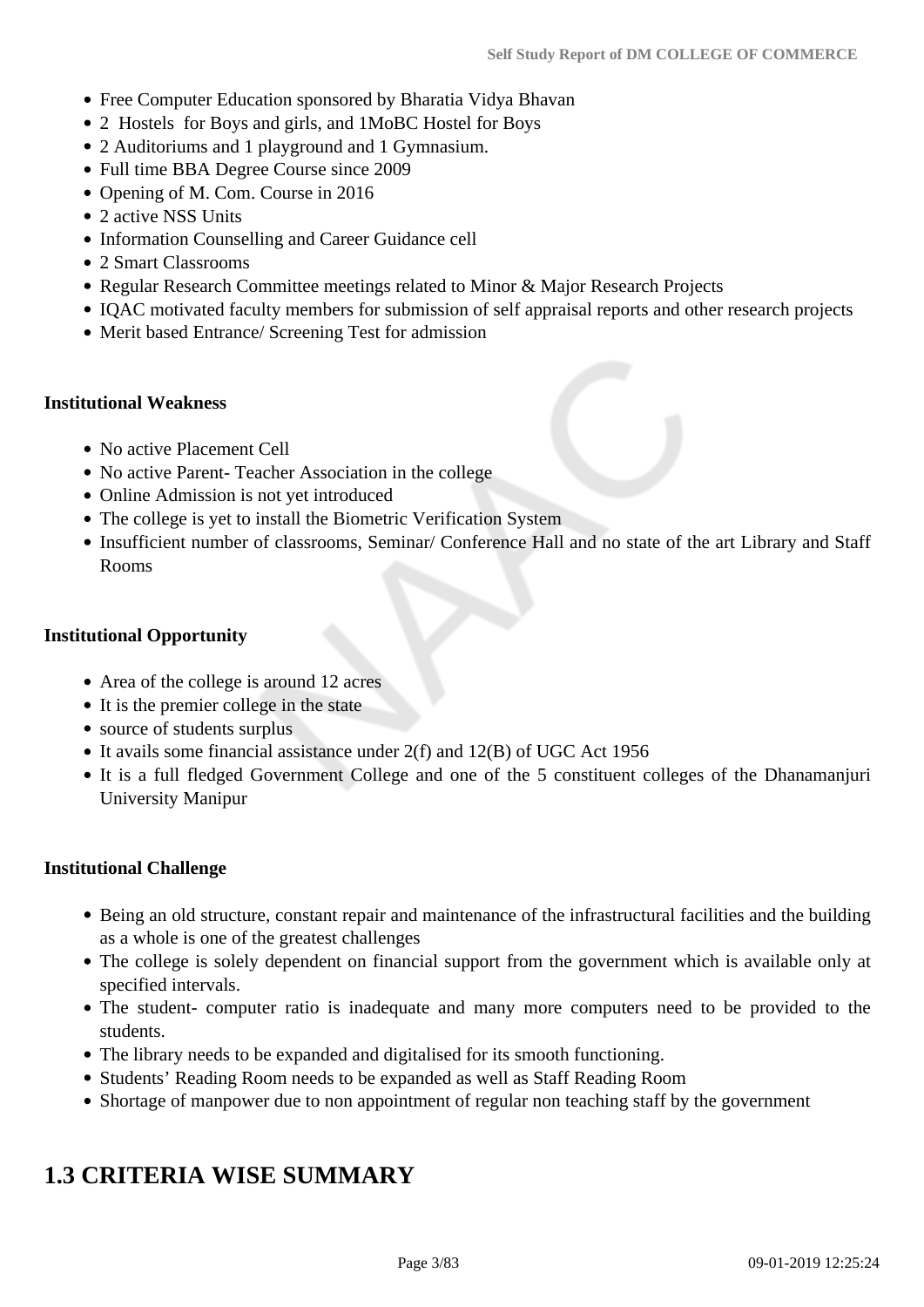### **Curricular Aspects**

 When the institute was affiliated to Manipur University it followed its curriculum design. From this year onwards, the institute has become one of the constituent colleges of the Dhanamanjuri University and as such it follows the curriculum prescribed by the university. Faculty actively participates in the curriculum design by participating at the syllabus revision workshops conducted by the university. Academic flexibility and bridging the gap between curriculum, industry and local needs is achieved by conducting certificate courses, career oriented courses, seminars and tie-ups through MOUs with leading institutions like the Company Secretaries of India, JCRL etc. The institute encourages self-employability by conducting Entrepreneurship Development Programmes. The institute caters to the needs of slow learners through extra remedial classes. Social awareness and community service is inculcated in the students through various NSS activities. To implement the curriculum, the College plans its semester academic schedule which clearly mentions the topics, number of working days allocated to the topics, marks allocated, periods to be taken by the concerned teachers per week and ensures high quality and meet the time schedule. The institute regularly conducts the feedback on curriculum & teaching learning processes. The outcomes of feedback are taken for corrective measures.

#### **Teaching-learning and Evaluation**

A highly competent teaching faculty is engaged to produce excellence in teaching and learning process by using interviews, group discussions, debates, projects, presentations and application of ICT resources of the institution. Admission is done strictly on merit basis through an entrance test conducted by the college under the Dhanamanjuri University rules. The seat intake of students is done according to the state government reservation policy regarding SC/ST/OBC/DP/PCP/SP of ex-servicemen. In order to have smooth conduction of teaching, meticulous planning is done prior to the commencement of semester. Tests and tutorials are conducted on a regular basis to ensure that the students grasp the concepts delivered in the classrooms. A feedback mechanism for the faculty by the students facilitates in continuous improvement in teaching learning process. The two-fold process of teaching and learning and the evaluation process represent the central activity of the college which is amply justified by the excellent academic result **(**over 65% success rate) of the college.

#### **Research, Innovations and Extension**

To cultivate the research culture into students and faculties, institute has established a Research Committee which comprises Principal, HoDs and Research Coordinators. The faculty are duly recognized and encouraged to participate in various workshops and conferences to remain abreast with latest knowledge and technology updates. Teachers continue to engage with research work of their specializations. Their published research works enhance their teaching quality; keep students informed about the latest scholarly developments in the topics they teach. Students participate enthusiastically in scholarly and field work, preparing seminar papers and projects. Institute arranges regular Industrial Visits, for students to enhance their application knowledge. The students are made aware of their social and moral obligations towards society through techno-social activities under NSS.

#### **Infrastructure and Learning Resources**

The institution has sufficient infrastructure for imparting quality education. The Institute has adequate number of class rooms, one computer laboratory, workshops and tutorial rooms. Specially, two class rooms are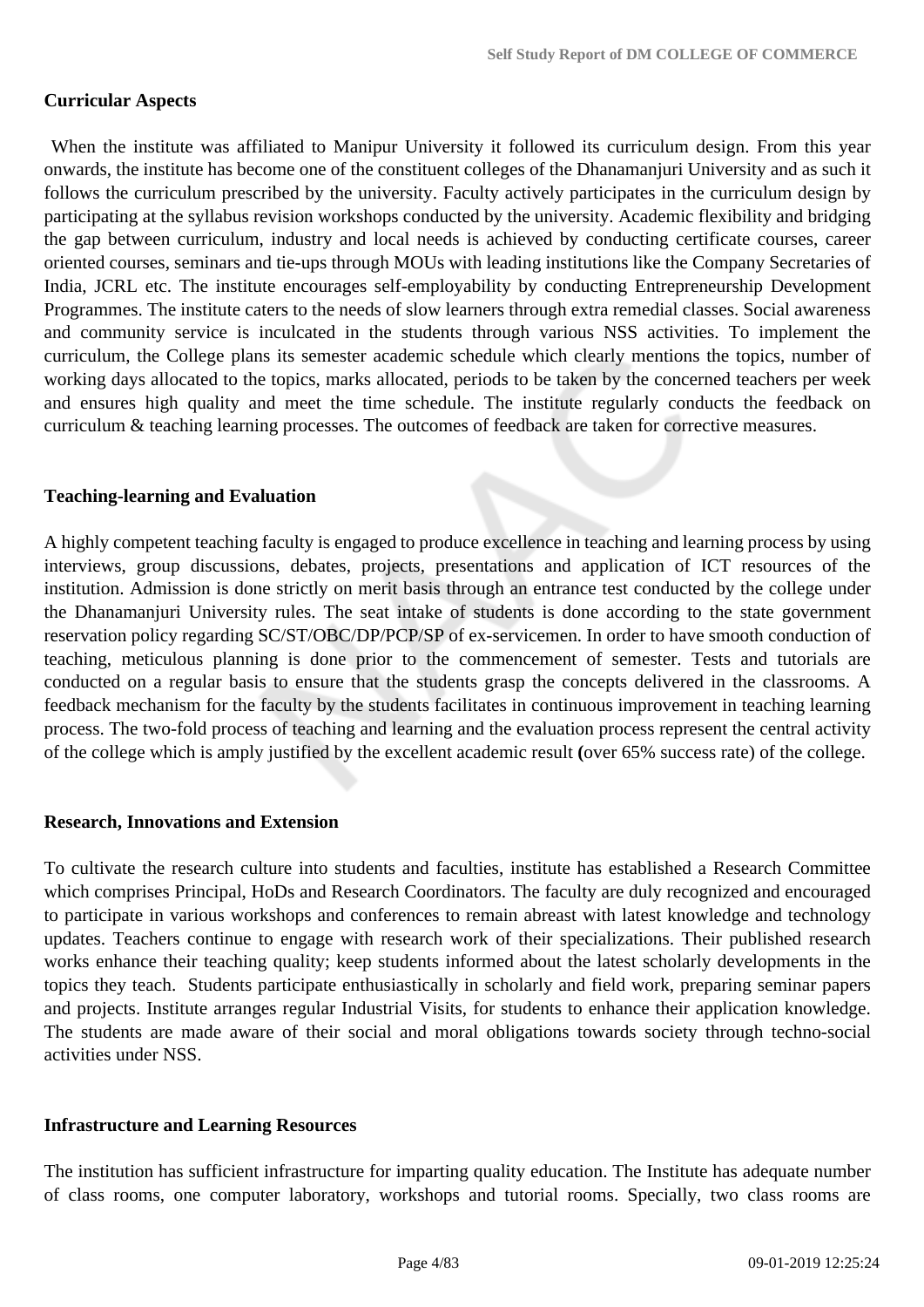equipped with state-of the-art facilities such smart board. The institute has two seminar halls with LAN, WiFi and ICT facilities which are used for multiple activities such as seminars, workshops and conferences. The library of the institution has enough collection of textbooks, reference books, journals, databases, magazines etc. However e-library facility is yet to be implemented. The increased demand for basic requirements like clean toilets with sufficient water supply and drinking water has been met recently with the building of separate toilets for male and female teaching and non-teaching staffs and students. College canteen provides varieties of food items to meet the demand of students, teachers and non teaching staffs as well as visitors. The office of the institution needs renovation and up-gradation but still enough to aid administrative and academic work respectively. For maintenance of the institution, it has different committees and a yearly fund is allotted.

### **Student Support and Progression**

The institute has annual intake of about 400 students and total strength of around 1000 students coming from different parts of Manipur. It has mechanisms like Students' Guidance Cell, Grievances and Redressal Cell and welfare measures to support the students. The meritorious as well as SC/ST/OBC students are benefited with state and national scholarships under different schemes. Apart from regular under-graduate and PG courses, it also offers other courses like Company Secretary, Retail Management and computer course to help in the all round development of students. With initiative from former students as well as retired teachers, an Alumni Association has been set up recently to help interaction with students even after they have formally left college for higher studies.

#### **Governance, Leadership and Management**

Being a constituent college of the Dhanamanjuri University, the VC, the Registrar, the principal and the different committees of the college work in close collaboration to regulate and maintain an amicable and scholastic environment required for this purpose. The Principal as the Head of the Institution along with the members of Teaching and Non-Teaching staff implement the decisions and policies of the authority. The Academic Council and other sub-Committees meet regularly to further implement important decisions regarding academic and co-curricular activities. The authority also encourages individual research work as a part of Faculty Development Programmes (FDP), Major and Minor Research Projects undertaken by the members of teaching staff. 2 NSS units, Career Counselling cell and Women Grievances cells have been operating to equip the students with leadership qualities and solve other problems. IQAC has been formed as per U.G.C guideline to render different tasks like, collecting self appraisal reports from faculty and feedback from the students. Students and teachers effectively contribute to the successful functioning of IQAC**.** Academic Audit is conducted every year. College website is regularly updated to provide exhaustive information regarding the overall functioning of the college.

#### **Institutional Values and Best Practices**

DM. College of Commerce, Imphal has a distinctive character of imparting exclusively Commerce and Management education in the state. The college is proud of extending opportunities to the pass out students to undertake their own business and any other income earning activities. It organises gender equity promotion programmes like "Women Discrimination at Workplace", "Lecture on Women Street Vendors in Conflict Area" etc. The college has a Green Club and initiates green practices. By constructing two ponds within the campus of the college, it is practising rain water harvesting. Besides, it also performs waste management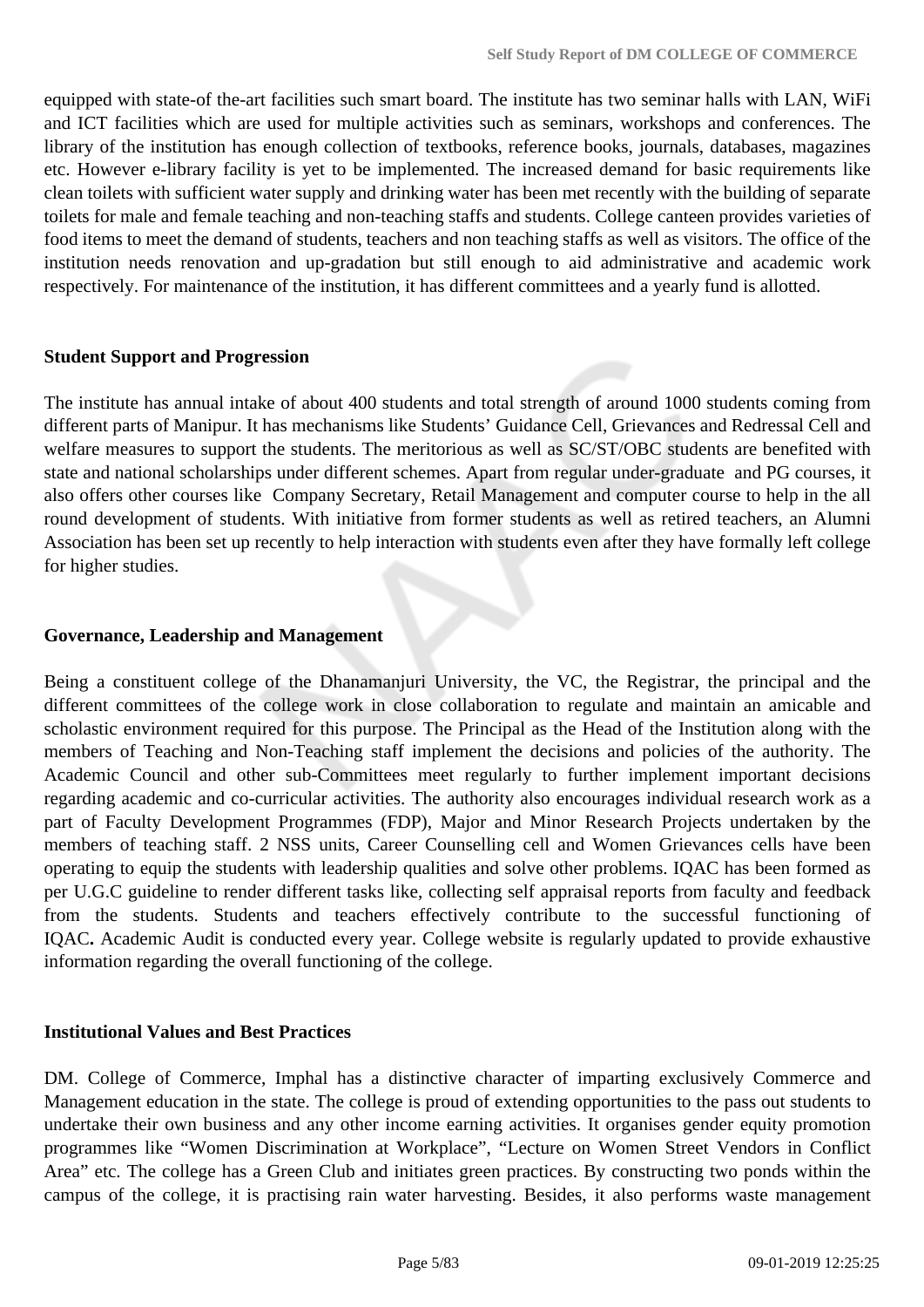activities to deal with climate change and environmental problems. Students are encouraged to do research work and present papers using state of the art technology like powerpoint presentations at seminars, attend tutorials and submit assignments regularly. Post-graduate course in commerce has been introduced in 2016 to encourage higher studies. The college has two active NSS units as part of social extension programme. Career Counselling Cell and Women Grievances Cell constitute other best practices of the college which are aimed at addressing students' needs and general welfare. A state level management festival called 'Sin-Lang Festival' was organised in 2017 as a calendar programme with an aim to instil management skills practically to the management students.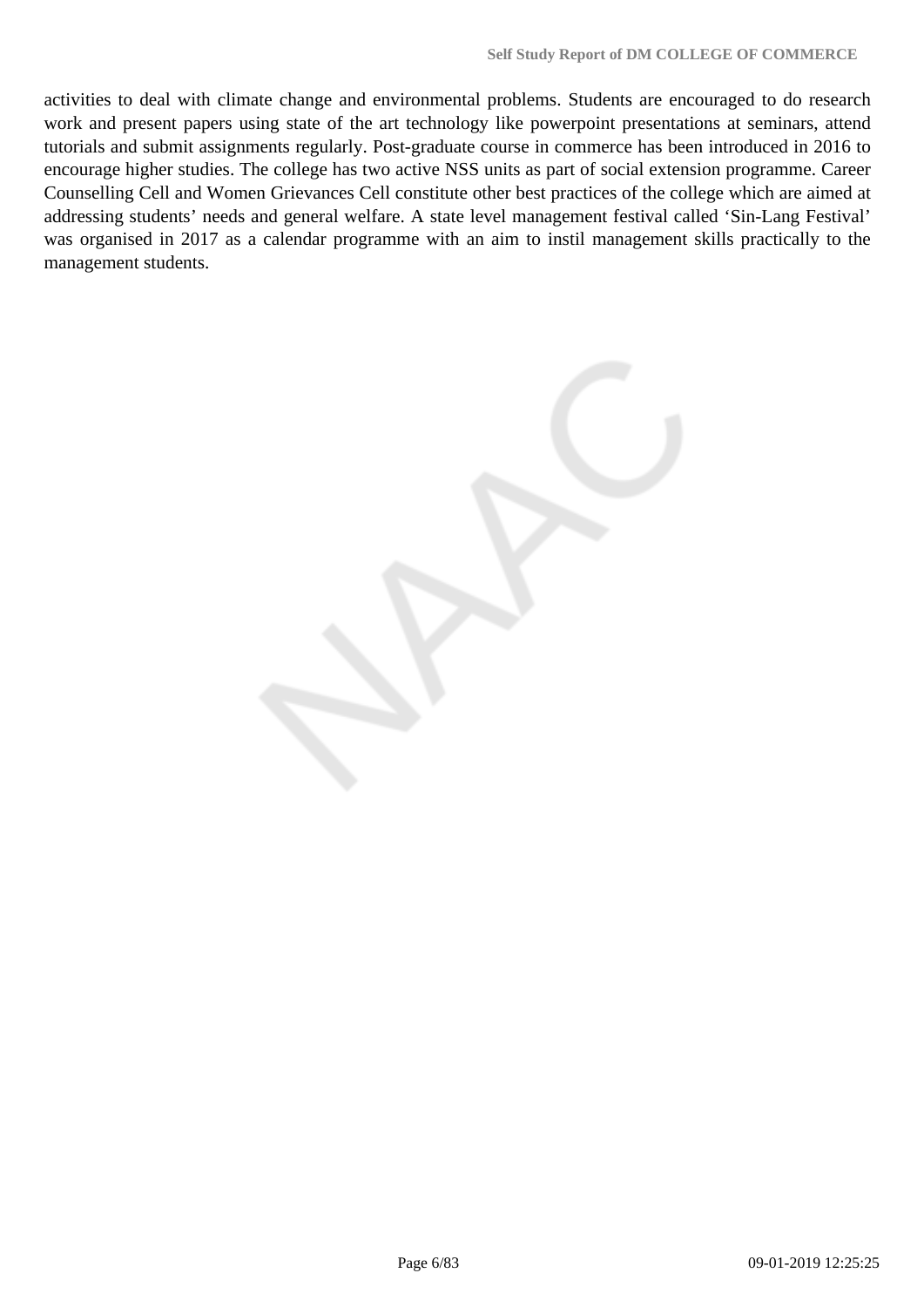# **2. PROFILE**

# **2.1 BASIC INFORMATION**

| Name and Address of the College |                                               |
|---------------------------------|-----------------------------------------------|
| Name                            | DM COLLEGE OF COMMERCE                        |
| Address                         | D M College of Commerce, Imphal West, Manipur |
| City                            | <b>Imphal West</b>                            |
| <b>State</b>                    | Manipur                                       |
| Pin                             | 795001                                        |
| Website                         | www.dmccommerce.edu.in                        |

| <b>Contacts for Communication</b> |                                  |                                          |               |                          |                                       |  |  |
|-----------------------------------|----------------------------------|------------------------------------------|---------------|--------------------------|---------------------------------------|--|--|
| <b>Designation</b>                | <b>Name</b>                      | <b>Telephone with</b><br><b>STD Code</b> | <b>Mobile</b> | Fax                      | Email                                 |  |  |
| Principal                         | Asem<br>Nabachandra<br>Singh     | 0385-2446805                             | 8258861090    | $\overline{\phantom{0}}$ | dmccprincipal@g<br>mail.com           |  |  |
| IQAC<br>Coordinator               | Lourembam<br>Sanatomba<br>Meetei |                                          | 9856375996    | $\overline{\phantom{0}}$ | $l$ stmeetei@gmail.c<br><sub>om</sub> |  |  |

| <b>Status of the Institution</b> |            |
|----------------------------------|------------|
| <b>Institution Status</b>        | Government |

| Type of Institution |                |
|---------------------|----------------|
| By Gender           | Co-education   |
| By Shift            | Regular<br>Day |

| <b>Recognized Minority institution</b>     |    |
|--------------------------------------------|----|
| If it is a recognized minroity institution | No |

# **Establishment Details**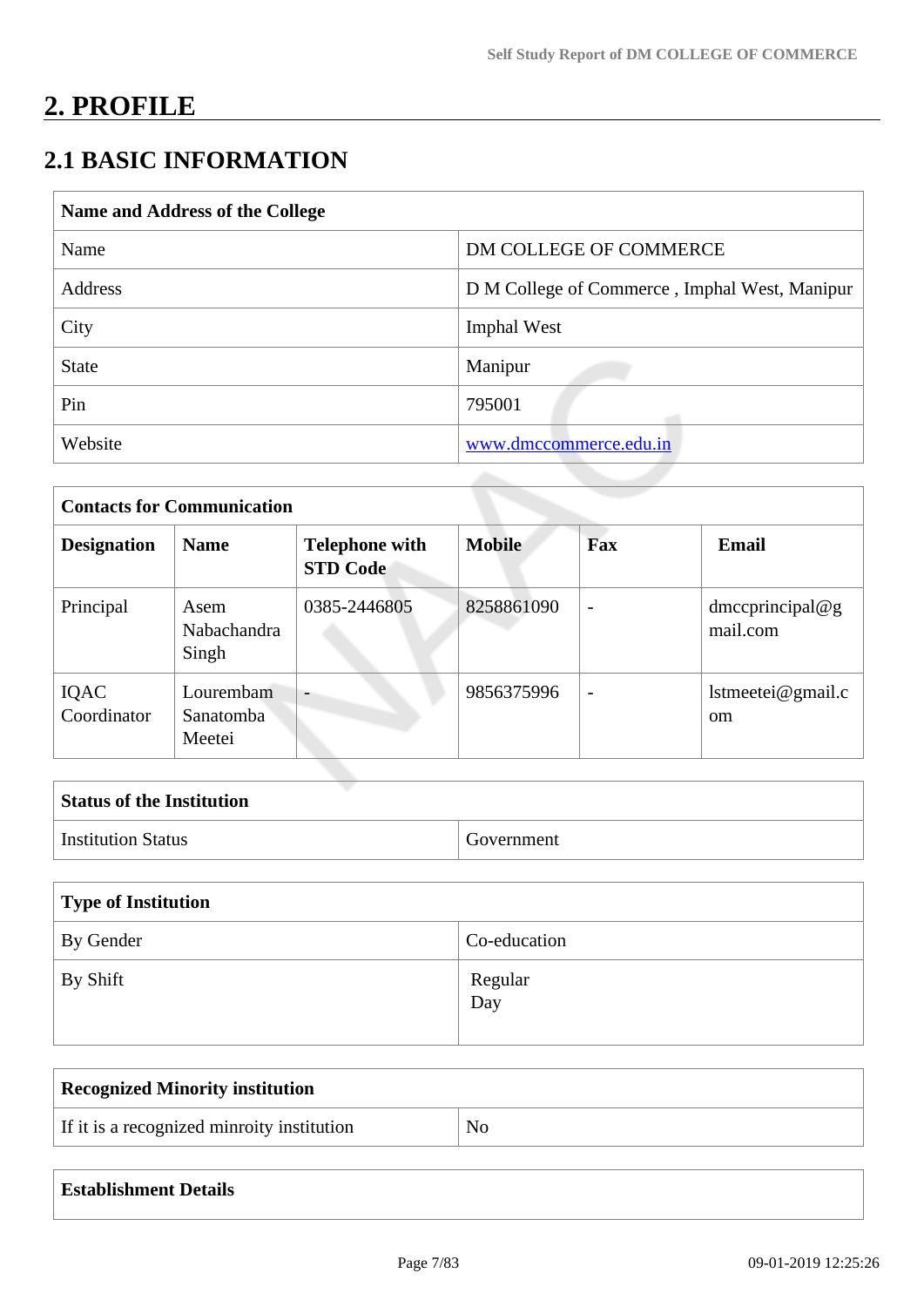|                                                           |                                                                                                                                                                                                                 |                           |                                        |                              |                      | University to which the college is affiliated/ or which governs the college (if it is a constituent |  |
|-----------------------------------------------------------|-----------------------------------------------------------------------------------------------------------------------------------------------------------------------------------------------------------------|---------------------------|----------------------------------------|------------------------------|----------------------|-----------------------------------------------------------------------------------------------------|--|
| college)<br><b>State</b>                                  |                                                                                                                                                                                                                 |                           | <b>University name</b>                 |                              | <b>Document</b>      |                                                                                                     |  |
| Manipur                                                   |                                                                                                                                                                                                                 | <b>Manipur University</b> |                                        |                              |                      | <b>View Document</b>                                                                                |  |
| <b>Details of UGC recognition</b>                         |                                                                                                                                                                                                                 |                           |                                        |                              |                      |                                                                                                     |  |
| <b>Under Section</b><br><b>Date</b>                       |                                                                                                                                                                                                                 |                           |                                        | <b>View Document</b>         |                      |                                                                                                     |  |
| 2f of UGC                                                 |                                                                                                                                                                                                                 | 01-05-1998                |                                        |                              | <b>View Document</b> |                                                                                                     |  |
| 12B of UGC                                                |                                                                                                                                                                                                                 | 01-05-1998                |                                        |                              | <b>View Document</b> |                                                                                                     |  |
| <b>Statutory</b><br><b>Regulatory</b><br><b>Authority</b> | Details of recognition/approval by stationary/regulatory bodies like<br>AICTE, NCTE, MCI, DCI, PCI, RCI etc(other than UGC)<br><b>Recognition/App</b><br>roval details Inst<br>itution/Departme<br>nt programme |                           | Day, Month and<br>year(dd-mm-<br>yyyy) | <b>Validity in</b><br>months |                      | <b>Remarks</b>                                                                                      |  |

| Details of autonomy                                                                                                                  |    |
|--------------------------------------------------------------------------------------------------------------------------------------|----|
| Does the affiliating university Act provide for<br>conferment of autonomy (as recognized by the<br>UGC), on its affiliated colleges? | No |

| <b>Recognitions</b>                                                                   |    |  |  |  |  |
|---------------------------------------------------------------------------------------|----|--|--|--|--|
| Is the College recognized by UGC as a College<br>with Potential for Excellence (CPE)? | No |  |  |  |  |
| Is the College recognized for its performance by<br>any other governmental agency?    | No |  |  |  |  |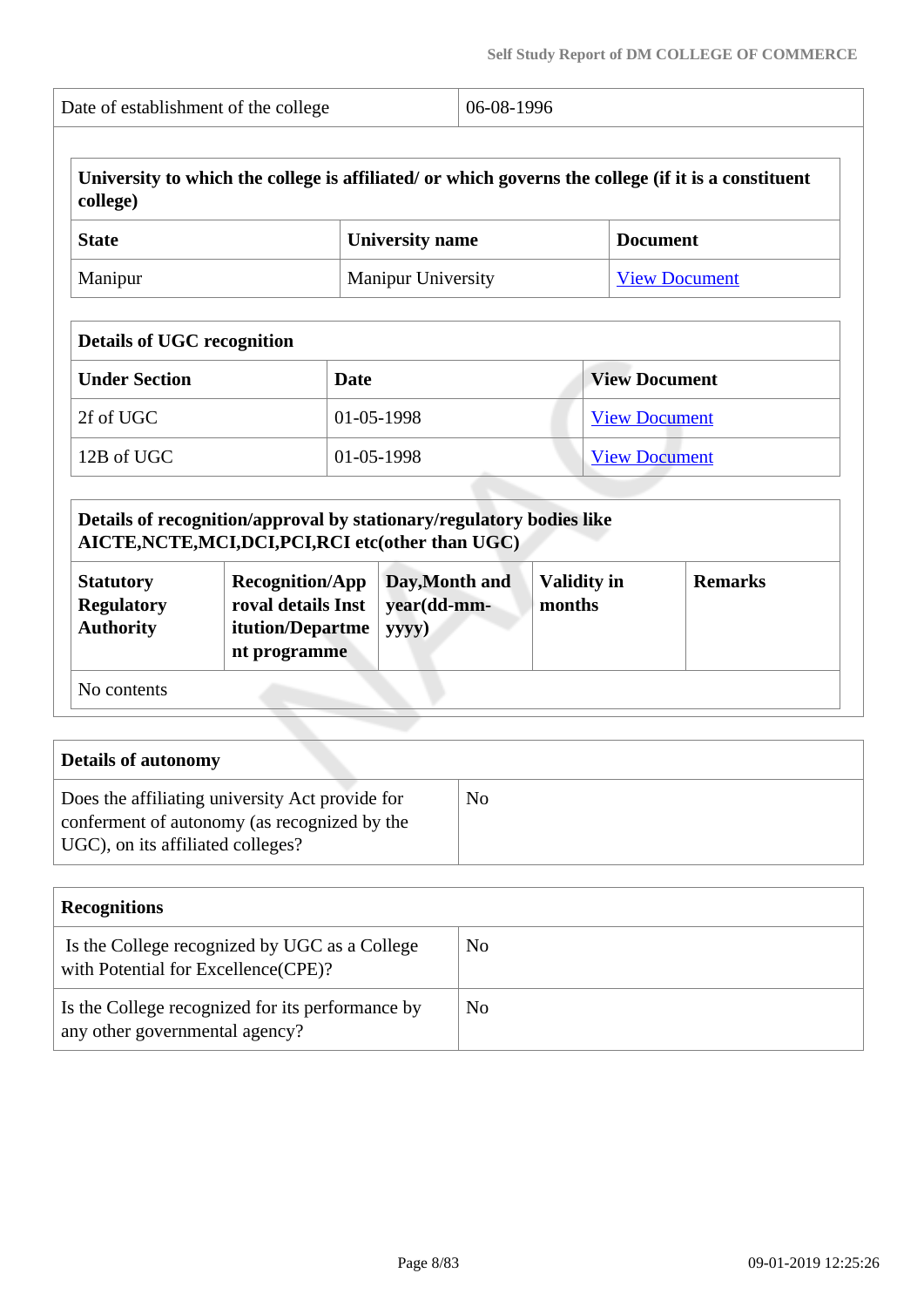| <b>Location and Area of Campus</b> |                                                  |           |                                |                             |  |  |  |  |
|------------------------------------|--------------------------------------------------|-----------|--------------------------------|-----------------------------|--|--|--|--|
| <b>Campus Type</b>                 | <b>Address</b>                                   | Location* | <b>Campus Area</b><br>in Acres | Built up Area in<br>sq.mts. |  |  |  |  |
| Main campus<br>area                | D M College of Commerce,<br>Imphal West, Manipur | Urban     | 11.66                          | 2832                        |  |  |  |  |

# **2.2 ACADEMIC INFORMATION**

|                           | Details of Programmes Offered by the College (Give Data for Current Academic year) |                                     |                                          |                                        |                                      |                                             |  |
|---------------------------|------------------------------------------------------------------------------------|-------------------------------------|------------------------------------------|----------------------------------------|--------------------------------------|---------------------------------------------|--|
| <b>Programme</b><br>Level | Name of Pr<br>ogramme/C<br>ourse                                                   | <b>Duration</b> in<br><b>Months</b> | <b>Entry</b><br><b>Qualificatio</b><br>n | <b>Medium</b> of<br><b>Instruction</b> | <b>Sanctioned</b><br><b>Strength</b> | No.of<br><b>Students</b><br><b>Admitted</b> |  |
| <b>UG</b>                 | BCom,Com<br>merce<br>Department                                                    | 36                                  | <b>XII Passed</b>                        | English                                | 300                                  | 300                                         |  |
| <b>UG</b>                 | BBA,Comm<br>erce<br>Department                                                     | 36                                  | <b>XII Passed</b>                        | English                                | 40                                   | 40                                          |  |
| PG                        | MCom,Com<br>merce<br>Department                                                    | 24                                  | B.Com.<br>Passed                         | English                                | 40                                   | 40                                          |  |

**Position Details of Faculty & Staff in the College**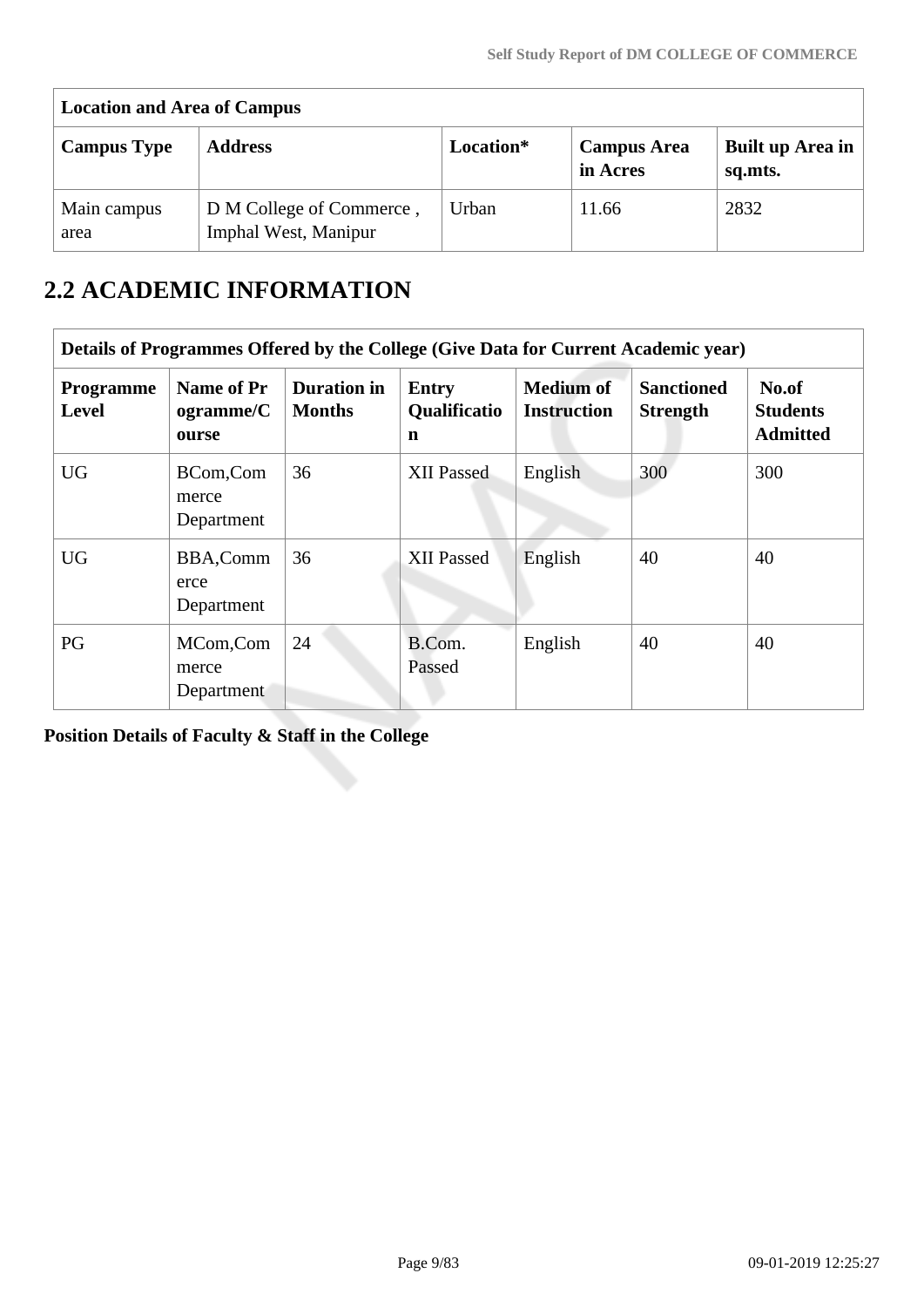| <b>Teaching Faculty</b>                                                             |                  |                |                |                            |                |                |                            |                  |                |                |                |                |
|-------------------------------------------------------------------------------------|------------------|----------------|----------------|----------------------------|----------------|----------------|----------------------------|------------------|----------------|----------------|----------------|----------------|
|                                                                                     | <b>Professor</b> |                |                | <b>Associate Professor</b> |                |                | <b>Assistant Professor</b> |                  |                |                |                |                |
|                                                                                     | Male             | Female         | Others         | Total                      | Male           | Female         | Others                     | Total            | Male           | Female         | Others         | Total          |
| Sanctioned by the<br>UGC /University<br>State<br>Government                         |                  |                |                | $\mathbf{1}$               |                |                |                            | 12               |                |                |                | 24             |
| Recruited                                                                           | $\mathbf{1}$     | $\overline{0}$ | $\overline{0}$ | $\mathbf{1}$               | 9              | 3              | $\overline{0}$             | 12               | 13             | 11             | $\overline{0}$ | 24             |
| Yet to Recruit                                                                      |                  |                |                | $\overline{0}$             |                |                |                            | $\overline{0}$   |                |                |                | $\Omega$       |
| Sanctioned by the<br>Management/Soci<br>ety or Other<br>Authorized<br><b>Bodies</b> |                  |                |                | $\overline{0}$             |                |                |                            | $\overline{0}$   |                |                |                | $\theta$       |
| Recruited                                                                           | $\overline{0}$   | $\overline{0}$ | $\mathbf{0}$   | $\overline{0}$             | $\overline{0}$ | $\overline{0}$ | $\overline{0}$             | $\boldsymbol{0}$ | $\overline{0}$ | $\overline{0}$ | $\mathbf{0}$   | $\overline{0}$ |
| Yet to Recruit                                                                      |                  |                |                | $\overline{0}$             |                |                |                            | $\theta$         |                |                |                | $\theta$       |
|                                                                                     |                  |                |                |                            |                |                |                            |                  |                |                |                |                |

| <b>Non-Teaching Staff</b>                                                       |                |                |                  |                  |  |  |  |
|---------------------------------------------------------------------------------|----------------|----------------|------------------|------------------|--|--|--|
|                                                                                 | <b>Male</b>    | <b>Female</b>  | <b>Others</b>    | <b>Total</b>     |  |  |  |
| Sanctioned by the<br><b>UGC</b> / University State<br>Government                |                |                |                  | 3                |  |  |  |
| Recruited                                                                       | $\mathbf{1}$   | $\overline{2}$ | $\boldsymbol{0}$ | 3                |  |  |  |
| Yet to Recruit                                                                  |                |                |                  | $\overline{0}$   |  |  |  |
| Sanctioned by the<br>Management/Society<br>or Other Authorized<br><b>Bodies</b> |                |                |                  | $\boldsymbol{0}$ |  |  |  |
| Recruited                                                                       | $\overline{0}$ | $\overline{0}$ | $\boldsymbol{0}$ | $\boldsymbol{0}$ |  |  |  |
| Yet to Recruit                                                                  |                |                |                  | $\overline{0}$   |  |  |  |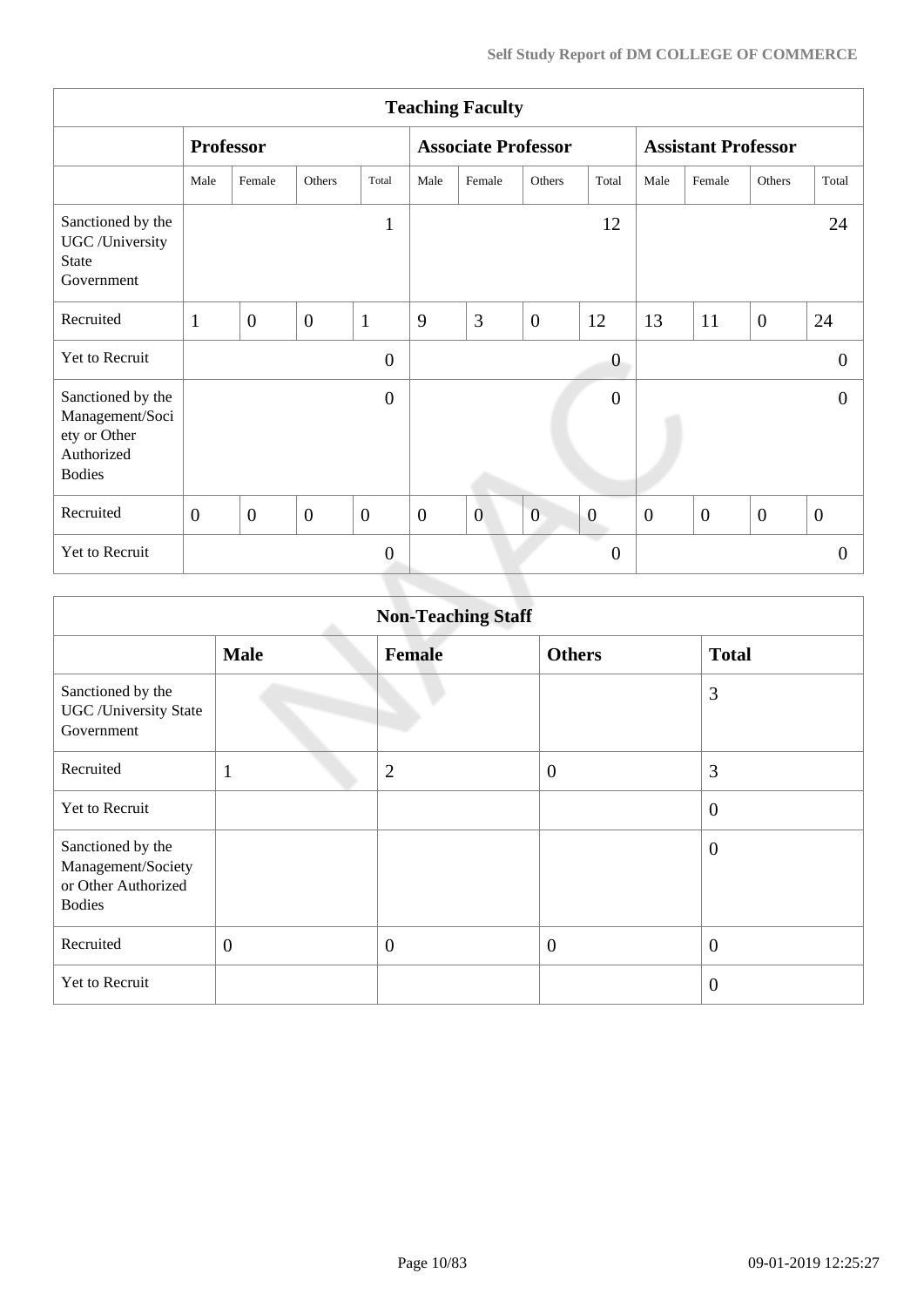|                                                                                 |                | <b>Technical Staff</b> |                |                |
|---------------------------------------------------------------------------------|----------------|------------------------|----------------|----------------|
|                                                                                 | <b>Male</b>    | Female                 | <b>Others</b>  | <b>Total</b>   |
| Sanctioned by the<br><b>UGC</b> / University State<br>Government                |                |                        |                | $\overline{0}$ |
| Recruited                                                                       | $\mathbf{0}$   | $\overline{0}$         | $\overline{0}$ | $\overline{0}$ |
| Yet to Recruit                                                                  |                |                        |                | $\mathbf{0}$   |
| Sanctioned by the<br>Management/Society<br>or Other Authorized<br><b>Bodies</b> |                |                        |                | $\theta$       |
| Recruited                                                                       | $\overline{0}$ | $\overline{0}$         | $\overline{0}$ | $\overline{0}$ |
| Yet to Recruit                                                                  |                |                        |                | $\overline{0}$ |

# **Qualification Details of the Teaching Staff**

|                                     | <b>Permanent Teachers</b> |                |                            |                |                            |                  |          |          |                |                |
|-------------------------------------|---------------------------|----------------|----------------------------|----------------|----------------------------|------------------|----------|----------|----------------|----------------|
| <b>Highest</b><br>Qualificatio<br>n | <b>Professor</b>          |                | <b>Associate Professor</b> |                | <b>Assistant Professor</b> |                  |          |          |                |                |
|                                     | Male                      | Female         | <b>Others</b>              | Male           | Female                     | Others           | Male     | Female   | <b>Others</b>  | Total          |
| D.sc/D.Litt.                        | $\overline{0}$            | $\overline{0}$ | $\overline{0}$             | $\overline{0}$ | $\overline{0}$             | $\overline{0}$   | $\theta$ | $\theta$ | $\overline{0}$ | $\overline{0}$ |
| Ph.D.                               | $\mathbf{1}$              | $\overline{0}$ | $\overline{0}$             | 5              | 3                          | $\overline{0}$   | 5        | 8        | $\theta$       | 22             |
| M.Phil.                             | $\boldsymbol{0}$          | $\overline{0}$ | $\overline{0}$             | $\overline{0}$ | $\mathbf{1}$               | $\overline{0}$   | 5        | 3        | $\overline{0}$ | 9              |
| PG                                  | $\theta$                  | $\overline{0}$ | $\theta$                   | 3              | $\overline{0}$             | $\boldsymbol{0}$ | 3        | $\theta$ | $\overline{0}$ | 6              |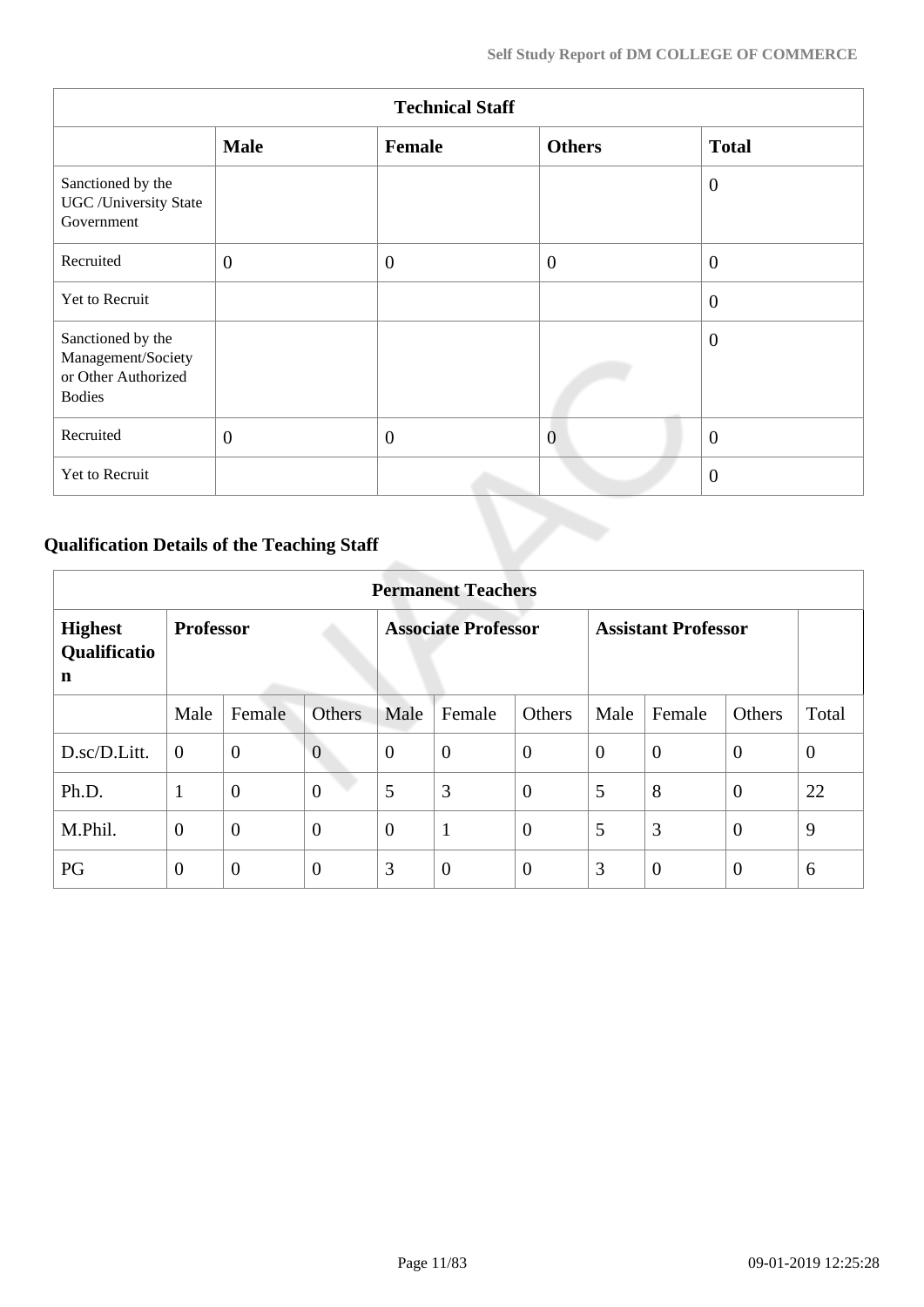| <b>Temporary Teachers</b>                     |                  |                |                |                            |                  |                |                            |                |                |                |
|-----------------------------------------------|------------------|----------------|----------------|----------------------------|------------------|----------------|----------------------------|----------------|----------------|----------------|
| <b>Highest</b><br>Qualificatio<br>$\mathbf n$ | <b>Professor</b> |                |                | <b>Associate Professor</b> |                  |                | <b>Assistant Professor</b> |                |                |                |
|                                               | Male             | Female         | Others         | Male                       | Female           | Others         | Male                       | Female         | Others         | Total          |
| D.sc/D.Litt.                                  | $\Omega$         | $\overline{0}$ | $\overline{0}$ | $\overline{0}$             | $\boldsymbol{0}$ | $\overline{0}$ | $\overline{0}$             | $\overline{0}$ | $\overline{0}$ | $\overline{0}$ |
| Ph.D.                                         | $\theta$         | $\overline{0}$ | $\overline{0}$ | $\overline{0}$             | $\overline{0}$   | $\theta$       | $\overline{0}$             | $\mathbf{1}$   | $\overline{0}$ | $\mathbf{1}$   |
| M.Phil.                                       | $\overline{0}$   | $\overline{0}$ | $\overline{0}$ | $\overline{0}$             | $\overline{0}$   | $\overline{0}$ | $\overline{0}$             | $\overline{0}$ | $\overline{0}$ | $\overline{0}$ |
| PG                                            | $\overline{0}$   | $\overline{0}$ | $\overline{0}$ | $\overline{0}$             | $\overline{0}$   | $\overline{0}$ | $\overline{0}$             | $\overline{0}$ | $\overline{0}$ | $\theta$       |

| <b>Part Time Teachers</b>           |                  |                |                |                            |                  |                  |                            |                |                |                |
|-------------------------------------|------------------|----------------|----------------|----------------------------|------------------|------------------|----------------------------|----------------|----------------|----------------|
| <b>Highest</b><br>Qualificatio<br>n | <b>Professor</b> |                |                | <b>Associate Professor</b> |                  |                  | <b>Assistant Professor</b> |                |                |                |
|                                     | Male             | Female         | Others         | Male                       | Female           | Others           | Male                       | Female         | Others         | Total          |
| D.sc/D.Litt.                        | $\theta$         | $\overline{0}$ | $\overline{0}$ | $\overline{0}$             | $\overline{0}$   | $\overline{0}$   | $\overline{0}$             | $\overline{0}$ | $\overline{0}$ | $\overline{0}$ |
| Ph.D.                               | $\theta$         | $\mathbf{0}$   | $\overline{0}$ | $\overline{0}$             | $\overline{0}$   | $\overline{0}$   | $\theta$                   | $\overline{0}$ | $\overline{0}$ | $\theta$       |
| M.Phil.                             | $\mathbf{0}$     | $\overline{0}$ | $\overline{0}$ | $\overline{0}$             | $\boldsymbol{0}$ | $\boldsymbol{0}$ | $\theta$                   | $\overline{0}$ | $\overline{0}$ | $\theta$       |
| PG                                  | $\mathbf{0}$     | $\overline{0}$ | $\overline{0}$ | $\overline{0}$             | $\overline{0}$   | $\boldsymbol{0}$ | $\overline{0}$             | $\overline{0}$ | $\mathbf{0}$   | $\theta$       |

| <b>Details of Visting/Guest Faculties</b> |             |        |               |              |  |  |  |
|-------------------------------------------|-------------|--------|---------------|--------------|--|--|--|
| <b>Number of Visiting/Guest Faculty</b>   | <b>Male</b> | Female | <b>Others</b> | <b>Total</b> |  |  |  |
| engaged with the college?                 |             |        |               |              |  |  |  |

**Provide the Following Details of Students Enrolled in the College During the Current Academic Year**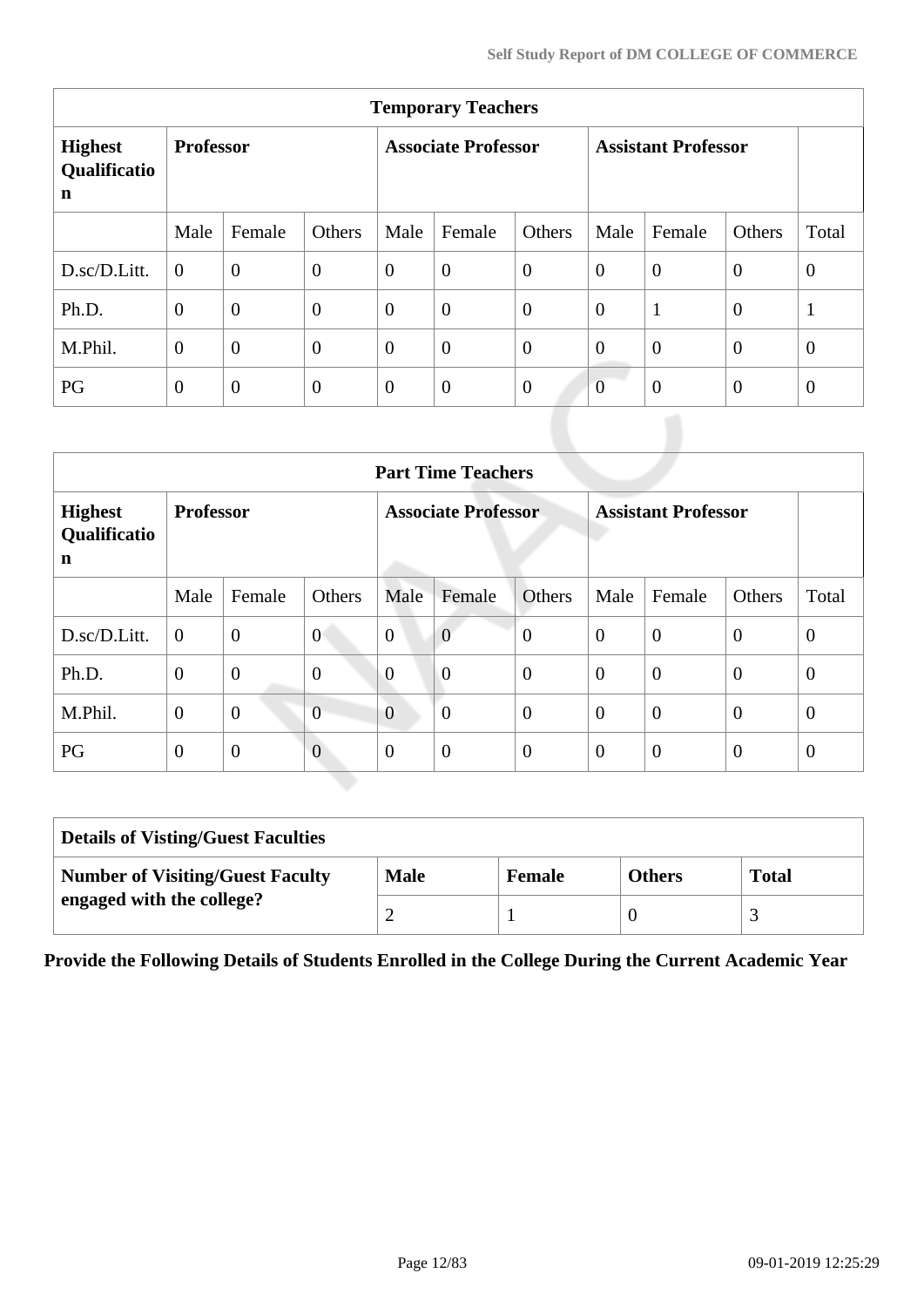| <b>Programme</b> |        | <b>From the State</b><br><b>Where College</b><br>is Located | <b>From Other</b><br><b>States of India</b> | <b>NRI Students</b> | Foreign<br><b>Students</b> | <b>Total</b>     |
|------------------|--------|-------------------------------------------------------------|---------------------------------------------|---------------------|----------------------------|------------------|
| <b>UG</b>        | Male   | 524                                                         | $\overline{0}$                              | $\overline{0}$      | $\overline{0}$             | 524              |
|                  | Female | 419                                                         | $\theta$                                    | $\overline{0}$      | $\overline{0}$             | 419              |
|                  | Others | $\overline{0}$                                              | $\overline{0}$                              | $\overline{0}$      | $\overline{0}$             | $\boldsymbol{0}$ |
| PG               | Male   | 24                                                          | $\overline{0}$                              | $\overline{0}$      | $\overline{0}$             | 24               |
|                  | Female | 40                                                          | $\overline{0}$                              | $\overline{0}$      | $\overline{0}$             | 40               |
|                  | Others | $\overline{0}$                                              | $\overline{0}$                              | $\mathbf{0}$        | $\overline{0}$             | $\overline{0}$   |

|       | <b>Provide the Following Details of Students admitted to the College During the last four Academic</b> |
|-------|--------------------------------------------------------------------------------------------------------|
| Years |                                                                                                        |

| Programme |        | Year 1         | Year 2           | Year 3         | Year 4           |
|-----------|--------|----------------|------------------|----------------|------------------|
| <b>SC</b> | Male   | 30             | 22               | 34             | 36               |
|           | Female | 27             | 32               | 28             | 29               |
|           | Others | $\overline{0}$ | $\overline{0}$   | $\overline{0}$ | $\overline{0}$   |
| <b>ST</b> | Male   | 153            | 182              | 143            | 130              |
|           | Female | 111            | 101              | 113            | 107              |
|           | Others | $\overline{0}$ | $\boldsymbol{0}$ | $\overline{0}$ | $\overline{0}$   |
| OBC       | Male   | 140            | 120              | 157            | 182              |
|           | Female | 140            | 113              | 171            | 172              |
|           | Others | $\overline{0}$ | $\boldsymbol{0}$ | $\overline{0}$ | $\overline{0}$   |
| General   | Male   | 175            | 197              | 171            | 200              |
|           | Female | 166            | 173              | 147            | 151              |
|           | Others | $\overline{0}$ | $\boldsymbol{0}$ | $\mathbf{0}$   | $\overline{0}$   |
| Others    | Male   | $\overline{0}$ | $\boldsymbol{0}$ | $\overline{0}$ | $\overline{0}$   |
|           | Female | $\overline{0}$ | $\boldsymbol{0}$ | $\overline{0}$ | $\overline{0}$   |
|           | Others | $\overline{0}$ | $\boldsymbol{0}$ | $\overline{0}$ | $\boldsymbol{0}$ |
| Total     |        | 942            | 940              | 964            | 1007             |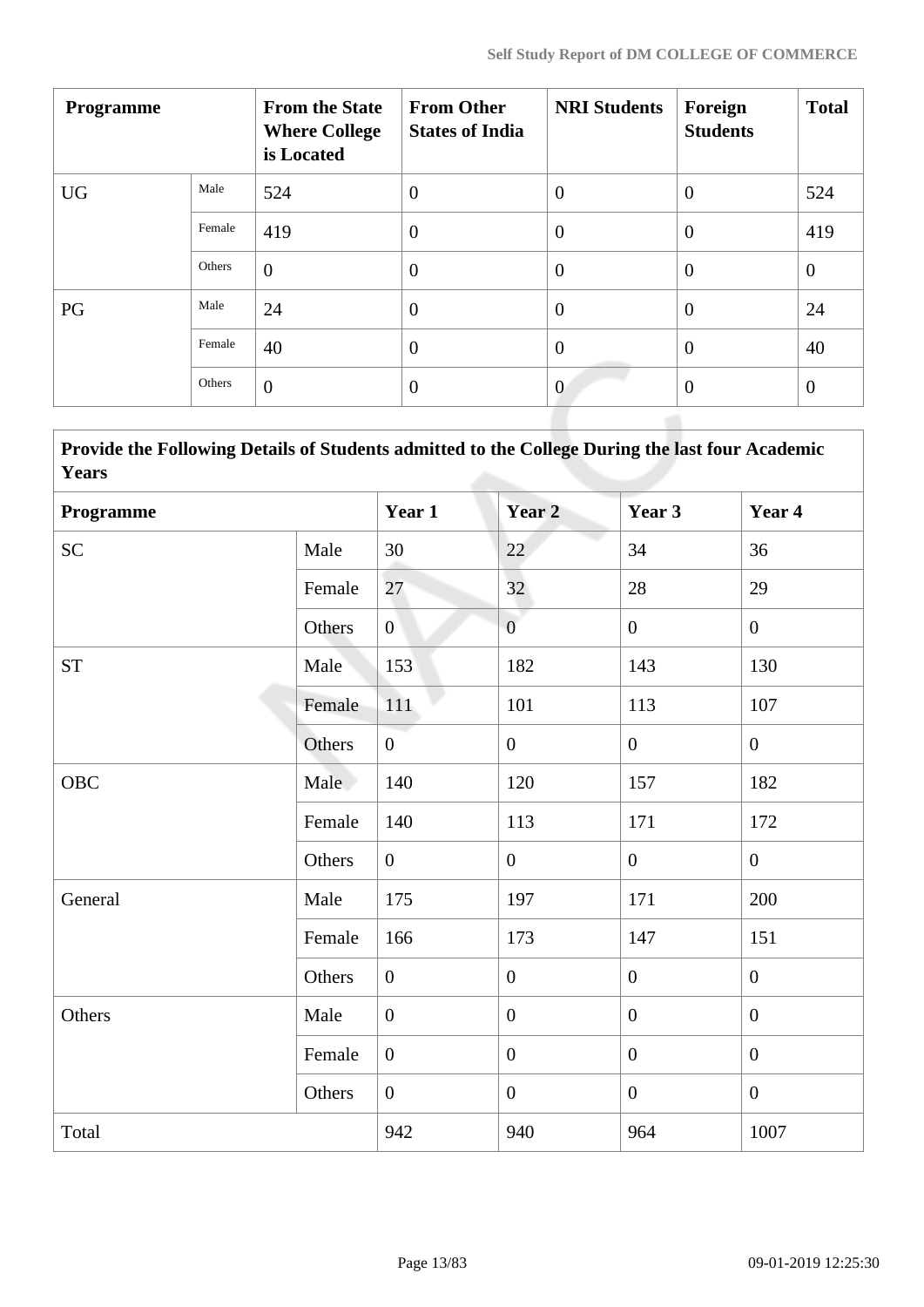# **3. Extended Profile**

# **3.1 Program**

# **Number of courses offered by the institution across all programs during the last five years**

| <b>Response:</b> $5 \vert$ File Description | Document             |
|---------------------------------------------|----------------------|
| Institutional Data in Prescribed Format     | <b>View Document</b> |

### **Number of programs offered year-wise for last five years**

| 2017-18 | 2016-17 | 2015-16 | 2014-15 | 2013-14 |
|---------|---------|---------|---------|---------|
| ັ       |         | ~       | ∼       | _       |

# **3.2 Students**

# **Number of students year-wise during the last five years**

| 2017-18                                 | 2016-17 | $2015 - 16$ |          | 2014-15              | 2013-14 |  |
|-----------------------------------------|---------|-------------|----------|----------------------|---------|--|
| 1007                                    | 964     | 940         |          | 942                  | 822     |  |
| <b>File Description</b>                 |         |             | Document |                      |         |  |
| Institutional Data in Prescribed Format |         |             |          | <b>View Document</b> |         |  |

# **Number of seats earmarked for reserved category as per GOI/State Govt rule year-wise during the last five years**

| 2017-18                                 | 2016-17 | 2015-16 |          | 2014-15              | 2013-14 |  |
|-----------------------------------------|---------|---------|----------|----------------------|---------|--|
| 504                                     | 482     | 470     |          | 471                  | 411     |  |
| <b>File Description</b>                 |         |         | Document |                      |         |  |
| Institutional data in prescribed format |         |         |          | <b>View Document</b> |         |  |

# **Number of outgoing / final year students year-wise during the last five years**

| 2017-18 | 2016-17 | 2015-16                | 2014-15 | 2013-14                                                            |
|---------|---------|------------------------|---------|--------------------------------------------------------------------|
| 302     | 283     | ההר<br>$\sim$ 1 $\sim$ | 268     | $\mathbin{\bigcap} \mathbin{\bigcap} \mathbin{\biguparrow}$<br>∠∠⊥ |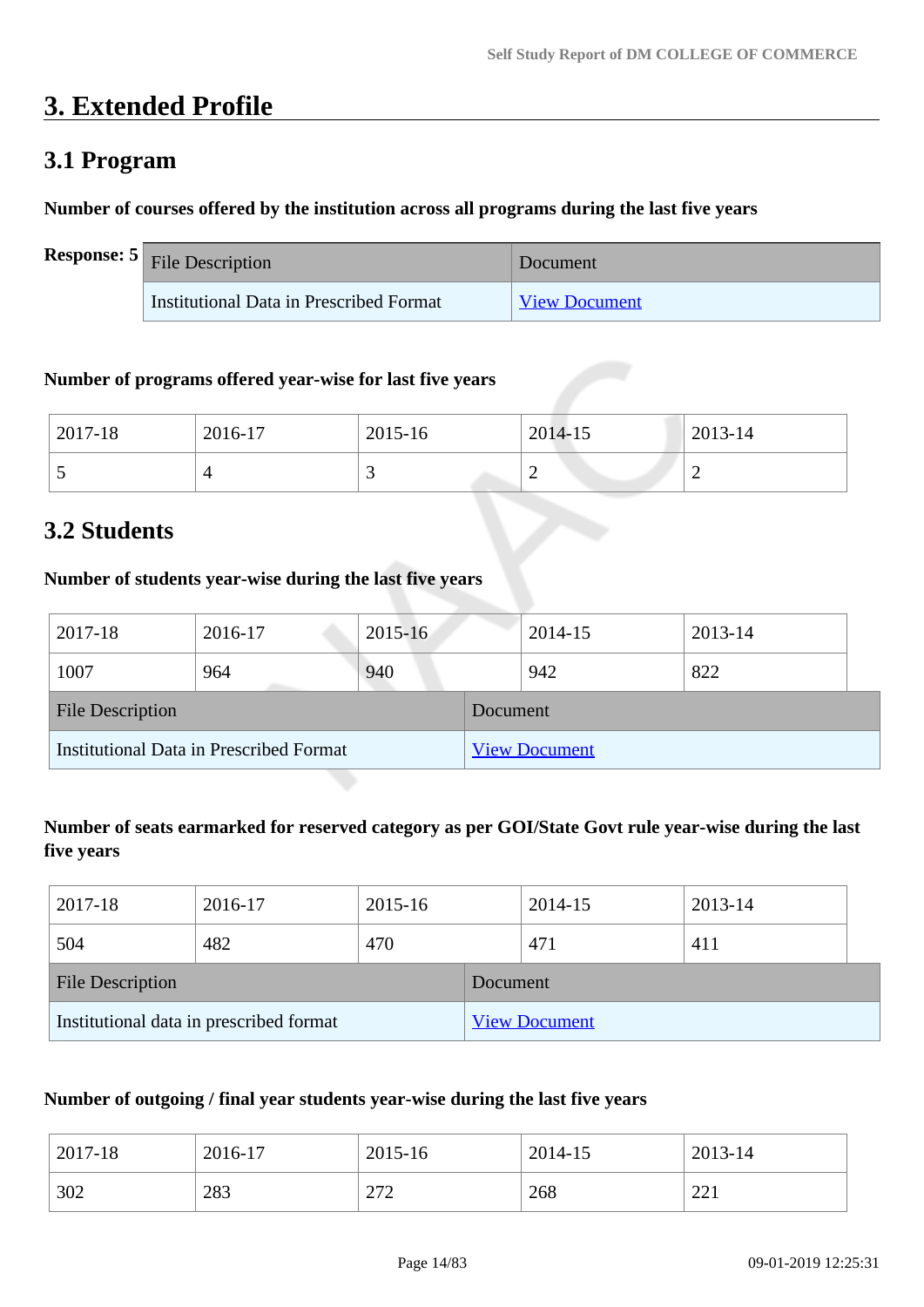| <b>File Description</b>                 | Document             |
|-----------------------------------------|----------------------|
| Institutional Data in Prescribed Format | <b>View Document</b> |

# **3.3 Teachers**

# **Number of full time teachers year-wise during the last five years**

| 2017-18                 | 2016-17                                 | 2015-16 |          | 2014-15              | 2013-14 |  |
|-------------------------|-----------------------------------------|---------|----------|----------------------|---------|--|
| 37                      | 39                                      | 19      |          | 19                   | 19      |  |
| <b>File Description</b> |                                         |         | Document |                      |         |  |
|                         | Institutional Data in Prescribed Format |         |          | <b>View Document</b> |         |  |

# **Number of sanctioned posts year-wise during the last five years**

| 2017-18                 | 2016-17                                 | 2015-16 |          | $2014 - 15$          | 2013-14 |
|-------------------------|-----------------------------------------|---------|----------|----------------------|---------|
| 37                      | 39                                      | 19      |          | 19                   | 19      |
| <b>File Description</b> |                                         |         | Document |                      |         |
|                         | Institutional data in prescribed format |         |          | <b>View Document</b> |         |

# **3.4 Institution**

# **Total number of classrooms and seminar halls**

### **Response: 15**

# **Total Expenditure excluding salary year-wise during the last five years ( INR in Lakhs)**

| 2017-18 | 2016-17 | 2015-16 | 2014-15 | 2013-14    |
|---------|---------|---------|---------|------------|
| 6.53    | 6.20    | 5.34    | 5.29    | 75<br>4.13 |

#### **Number of computers**

#### **Response: 75**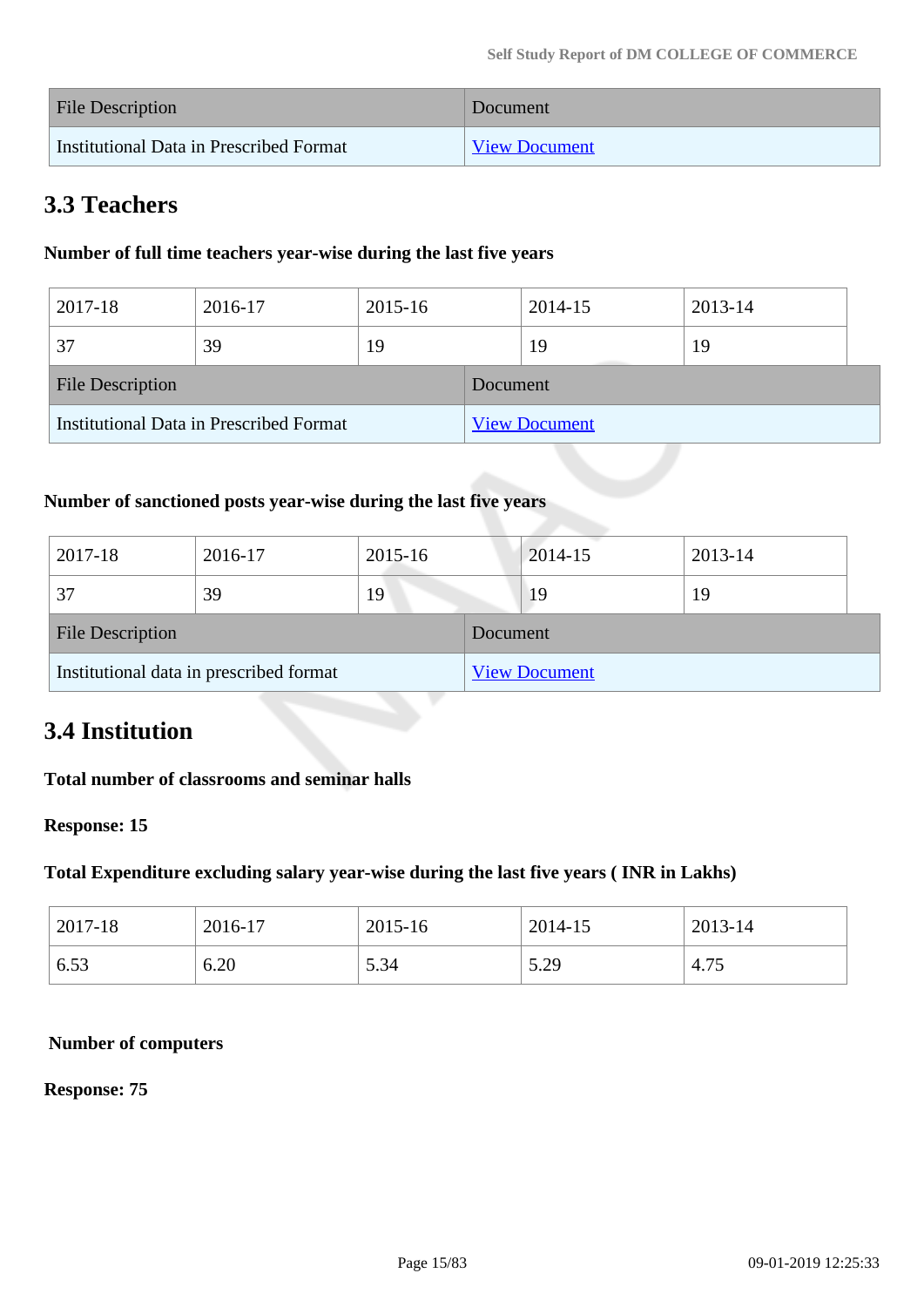# **4. Quality Indicator Framework(QIF)**

# **Criterion 1 - Curricular Aspects**

# **1.1 Curricular Planning and Implementation**

 **1.1.1 The institution ensures effective curriculum delivery through a well planned and documented process** 

### **Response:**

D.M. College of Commerce is a full fledged government college affiliated to Manipur University. From 2018 it has become one of the constituent colleges of the Dhanamanjuri University. It follows the university prescribed curriculum.

Different steps which are followed by the institution to ensure effective curriculum delivery through a well planned and documentation process are as follows:-

- The Annual Academic Calendar is prepared according to the University Calendar, specifying dates and duration for significant activities to ensure proper teaching –learning process and continuous evaluation and it is displayed in the Notice Board & College Website.
- Meeting is held in each department at the beginning and end of the academic year to discuss about the course distribution for the next academic session. The Head of the Department allots different papers to different professors considering their specialisation. Every department prepares teaching plan, allotting semester wise topics to be taught.
- Syllabus for the academic session is provided to the students at the beginning of the semester. HoDs maintain a personal diary for each department for effective academic planning and implementation.
- Classes as well as tutorials are conducted according to the Time-Table which is published in Notice Board & College website.
- Classroom teaching is done using ICT whenever required to make the teaching learning process more effective.
- Classroom teaching is complemented with seminars, workshops, special lectures, group discussions, Tutorials, Quiz, Power Point Presentation by the students, projects, group assignments, educational tours, field trips and industrial visits for effective delivery of curriculum. Records are maintained by each department and information is provided to IQAC for documentation.
- The College Library provides teachers and students with necessary teaching-learning materials for proper completion of curriculum. Library related information are well maintained and are provided to IQAC for documentation.
- All Internal Examinations like Unit Test and terminal examination are conducted to test the knowledge of the students as per the objectives of the curriculum. All examinations are conducted according to the Academic Calendar. Tutorials are held regularly to monitor the progress of the students. Remedial / Special classes are conducted from time to time for low achievers. Record of the regular attendance, mark lists and progress of the students are maintained and preserved by the respective teachers.
- The college encourages faculty members to attend Orientation/Refresher courses, workshops and present papers in seminars conducted by other colleges and Universities for acquiring necessary skills for effective delivery of the curriculum. Photo copies of the Certificates of the above courses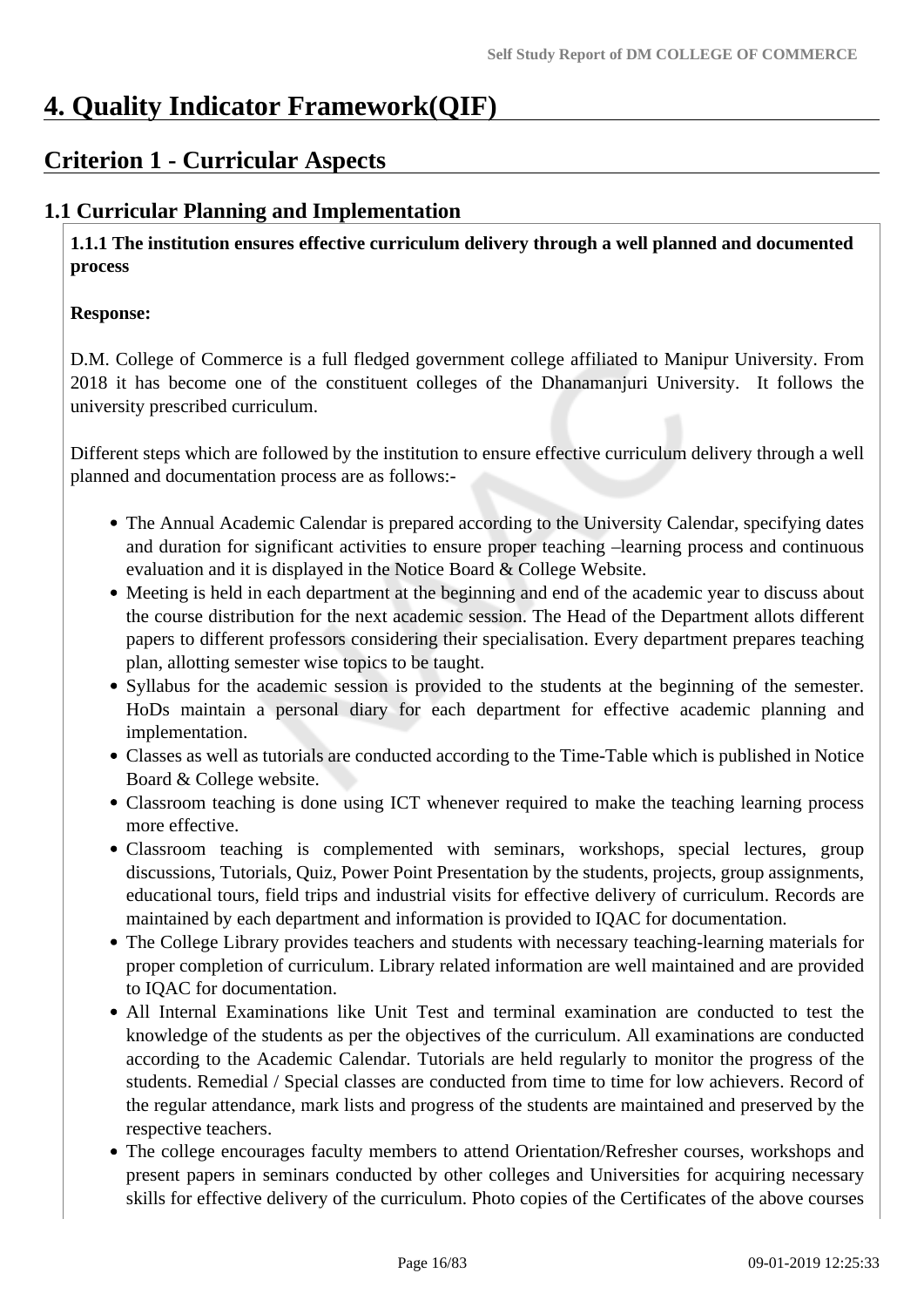are provided by faculty members to IQAC for documentation.

| <b>File Description</b>         | <b>Document</b> |  |
|---------------------------------|-----------------|--|
| Link for Additional Information | View Document   |  |

### **1.1.2 Number of certificate/diploma program introduced during the last five years**

### **Response:** 3

### 1.1.2.1 **Number of certificate/diploma programs introduced year-wise during the last five years**

| 2017-18                 | 2016-17                                     | 2015-16 |                 | 2014-15              | 2013-14  |  |
|-------------------------|---------------------------------------------|---------|-----------------|----------------------|----------|--|
|                         |                                             |         |                 | $\overline{0}$       | $\theta$ |  |
|                         |                                             |         |                 |                      |          |  |
| <b>File Description</b> |                                             |         | <b>Document</b> |                      |          |  |
|                         | Details of the certificate/Diploma programs |         |                 | <b>View Document</b> |          |  |

# **1.1.3 Percentage of participation of full time teachers in various bodies of the Universities/ Autonomous Colleges/ Other Colleges, such as BoS and Academic Council during the last five years**

#### **Response:** 278.2

1.1.3.1 Number of teachers participating in various bodies of the Institution, such as BoS and Academic Council year-wise during the last five years

| 2017-18                 | 2016-17 | 2015-16 | 2014-15         | 2013-14 |  |
|-------------------------|---------|---------|-----------------|---------|--|
| 18                      | 20      | 14      | 11              | 11      |  |
|                         |         |         |                 |         |  |
|                         |         |         |                 |         |  |
| <b>File Description</b> |         |         | <b>Document</b> |         |  |

# **1.2 Academic Flexibility**

 **1.2.1 Percentage of new Courses introduced out of the total number of courses across all Programs offered during last five years**

**Response:** 60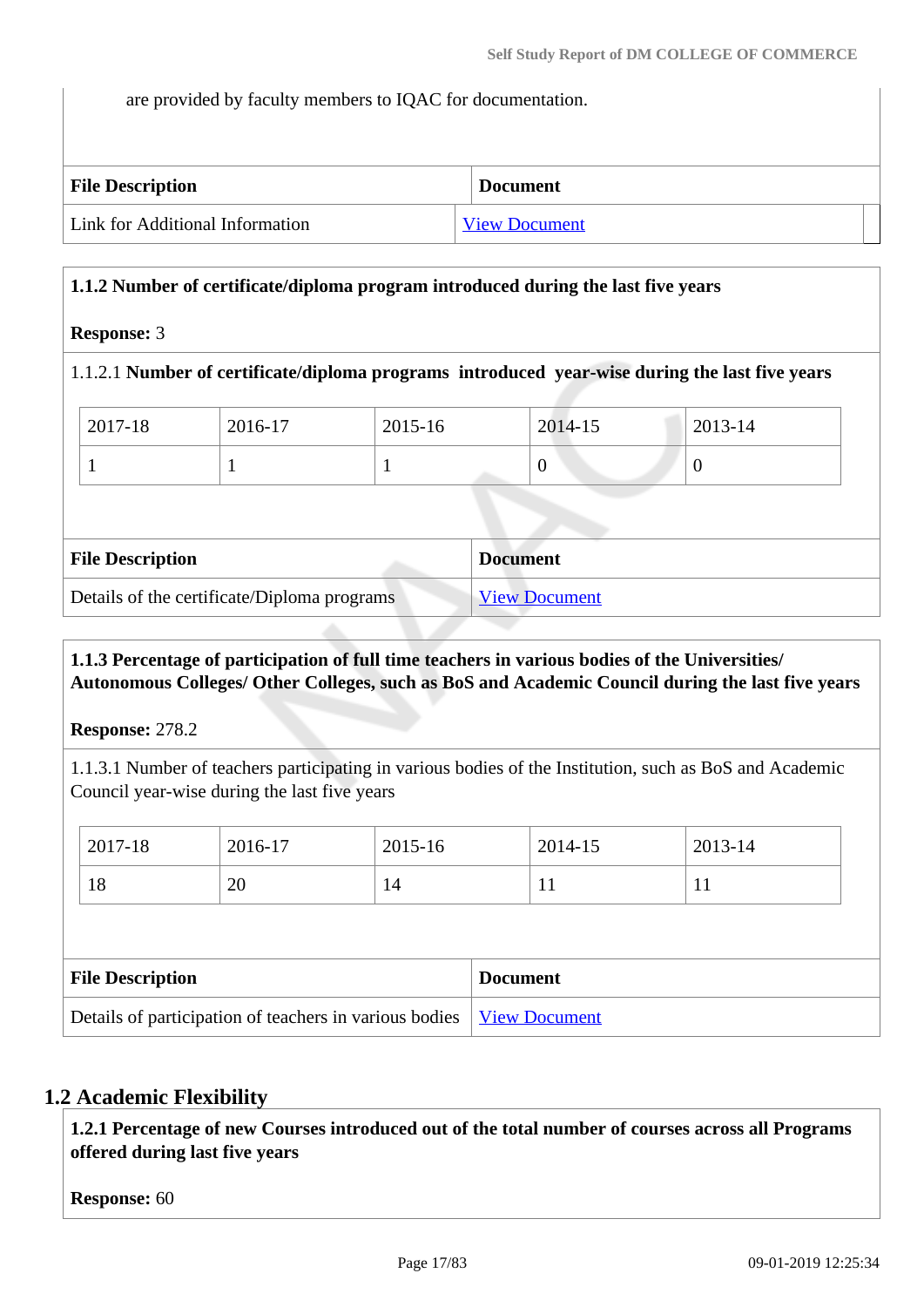1.2.1.1 How many new courses are introduced within the last five years

Response: 3

| <b>File Description</b>               | <b>Document</b>      |
|---------------------------------------|----------------------|
| Details of the new courses introduced | <b>View Document</b> |

# **1.2.2 Percentage of programs in which Choice Based Credit System (CBCS)/Elective course system has been implemented**

#### **Response:** 40

1.2.2.1 Number of programs in which CBCS/ Elective course system implemented.

Response: 2

| <b>File Description</b>                              | <b>Document</b>      |
|------------------------------------------------------|----------------------|
| Name of the programs in which CBCS is<br>implemented | <b>View Document</b> |

# **1.2.3 Average percentage of students enrolled in subject related Certificate/ Diploma programs/Addon programs as against the total number of students during the last five years**

#### **Response:** 8.07

1.2.3.1 Number of students enrolled in subject related Certificate or Diploma or Add-on programs yearwise during the last five years

| 2017-18 | 2016-17 | 2015-16 | 2014-15 | 2013-14 |
|---------|---------|---------|---------|---------|
| 174     | 60      | 30      | 60      | 60      |

| <b>File Description</b>                                                                        | <b>Document</b>      |
|------------------------------------------------------------------------------------------------|----------------------|
| Details of the students enrolled in Subjects related<br>to certificate/Diploma/Add-on programs | <b>View Document</b> |

# **1.3 Curriculum Enrichment**

 **1.3.1 Institution integrates cross- cutting issues relevant to Gender, Environment and Sustainability, Human Values and Professional Ethics into the Curriculum**

**Response:**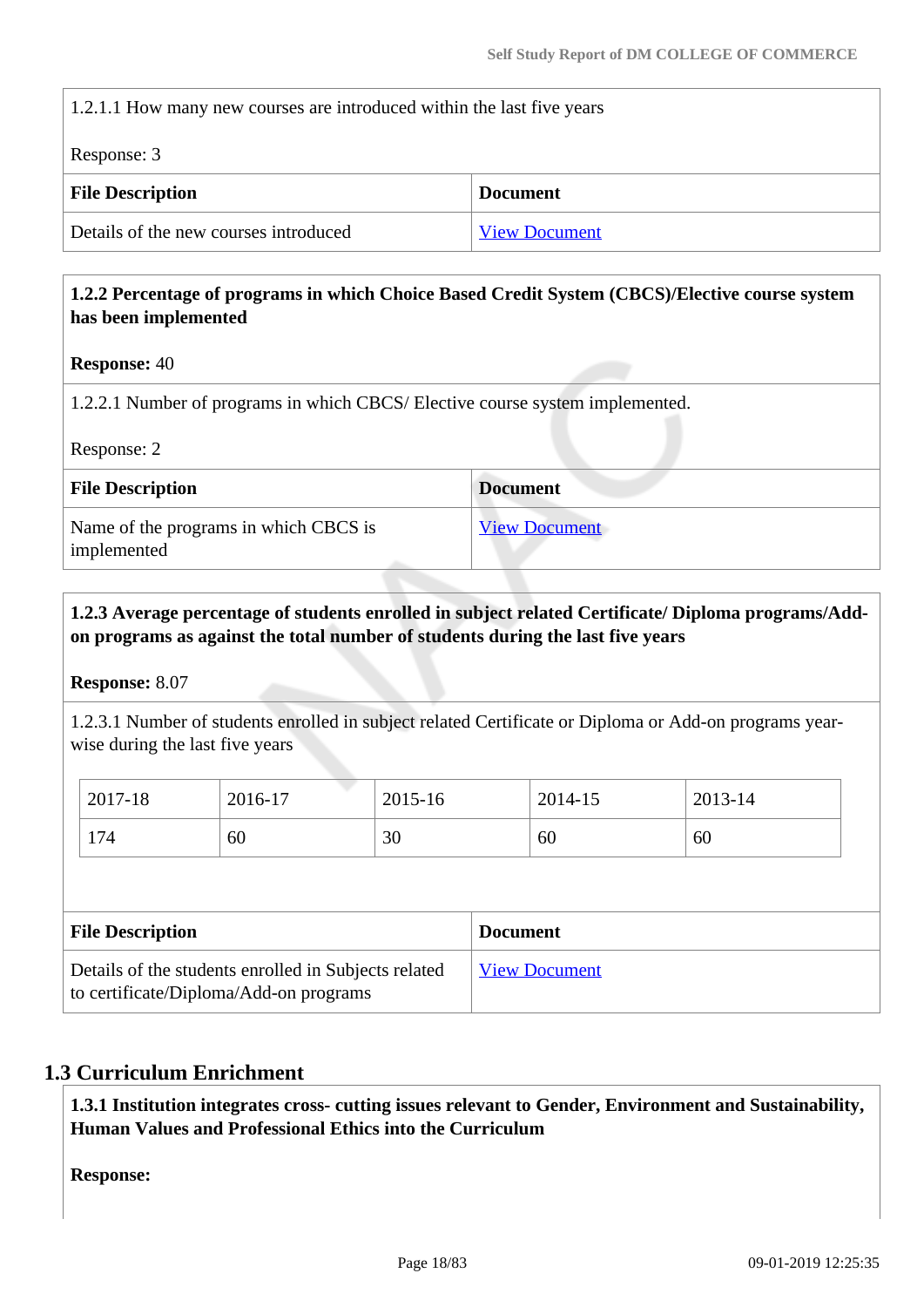The college has Business Economics & Business Environment and Environmental Studies as full papers for first and fourth semesters where students are taught and made aware about the basic components of environment and their application in business and various fields. It organizes various activities like tree plantation, cleanliness camp and public awareness with the help of students through blood donation camps, importance of hygiene and individual responsibilities regarding the same.

- Anti Ragging norms have been displayed on notice board and at various places like canteen, hostel etc.
- Complaints from students regarding Canteen, Hostel facility and institution are properly discussed and resolved with mutually agreed solutions.
- To match with today's need for fast and accurate information, institution provides internet facility to students. Student's inputs and complaint regarding the same are properly studied and addressed.
- Women Grievances cell to address the grievances of the girl students and lady faculty as well.

| <b>File Description</b>         | <b>Document</b>      |
|---------------------------------|----------------------|
| Link for Additional Information | <b>View Document</b> |

# **1.3.2 Number of value added courses imparting transferable and life skills offered during the last five years**

#### **Response:** 2

1.3.2.1 Number of value-added courses imparting transferable and life skills offered during the last five years

Response: 2

| <b>File Description</b>                                                      | <b>Document</b>      |
|------------------------------------------------------------------------------|----------------------|
| Details of the value-added courses imparting<br>transferable and life skills | <b>View Document</b> |

# **1.3.3 Percentage of students undertaking field projects / internships**

#### **Response:** 138.03

1.3.3.1 Number of students undertaking field projects or internships

#### Response: 1390

| <b>File Description</b>                 | <b>Document</b>      |
|-----------------------------------------|----------------------|
| Institutional data in prescribed format | <b>View Document</b> |

# **1.4 Feedback System**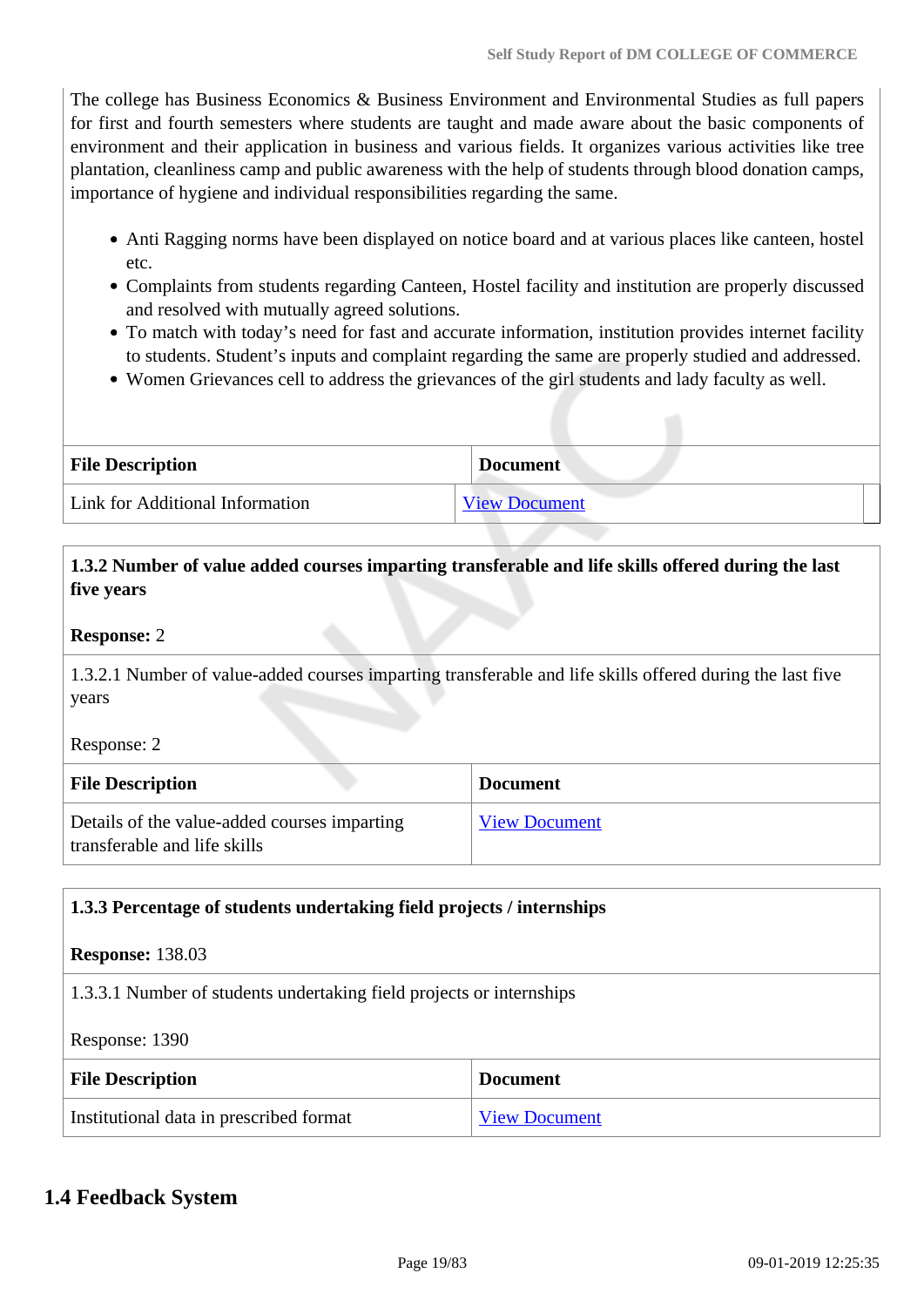**1.4.1 Structured feedback received from 1) Students, 2)Teachers, 3)Employers, 4)Alumni and 5)Parents for design and review of syllabus-Semester wise/ year-wise A.Any 4 of the above**

**B.Any 3 of the above**

**C. Any 2 of the above**

**D. Any 1 of the above**

**Response:** B.Any 3 of the above

 **1.4.2 Feedback processes of the institution may be classified as follows: A. Feedback collected, analysed and action taken and feedback available on website**

**B. Feedback collected, analysed and action has been taken**

**C. Feedback collected and analysed**

**D. Feedback collected**

**Response:** A. Feedback collected, analysed and action taken and feedback available on website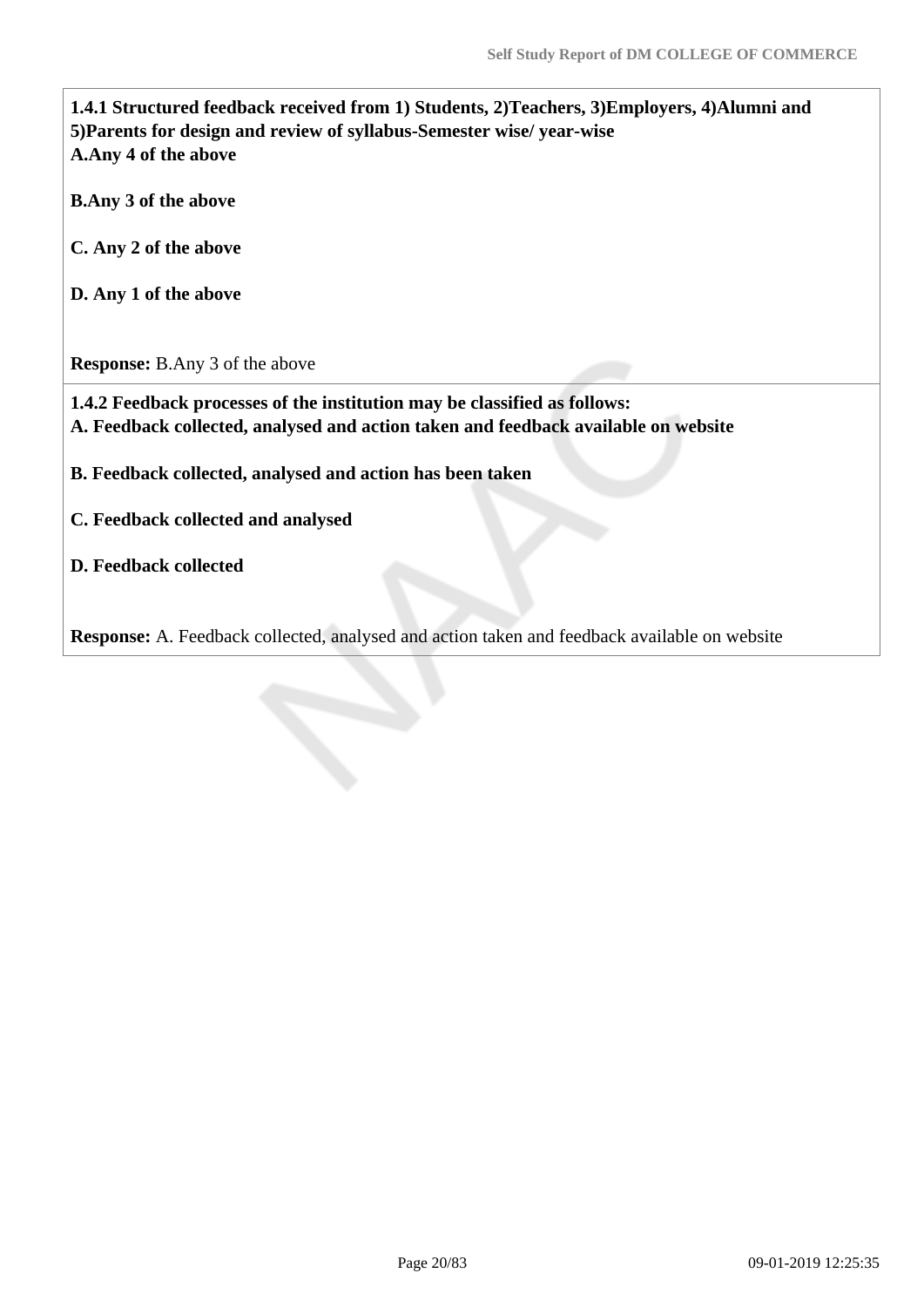# **Criterion 2 - Teaching-learning and Evaluation**

# **2.1 Student Enrollment and Profile**

**2.1.1 Average percentage of students from other States and Countries during the last five years**

### **Response:** 0

2.1.1.1 Number of students from other states and countries year-wise during the last five years

| 2017-18 | 2016-17 | 2015-16 | 2014-15 | 2013-14 |
|---------|---------|---------|---------|---------|
|         |         |         | ν       |         |

| <b>File Description</b>                       | <b>Document</b>      |
|-----------------------------------------------|----------------------|
| List of students (other states and countries) | <b>View Document</b> |
| Institutional data in prescribed format       | <b>View Document</b> |

# **2.1.2 Average Enrollment percentage (Average of last five years)**

#### **Response:** 93.71

2.1.2.1 Number of students admitted year-wise during the last five years

| 2017-18 | 2016-17 | 2015-16 | 2014-15 | 2013-14 |
|---------|---------|---------|---------|---------|
| 1007    | 964     | 940     | 942     | 822     |

2.1.2.2 Number of sanctioned seats year-wise during the last five years

| 2017-18 | 2016-17 | 2015-16 | 2014-15 | 2013-14 |
|---------|---------|---------|---------|---------|
| 1075    | 1035    | 1005    | 1005    | 870     |

| <b>File Description</b>                 | <b>Document</b>      |
|-----------------------------------------|----------------------|
| Institutional data in prescribed format | <b>View Document</b> |

# **2.1.3 Average percentage of seats filled against seats reserved for various categories as per applicable reservation policy during the last five years**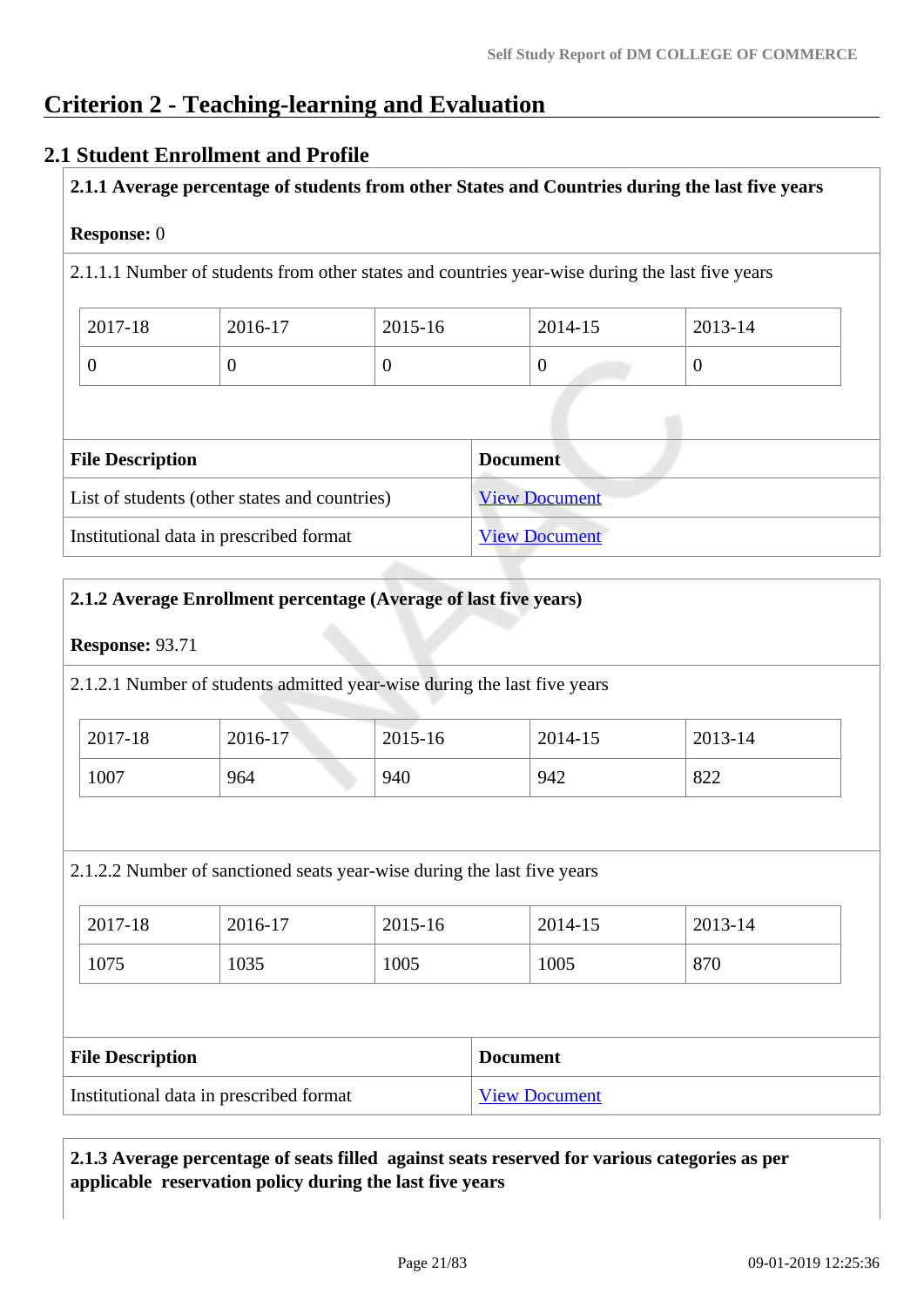# **Response:** 100

2.1.3.1 Number of actual students admitted from the reserved categories year-wise during the last five years

| 2017-18                 | 2016-17 | 2015-16 |                 | 2014-15 | 2013-14 |  |
|-------------------------|---------|---------|-----------------|---------|---------|--|
| 504                     | 482     | 470     |                 | 471     | 411     |  |
|                         |         |         |                 |         |         |  |
|                         |         |         |                 |         |         |  |
| <b>File Description</b> |         |         | <b>Document</b> |         |         |  |

# **2.2 Catering to Student Diversity**

 **2.2.1 The institution assesses the learning levels of the students, after admission and organises special programs for advanced learners and slow learners**

### **Response:**

### **Assessment of learning levels of the students**

Induction Programs are organised for the newly admitted First Semester students for different courses.

- The programme begins with the welcome address followed by the Principal's Address.
- Co-ordinators of different courses explain about the course structure and curriculum of their respective courses.
- Heads of different departments also elaborate on the course content, scope of employment with regard to their specialised field of studies.

In the orientation, following points are discussed:

- 1. First year Course/Examination structure
- 2. Academic Calendar
- 3. Passing criteria, grading pattern, re-examination
- 4. Distribution of information brochure.

Before commencement of classes, the students are classified as Slow/Advanced Learners based on HSC Marks and performance in the entrance test.

### **Strategies for slow learners:**

Tutorials / remedial classes are conducted for these students after class hours. Doubts and personal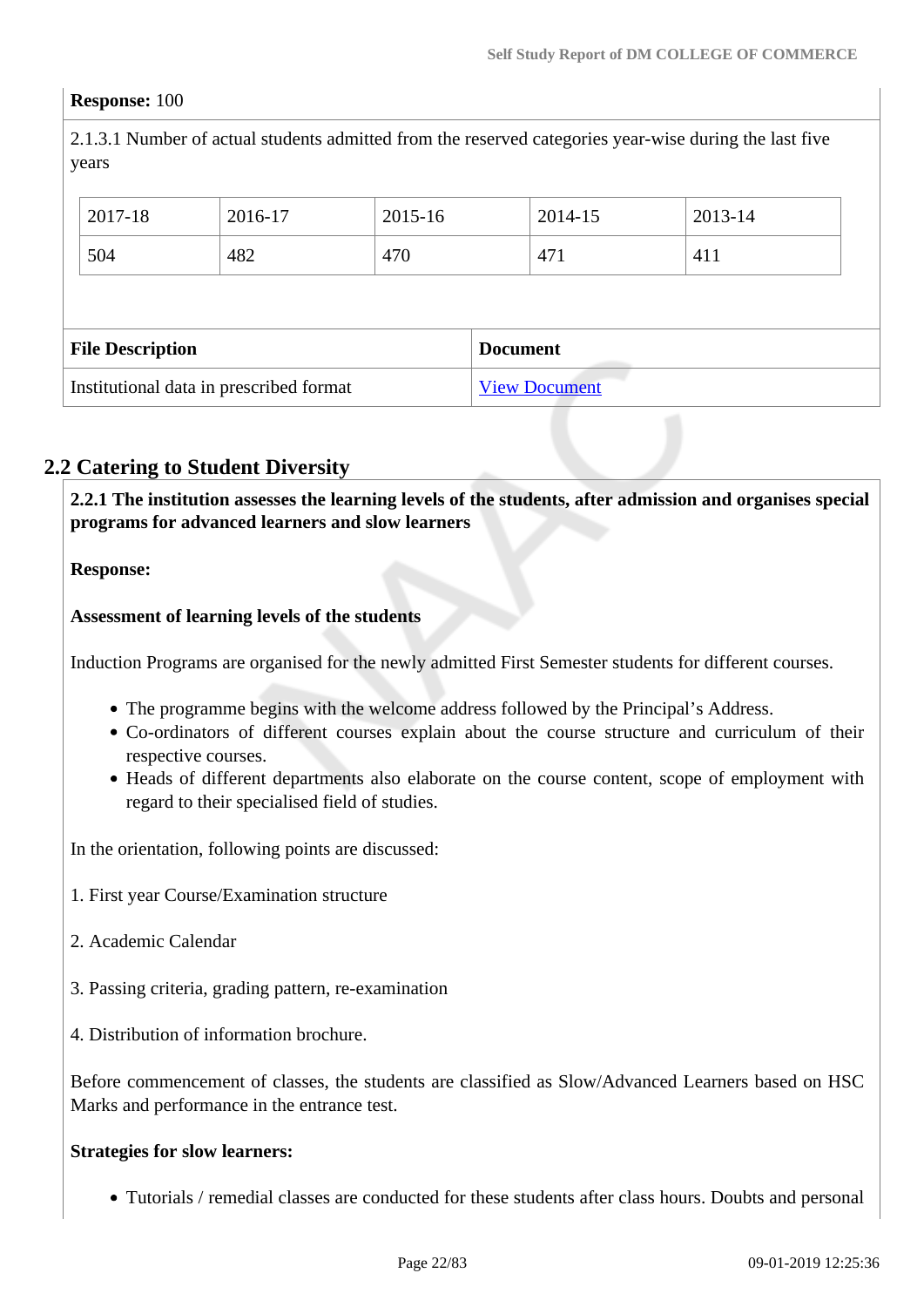difficulties regarding the subject are resolved in these classes.

- Poor performance due to frequent absenteeism is dealt by sending letters to the parents of such students. Extra classes are conducted for the full coverage of the syllabus where the involvement of the students is ensured which results in the interactive teaching learning process.
- Counselling and mentoring sessions conducted in a friendly way help the students to overcome their psychological problems and achieve their goals successfully.
- Career Guidance Cell of the college conduct personal counselling for better results in the examinations, more regular attendance, increase participation in co curricular activities, better discipline on campus and respectful relationship between teachers and students.**The Advanced Learners**

The advanced learners are identified by the concerned faculty based on

- Student profile maintained.
- Their performance in internal assessment tests, end-semester examination.
- Active participation, involvement, performance in the classroom/academic clubs/seminars, etc

#### **Strategies for Advanced Learners**

- Experts from the different colleges/universities/ industries are invited to conduct the classes/ Talk Programme for enhancing their personality development and career guidance. Faculty exchange programme may be included as a future plan.
- The different departments organizes student seminars, group discussions, technical quizzes to develop analytical and problem solving abilities in them and thereby, to improve their presentation skills.
- Motivating them with awards, and prizes for departmental activities.
- Motivation to appear for competitive exams is given and with that purpose in mind the college has a particular cell called 'Entry to service' where students are imparted knowledge for such examinations.
- Computer facility with internet connection and Wi-Fi connectivity are provided to the students.
- Interactive sessions/workshops with successful alumni and other successful personalities are held to motivate students.

| <b>File Description</b>         | <b>Document</b>      |
|---------------------------------|----------------------|
| Link for Additional Information | <b>View Document</b> |

| 2.2.2 Student - Full time teacher ratio |  |  |
|-----------------------------------------|--|--|
|                                         |  |  |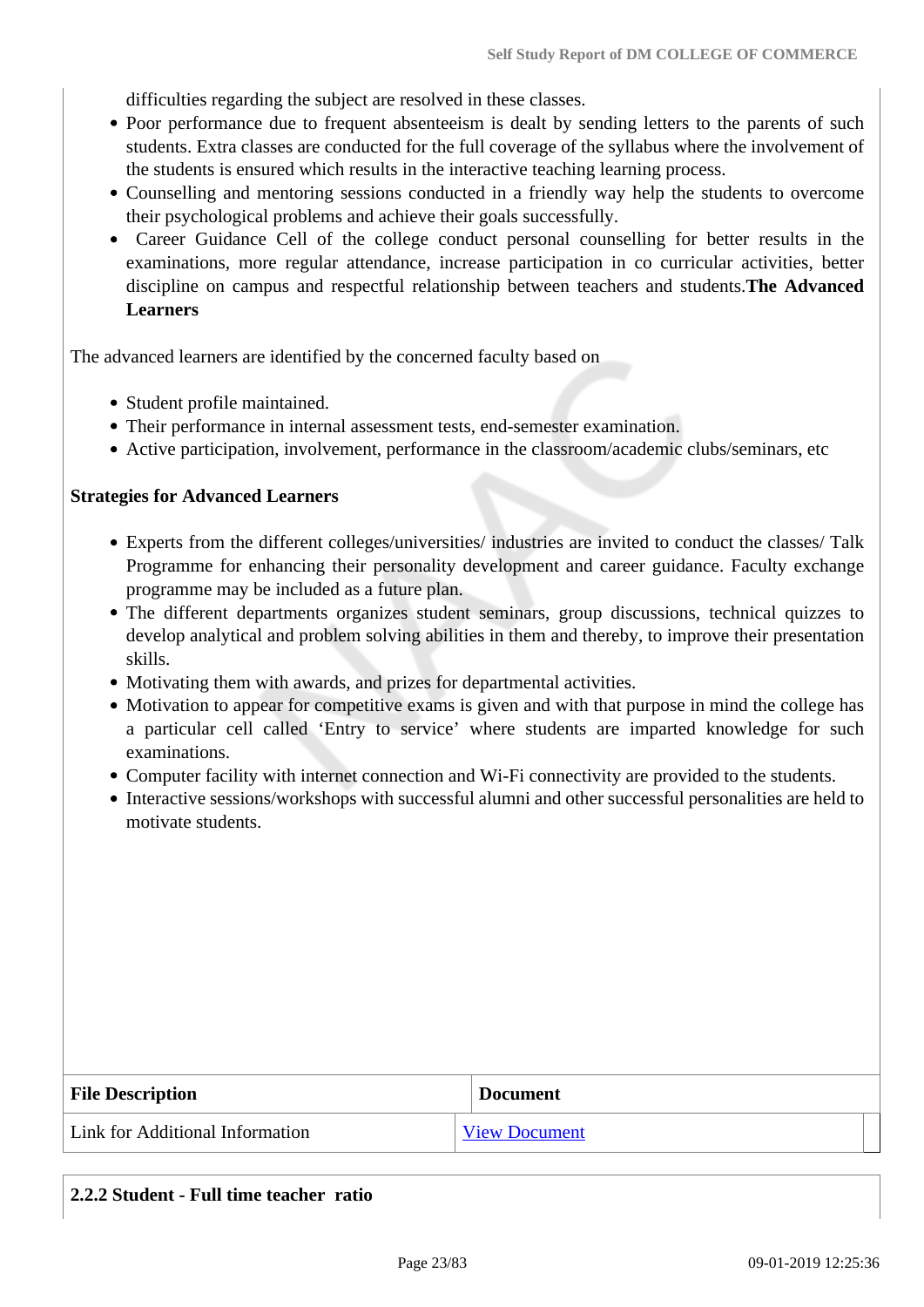# **Response:** 27.22

# **2.2.3 Percentage of differently abled students (Divyangjan) on rolls**

| <b>Response:</b> 0                                    |                      |
|-------------------------------------------------------|----------------------|
| 2.2.3.1 Number of differently abled students on rolls |                      |
| <b>File Description</b>                               | <b>Document</b>      |
| Institutional data in prescribed format               | <b>View Document</b> |

# **2.3 Teaching- Learning Process**

 **2.3.1 Student centric methods, such as experiential learning, participative learning and problem solving methodologies are used for enhancing learning experiences**

**Response:** 

# **Experimental learning:**

- The college imparts knowledge which develops critical thinking and creative imagination among students so that they become responsible citizen of the country in their future life.
- Computer Laboratory with Wi-Fi internet facility is provided to students for gaining IT knowledge and skills, update information about financial institutions, stock market and market trends and various issues concerning trade & commerce.
- Business and entrepreneurial skills is inculcated among students to start their own ventures.

# **Participative learning**

- An Annual Management Festival under the banner of 'Sin Lang Festival' for three days is organised by students of the institution with the supervision of teachers to provide hands on experience of managing events and other leadership enhancing activities.
- Students are encouraged to participate in Management Festivals, Workshops related to business and financial issues and other various events.
- Arranging field/industrial visits.
- Conducting sessions like group discussion, seminar, and quiz, poster presentation to make the learning more interactive and collaborative.
- Inter-collegiate events like Manfete, Inter-college Festival etc.
- NSS camps are organised from time to time helping student volunteers to develop their leadership qualities by interacting with target community, cultural exchange and awareness about different socio- economic and environmental and disaster management issues.

### **Problem solving methodologies**

- Teacher-Student Tutorial System is in place to enable the high achievers to reach excellence and the slow learners to bridge the gap so that they reach the minimum qualifying level.
- The college Career and Guidance Cell along with the faculty guide students in preparing for various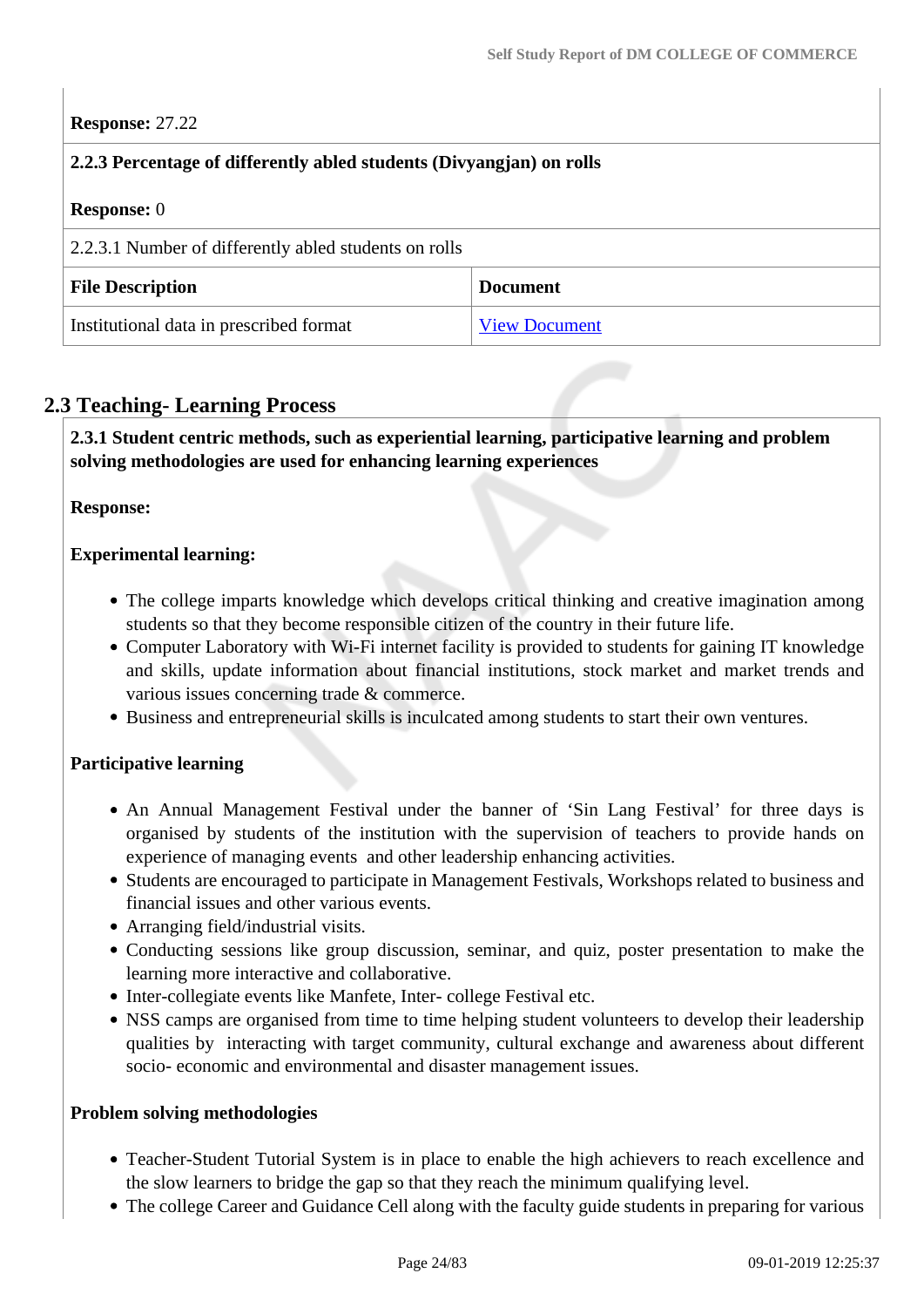job oriented examinations.

| <b>File Description</b>         | <b>Document</b>      |
|---------------------------------|----------------------|
| Link for Additional Information | <b>View Document</b> |

| 2.3.2 Percentage of teachers using ICT for effective teaching with Learning Management Systems<br>(LMS), E-learning resources etc. |                      |
|------------------------------------------------------------------------------------------------------------------------------------|----------------------|
| <b>Response:</b> $62.16$                                                                                                           |                      |
| 2.3.2.1 Number of teachers using ICT                                                                                               |                      |
| Response: 23                                                                                                                       |                      |
| <b>File Description</b>                                                                                                            | <b>Document</b>      |
| List of teachers (using ICT for teaching)                                                                                          | <b>View Document</b> |

| 2.3.3 Ratio of students to mentor for academic and stress related issues |  |
|--------------------------------------------------------------------------|--|
| <b>Response: 27.22</b>                                                   |  |
| 2.3.3.1 Number of mentors                                                |  |
| Response: 37                                                             |  |
| 2.3.4 Innovation and creativity in teaching-learning                     |  |

### **Response:**

To facilitate teaching-learning process, the college makes use of ICT. The college faculty uses laptops and LCD projectors in the classrooms to make learning more interesting for the students. Video clips and documentary films related to the subject matter are shown to assist students to understand the subject matter from different perspectives in a convenient and easy manner. To make the students confident of themselves, paper presentations are encouraged. After teaching a topic, the teacher gives the students assignments, which may include paper presentations on that topic.

Mentoring system is there for students where teachers undertake personal mentoring of the students. Teachers discuss academic difficulties with students personally and figure out remedial measures. This practice helps to ensure maximum success rate and minimize failure.

The teachers also undertake tutorial classes to enhance students' performance. Tutorial classes are allotted in the master routine to help in the process. Departmental quizzes are frequently held by the departments to encourage learning among students. Research projects 6th semester students are made compulsory in the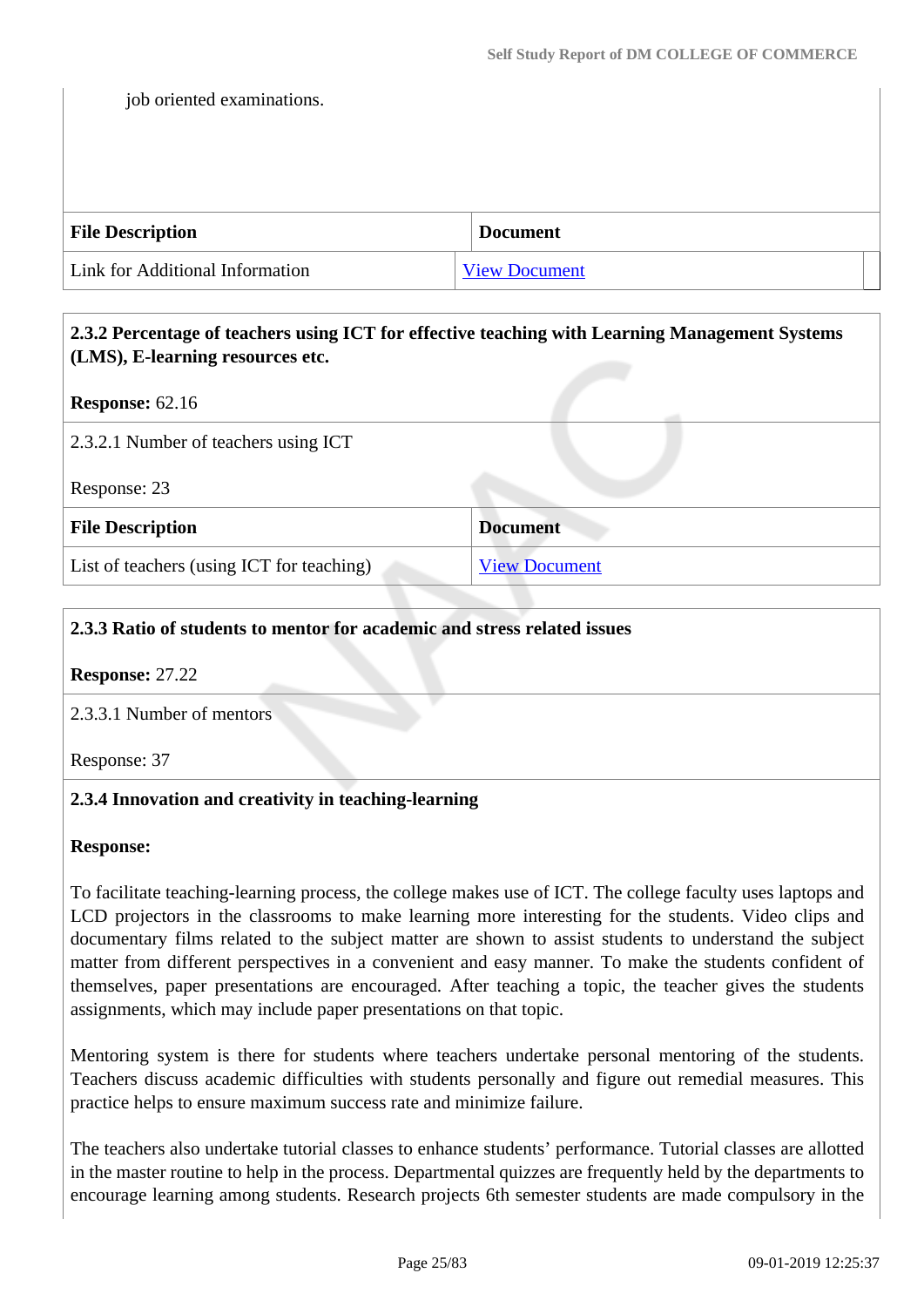curriculum. This makes the students research oriented and helps them in understanding research methodologies. Educational tours and Industrial Visits are undertaken annually within and outside the state and also to foreign country like Myanmar. Last but not the least, all the departmental faculties arrange for special lectures by eminent academicians, Chartered accountants and successful entrepreneurs from various industries.

# **2.4 Teacher Profile and Quality**

| 2.4.1 Average percentage of full time teachers against sanctioned posts during the last five years |                      |
|----------------------------------------------------------------------------------------------------|----------------------|
| <b>Response: 100</b>                                                                               |                      |
| <b>File Description</b>                                                                            | <b>Document</b>      |
| Year wise full time teachers and sanctioned posts<br>for 5 years                                   | <b>View Document</b> |

# **2.4.2 Average percentage of full time teachers with Ph.D. during the last five years**

**Response:** 60.56

2.4.2.1 Number of full time teachers with Ph.D. year-wise during the last five years

| 2017-18                            | 2016-17  | 2015-16                          | 2014-15              | 2013-14        |
|------------------------------------|----------|----------------------------------|----------------------|----------------|
| $\cap$<br>$\overline{\phantom{a}}$ | $\sim$ 1 | 1 <sub>0</sub><br>$\overline{1}$ | 10<br>$\overline{1}$ | $\overline{1}$ |

| <b>File Description</b>                                                                       | <b>Document</b>      |
|-----------------------------------------------------------------------------------------------|----------------------|
| List of number of full time teachers with PhD and<br>number of full time teachers for 5 years | <b>View Document</b> |

# **2.4.3 Teaching experience per full time teacher in number of years**

**Response:** 14.16

2.4.3.1 Total experience of full-time teachers

Response: 524

| <b>File Description</b>    | <b>Document</b>      |
|----------------------------|----------------------|
| Any additional information | <b>View Document</b> |

**2.4.4 Percentage of full time teachers who received awards, recognition, fellowships at State,**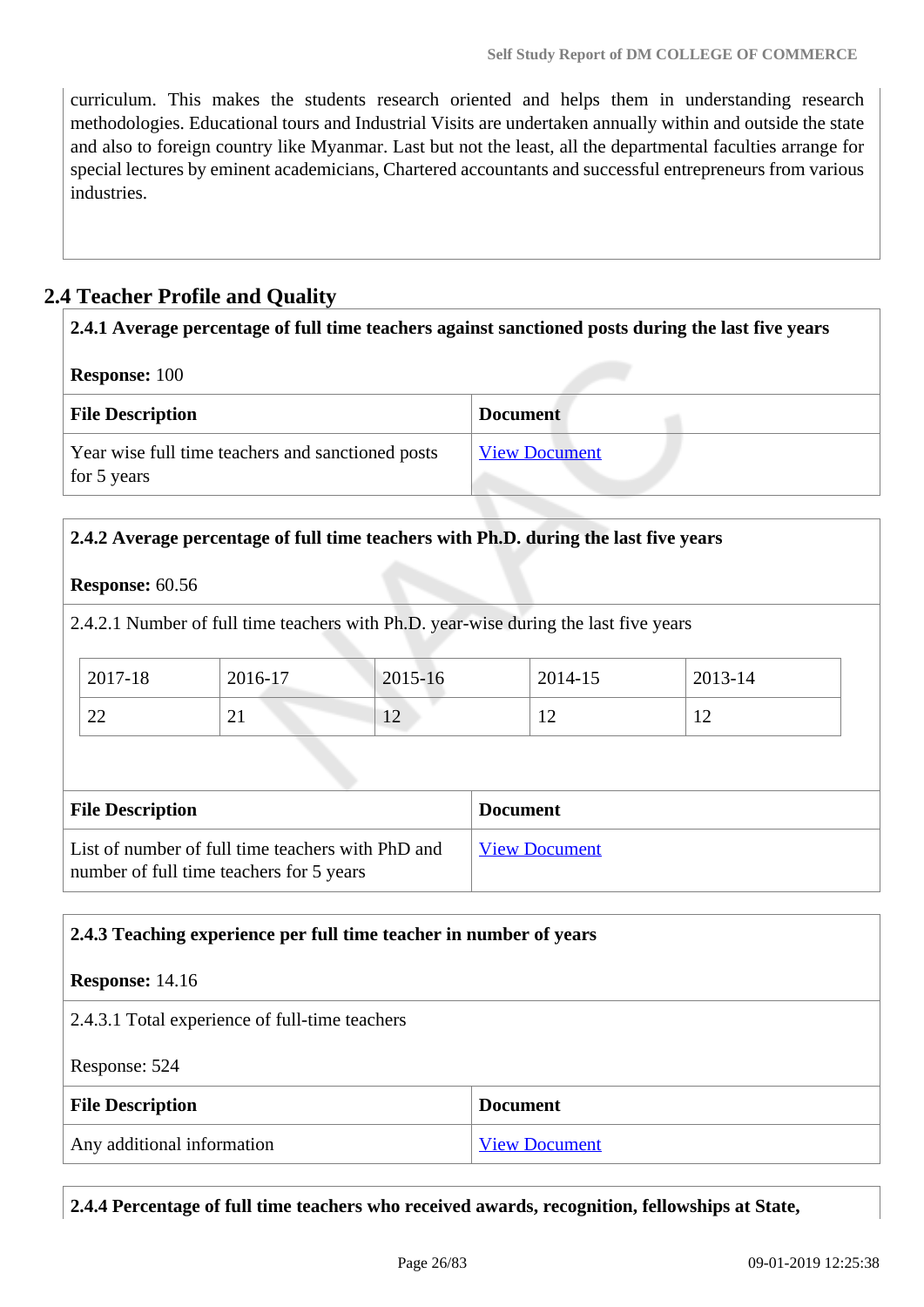# **National, International level from Government, recognised bodies during the last five years**

#### **Response:** 0

2.4.4.1 Number of full time teachers receiving awards from state /national /international level from Government recognised bodies year-wise during the last five years

| 2017-18 | 2016-17 | 2015-16 | 2014-15 | 2013-14 |
|---------|---------|---------|---------|---------|
| ν       | ν       | ν       | ◡       | ν       |

| <b>File Description</b>                 | <b>Document</b>      |
|-----------------------------------------|----------------------|
| Institutional data in prescribed format | <b>View Document</b> |

# **2.4.5 Average percentage of full time teachers from other States against sanctioned posts during the last five years**

#### **Response:** 4.21

2.4.5.1 Number of full time teachers from other states year-wise during the last five years

| 2017-18 | 2016-17 | 2015-16 | 2014-15 | 2013-14 |
|---------|---------|---------|---------|---------|
|         |         |         |         |         |

| <b>File Description</b>                                                                            | <b>Document</b>      |
|----------------------------------------------------------------------------------------------------|----------------------|
| List of full time teachers from other state and state<br>from which qualifying degree was obtained | <b>View Document</b> |

# **2.5 Evaluation Process and Reforms**

**2.5.1 Reforms in Continuous Internal Evaluation(CIE) system at the institutional level**

**Response:** 

**Assessment and Evaluation process**

This is a two tier system.

- **1. University defined and**
- **2. Institute defined**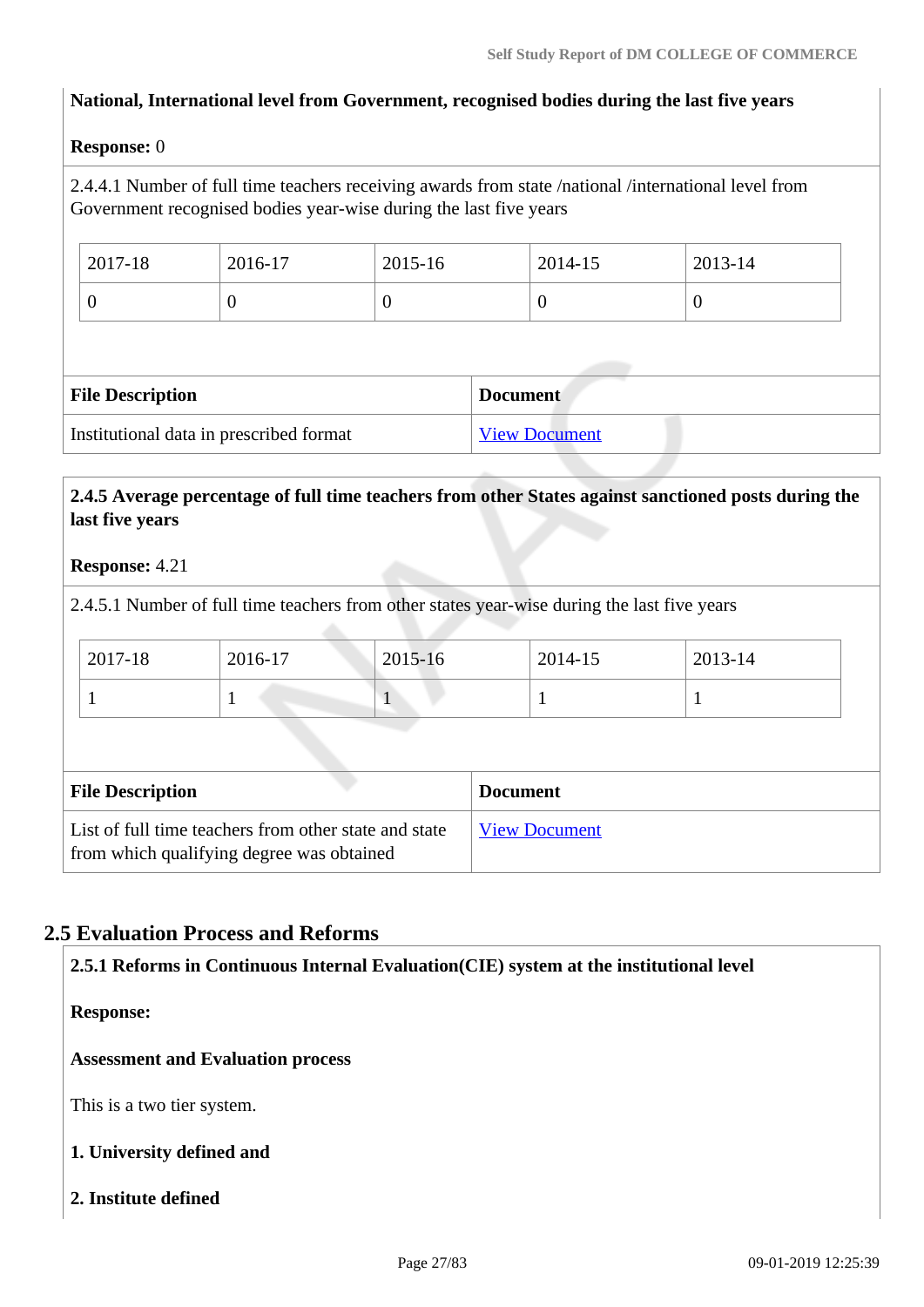The institution was affiliated to Manipur University for the last five years. End-semester examinations are conducted by the university after each semester. For BBA course, 80% of the total weightage is assigned to End Semester university examinations while the remaining 20% is undertaken by the institute. For M.Com course, the weightage of the examination is in the ratio of 75:25. However in the case of B.Com course, 100% of the weightage is assigned to the university examinations. Apart from the above mentioned examinations, the institution also conducts different forms of internal evaluation/ examination such as Class Test, Group Discussion, Presentation, Pre Final Examination etc. The college has made it compulsory for students to attend all these. Different committees have been formed to supervise and look after activities of the college. Each committee is headed by a convenor. The Principal and Examination Committee schedules and executes the evaluation process with strict monitoring on regular basis. Project Work is compulsory for the 6th semester students of B.Com. Course as well as the 4th semester students of M.Com. Course. Field work, Excursion Reports and student presentations have been made an essential part of all courses.

| <b>File Description</b>         | <b>Document</b>      |
|---------------------------------|----------------------|
| Link for Additional Information | <b>View Document</b> |

# **2.5.2 Mechanism of internal assessment is transparent and robust in terms of frequency and variety**

#### **Response:**

#### **Transparency initiatives at college level:**

- Basic eligibility for evaluation process is made known to students through Prospectus, notice boards and class counselling. This includes distribution of marks and schedule of internal evaluation and university evaluation.
- Institute also notifies the criteria for allocation of Project Work and dissertation where students are allocated supervisors.

#### **Robustness in terms of Frequency**

- Continuous assessment report for all the courses is displayed in respective Notice Boards.
- Staff meetings are conducted periodically to review the evaluation process.
- Unit tests marks are made available to the students and feedback given.
- Semester wise marks are made accessible at the end of each semester for students information.

#### **Robustness in terms of Variety**

- Solving grievances of students if any.
- Internal examiners are appointed for Project work evaluation.
- The Principal verifies the internal marks for all the students at the end of each semester**.**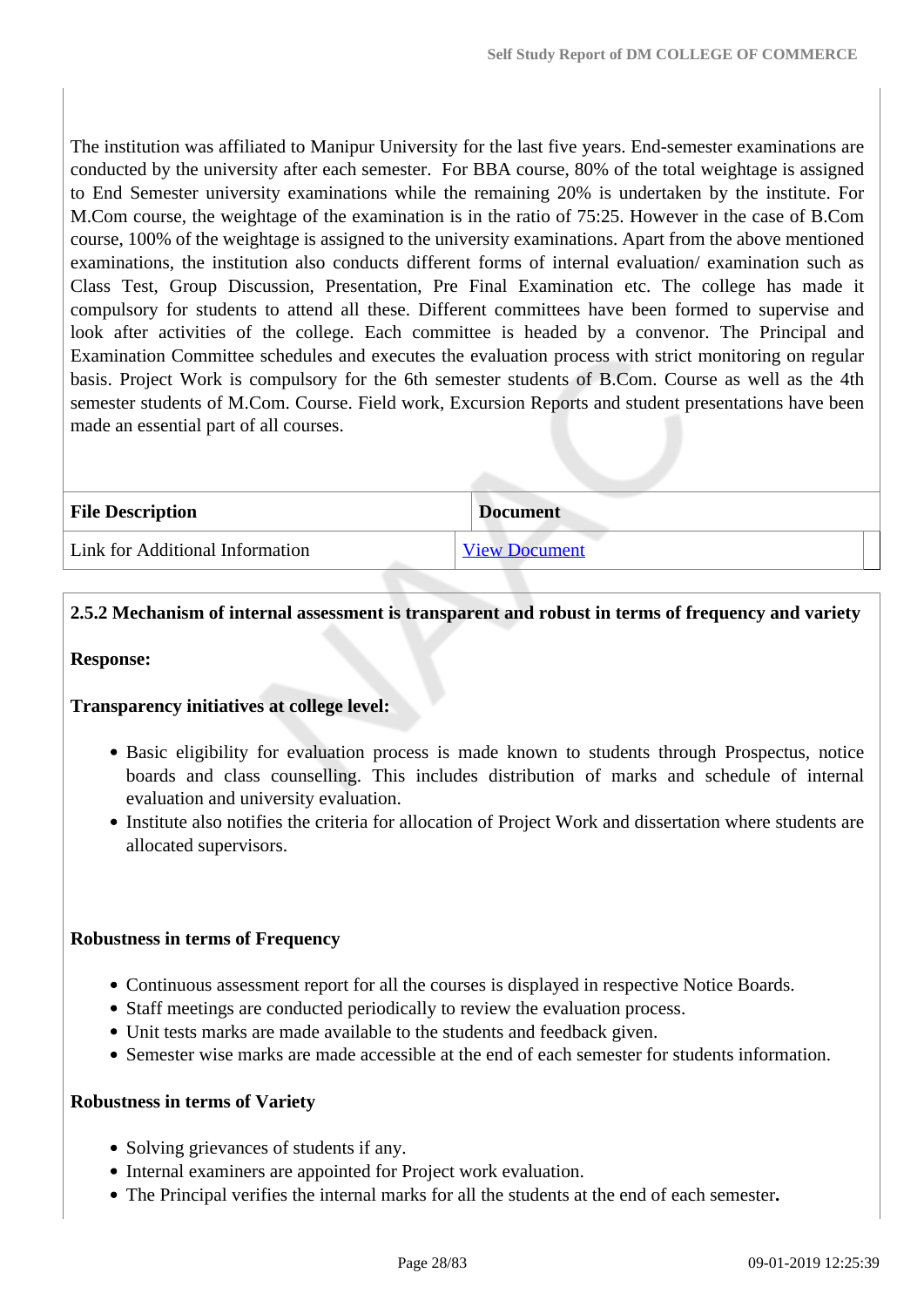| <b>File Description</b>                | <b>Document</b>      |
|----------------------------------------|----------------------|
| <b>Link for Additional Information</b> | <b>View Document</b> |

# **2.5.3 Mechanism to deal with examination related grievances is transparent, time-bound and efficient**

# **Response:**

If there is any tabulation related error in the assessment in examinations conducted by the college, corrections are duly made by the relevant faculty member. The doubt and enquiries of the students are met and clarified by the concerned teachers. In case of error in University level examinations, the concerned student has to make an application to the Controller of Examinations by paying a relevant fee for reevaluation. The Parent- Teacher Meetings are held as and when required. Interactions between teachers and parents of students with poor attendance and performance in class and unit tests are arranged timely to bring desired level of improvement. Home assignments are given to students who could not attend unit tests for bridging gap between those who had attended such tests. Home assignments are also given to provide the students with a broader understanding of the subject of their study. In case of student with psychological instability or examination-phobia, the faculty members try to deal with sympathetically.

| <b>File Description</b>         | <b>Document</b>      |
|---------------------------------|----------------------|
| Link for Additional Information | <b>View Document</b> |

# **2.5.4 The institution adheres to the academic calendar for the conduct of CIE**

#### **Response:**

# **Preparation of Academic Calendar**

Manipur University and Dhanamanjuri University publish academic calendar for every year.

#### **Contents of Academic Calendar**

- Induction programme
- Commencement of teaching
- College Week : Sports, Literary, Cultural & Management Programmes
- Conclusion of Teaching
- Theory Examination/ Viva Voce dates
- Result declaration dates
- Submission dates
- Holidays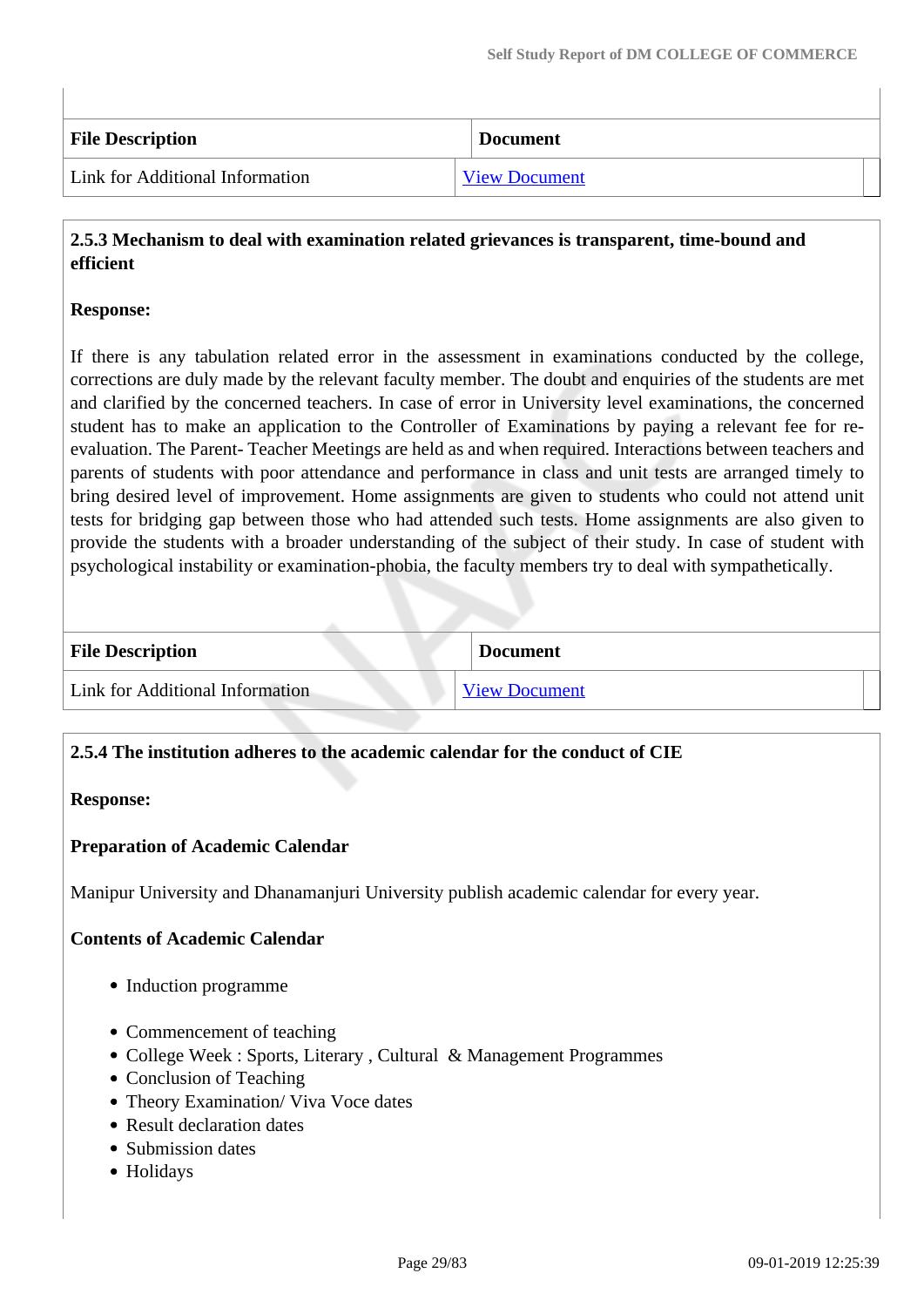This university calendar is used as a reference point to prepare academic calendar of the institution. Academic calendar is prepared and circulated well in advance to all concerned. The calendar is uploaded in the University and college website. It mainly consists of start and end dates of the teaching, examination, result declaration and submission dates, Holidays, etc.

| <b>File Description</b>         | <b>Document</b>      |
|---------------------------------|----------------------|
| Link for Additional Information | <b>View Document</b> |

# **2.6 Student Performance and Learning Outcomes**

 **2.6.1 Program outcomes, program specific outcomes and course outcomes for all programs offered by the Institution are stated and displayed on website and communicated to teachers and students**

**Response:** 

### **Mechanism of communication of COs**

- Decided in the Academic sub committee meeting by the Head of the Departments
- Posted in the college website
- Posted in the college notice board
- Intimated to the students in the class room

# **UNDER GRADUATE COURSES**

# **COURSE OUTCOME: Bachelor of Commerce**

- In Business Communication paper, the basic objective is to develop effective business communication skills.
- Accounting paper aims at equipping the students with the knowledge of accounting process and preparation of final accounts and to develop the skills of recording financial transactions and preparation of reports.
- Business Economics & Environment is taught to facilitate the students to learn the concepts of business economics and environment and apply them in real life situations.
- The students are familiarized with concepts and principles of Management in Principles of Management paper.
- Fundamental of Entrepreneurship paper enable students to develop the importance of entrepreneurship and to understand the generation of self employment.
- Basic knowledge about fundamental of computer are imparted in Fundamentals of Computer paper.
- Commercial Laws paper makes the students learn the basics of business laws and apply them in real life situations
- 

**COURSE OUTCOME: Bachelor of Business Administration** 

• The objective of Functional English Paper is to teach the students the usage of the English language to perform a specific function and give them a foundation of English required for academic study and career progression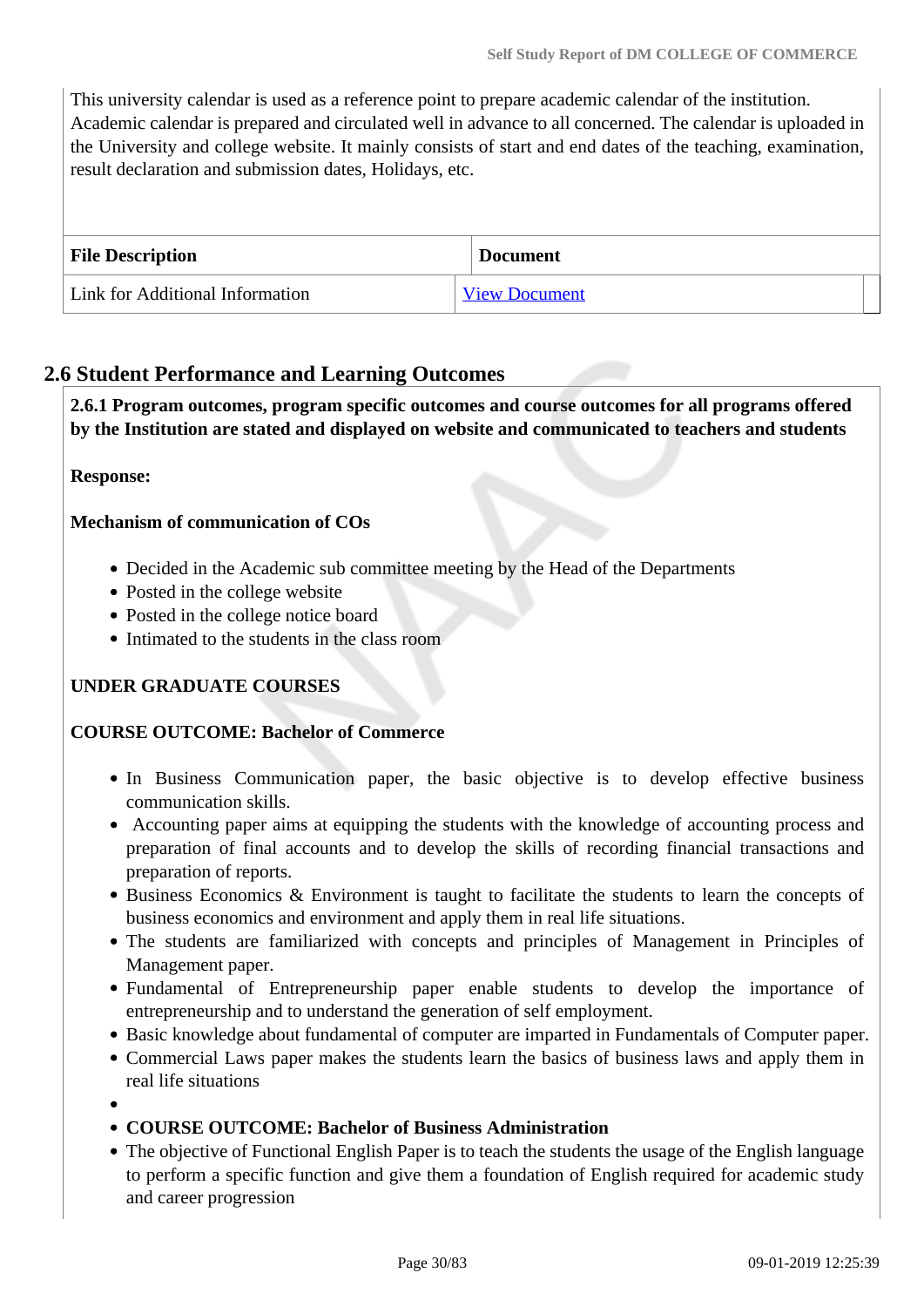- Financial Accounting Paper aims at equipping the students with the knowledge of accounting process and preparation of final accounts and to develop the skills of recording financial transactions and preparation of reports
- Students are familiarized with concepts of Management in Principles and Practice of Management Paper.
- Business Economics Paper deals with application of economic theories, laws and practices in solving decision making problem faced by business establishments.

# **COURSE OUTCOME: Master of Commerce**

- Entrepreneurship Development and Small Business Management Paper aims at giving exposure to the students to entrepreneurial culture and industrial growth and with a view to enabling them to set up and manage small business units.
- The objective of Financial Management is to help students in understanding the conceptual framework of financial management and its application under corporate world.
- Business Statistics & Application deals application of Business Statistical Analysis and Operation Research (Quantitative Technique) that can be applied in the real life business situation for decisionmaking.
- Marketing Management facilitate understanding of the conceptual framework of marketing and its applications in decision making under various environmental constraints.
- Advanced Financial & Management Accounting acquaints students with the accounting concepts, tools and techniques for managerial decisions.
- Banking & Financial Institutions provides understanding of the functioning of financial markets and institutions and their role in Indian economy**.**
- Managerial Economics provides an understanding of economic principles related to business planning and decision-making
- The objective of Business Strategic Management is to enhance decision-making abilities of students in situations of uncertainly in a dynamic business environment.
- Research Methodology & Dissertation aims at equipping students with an understanding of the research process, tools and techniques in order to facilitate managerial decision-making.

| <b>File Description</b>         | <b>Document</b>      |
|---------------------------------|----------------------|
| Link for Additional Information | <b>View Document</b> |

# **2.6.2 Attainment of program outcomes, program specific outcomes and course outcomes are evaluated by the institution**

# **Response:**

The education system of the college is student centric where the students are expected to be able to perform at the end of each semester. Teaching Learning Process Cycle has three phases, namely, Planning Phase, Action Phase and lastly the Measure and Analysis phase. The first one being the Planning phase the course Outcome and Objectives are set and the curriculum is designed. The method of assessment and schedule of assessment is also done. In the second phase the content in the curriculum is taught and question papers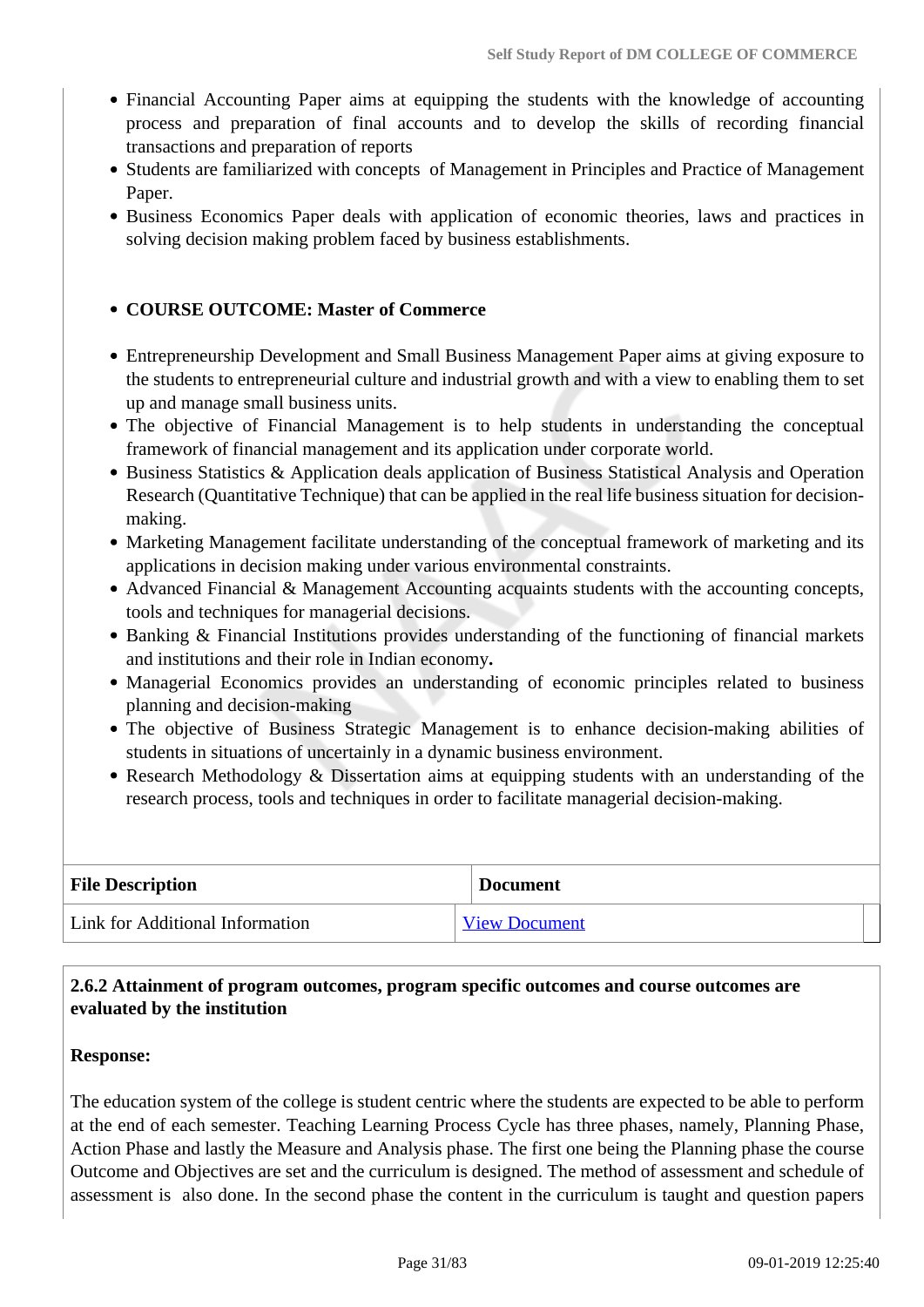are set. Internal assessments are conducted and evaluation is done. In the third phase, based on the marks obtained by the students the college measures the COs and POs attainment, analyze and take appropriate actions so that there is a continuous improvement. Attainment of program outcomes and course outcomes are duly evaluated by the institution. A feedback system is used to assess teaching- learning process in which the final semester students are provided with feedback forms to be duly filled up by them providing inputs on teaching-learning drawbacks, limitations, constraints and also merits of the department, its faculty members etc. Grievances Redressal Cell, Teacher Guardian Meeting, publication of Merit List, attendance percentage etc are a regular practices of the college. In order to achieve program outcomes, the college holds entrance tests and interview to ensure quality of students enrolled and for a better pass percentage as well as reputation of the college.

| <b>File Description</b>         | <b>Document</b>      |
|---------------------------------|----------------------|
| Link for Additional Information | <b>View Document</b> |

### **2.6.3 Average pass percentage of Students**

#### **Response:** 71.02

2.6.3.1 Total number of final year students who passed the examination conducted by Institution.

#### Response: 201

2.6.3.2 Total number of final year students who appeared for the examination conducted by the institution

Response: 283

| <b>File Description</b>                 | <b>Document</b>      |
|-----------------------------------------|----------------------|
| Institutional data in prescribed format | <b>View Document</b> |

# **2.7 Student Satisfaction Survey**

**2.7.1 Online student satisfaction survey regarding teaching learning process**

#### **Response:**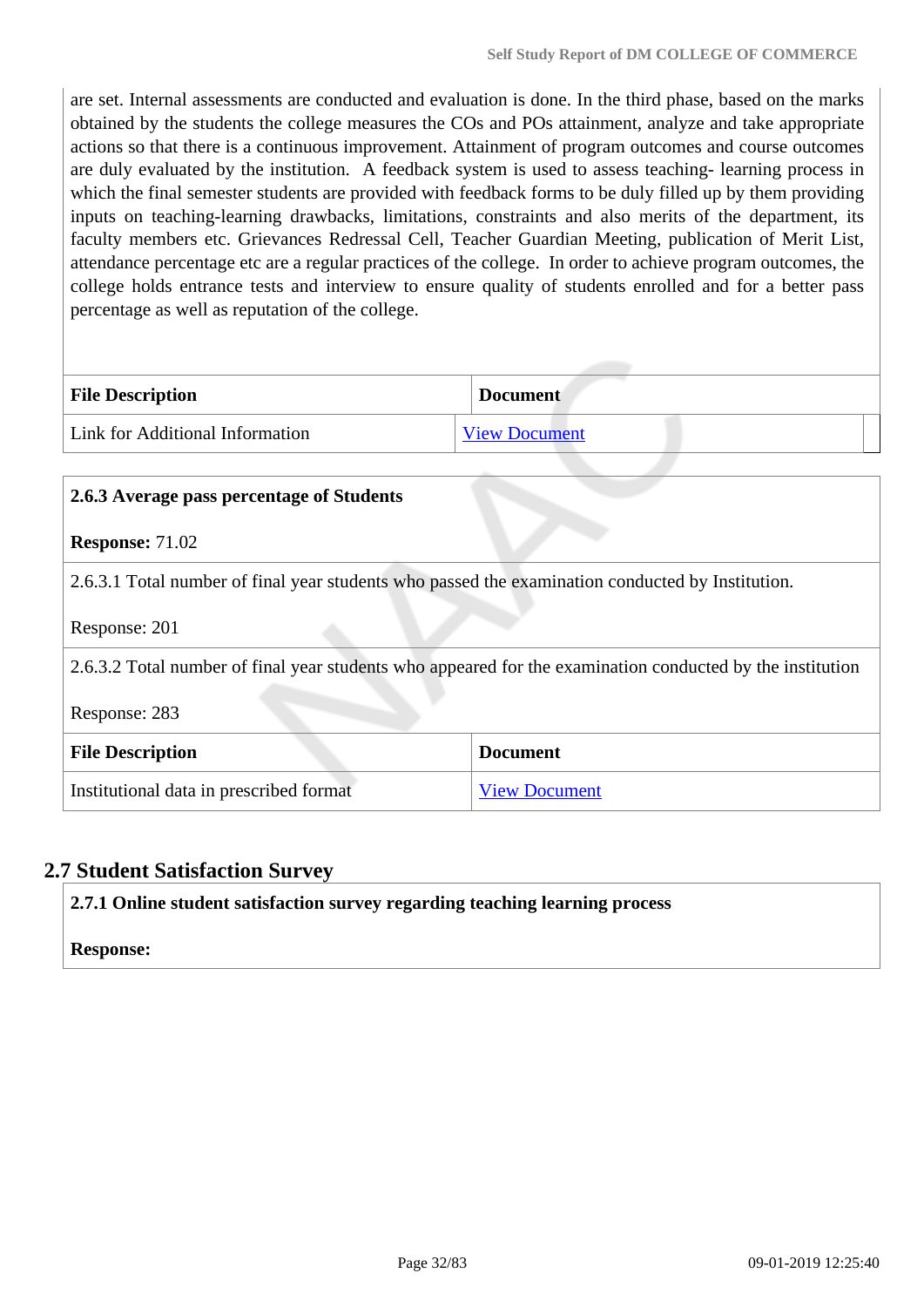# **Criterion 3 - Research, Innovations and Extension**

# **3.1 Resource Mobilization for Research**

 **3.1.1 Grants for research projects sponsored by government/non government sources such as industry ,corporate houses, international bodies, endowment, chairs in the institution during the last five years (INR in Lakhs)** 

### **Response:** 9.24

3.1.1.1 Total Grants for research projects sponsored by the non-government sources such as industry, corporate houses, international bodies, endowments, Chairs in the institution year-wise during the last five years(INR in Lakhs)

| 2017-18 | 2016-17 | 2015-16              | 2014-15 | 2013-14 |
|---------|---------|----------------------|---------|---------|
|         | ν       | $\sim$ $\sim$<br>ن ک | 0       | 6.9375  |

| <b>File Description</b>           | <b>Document</b>      |
|-----------------------------------|----------------------|
| List of project and grant details | <b>View Document</b> |

### **3.1.2 Percentage of teachers recognised as research guides at present**

**Response:** 10.81

3.1.2.1 Number of teachers recognised as research guides

Response: 4

 **3.1.3 Number of research projects per teacher funded, by government and non-government agencies, during the last five year**

**Response:** 0.26

3.1.3.1 Number of research projects funded by government and non-government agencies during the last five years

Response: 2

3.1.3.2 Number of full time teachers worked in the institution during the last 5 years

Response: 39

# **3.2 Innovation Ecosystem**

 **3.2.1 Institution has created an ecosystem for innovations including incubation centre and other initiatives for creation and transfer of knowledge**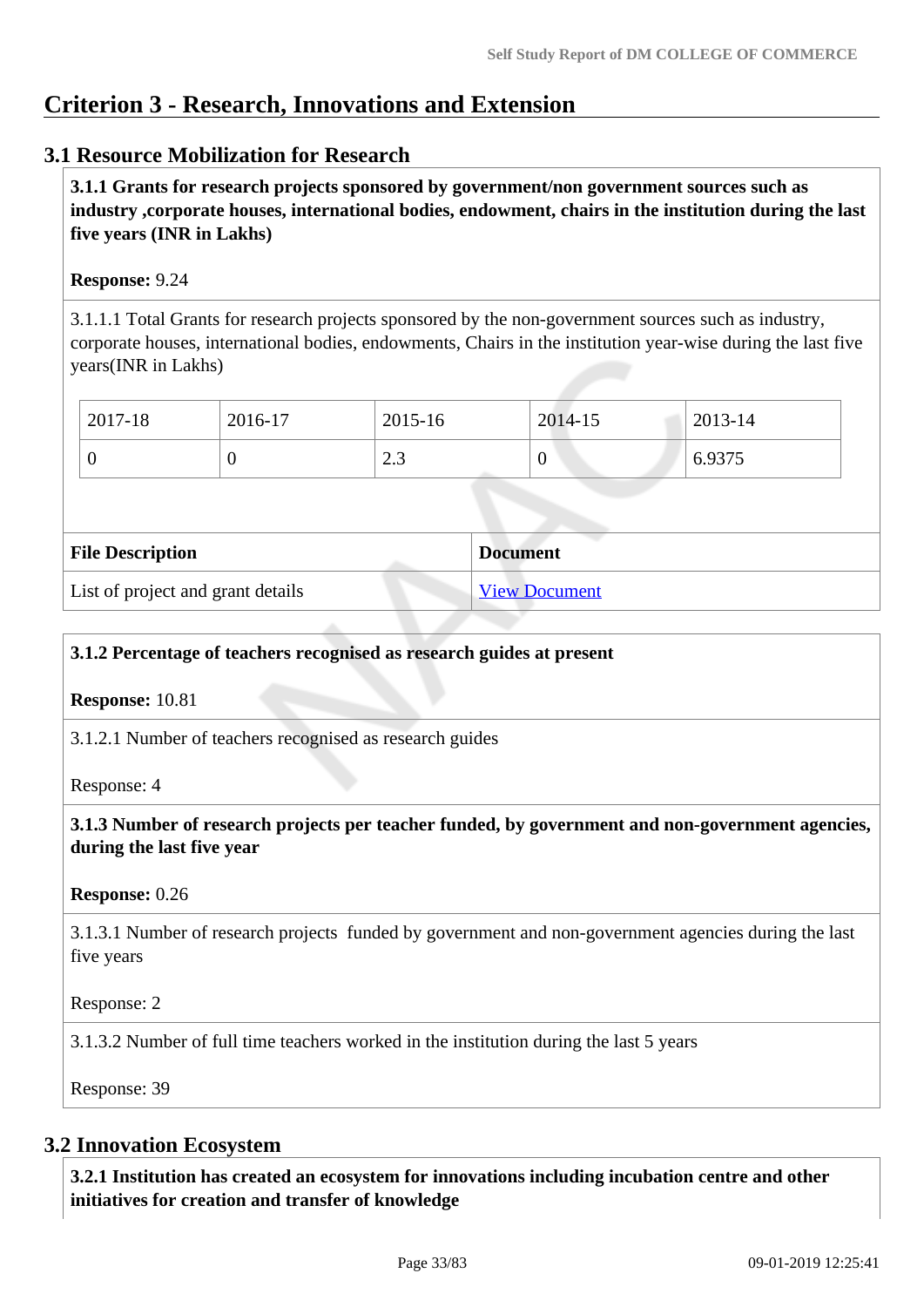# **Response:**

The college offers courses in B.Com. BBA and M.Com courses in which ecosystem for promoting innovations and business start up is inbuilt in the course curriculum itself. Entrepreneurship knowledge and skill are imparted in different forms under class room deliberations, tutorial classes, invited lectures, interactions with successful entrepreneurs and various business practices to develop a comprehensive and well structured business plan for a new venture. The students are also taught how to generate innovative ideas by scanning the environment and identifying and tapping the opportunities arising therein. Government policies like Act East policy, Indo Myanmar Trade and commissioning of Trans Asian Highway, connecting India with the rest of the South Asian countries offer enumerable opportunities for new start ups. Practical exposure in the form of industrial visits, research projects etc are regularly organised wherein students are given opportunity to interact with entrepreneurs and gain first hand experience regarding operation of business.

 Other courses like Company secretary, Tally & GST and computer etc are also offered for enhancing skill and knowledge of the students. Company Secretary Course provides a platform for the students to prepare themselves for becoming a Company Secretary. Tally & GST and Computer courses give student the opportunity to work in Corporate Houses as Accountants and IT professionals. Hence these courses aim at creating and transferring knowledge to students for becoming successful entrepreneurs in the near future and meet the demands of the ever changing local and global economy.

| <b>File Description</b>         | <b>Document</b>      |
|---------------------------------|----------------------|
| Link for Additional Information | <b>View Document</b> |

# **3.2.2 Number of workshops/seminars conducted on Intellectual Property Rights (IPR) and Industry-Academia Innovative practices during the last five years**

# **Response:** 4

3.2.2.1 Total number of workshops/seminars conducted on Intellectual Property Rights (IPR) and Industry-Academia Innovative practices year-wise during the last five years

| 2017-18                 | 2016-17 | 2015-16 |                 | 2014-15 | 2013-14  |  |
|-------------------------|---------|---------|-----------------|---------|----------|--|
|                         |         |         |                 |         | $\theta$ |  |
|                         |         |         |                 |         |          |  |
|                         |         |         |                 |         |          |  |
| <b>File Description</b> |         |         | <b>Document</b> |         |          |  |

# **3.3 Research Publications and Awards**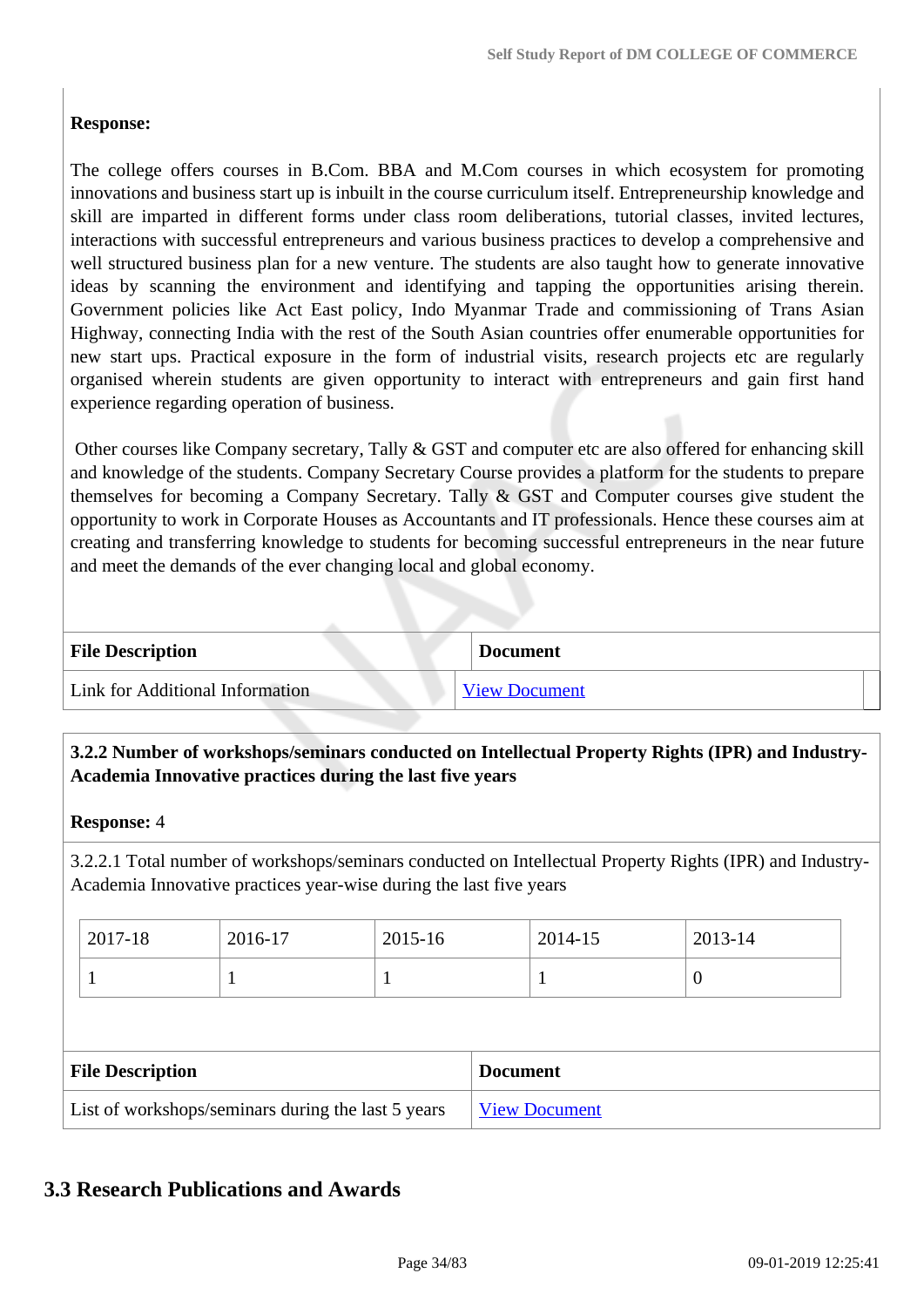| <b>Response: Yes</b>                                                                                                                |                      |
|-------------------------------------------------------------------------------------------------------------------------------------|----------------------|
| <b>File Description</b>                                                                                                             | <b>Document</b>      |
| Institutional data in prescribed format                                                                                             | <b>View Document</b> |
| 3.3.2 The institution provides incentives to teachers who receive state, national and international<br>recognition/awards           |                      |
| <b>Response: No</b>                                                                                                                 |                      |
| 3.3.3 Number of Ph.D.s awarded per teacher during the last five years                                                               |                      |
| <b>Response: 1</b>                                                                                                                  |                      |
|                                                                                                                                     |                      |
| 3.3.3.1 How many Ph.Ds awarded within last five years                                                                               |                      |
|                                                                                                                                     |                      |
|                                                                                                                                     |                      |
|                                                                                                                                     |                      |
| Response: 4<br>3.3.3.2 Number of teachers recognized as guides during the last five years<br>Response: 4<br><b>File Description</b> | <b>Document</b>      |

# **3.3.4 Number of research papers per teacher in the Journals notified on UGC website during the last five years**

#### **Response:** 1.09

3.3.4.1 Number of research papers in the Journals notified on UGC website during the last five years

| 2017-18 | 2016-17  | 2015-16 | 2014-15 | 2013-14 |
|---------|----------|---------|---------|---------|
|         | <u>ب</u> | ້       |         | ◡       |

| <b>File Description</b>                                                               | <b>Document</b>      |
|---------------------------------------------------------------------------------------|----------------------|
| List of research papers by title, author, department,<br>name and year of publication | <u>View Document</u> |

**3.3.5 Number of books and chapters in edited volumes/books published and papers in**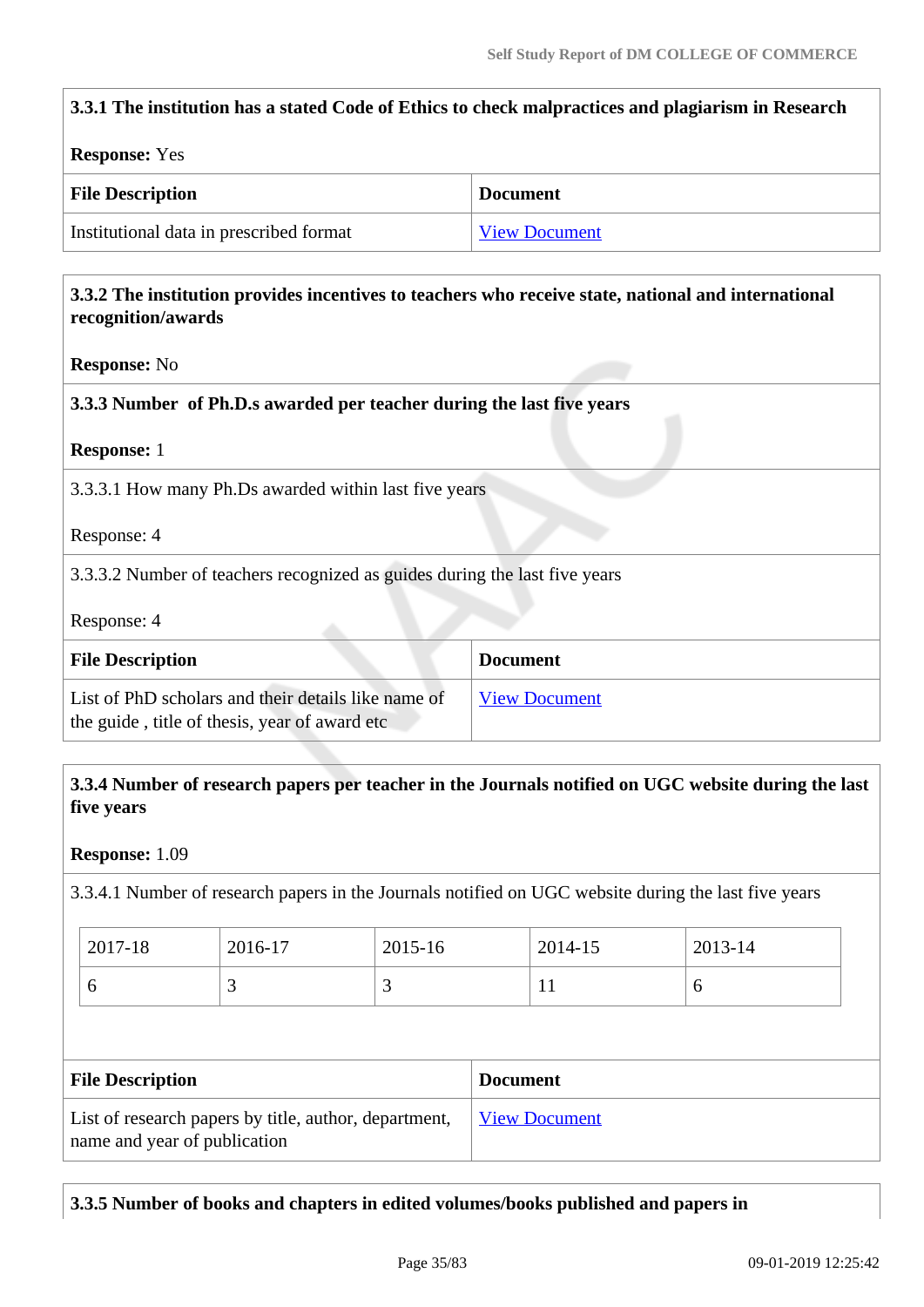### **national/international conference proceedings per teacher during the last five years**

#### **Response:** 1.88

3.3.5.1 Total number of books and chapters in edited volumes / books published, and papers in national/international conference-proceedings year-wise during the last five years

| 2017-18 | 2016-17 | 2015-16 | 2014-15 | 2013-14 |
|---------|---------|---------|---------|---------|
| T T     | . .     |         | 10      | ~       |

| <b>File Description</b>                                        | <b>Document</b>      |
|----------------------------------------------------------------|----------------------|
| List books and chapters in edited volumes / books<br>published | <b>View Document</b> |

# **3.4 Extension Activities**

 **3.4.1 Extension activities in the neighbourhood community in terms of impact and sensitising students to social issues and holistic development during the last five years**

**Response:** 

- Faculty and students are involved in various community works. Such initiatives facilitate the students to acquire ethical and social values and help them develop as a responsible citizen.
- The college has a Green Club which regularly organises environmental protection activities like tree plantation and cleanliness programme within the campus as well as in the neighbouring localities.
- Faculty and students actively participate in Swachh Bharat Abhiyaan in campus and in and around Imphal city.
- Humanitarian aid is contributed by faculty members in the event of natural disasters like flood, earthquake etc.
- Various awareness programmes are organised by the students of the institution. Some of the programmes worth mentioning are Disaster Awareness to Community, Traffic Awareness, Health Awareness Camp, Blood Donation Camp, Fire Safety Awareness, Food & Hygiene Awareness, etc.
- Institution has two NSS Units through which different social activities are planned for each academic year.

# **3.4.2 Number of awards and recognition received for extension activities from Government /recognised bodies during the last five years**

#### **Response:** 7

3.4.2.1 Total number of awards and recognition received for extension activities from Government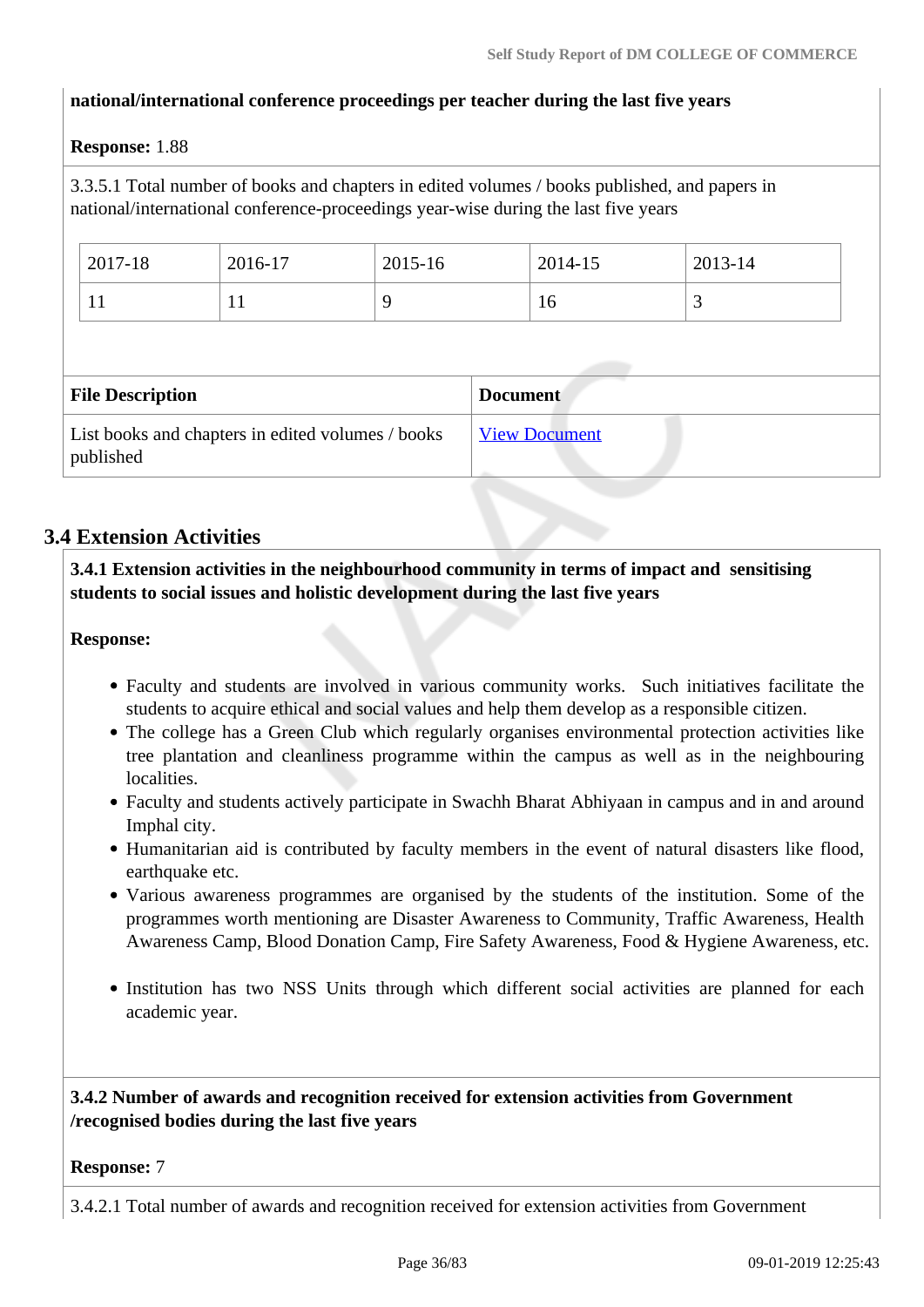/recognised bodies year-wise during the last five years

| <b>File Description</b>                             | <b>Document</b> |
|-----------------------------------------------------|-----------------|
| Number of awards for extension activities in last 5 | View Document   |
| years                                               |                 |

### **3.4.3 Number of extension and outreach Programs conducted in collaboration with Industry, Community and Non- Government Organizations through NSS/ NCC/ Red Cross/ YRC etc., during the last five years**

### **Response:** 4

3.4.3.1 Number of extension and outreach Programs conducted in collaboration with Industry, Community and Non- Government Organizations through NSS/ NCC/ Red Cross/ YRC etc., year-wise during the last five years

| 2017-18 | 2016-17 | 2015-16 | 2014-15 | 2013-14 |
|---------|---------|---------|---------|---------|
|         |         |         |         |         |

| <b>File Description</b>                                                                                        | <b>Document</b>      |
|----------------------------------------------------------------------------------------------------------------|----------------------|
| Number of extension and outreach programs<br>conducted with industry, community etc for the last<br>five years | <b>View Document</b> |

### **3.4.4 Average percentage of students participating in extension activities with Government Organisations, Non-Government Organisations and programs such as Swachh Bharat, Aids Awareness, Gender Issue, etc. during the last five years**

**Response:** 25.66

3.4.4.1 Total number of students participating in extension activities with Government Organisations, Non-Government Organisations and programs such as Swachh Bharat, Aids Awareness, Gender Issue, etc. yearwise during the last five years

| 2017-18 | 2016-17 | 2015-16 | 2014-15 | 2013-14          |
|---------|---------|---------|---------|------------------|
| 500     | 400     | U       | 350     | $\boldsymbol{0}$ |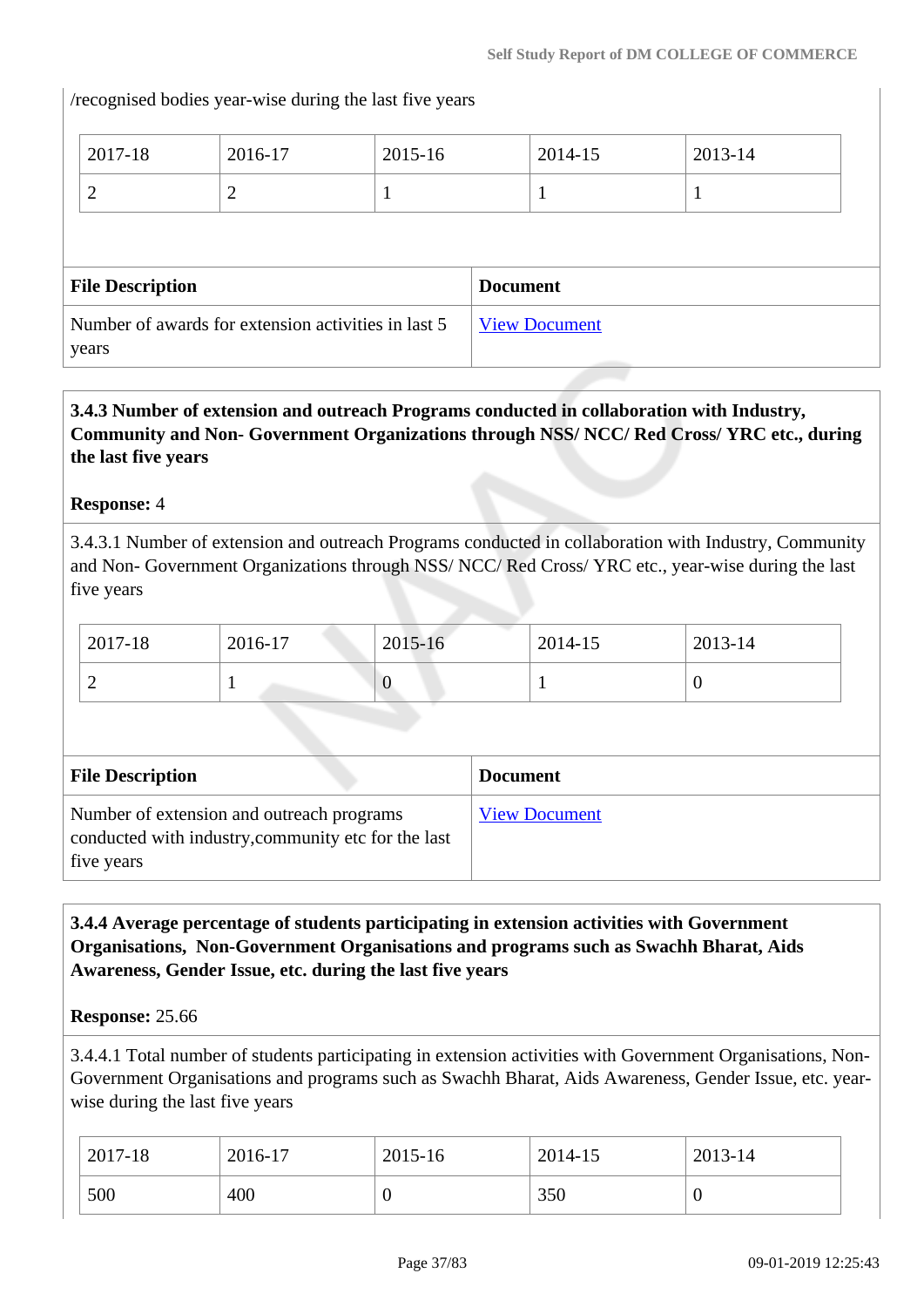| <b>File Description</b>                                                                      | <b>Document</b>      |
|----------------------------------------------------------------------------------------------|----------------------|
| Average percentage of students participating in<br>extension activities with Govt or NGO etc | <b>View Document</b> |

## **3.5 Collaboration**

 **3.5.1 Number of linkages for faculty exchange, student exchange, internship, field trip, on-the-job training, research, etc during the last five years**

### **Response:** 12

3.5.1.1 Number of linkages for faculty exchange, student exchange, internship, field trip, on-the-job training, research, etc year-wise during the last five years

| $^{\circ}$ 2017-18 | 2016-17 | 2015-16 | 2014-15 | 2013-14 |
|--------------------|---------|---------|---------|---------|
|                    |         | v       | ν       |         |

| <b>File Description</b>                                         | <b>Document</b>      |
|-----------------------------------------------------------------|----------------------|
| Number of Collaborative activities for research,<br>faculty etc | <b>View Document</b> |

 **3.5.2 Number of functional MoUs with institutions of National/ International importance, Other Institutions, Industries, Corporate houses etc., during the last five years (only functional MoUs with ongoing activities to be considered)** 

### **Response:** 2

3.5.2.1 Number of functional MoUs with institutions of national, international importance, other universities, industries, corporate houses etc. year-wise during the last five years (only functional MoUs with ongoing activities to be considered)

| $\frac{1}{2017}$ -18 | 2016-17 | 2015-16 | $2014 - 15$ | $12013 - 14$ |
|----------------------|---------|---------|-------------|--------------|
| ∼                    |         | υ       |             |              |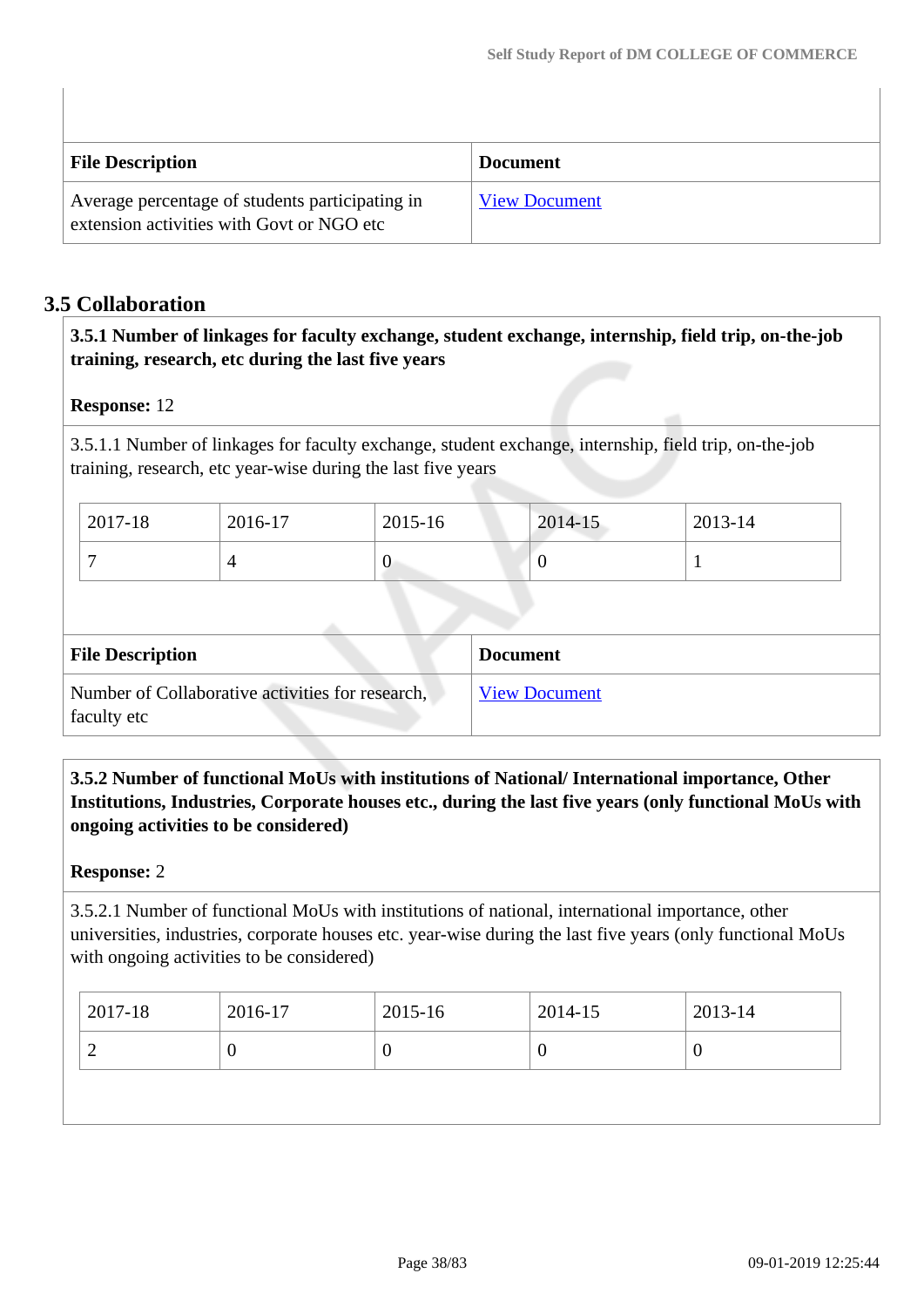| <b>File Description</b>                                                                                                                     | <b>Document</b>      |
|---------------------------------------------------------------------------------------------------------------------------------------------|----------------------|
| Details of functional MoUs with institutions of<br>national, international importance, other universities<br>etc during the last five years | <b>View Document</b> |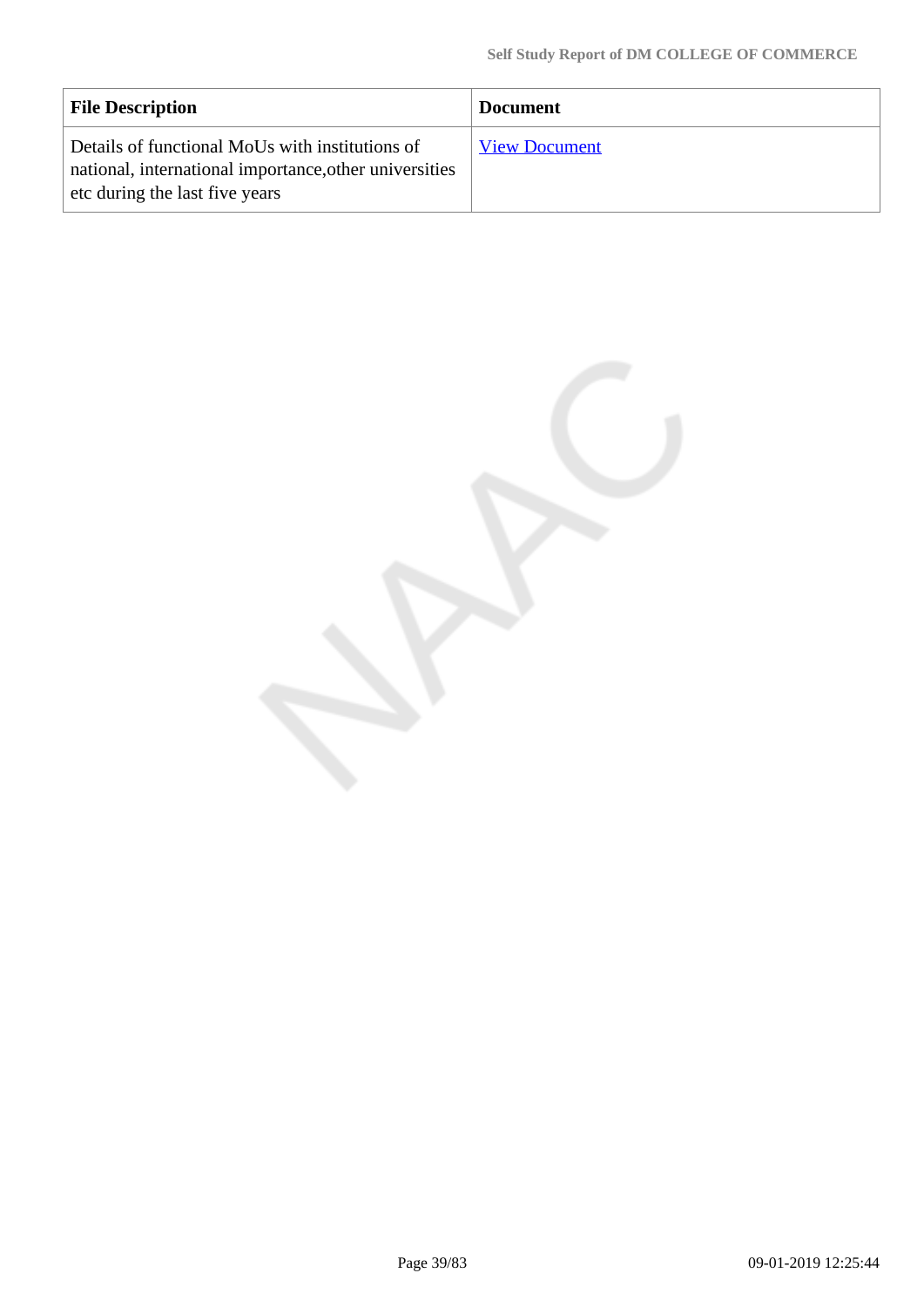# **Criterion 4 - Infrastructure and Learning Resources**

## **4.1 Physical Facilities**

 **4.1.1 The institution has adequate facilities for teaching- learning. viz., classrooms, laboratories, computing equipment, etc.**

**Response:** 

### **Teaching -Learning Equipment's in classroom:**

The institution has fifteen (15) Class Rooms comprising 3 Classrooms for BBA Course; 2 for M.Com Course and another 10 for B.Com. Course. The mode of teaching is both conventional Marker with White Board & Lecture method along with Digital mode such as Smart Board, Projector etc.

At the beginning of the academic year need-assessment for replacement / up-gradation / addition of the existing infrastructure is carried out based on the suggestions from Heads of the departments, lab technicians and after reviewing course requirements, computer student ratio, budget constraints, working condition of the existing equipment and also students' grievances. Assessment Report incorporating these suggestions is forwarded by the Principal to the concern higher authority.

The Office Administration plans ahead and provides all requirements regarding classrooms, laboratories, furniture and other equipments.

Workshops/awareness programs/training programs for faculty are conducted to ensure the effective utilisation of new technology like Smart Board etc. Effective utilization of infrastructure is ensured through appointment of adequate and well qualified lab technicians/system administrator. The available physical infrastructure is optimally utilized beyond regular college hours, to conduct certificate courses, cocurricular activities/extra - curricular activities, meetings, seminars, conferences etc., The Institution is also utilised as an examination centre for various Recruitment examinations, Government examinations/ University Examinations like UPSC, MPSC (Manipur), SSC, IBPS, RBI, SBI etc.

| Particulars        | Description                                                      | For Existing Intake |        |
|--------------------|------------------------------------------------------------------|---------------------|--------|
|                    |                                                                  | Nos.                |        |
|                    |                                                                  | Required            | Availa |
| <b>Class Rooms</b> | Good conditioned, well designed                                  | 15                  | 15     |
|                    | classrooms with white boards                                     |                     |        |
| Tutorial Rooms     | Well equipped with white board $\&$ other infrastructures        |                     |        |
| Computer           | Multiple sets of computers with WiFi facility                    |                     |        |
| Laboratory         |                                                                  |                     |        |
| Seminar Hall       | Well equipped in all respects to conduct Seminars $\&$ Workshops |                     |        |
| Library            | Separate reading rooms for teachers $\&$ students                |                     |        |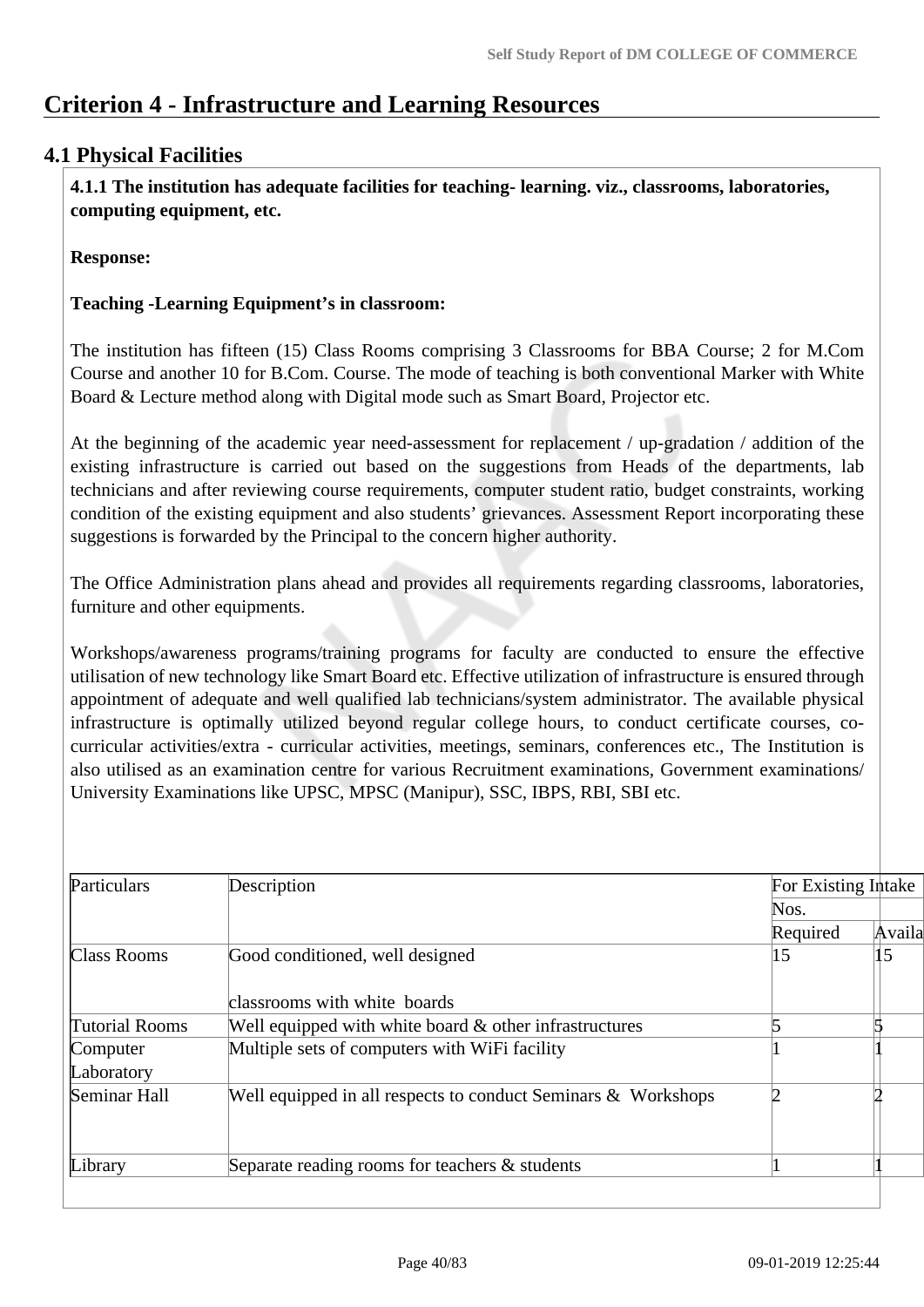| <b>File Description</b>         | <b>Document</b>      |
|---------------------------------|----------------------|
| Any additional information      | <b>View Document</b> |
| Link for Additional Information | <b>View Document</b> |

### **4.1.2 The institution has adequate facilities for sports, games (indoor, outdoor),gymnasium, yoga centre etc., and cultural activities**

#### **Response:**

- To encourage personality development, team spirit and leadership qualities among students, the institute encourages students to participate in various sports and games at different levels – College to University & National level with dedicated Teacher in Charge of Sports.
- Two seminar halls are available in the institute for college level cultural activities like Fresher's Annual Social Meet, College Week and for conducting workshops, Alumni Meet etc.
- Well maintained Sports ground has been developed for football, cricket, basket-ball, volleyball and other athletic events etc. Games & Sports Competitions are annually organised during the College Week.
- An Indoor Game Hall exists in the campus for conducting different types of indoor games like table tennis, Badminton, Sepak Takraw, Chess, Carom, etc.
- NSS units of the college provide opportunity to students to participate in Blood donations camps, social awareness camps etc.
- Students are encouraged to organize various cultural activities in the college. Festivals like Foundation Day, Independence Day, Republic Day, Patriots Day, Irabot Day, Mahatma Gandhi Jayanti, Teacher's Day, etc are celebrated by students actively.
- An annual management Festival called "Sin Lang Festival" is organised by the students of college at state level under the guidance of teachers in which different competitive events are show cased.

| <b>File Description</b>         | <b>Document</b>      |
|---------------------------------|----------------------|
| Link for Additional Information | <b>View Document</b> |

 **4.1.3 Percentage of classrooms and seminar halls with ICT - enabled facilities such as smart class, LMS, etc**

#### **Response:** 33.33

4.1.3.1 Number of classrooms and seminar halls with ICT facilities

Response: 5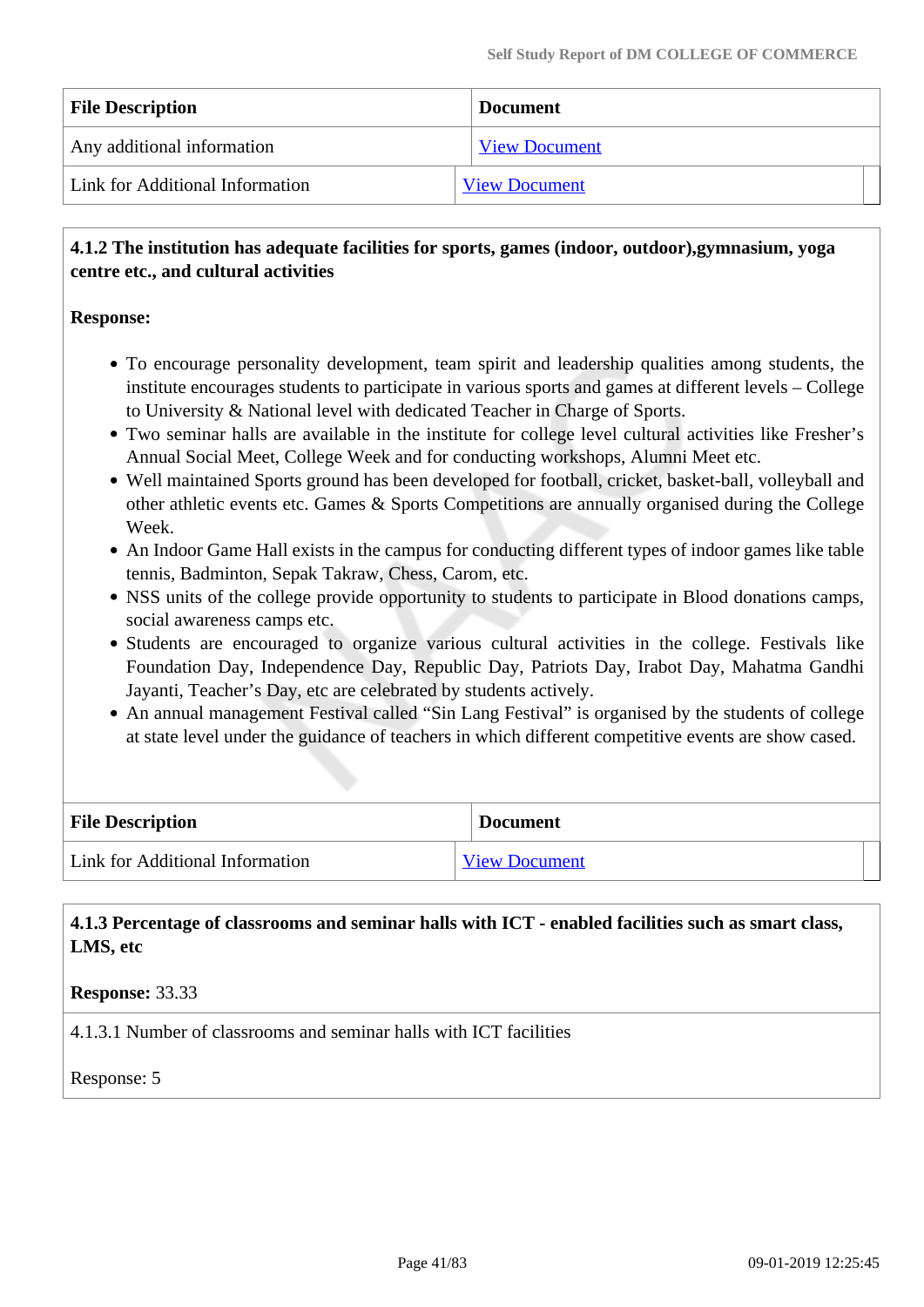| <b>File Description</b>                                               | <b>Document</b>      |
|-----------------------------------------------------------------------|----------------------|
| Number of classrooms and seminar halls with ICT<br>enabled facilities | <b>View Document</b> |
| Link for additional information which is optional                     | <b>View Document</b> |

### **4.1.4 Average percentage of budget allocation, excluding salary for infrastructure augmentation during the last five years.**

#### **Response:** 19.92

4.1.4.1 Budget allocation for infrastructure augmentation, excluding salary year-wise during the last five years (INR in Lakhs)

| 2017-18                 | 2016-17 | 2015-16 | 2014-15         | 2013-14 |  |
|-------------------------|---------|---------|-----------------|---------|--|
| 1.30                    | 1.24    | 1.06    | 1.05            | 0.95    |  |
|                         |         |         |                 |         |  |
|                         |         |         |                 |         |  |
| <b>File Description</b> |         |         | <b>Document</b> |         |  |

## **4.2 Library as a Learning Resource**

### **4.2.1 Library is automated using Integrated Library Management System (ILMS)**

#### **Response:**

- The college has a central library with a traditional Catalogue System for students and staff. The reading room is well furnished to accommodate teachers and students and provides a scholastic environment for study. A visitor's book is maintained for students and staff.
- Security of resources is ensured through a system of checking at the exit point for all resources borrowed by the users. Visitors are also required to sign noting the time of entry and exit.

Library Automation is under process.

#### **Facilities available:**

No of printers: 02

Photocopy Machine: 01

Desktop Computers: 3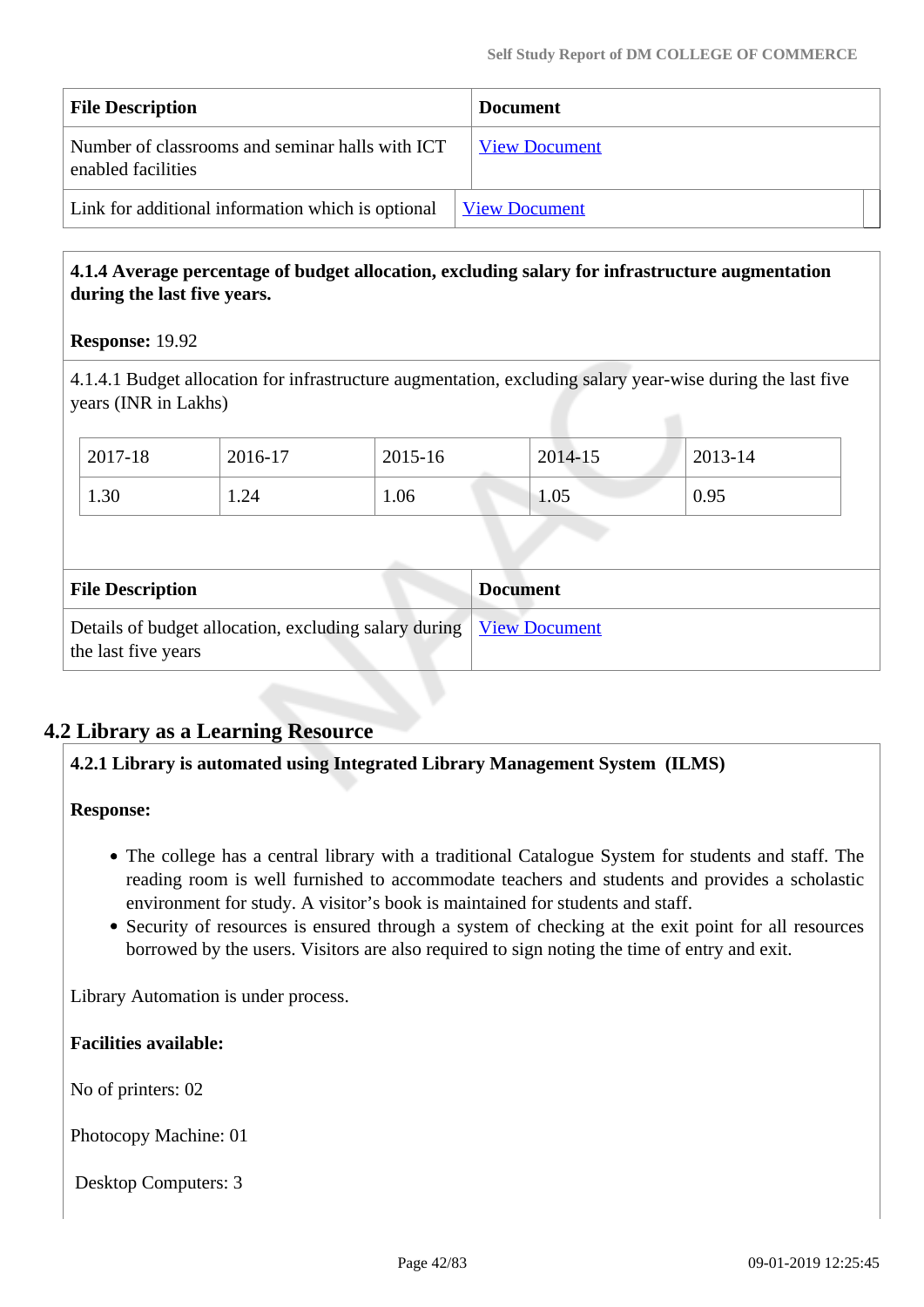Laptop: 1

WiFi Facility

| <b>File Description</b>         | <b>Document</b>      |
|---------------------------------|----------------------|
| Link for Additional Information | <b>View Document</b> |

### **4.2.2 Collection of rare books, manuscripts, special reports or any other knowledge resources for library enrichment**

**Response:** 

|                  | Sl. No. Name of the Book                                                                           | Publisher $(s)$                            | Author(s)                                |             | No. Of Copies |
|------------------|----------------------------------------------------------------------------------------------------|--------------------------------------------|------------------------------------------|-------------|---------------|
| $\vert$ 1.       | Webster's                                                                                          | <b>EncyclopaedicGramerey Book</b>          |                                          |             |               |
|                  | Unabridged Dictionary of the                                                                       |                                            |                                          |             |               |
|                  | <b>English Language</b>                                                                            |                                            |                                          |             |               |
| þ.               | Cheitharol Kumbaba                                                                                 | Manipuri                                   | SahityaL. Ibungohal Singh & N. 1         |             |               |
|                  |                                                                                                    | Parishad                                   | Khelchandra Singh                        |             |               |
| $\frac{3}{4}$ .  | Khamba Thoibi Seireng 3rd Edn.                                                                     | H. Anganghal Singh                         | H. Romoni                                |             |               |
|                  | Twentieth century Poetry in English OUP                                                            |                                            | Ian Hamilton                             |             |               |
| $\overline{5}$ . | <b>Handbook of Commercial Law</b>                                                                  | Mukherjee & Co. Pvt., A.K. Sen<br>Calcutta |                                          |             |               |
| 6.               | Basic Business Statistics: ConceptsPrentice Hall, NewMark 1. Berenson & David M.1<br>& Application | <b>Jersy</b>                               | Levine                                   |             |               |
| 17.              | Strategic Management: Concepts & Irwin, Chicago<br>Cases                                           |                                            | Thompson Strickland                      |             |               |
| 8.               | <b>Advanced Accountancy</b>                                                                        | Kalyani<br>New Delhi                       | Publishers, S.P. jain & K.L. Narang      |             |               |
| $\beta$ .        | Multinational                                                                                      | FinancialPrentice Hall,                    | New Alan C. Shapira                      |             |               |
|                  | Management                                                                                         | Delhi                                      |                                          |             |               |
| 10.              | Operations Management: Focussing Prentice Hall,                                                    |                                            | NewRoberta Russel & Bernard <sup>1</sup> |             |               |
|                  | on Quality & Competitiveness                                                                       | Jersy                                      | Taylord                                  |             |               |
| 11.              | <b>Business Law</b>                                                                                | West<br>Company, New York Jackson          | Publishing William Scantz & Janice E, 1  |             |               |
| 12.              | <b>Manaerial Accounting</b>                                                                        | Houghton<br>Company, Boston                | MiffinDon Ricketts & Jack Gray           | $\mathbf 1$ |               |
| 13.              | Electronic<br>Commerce:<br>Managerial Perspective                                                  | APrentice Hall,<br>Jersy                   | NewEfrain Turban, jae lee & Co           | $\vert$ 1   |               |
| 14.              | Business Environment & PublicPrentice<br>Policy                                                    | Hall,<br>Jersy                             | NewRogene A. Buchhotz                    |             |               |
| 15.              | Macroeconomics                                                                                     | Houghton<br>Com., Boston                   | MiffinBron fenbrenner, Sichel<br>Gardner | $\&1$       |               |
| 16.              | Calculus for Business & Economics Macmillan                                                        | Pub. Co., New York                         | CokllegeJames H. Fife                    |             |               |
| 17.              | Management                                                                                         | Houghton                                   | MiffinKreitner                           |             |               |
|                  |                                                                                                    |                                            |                                          |             |               |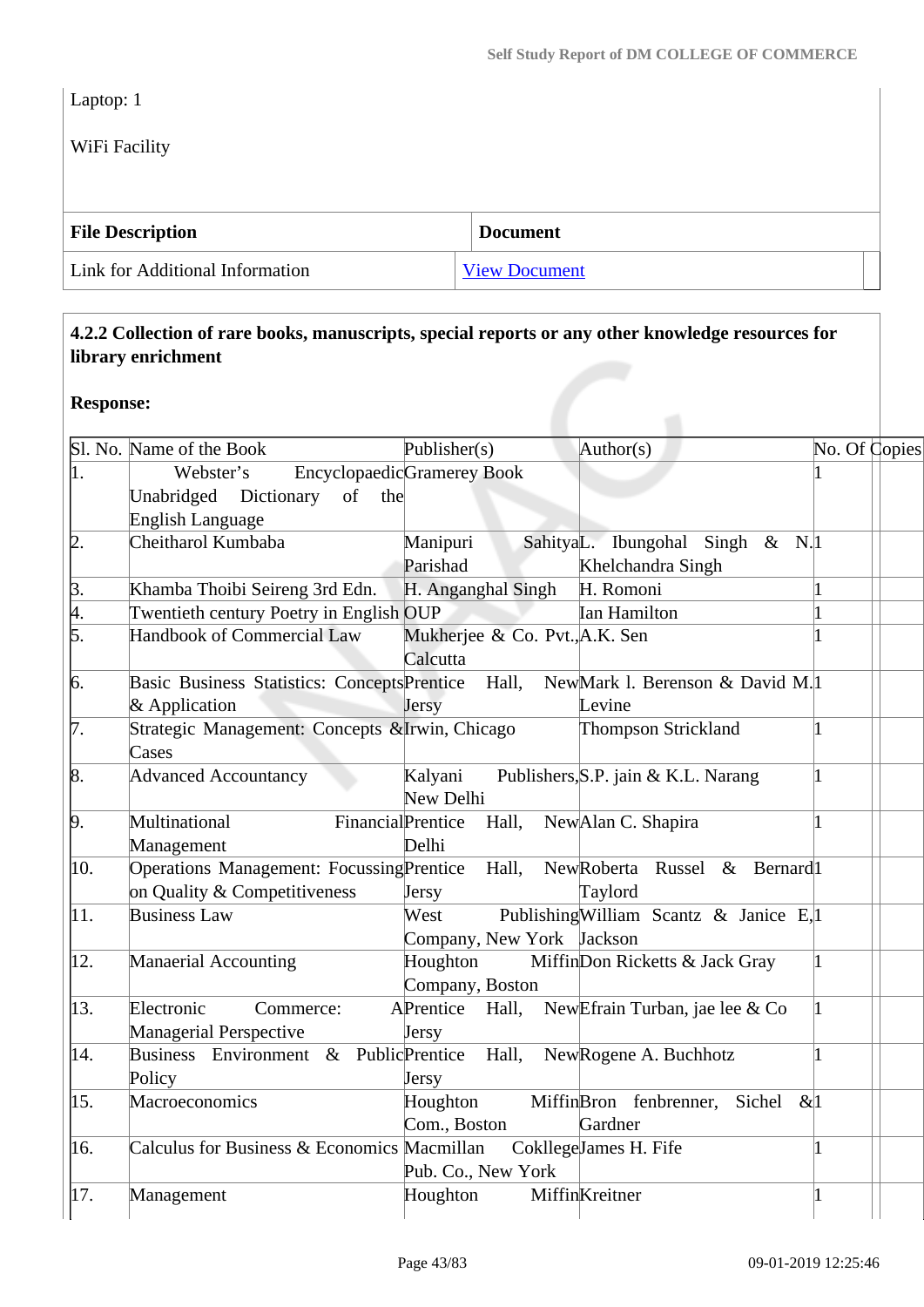|              |                                                                                                           | Com., Boston                      |                      |                                         |                                                                                     |  |
|--------------|-----------------------------------------------------------------------------------------------------------|-----------------------------------|----------------------|-----------------------------------------|-------------------------------------------------------------------------------------|--|
| 18.          | <b>Statistics for Management</b>                                                                          | Delhi                             |                      |                                         | Prentice Hall, NewRichard Levin & David Rubin 1                                     |  |
| 19.          | <b>Management Science</b>                                                                                 | York                              |                      |                                         | West Pub. Co., NewDavid R. Anderson, Dennis <sup>1</sup><br>Sucerney $&$ T. William |  |
| 20.          | Marketing                                                                                                 | York                              |                      | D'Amico                                 | West Pub. Co., New Willam Zikmend & Michaell                                        |  |
| $\varrho$ 1. | Cost Accounting: Traditions & West Pub. Co., New Jesse T. Barfield, Cecity A. 1<br><b>Innovations</b>     | York                              |                      |                                         | Raiborn & Michael Kinney                                                            |  |
| 22.          | Management : Concepts, Practices A Simon & Schuster R. Wayne Mondy & Shane R. 1<br>& Skills               | Co., New Jersy                    |                      | Premeaux                                |                                                                                     |  |
| 23.          | Calculus for Business economics &Mc. Graw Hill Inc., Lawrence Hoffman & Gerald1<br>Social & Life Sciences | New York                          |                      | <b>Bradley</b>                          |                                                                                     |  |
| 24.          | <b>Financial Accounting</b>                                                                               | <b>Boston</b>                     |                      | Houghton Mifflin Co. Belverd E. Needles |                                                                                     |  |
| 25.          | Introduction<br>to<br>Accounting                                                                          | FinancialPrentice Hall,<br>Jersey |                      | Sundem                                  | NewCharles T. Horngren & Gary <sup>[1]</sup>                                        |  |
|              |                                                                                                           |                                   |                      |                                         |                                                                                     |  |
|              | <b>File Description</b>                                                                                   |                                   | <b>Document</b>      |                                         |                                                                                     |  |
|              | Link for Additional Information                                                                           |                                   | <b>View Document</b> |                                         |                                                                                     |  |

| 4.2.3 Does the institution have the following:                                           |                      |
|------------------------------------------------------------------------------------------|----------------------|
| 1.e-journals<br>2.e-ShodhSindhu<br>3. Shodhganga Membership<br>4.e-books<br>5. Databases |                      |
| A. Any 4 of the above                                                                    |                      |
| <b>B.</b> Any 3 of the above                                                             |                      |
| C. Any 2 of the above                                                                    |                      |
| D. Any 1 of the above                                                                    |                      |
| <b>Response:</b> E. None of the above                                                    |                      |
| <b>File Description</b>                                                                  | <b>Document</b>      |
| Details of subscriptions like e-journals, e-<br>ShodhSindhu,Shodhganga Membership etc    | <b>View Document</b> |

**4.2.4 Average annual expenditure for purchase of books and journals during the last five years**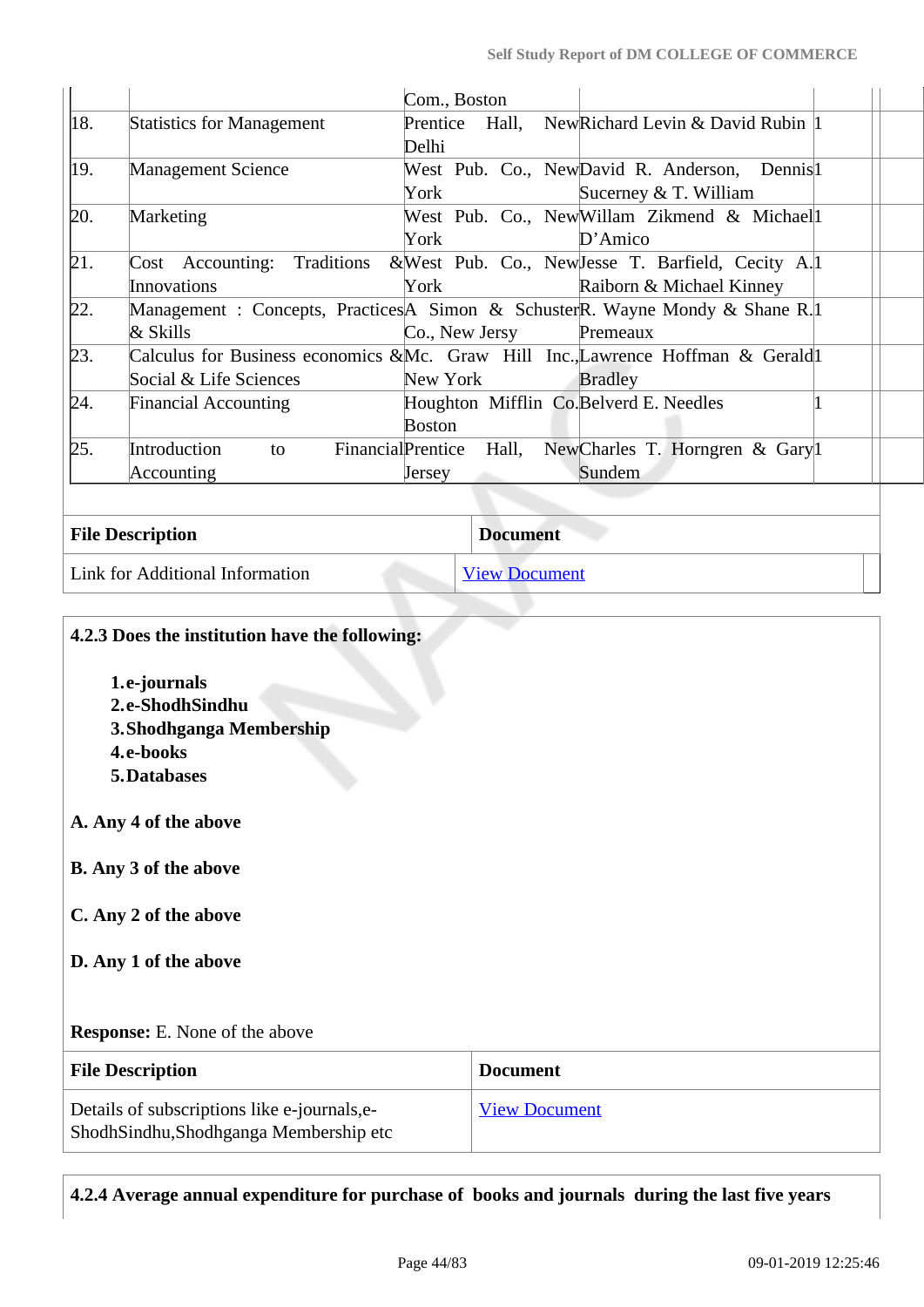### **(INR in Lakhs)**

### **Response:** 1.03

4.2.4.1 Annual expenditure for purchase of books and journals year-wise during the last five years (INR in Lakhs)

| 2017-18 | 2016-17 | 2015-16 | 2014-15 | 2013-14 |
|---------|---------|---------|---------|---------|
| 1.11    | 1.06    | 1.03    | 1.03    | 0.90    |

| <b>File Description</b>                                                                                               | <b>Document</b> |
|-----------------------------------------------------------------------------------------------------------------------|-----------------|
| Details of annual expenditure for purchase of books   <u>View Document</u><br>and journals during the last five years |                 |

#### **4.2.5 Availability of remote access to e-resources of the library**

#### **Response:** No

### **4.2.6 Percentage per day usage of library by teachers and students**

#### **Response:** 6.23

4.2.6.1 Average number of teachers and students using library per day over last one year

Response: 65

### **4.3 IT Infrastructure**

### **4.3.1 Institution frequently updates its IT facilities including Wi-Fi**

#### **Response:**

The institution has some basic IT infrastructure facilities and they are being updated from time to time. Annual report on IT facilities up-gradation is given below:

2013-14

- 3 Portable projectors
- 8 Desktops & UPS
- 6 Laptops
- 3 Printers/ scanners/ etc.
- 3 Antivirus software
- $\bullet$  1 OHP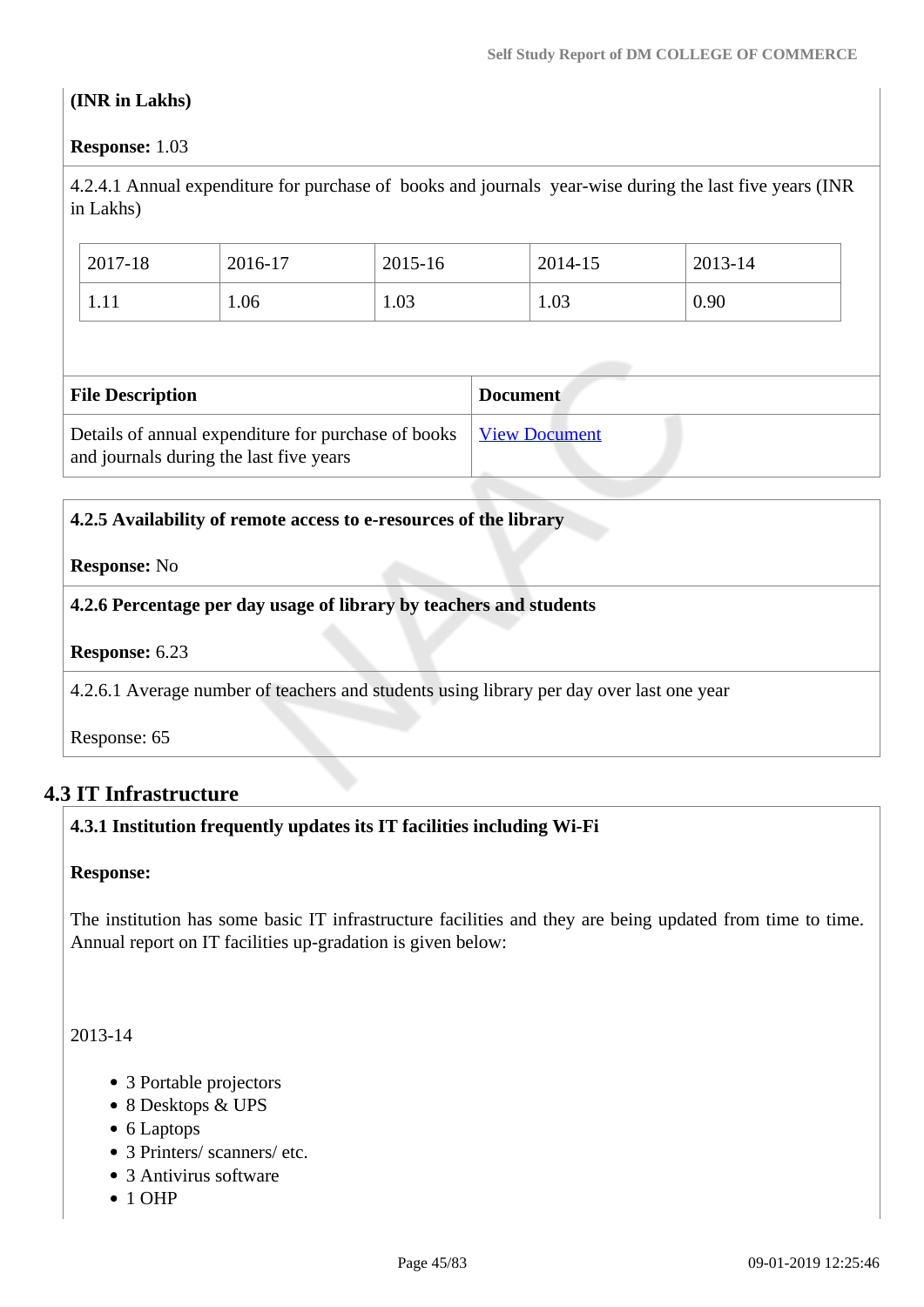• 2 Screens

### 2014-15

- 1 Smart board
- BSNL Broadband line
- 25 Desktops & UPS
- 4 Laptops
- 2 Printers/scanners etc
- Antivirus updated

#### 2015-16

- 10 Desktops & UPS
- 4 Laptops
- 2 Printers/scanners etc
- BSNL Broadband line upgraded
- 1 Generator
- Antivirus updated
- 1 Pointer

### 2016-17

- 1 Smart board
- The college tied up with Reliance Jio for providing free 4G data through Wireless Routers to all students, faculty & staff members.
- 7 Desktops & UPS
- 3 laptops
- 2 Printers
- 1 Generator
- Antivirus updated

### 2017-18

- 3 laptops
- Jio WiFi connection @ 1GB per day per subscriber
- 2 Printers
- Antivirus updated

| <b>File Description</b>         | <b>Document</b>      |
|---------------------------------|----------------------|
| Link for Additional Information | <b>View Document</b> |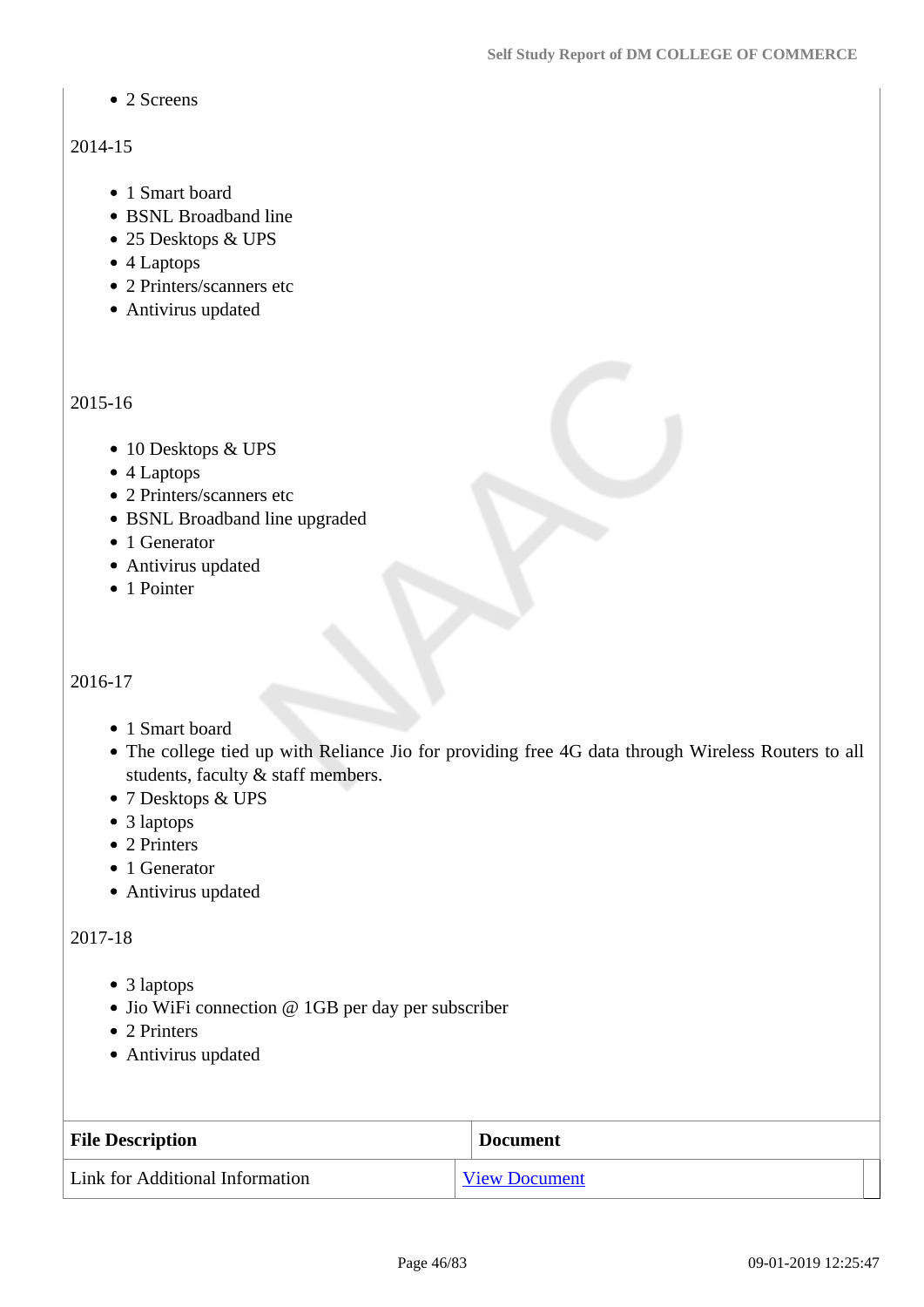| 4.3.2 Student - Computer ratio                                                                                                |                      |
|-------------------------------------------------------------------------------------------------------------------------------|----------------------|
| Response: 13.43                                                                                                               |                      |
| 4.3.3 Available bandwidth of internet connection in the Institution (Lease line)<br>$>=50$ MBPS                               |                      |
| <b>35-50 MBPS</b>                                                                                                             |                      |
| <b>20-35 MBPS</b>                                                                                                             |                      |
| <b>5-20 MBPS</b>                                                                                                              |                      |
| <b>Response: &gt;=50 MBPS</b>                                                                                                 |                      |
| 4.3.4 Facilities for e-content development such as Media Centre, Recording facility, Lecture<br><b>Capturing System (LCS)</b> |                      |
| <b>Response: No</b>                                                                                                           |                      |
| <b>File Description</b>                                                                                                       | <b>Document</b>      |
| Facilities for e-content development such as Media<br>Centre, Recording facility, LCS                                         | <b>View Document</b> |
|                                                                                                                               |                      |

### **4.4 Maintenance of Campus Infrastructure**

 **4.4.1 Average Expenditure incurred on maintenance of physical facilities and academic support facilities excluding salary component, as a percentage during the last five years**

#### **Response:** 100

4.4.1.1 Expenditure incurred on maintenance of physical facilities and academic support facilities excluding salary component year-wise during the last five years (INR in Lakhs)

| 2017-18 | 2016-17 | 2015-16 | 2014-15 | 2013-14 |
|---------|---------|---------|---------|---------|
| 6.53    | 6.20    | 5.34    | 5.29    | 4.1     |

| <b>File Description</b>                                                                         | <b>Document</b>      |
|-------------------------------------------------------------------------------------------------|----------------------|
| Details about assigned budget and expenditure on<br>physical facilities and academic facilities | <b>View Document</b> |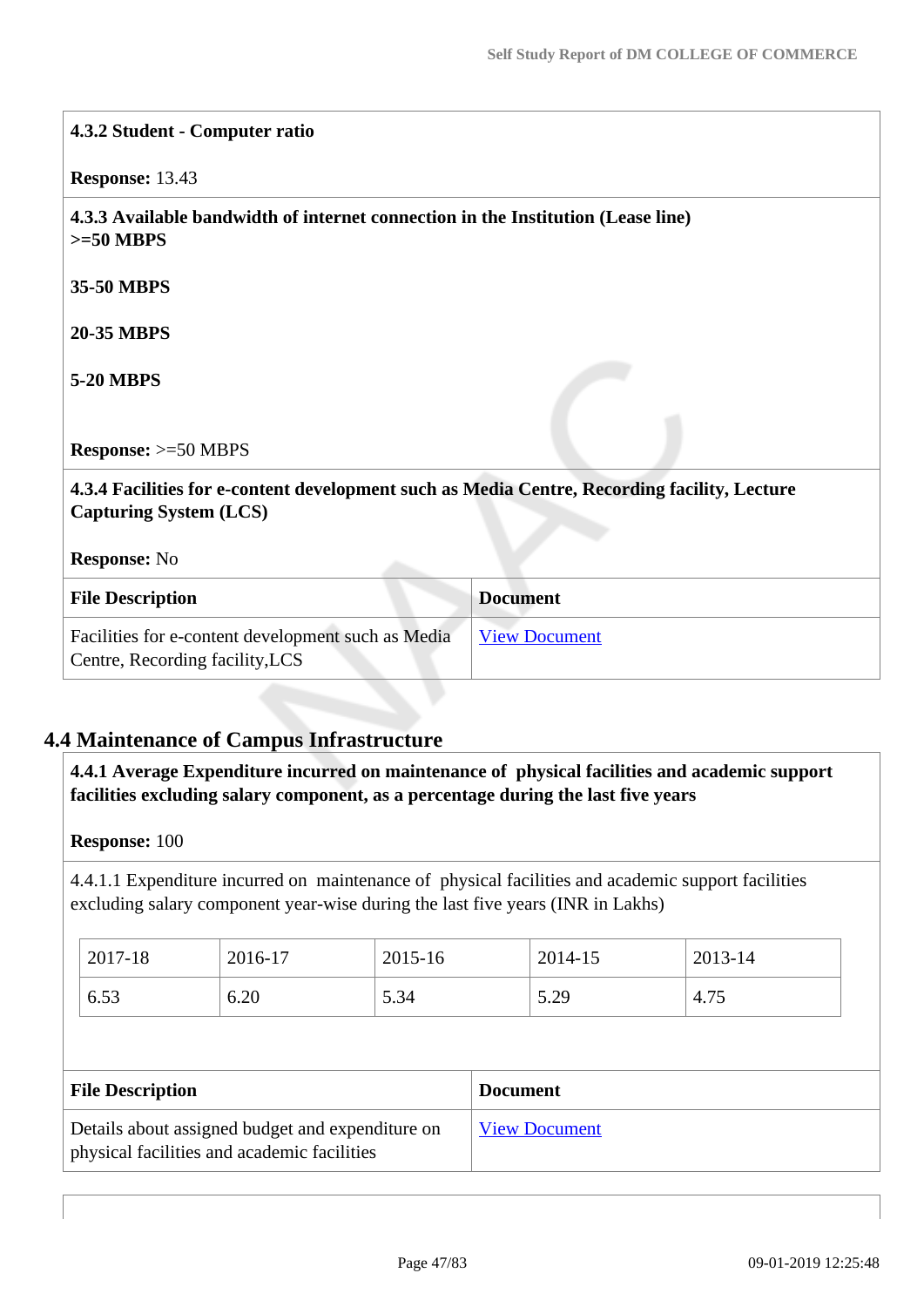### **4.4.2 There are established systems and procedures for maintaining and utilizing physical, academic and support facilities - laboratory, library, sports complex, computers, classrooms etc.**

#### **Response:**

- The college has Development Committee with the Principal as the Convenor and some senior faculty as members that oversees the construction and maintenance of buildings, classrooms and laboratories.
- Proposal for construction and maintenance of physical infrastructure are forwarded to the concerned higher authority for approval and sanction.
- Non teaching staff is employed to maintain hygiene, cleanliness and infrastructure on the campus. Classrooms, Staffrooms, Seminar halls and Laboratories, etc are cleaned and maintained regularly by Non - teaching staff assigned for each Block- Eastern & Western Blocks. Wash rooms , rest rooms and garden are well maintained. Dustbins are placed at desired places.
- Working condition of all properties/ equipment on the campus is ensured through outsource Contractors. The Contract work includes maintenance of Generator, Water Purifiers, Electricity, Plumber, Road repairs and maintenance, retaining walls, parking, furniture repairs, masonry, plaster works, painting, carpentry, house-keeping, etc.
- Computer Lab assistants under the supervision of the Principal maintain the efficiency of the college computers and accessories.
- Pest control of library books and records is done every year by the library staff.

| <b>File Description</b>         | <b>Document</b>      |
|---------------------------------|----------------------|
| Link for Additional Information | <b>View Document</b> |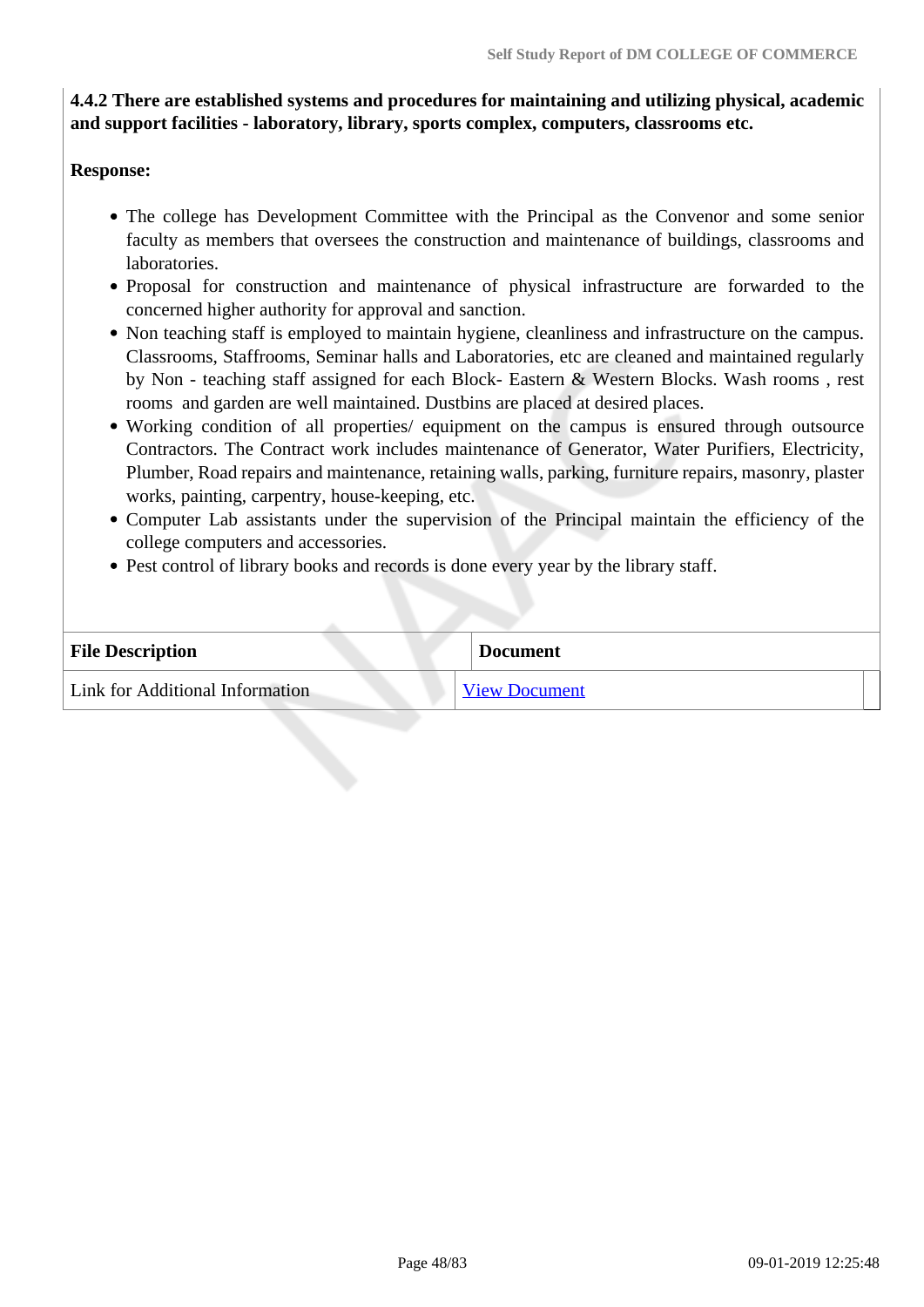# **Criterion 5 - Student Support and Progression**

### **5.1 Student Support**

### **5.1.1 Average percentage of students benefited by scholarships and freeships provided by the Government during the last five years**

### **Response:** 35.04

5.1.1.1 Number of students benefited by scholarships and freeships provided by the Government year-wise during the last five years

| $2017 - 18$ | 2016-17 | 2015-16 | 2014-15 | 2013-14 |
|-------------|---------|---------|---------|---------|
| 410         | 381     | 344     | 276     | 239     |

| <b>File Description</b>                                                                                                            | <b>Document</b>      |
|------------------------------------------------------------------------------------------------------------------------------------|----------------------|
| Average percentage of students benefited by<br>scholarships and freeships provided by the<br>Government during the last five years | <b>View Document</b> |

### **5.1.2 Average percentage of students benefited by scholarships, freeships, etc. provided by the institution besides government schemes during the last five years**

#### **Response:** 0

5.1.2.1 Total number of students benefited by scholarships, freeships, etc provided by the institution besides government schemes year-wise during the last five years

| $2017 - 18$ | 2016-17 | 2015-16 | 2014-15 | 2013-14 |
|-------------|---------|---------|---------|---------|
|             | ν       | U       |         | ν       |

**5.1.3 Number of capability enhancement and development schemes –**

- **1.For competitive examinations**
- **2.Career counselling**
- **3.Soft skill development**
- **4.Remedial coaching**
- **5.Language lab**
- **6.Bridge courses**
- **7.Yoga and meditation**
- **8.Personal Counselling**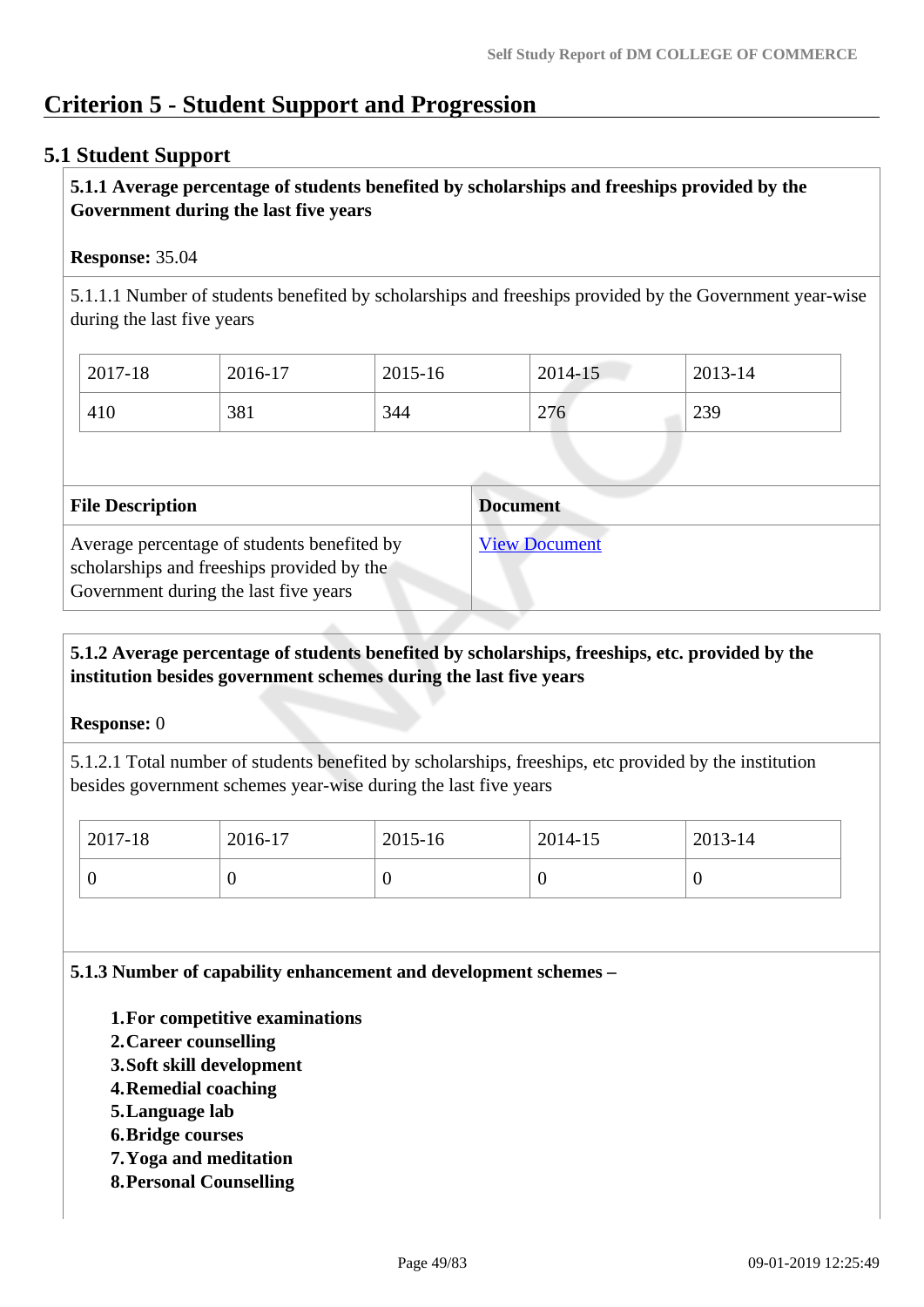**A. 7 or more of the above**

**B. Any 6 of the above**

**C. Any 5 of the above**

### **D. Any 4 of the above**

**Response:** C. Any 5 of the above

| <b>File Description</b>                                      | <b>Document</b>      |
|--------------------------------------------------------------|----------------------|
| Details of capability enhancement and development<br>schemes | <b>View Document</b> |
| Link to Institutional website                                | <b>View Document</b> |

### **5.1.4 Average percentage of student benefited by guidance for competitive examinations and career counselling offered by the institution during the last five years**

**Response:** 19.52

5.1.4.1 Number of students benefited by guidance for competitive examinations and career counselling offered by the institution year-wise during the last five years

| 2017-18 | 2016-17                        | 2015-16 | 2014-15 | 2013-14 |
|---------|--------------------------------|---------|---------|---------|
| 60      | $\overline{\phantom{m}}$<br>ັບ | 40      | 355     | 360     |

| <b>File Description</b>                                                                                                       | <b>Document</b>      |
|-------------------------------------------------------------------------------------------------------------------------------|----------------------|
| Number of students benefited by guidance for<br>competitive examinations and career counselling<br>during the last five years | <b>View Document</b> |

### **5.1.5 Average percentage of students benefited by Vocational Education and Training (VET) during the last five years**

#### **Response:** 0

5.1.5.1 Number of students attending VET year-wise during the last five years

| 2017-18 | 2016-17 | $2015 - 16$ | 2014-15 | $2013 - 14$ |
|---------|---------|-------------|---------|-------------|
|         | ◡       | ◡           |         | $\mathbf v$ |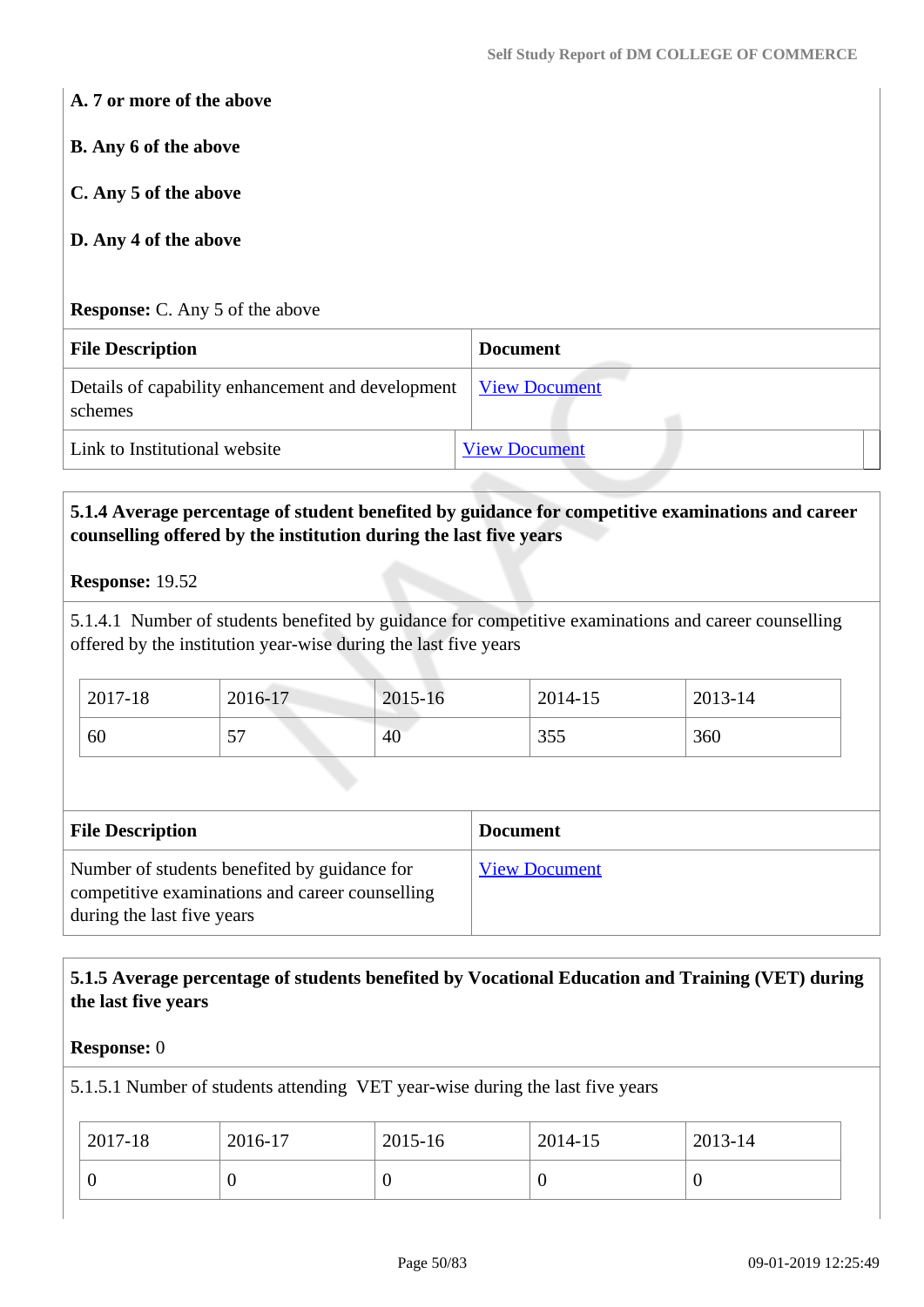| <b>File Description</b>                   | <b>Document</b>      |
|-------------------------------------------|----------------------|
| Details of the students benifitted by VET | <b>View Document</b> |

### **5.1.6 The institution has a transparent mechanism for timely redressal of student grievances including sexual harassment and ragging cases**

**Response:** Yes

| <b>File Description</b>                                                        | <b>Document</b>      |
|--------------------------------------------------------------------------------|----------------------|
| Details of student grievances including sexual<br>harassment and ragging cases | <b>View Document</b> |

### **5.2 Student Progression**

### **5.2.1 Average percentage of placement of outgoing students during the last five years**

### **Response:** 23.7

5.2.1.1 Number of outgoing students placed year-wise during the last five years

| 2017-18 | 2016-17   | 2015-16 | 2014-15 | 2013-14      |
|---------|-----------|---------|---------|--------------|
| 96      | Q٤<br>ں ر | 62      | -45     | $\sim$<br>3U |

| <b>File Description</b>                                    | <b>Document</b>      |
|------------------------------------------------------------|----------------------|
| Details of student placement during the last five<br>years | <b>View Document</b> |

### **5.2.2 Percentage of student progression to higher education (previous graduating batch)**

#### **Response:** 75.17

5.2.2.1 Number of outgoing students progressing to higher education

#### Response: 227

| <b>File Description</b>                            | <b>Document</b>      |
|----------------------------------------------------|----------------------|
| Details of student progression to higher education | <b>View Document</b> |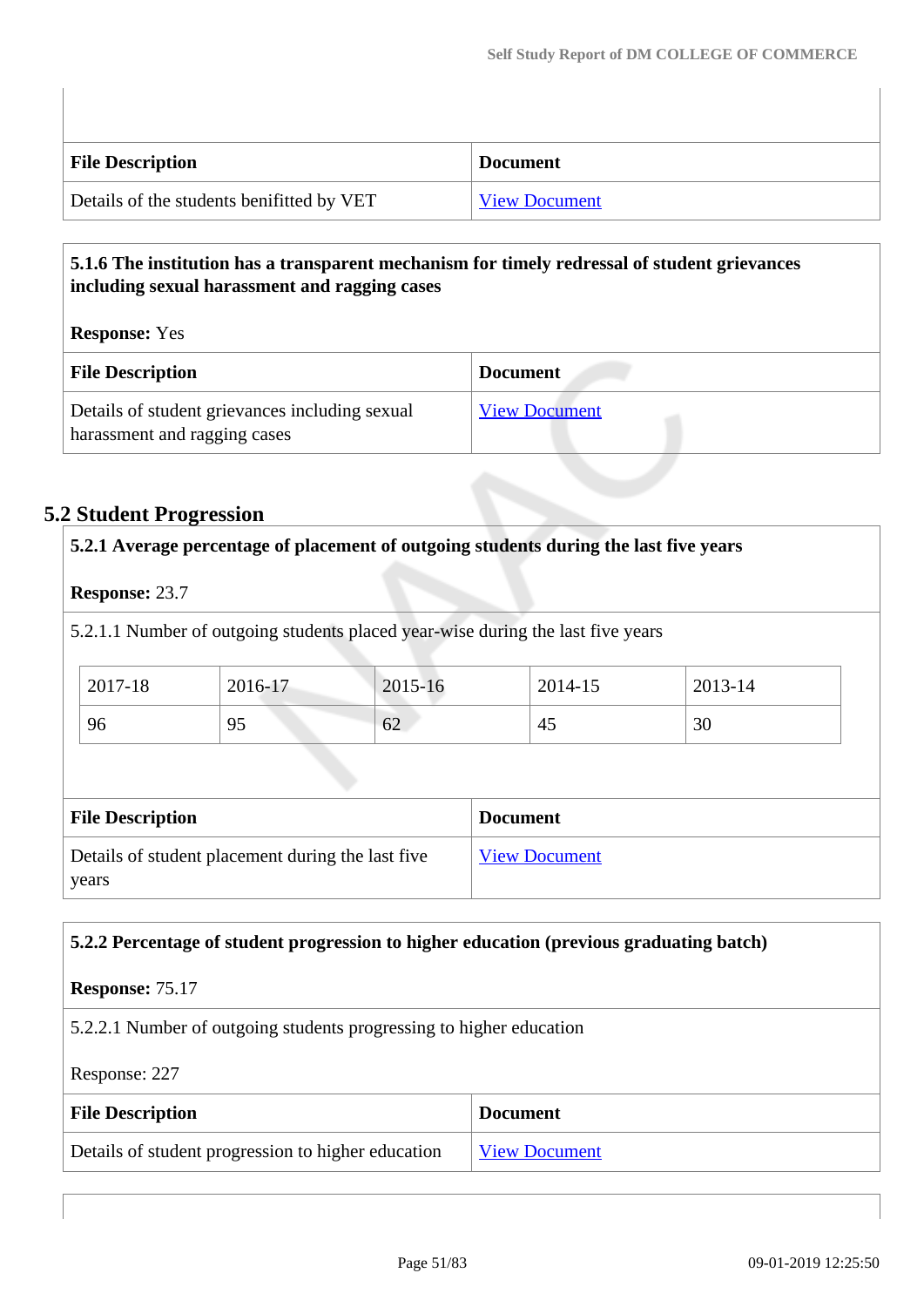### **5.2.3 Average percentage of students qualifying in State/ National/ International level examinations during the last five years (eg: NET/ SLET/ GATE/ GMAT/ CAT/ GRE/ TOEFL/ Civil Services/State government examinations)**

### **Response:** 0

5.2.3.1 Number of students qualifying in state/ national/ international level examinations (eg: NET/ SLET/ GATE/ GMAT/ CAT/ GRE/ TOEFL/ Civil services/ State government examinations) year-wise during the last five years

| 2017-18 | 2016-17 | 2015-16 | 2014-15 | 2013-14 |
|---------|---------|---------|---------|---------|
|         |         | v       |         | υ       |

### 5.2.3.2 Number of students who have appeared for the exams year-wise during the last five years

| $12017 - 18$ | 2016-17 | 2015-16 | 2014-15 | 2013-14 |
|--------------|---------|---------|---------|---------|
| ΙJ           |         |         |         |         |

| <b>File Description</b>                                                                                            | <b>Document</b>      |
|--------------------------------------------------------------------------------------------------------------------|----------------------|
| Number of students qualifying in state/national/<br>international level examinations during the last five<br>years | <b>View Document</b> |

### **5.3 Student Participation and Activities**

 **5.3.1 Number of awards/medals for outstanding performance in sports/cultural activities at national / international level (award for a team event should be counted as one) during the last five years.**

#### **Response:** 0

5.3.1.1 Number of awards/medals for outstanding performance in sports/cultural activities at national/international level (award for a team event should be counted as one) year-wise during the last five years

| 2017-18<br>2016-17<br>2014-15<br>2013-14<br>2015-16 |  |
|-----------------------------------------------------|--|
| $\boldsymbol{0}$<br>∪                               |  |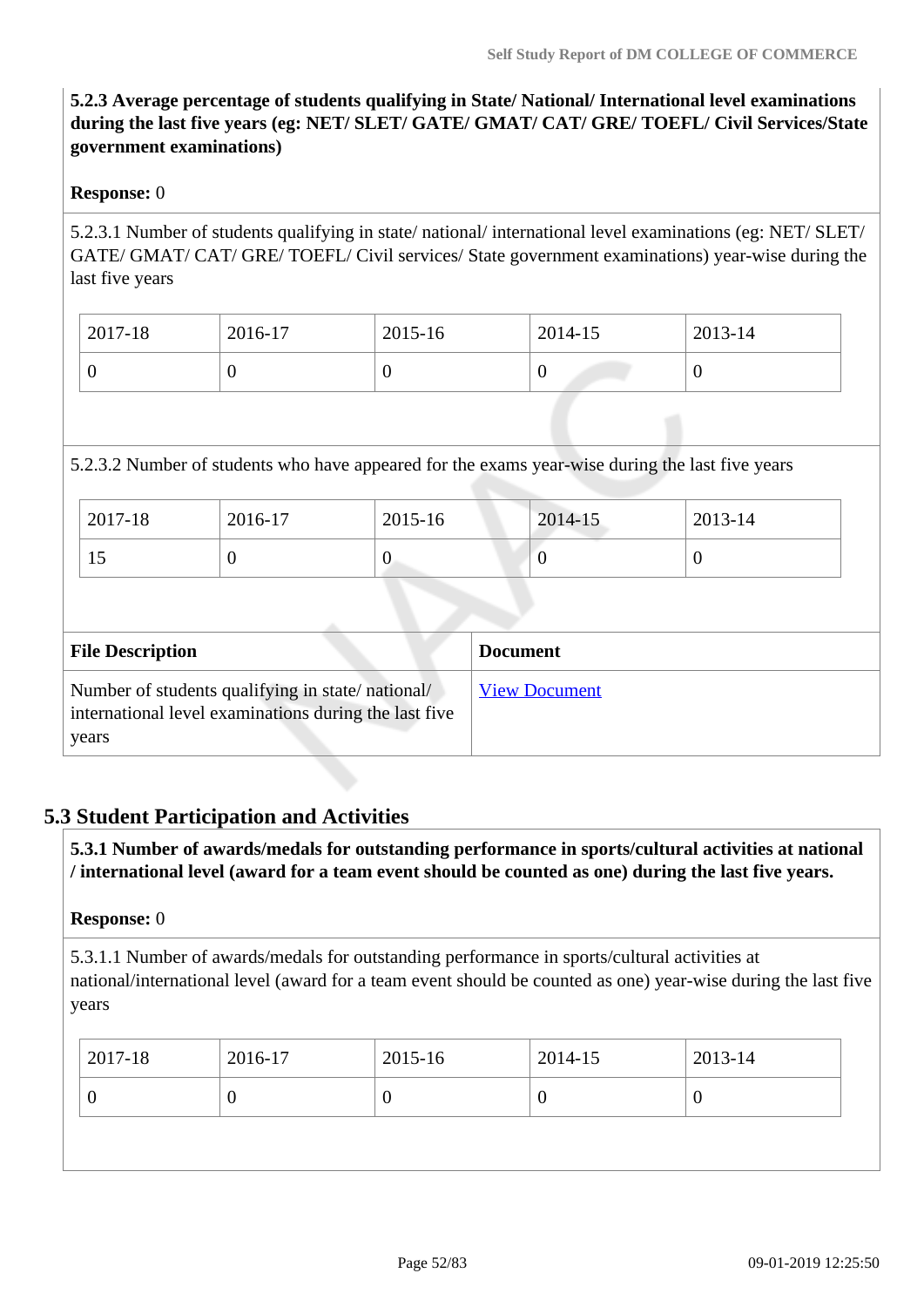| <b>File Description</b>                                                                                                                            | <b>Document</b>      |
|----------------------------------------------------------------------------------------------------------------------------------------------------|----------------------|
| Number of awards/medals for outstanding<br>performance in sports/cultural activities at<br>national/international level during the last five years | <b>View Document</b> |

### **5.3.2 Presence of an active Student Council & representation of students on academic & administrative bodies/committees of the institution**

### **Response:**

Students' Union is constituted by election from among the eligible candidates through ballot system. The tenure of the elected members is 1 (one) year.

### **Constitution**

- Principal as President
- A Senior Faculty is nominated as Vice President

Functionaries of the Union:

- General Secretary
- Finance Secretary
- Games & Sports Secretary
- Debate & Extension Secretary
- Magazine Secretary
- Social & Culture Secretary
- Boys' Common Room Secretary
- Girls' Common Room Secretary

\*Each Secretary except General Secretary works under a Teacher in charge appointed by the President.

| <b>Student Union</b>                | $2017 - 18$              | 2016 - 17                     | $2015 - 16$                         | $2014 - 15$                           | $2013 - 1$ |
|-------------------------------------|--------------------------|-------------------------------|-------------------------------------|---------------------------------------|------------|
| <b>Committee</b>                    |                          |                               |                                     |                                       |            |
| President                           | Ph.<br>IbomchaDr.<br>Dr. | Ph.<br>Ibomcha <sub>Ng.</sub> | Brajakumar <sub>Ng.</sub>           | Brajakumar <sub>Ng.</sub>             |            |
|                                     | Sharma                   | <b>Sharma</b>                 | Singh                               | Singh                                 | Singh      |
| <b>Nice President</b>               | Raibirola Koijam         | Dr. H.                        | SumatibalaDr. N. Jayanti Devi       | Ch. Mary Thomas                       | 1.         |
|                                     |                          | Devi                          |                                     |                                       |            |
| <b>General Secretary</b>            | K. Elizabeth Devi        | A. Surjit Singh               | Ch. Bikramjit Roy                   | L. Sanatomba Singh Th. Ma             |            |
| <b>Finance Secretary</b>            | T. Nilakanta Singh       | Sanju Longjam                 | N. Sajoykanta Singh Yuingam Shimray |                                       | $H.$ Ama   |
| Games<br>$\&$                       | SportsDaiguingam Peter   | Ningtingdin Kamei             | Gen Sen Kipgen                      | M. Jhonbush Singh                     | N. Arvi    |
| Secretary                           |                          |                               |                                     |                                       |            |
| Debate & Extension S. Sushmita Devi |                          | K. Elizabeth Devi             | Deepika Salam                       | Ch.<br>Thajamanbi <sup>Th</sup> . Son |            |
|                                     |                          |                               |                                     |                                       |            |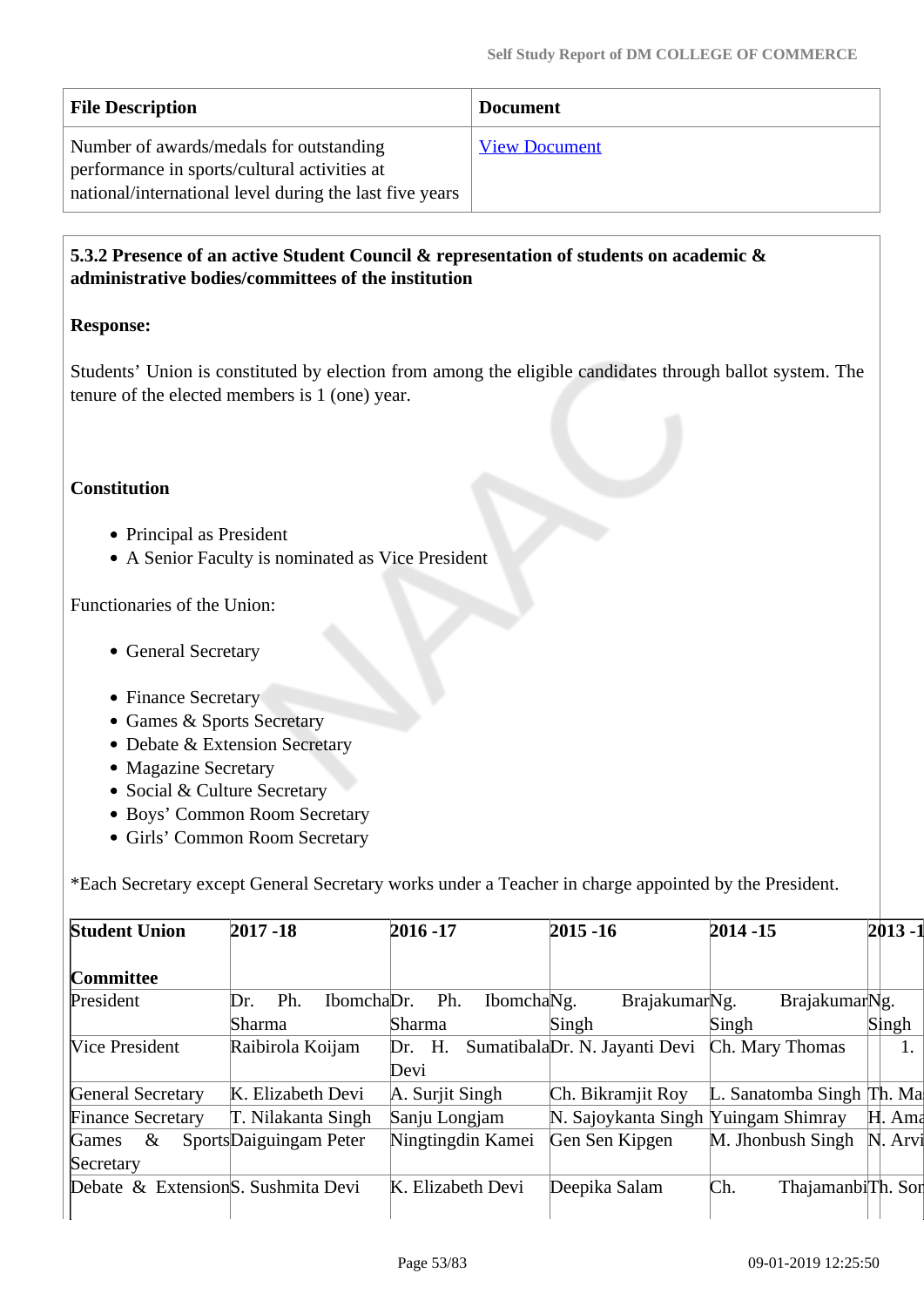| Secretary                                               |                                    |                 |                | Chanu                                       |  |
|---------------------------------------------------------|------------------------------------|-----------------|----------------|---------------------------------------------|--|
| Magazine Secretary Th. Lenin Singh                      |                                    | H. Rohit Singh  |                | Kennedy Chingtham Kennedy Chingtham Y. Riya |  |
| Social<br>$\&$                                          | Culture <sup>K</sup> . Rahul Singh | T. Ningachan    | N. Malemnganbi | AurangazebM. Ben<br>Md.                     |  |
| Secretary                                               |                                    |                 |                | Alamgir                                     |  |
|                                                         |                                    |                 |                |                                             |  |
|                                                         |                                    |                 |                |                                             |  |
|                                                         |                                    |                 |                |                                             |  |
| Boys'                                                   | CommonNeta Loitoingbam             | K. Gunindro     | S. Diranjoy    | Th. Raju Singh                              |  |
| Room Secretary                                          |                                    |                 |                |                                             |  |
| Girls'                                                  | CommonDiana Sapam                  | Kh. Sophia Devi | O. Ratika Devi | N. Seitabhama Devi Lanthin                  |  |
| Room Secretary                                          |                                    |                 |                |                                             |  |
| $\Lambda$ of $\ddot{\mathbf{u}}$ is $\ddot{\mathbf{u}}$ |                                    |                 |                |                                             |  |

### **Activities**

The Students' Union organizes various activities from time to time during their tenure. General Secretary takes the role of supervision of activities undertaken by other Secretaries. Finance Secretary is responsible for organizing or arranging internal as well as external excursions. Games & Sports Secretary is in charge of organizing annual Games & Sports events, selection of college representative for participation in Inter-College Sports Events. Debate & Extension Secretary has a duty of organizing Annual College Literary Meet. Magazine Secretary takes the responsibility of publishing annual College Magazine. Annual Social Freshers' Meet is organized in the college with Social & Culture Secretary taking the leading role. It also take charge for selection and sending of college representative for participation in Inter-College Cultural Meet organized by University. Boys' & Girls' Common Room Secretaries organize indoor sports events during College Week.

| <b>File Description</b>         | <b>Document</b>      |
|---------------------------------|----------------------|
| Link for Additional Information | <b>View Document</b> |

### **5.3.3 Average number of sports and cultural activities/ competitions organised at the institution level per year**

### **Response:** 15

5.3.3.1 Number of sports and cultural activities / competitions organised at the institution level year-wise during the last five years

| 2017-18 | 2016-17 | 2015-16 | 2014-15 | 2013-14 |
|---------|---------|---------|---------|---------|
|         | ⊥ັ      | ⊥ J     | Ψ       | ⊥ັ      |

| <b>File Description</b>                                                       | <b>Document</b>      |
|-------------------------------------------------------------------------------|----------------------|
| Number of sports and cultural activities /<br>competitions organised per year | <b>View Document</b> |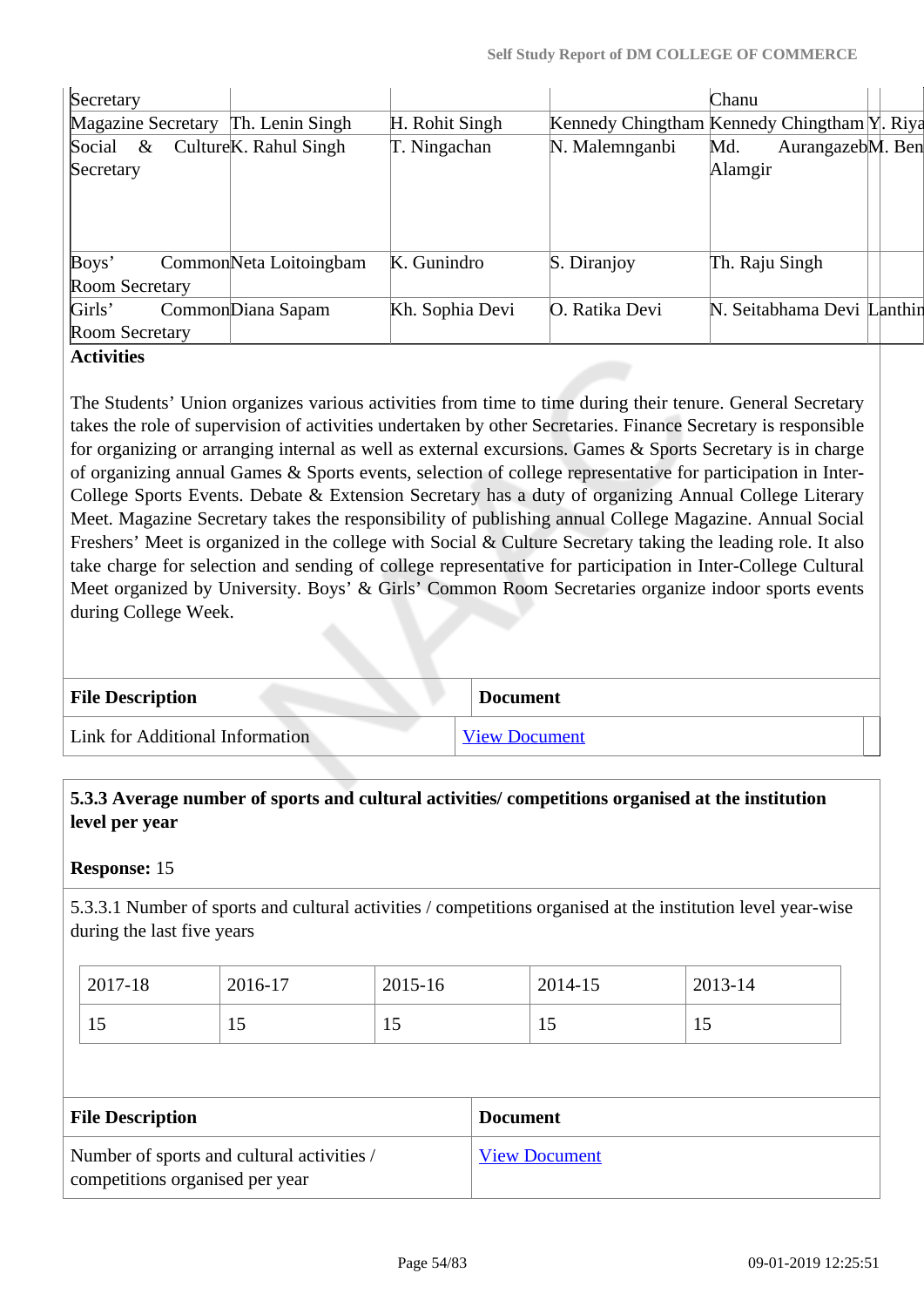### **5.4 Alumni Engagement**

 **5.4.1 The Alumni Association/Chapters (registered and functional) contributes significantly to the development of the institution through financial and non financial means during the last five years**

**Response:** 

**Alumni Benefits for Students:**

## **1. A Network of Professionals**

Alumni association is an immense network of professional contacts. Students can use alumni directory to connect with people who could be great resources for various information and introductions. They can also attend events and join professional groups to build relationships over the long-term.

# **2. Career Services**

When students want a career change, the next promotion, or other careers, alumni association can help them. Alumni are usually offered exclusive job postings, resume reviews, seminars, and a variety of resources. More in-depth services, like career counseling are also available.

Additionally, if they want to go to a new field of studies, they can take education classes, certificate programs, or others.

# **3. Travel Benefits**

Whether for work or pleasure, students can take advantage of their alma mater as most alumni associations offer discounted rates for airport parking, rental cars, and perks at hotel chains. There are also many travel programs sponsored or hosted by alumni association. Institutions often provide opportunities that can range from weekend trips to family excursions to big adventures. Trips frequently include faculty members who'll act as educational guides, a specific focus, and—most importantly—trip coordination, so students can just show up and enjoy.

# **4. Financial Service Benefits**

Many institutions offer discounted rates on car, home, and health insurance. They even offer pet, travel, disability, or long term care insurance.

# **5. Other Services**

For financial services beyond insurance, institutional credit unions can provide with a number of advantages over standard bank like fewer fees, lower car and mortgage rates, more personalized service. All of which can be available through such credit union. The association also provides alumni discounts on movie tickets, amusement park fees, and retail and restaurant establishments etc.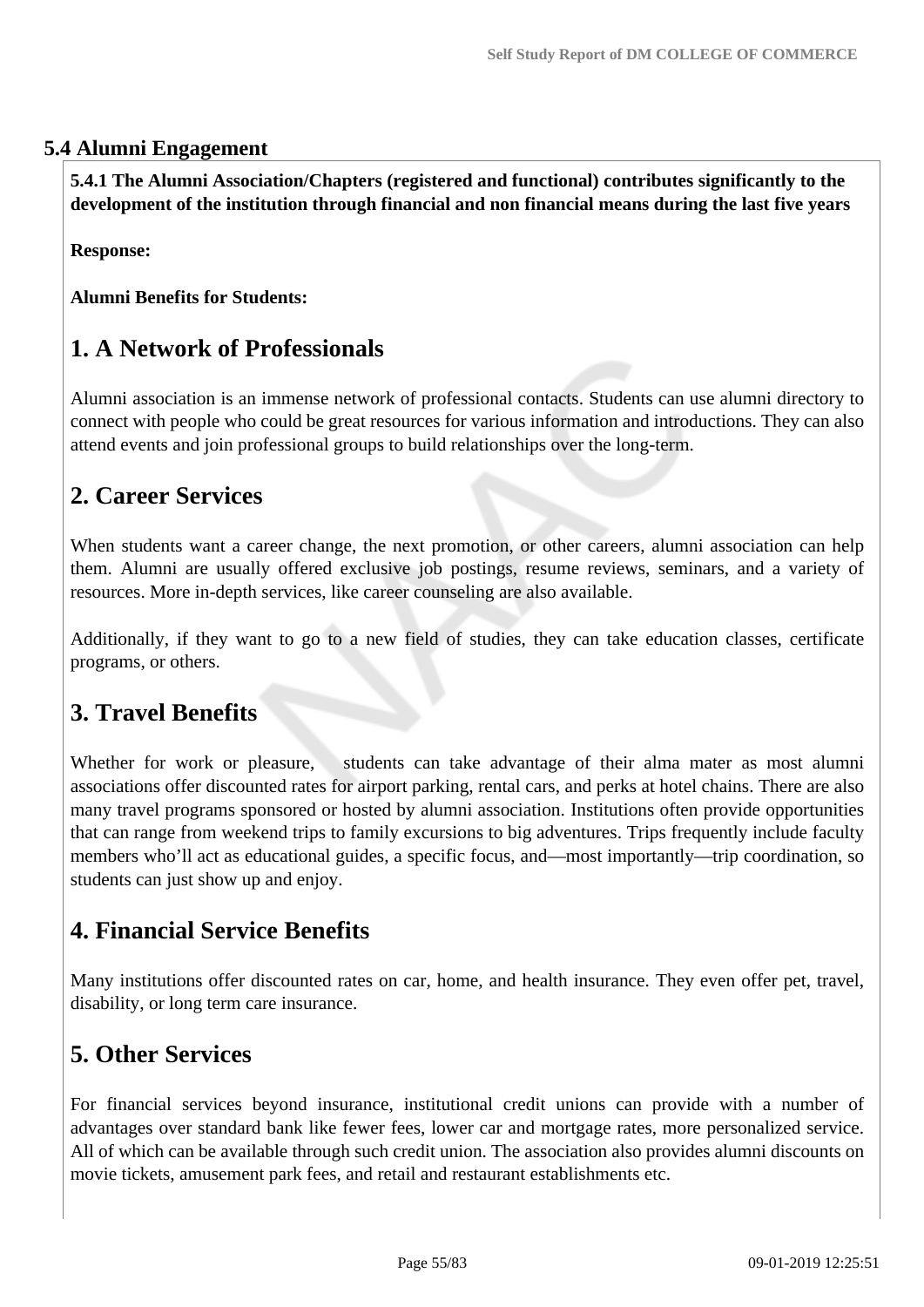### **Alumni Objectives:**

1. To keep a roster of all Alumni of college and their pertinent data.

2. Maintaining the updated and current information of all Alumni.

3. To encourage, foster and promote close relations among the alumni themselves.

4. To promote a sustained sense of belonging to the Alma Mater among the Alumni by being in regular contact with them.

5.To provide and disseminate information regarding their Alma Mater, its graduates, faculties and students to the Alumni.

6. To provide a forum for the Alumni for exchange of ideas on academic, cultural and social issues of the day by organizing and coordinating reunion activities of the Alumni

7. To let the alumni acknowledge their gratitude to their Alma Mater

### **Committee Members:**

### **Executive Body:**

1.President: Dr. Ch. Mary Thomas 2.Vice- President: Chongtham Sanjay Singh, CA 3.Vice- President: Premjit Thokchom 4.Gen. Secy: L. Bobby Singh 5.Jt. Secy: L. Haridas Singh 6.Jt. Secy: Jenny Thokchom 7.Jt. Secy: L. Ranjoy Singh 8.Treasurer: M. Minarani Devi 9.Pub. Secy: S. Tomba 10.Asst. Pub. Secy: Rohit Thangjam

### **Members:**

- 1.N. Ratankumar
- 2.Ksh. Tulachand
- 3.Durjamani Th.
- 4.Sarjubala K.
- 5.Heromen N.
- 6.L.Jenson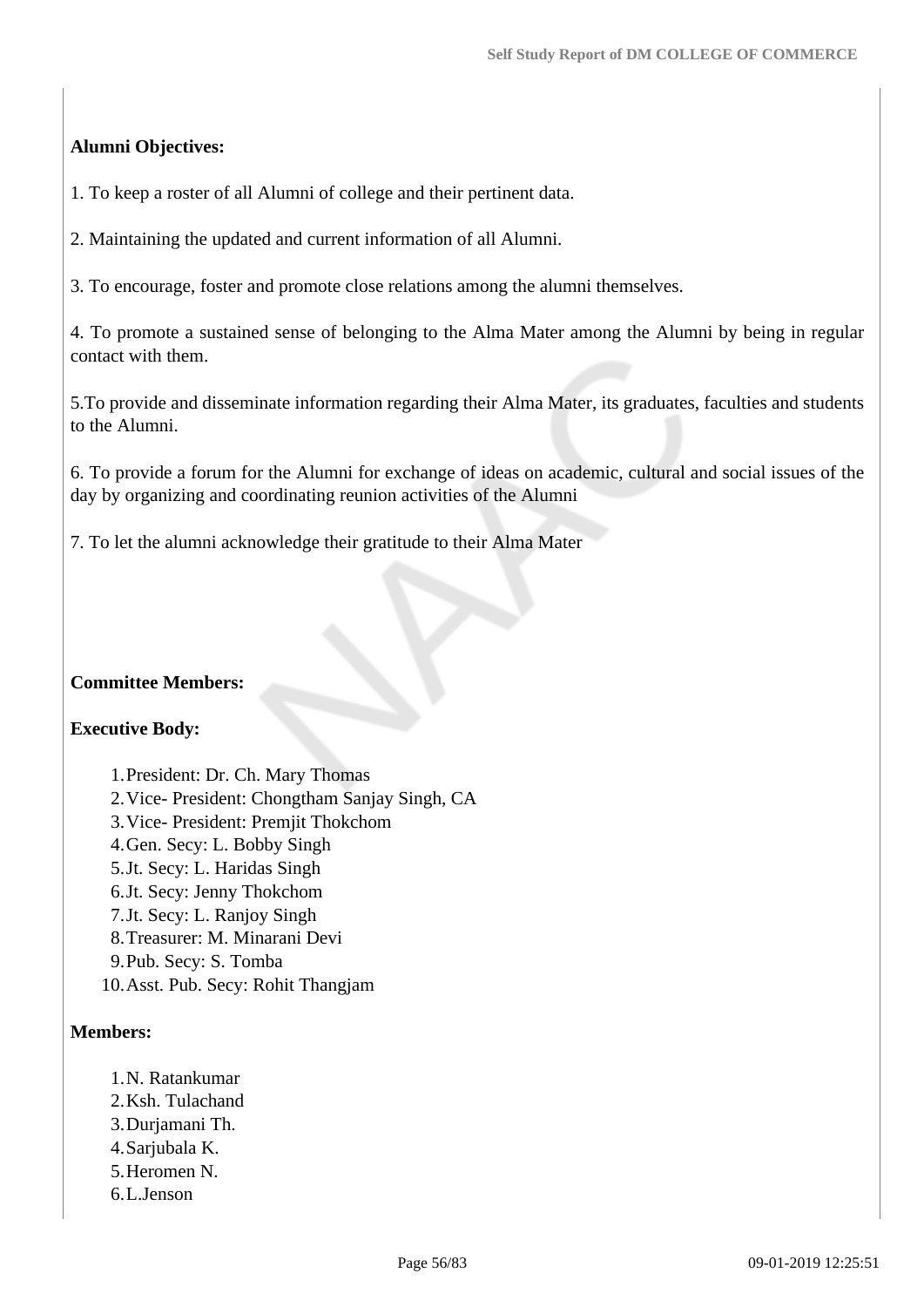|                                                                                 | <b>View Document</b> |
|---------------------------------------------------------------------------------|----------------------|
| <b>File Description</b>                                                         | <b>Document</b>      |
| Response: 1 Lakh - 3 Lakhs                                                      |                      |
|                                                                                 |                      |
| 1 Lakh - 3 Lakhs                                                                |                      |
| 3 Lakhs - 4 Lakhs                                                               |                      |
| 4 Lakhs - 5 Lakhs                                                               |                      |
| 5.4.2 Alumni contribution during the last five years(INR in Lakhs)<br>? 5 Lakhs |                      |
| 15. Tomthin Singh                                                               |                      |
| 14. Brojen Singh                                                                |                      |
| 12.O. Monica<br>13.M. Debajani Devi                                             |                      |
| 11.J. Ria                                                                       |                      |
| 9. Devajit Y.<br>10.Y. Debachandra                                              |                      |
| 8. Khadrakpa M.                                                                 |                      |
|                                                                                 |                      |

## **5.4.3 Number of Alumni Association / Chapters meetings held during the last five years**

## **Response:** 3

5.4.3.1 Number of Alumni Association /Chapters meetings held year-wise during the last five years

| 2017-18                 | 2016-17  | 2015-16        |                 | 2014-15        | 2013-14 |
|-------------------------|----------|----------------|-----------------|----------------|---------|
| 3                       | $\theta$ | $\overline{0}$ |                 | $\overline{0}$ | O       |
|                         |          |                |                 |                |         |
|                         |          |                |                 |                |         |
| <b>File Description</b> |          |                | <b>Document</b> |                |         |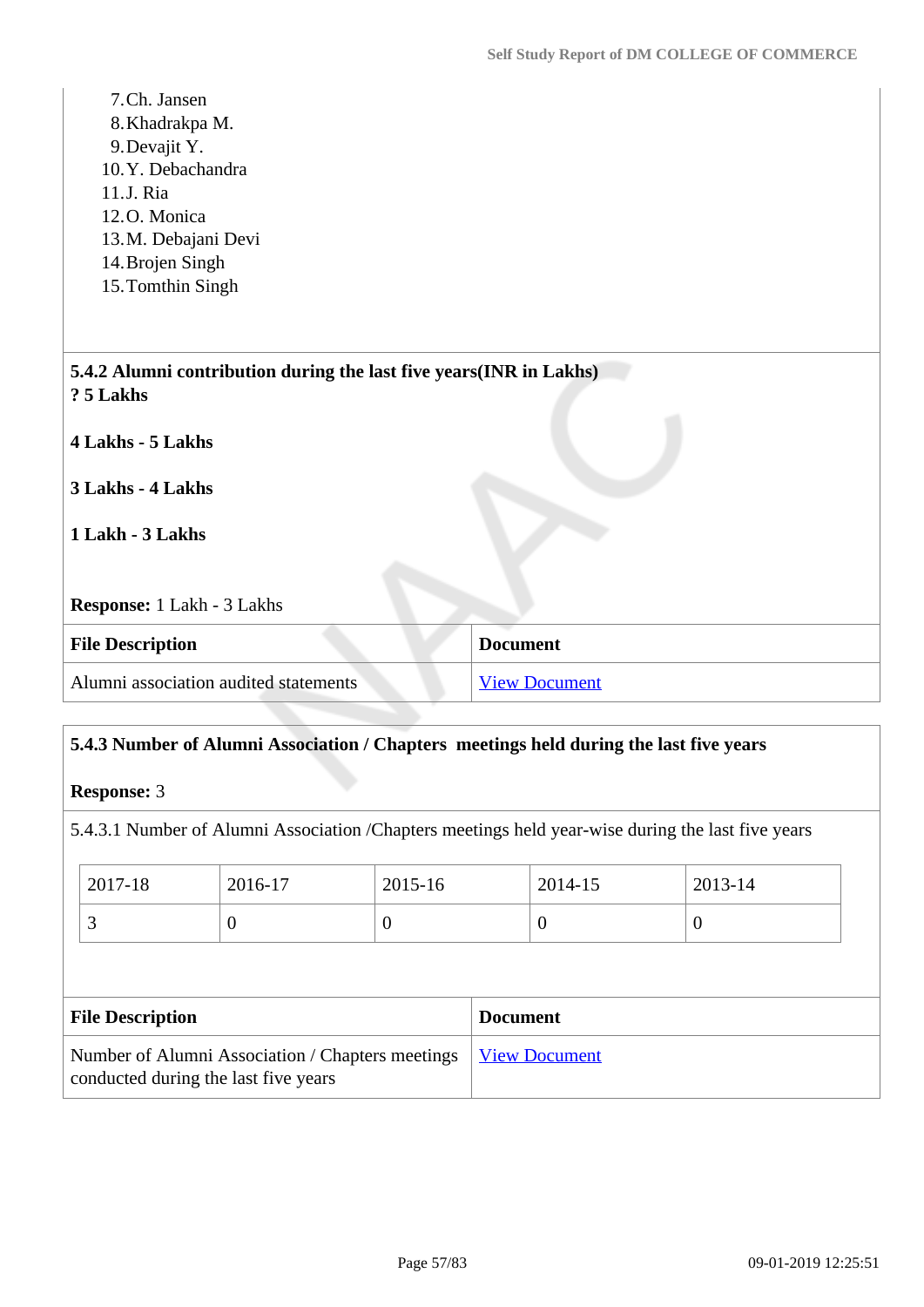## **Criterion 6 - Governance, Leadership and Management**

## **6.1 Institutional Vision and Leadership**

 **6.1.1 The governance of the institution is reflective of an effective leadership in tune with the vision and mission of the institution**

### **Response:**

D.M. College of Commerce, Imphal came into being on 6th August, 1996, the Golden Jubilee Year of D.M. College, bifurcating from the erstwhile D.M. College of Arts & Commerce. The college is unique in the state as it is exclusively imparting commerce education upto Post Graduate level (M.Com.). The college is a co-educational institution having all the paraphernalia of modern education. Besides the different departments of Commerce, the college has other Departments like Economics, Mathematics and Language Departments like English, Manipuri & Hindi. It has the necessary infrastructure in terms of physical facilities, academic staff, professional support and non academic staff.

### **Our Vision**

"To emerge as a centre of excellence and innovation in the field of commerce and management education through leadership and professional education with social and human values"

### **Our Mission**

- To develop highly competent professionals in the field of commerce and management education
- Grooming youths to become professional leaders in the field of Indian and international business activities.
- To enable young professionals to be responsible and responsive to the demands of the society in an ever changing environment.
- Providing for holistic and value- based development of students to boost their employability.
- Developing social and environmental consciousness among students so as to become responsible citizens.

The functioning the college is done under the supervision of the Principal along with various committees comprising of Faculty members and non teaching staff. Development and implementation of the policies is carried out in tandem with the mission and vision of the college. The Committees of the college work in close collaboration with the Principal to regulate and maintain an amicable and academic environment required for this purpose. The Principal as the Head of the Institution along with the members of Teaching and Non-Teaching staff implement the decisions and policies of the management. The head of the Institution personally communicate with staff members to ensure they are not encountering any problem in regard to their work in monthly General Meetings. Head of Departments meet regularly with Principal to discuss and further implement important decisions regarding academic and co-curricular activities of the college. The institution strictly follows the Academic calendar to accomplish its objectives. The Research Committee encourages individual research work in the form of Faculty Development Programmes (FDP), Major and Minor Research Projects undertaken by the members of teaching staff.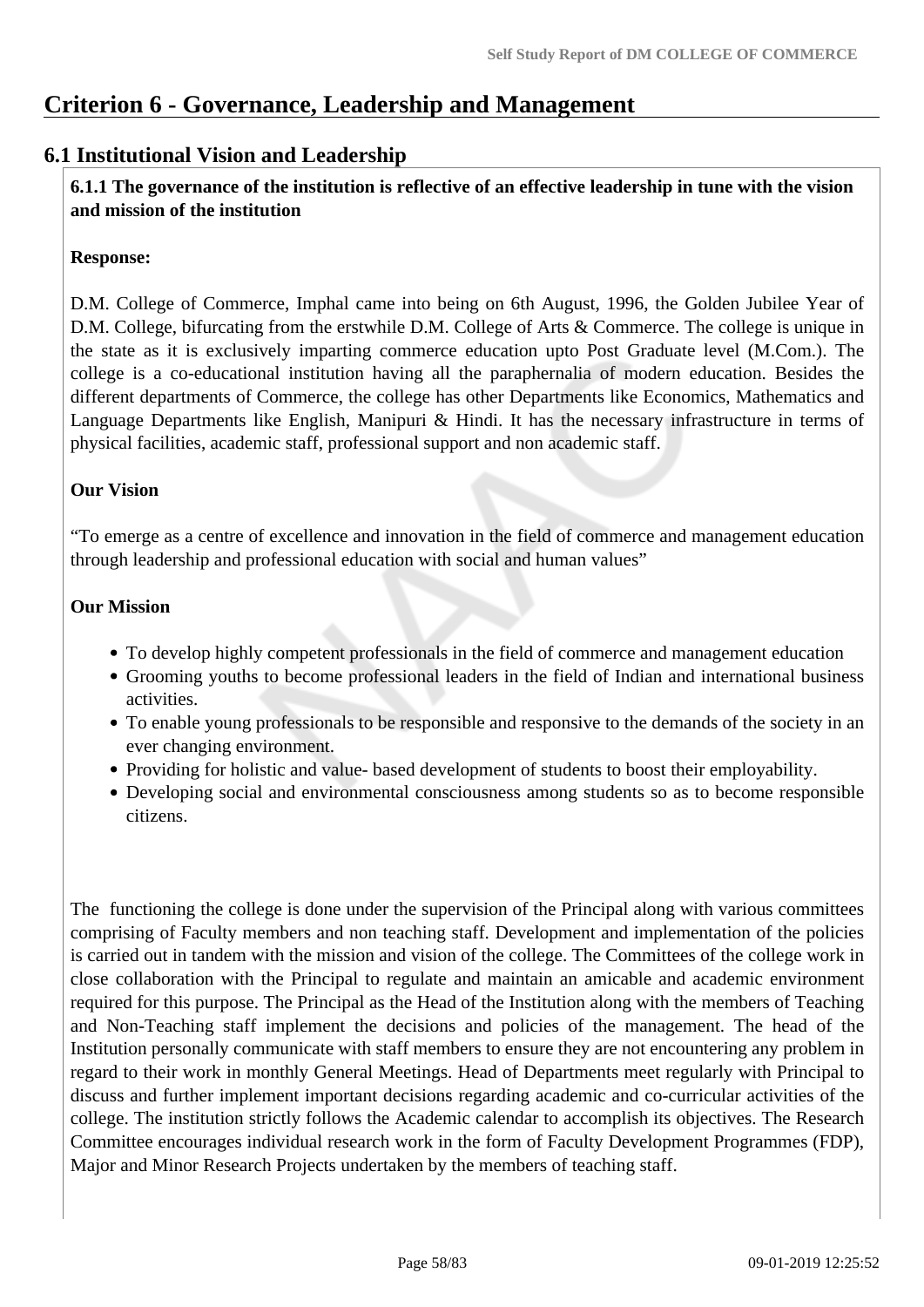Under the guidance and leadership of IQAC, all Faculty members actively participate in designing and implementing the strategic action plans as well as maintain an eco-friendly green and clean college in association with Green Club of the college. In order to alleviate the rigours of a demanding college curriculum, the students are encouraged to participate in co-curricular activities such as Seminars, Quiz, Debates, Inter-college competitions, Workshop, Annual college social, Annual college sports and Cultural programmes.

| <b>File Description</b>         | <b>Document</b>      |
|---------------------------------|----------------------|
| Link for Additional Information | <b>View Document</b> |

### **6.1.2 The institution practices decentralization and participative management**

#### **Response:**

#### **Decentralization**

Institute has a mechanism for delegating authority and providing operational autonomy to the College Committees like IQAC, Research Committee, College Development Committee, Examination Committee etc to work towards decentralized governance system.

### **Principal Level**

The Principal as the Convener of all the Committees delegates the academic and operational decisions to the concerned Committees in order to fulfil the vision and mission of the institution. Executive members of the Committees formulate common working procedures and entrusts the implementation with the faculty members.

### **Faculty Level**

Faculty members involve in various committees and are allowed to conduct various programs to contribute in their respective fields. They are encouraged to develop leadership skills by being in charge of various academic, co-curricular, and extracurricular activities. They are given authority to conduct industrial tours and to have tie-up with industry experts and appointed as coordinator and convener for organizing seminars, workshops, conferences, FDPs.

#### **Student Level**

 Students are empowered to play an active role in co-curricular and extracurricular activities through Students' Union. They also take active part in NSS activities.

#### **Participative Management**

The institute promotes a culture of participative management by involving staff and students in various activities. Both students and faculties are allowed to express their views ,opinions and suggestions to improve the excellence in any aspect of the Institution.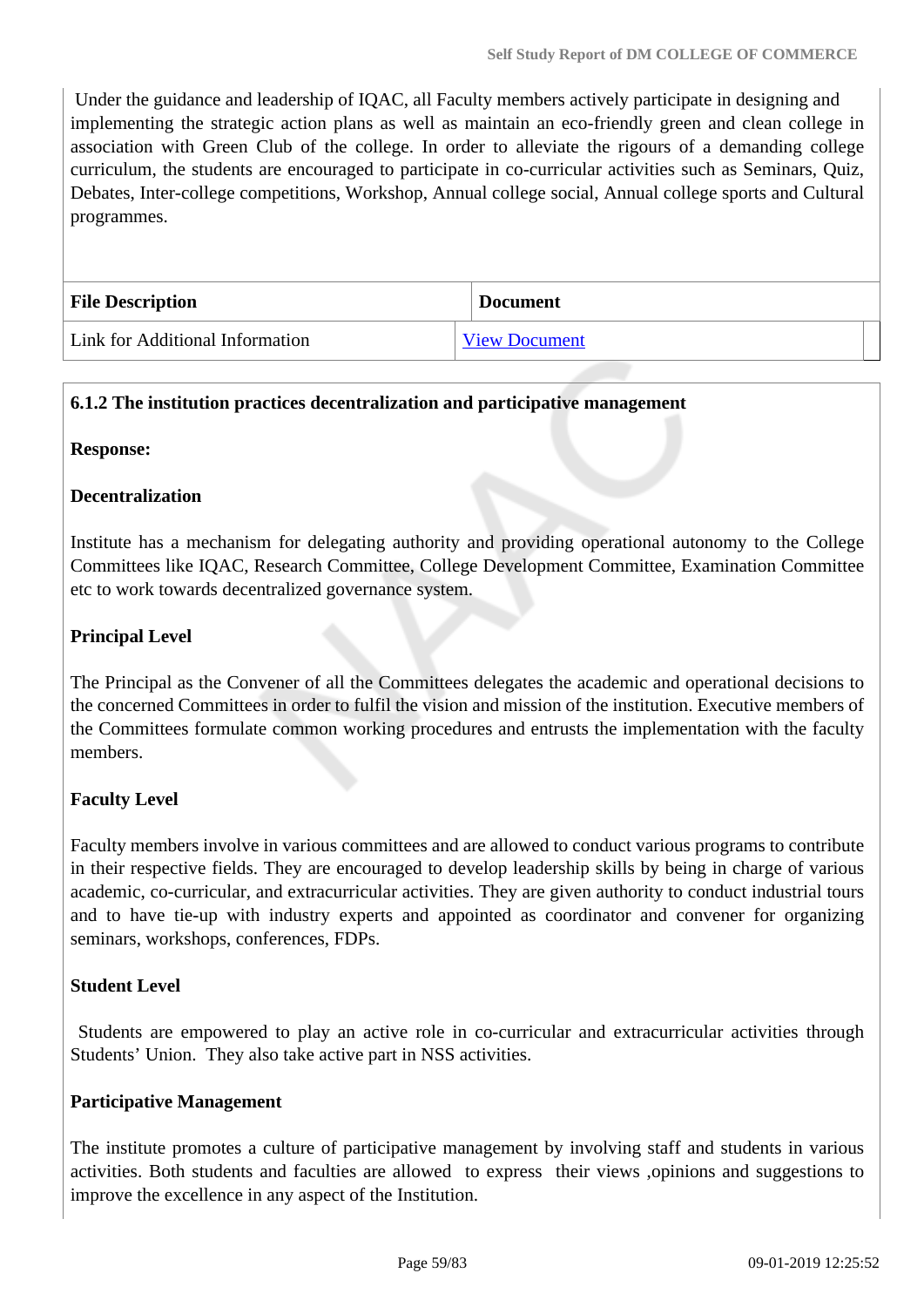### **Strategic Level**

The concerned authority along with the Principal , HoDs and staff members are involved in defining the policies/procedures, framing guidelines and rules/regulations pertaining to admission,discipline, grievance, counseling, training & development, and library services etc., and effectively implementing the same to ensure smooth and systematic functioning of the institution. For the various programs to be conducted by the institution staff members meet, discuss, share their opinion and plan for the event and form various committees. Staff members are also involved in deciding academic activities and examinations to be conducted in institution.

### **Functional Level**

At functional level the faculty members participate in sharing the knowledge by discussing on latest market trends, emerging issues concerning trade & commerce and IT developments etc during faculty meeting. Faculty members also write joint research papers and share their knowledge.

### **Operational level**

The Principal of the institution is the Convener of the College Committees. The Principal and HoDs in consultation with the concerned higher authorities give suggestions and monitor the procurement, introduction of new programs and welfare activities. The Principal is responsible for academic, non academic and administrative activities of the institution. On behalf of the institution, he interacts and corresponds with UGC, Govt. of Manipur, Affiliating University, etc.

The budget is earmarked for students to participate in various programmes organized by the institution. All the staff members actively participate in implementing the policies, procedures, and framework designed by the management in order to maintain and achieve the quality standards. Office staff is involved in executing day to day support services for both students and faculties.

| <b>File Description</b>         | <b>Document</b>      |
|---------------------------------|----------------------|
| Link for Additional Information | <b>View Document</b> |

## **6.2 Strategy Development and Deployment**

### **6.2.1 Perspective/Strategic plan and Deployment documents are available in the institution**

### **Response:**

Yes, the college has a strategic plan for development in the next five years. The institution takes effort in finding the key performance indicators for performance assessment and development. It addresses the issues from the perspectives of the faculty as well as the students and takes steps to fulfil their requirements.

The Institute has following Perspective & Strategic plans: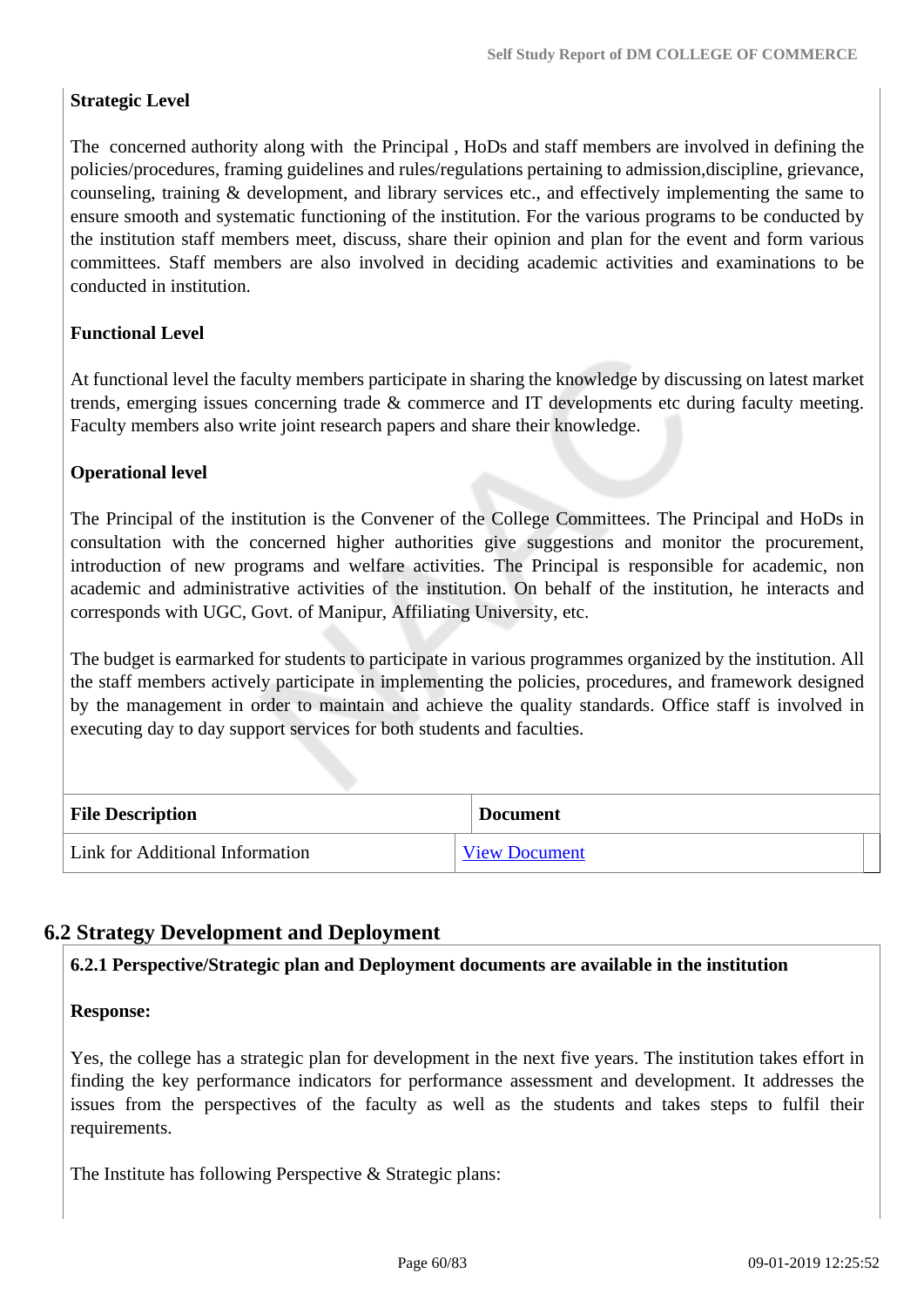- Currently the college admission process is done manually by following three tier systems- Entrance Test, Personnel Interview &Group Discussion and Counselling. To increase transparency in the admission process, the college is planning to introduce Online Admission System and optimise its efficiency through real-time monitoring. Implementation of Online Admission system will ensure ready availability of data regarding the admission procedure, vacancy of seats, college regulation etc to the prospective candidates.
- Establishment of Entrepreneurship Incubation Centre is on the pipeline. It will provide a platform for inspiring and innovative start up to transform their business ideas into reality by providing funding supports, infrastructure, mentoring of leadership and management and legal advisory services etc.
- Digitisation of library is under consideration by introducing Library Automation software to provide centralised management and processes for different types of libraries and library activities such as acquisition, cataloguing, circulation, administration, reporting and patron records.
- Office Automation by introducing Office Automation Software is under process.
- Up-gradation of Career Counselling Cell by organising more interactive programmes by inviting eminent personalities and renowned entrepreneurs.
- A scholarship cell is under consideration for giving awareness regarding various government scholarship schemes and providing assistance for applying of the schemes.

| <b>File Description</b>                                   | <b>Document</b>      |
|-----------------------------------------------------------|----------------------|
| Link for Additional Information                           | <b>View Document</b> |
| Strategic Plan and deployment documents on the<br>website | <b>View Document</b> |

 **6.2.2 Organizational structure of the institution including governing body, administrative setup, and functions of various bodies, service rules, procedures, recruitment, promotional policies as well as grievance redressal mechanism**

#### **Response:**

The institution has been affiliated with Manipur University since the beginning. But recently, it has become a constituent college of Dhanamanjuri University which was introduced as a state university by the government of Manipur and has been recognised by the UGC recently. Being a constituent college of the Dhanamanjuri University, the VC, the Registrar, the Principal and the different committees of the college are responsible for policy making, regulation and maintaining an amicable and scholastic environment. The decision making procedures are met at appropriate levels in the organisational hierarchy.

Regarding college administration, the Governing Body takes the role in decision making. The Governing body consists of

1.The Vice Chancellor 2.The Registrar 3.Controller of Examinations 4.Principal(s)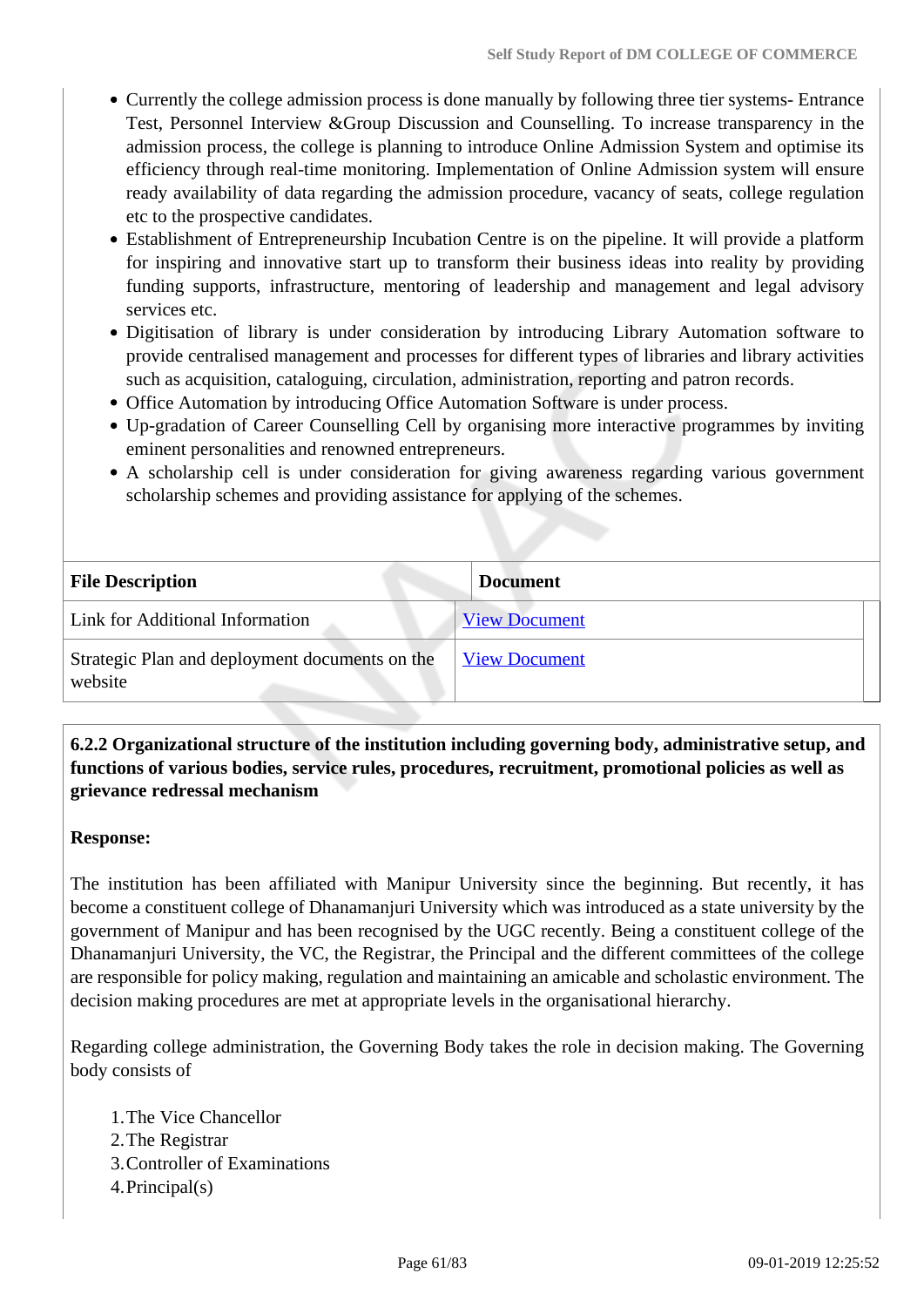#### 5.HoDs

6.Hostel Wardens

7.Non Teaching Staff Representative

 The Principal executes any academic and administrative plans and policies of the college with the help of the following sub-committees:-

| 1. IQAC Cell<br>2. Admission Committee<br>3. Prospectus Committee |                      |
|-------------------------------------------------------------------|----------------------|
| 4. Library Committee                                              |                      |
| 5. Examination Committee                                          |                      |
| 6. Research Committee                                             |                      |
| 7. Development Committee                                          |                      |
| 8.NSS                                                             |                      |
| 9. Canteen Committee                                              |                      |
| 10. College Website Committee                                     |                      |
| 11. Women Grievances Cell                                         |                      |
| 12. Career Counselling Cell                                       |                      |
|                                                                   |                      |
| 13. Day Child Care Centre                                         |                      |
| 14. Magazine Committee                                            |                      |
| 15. Publication Cell                                              |                      |
| 16. Games & Sports Committee                                      |                      |
| 17. Cultural & Literally Committee                                |                      |
| 18. Excursion Sub-Committee                                       |                      |
| 19. Green Club                                                    |                      |
| 20. Hostel Committee                                              |                      |
|                                                                   |                      |
|                                                                   |                      |
| <b>File Description</b>                                           | <b>Document</b>      |
| Link for Additional Information                                   | <b>View Document</b> |

#### **6.2.3 Implementation of e-governance in areas of operation**

- **1.Planning and Development**
- **2.Administration**
- **3.Finance and Accounts**
- **4.Student Admission and Support**
- **5.Examination**

### **A. All 5 of the above**

**B. Any 4 of the above**

#### **C. Any 3 of the above**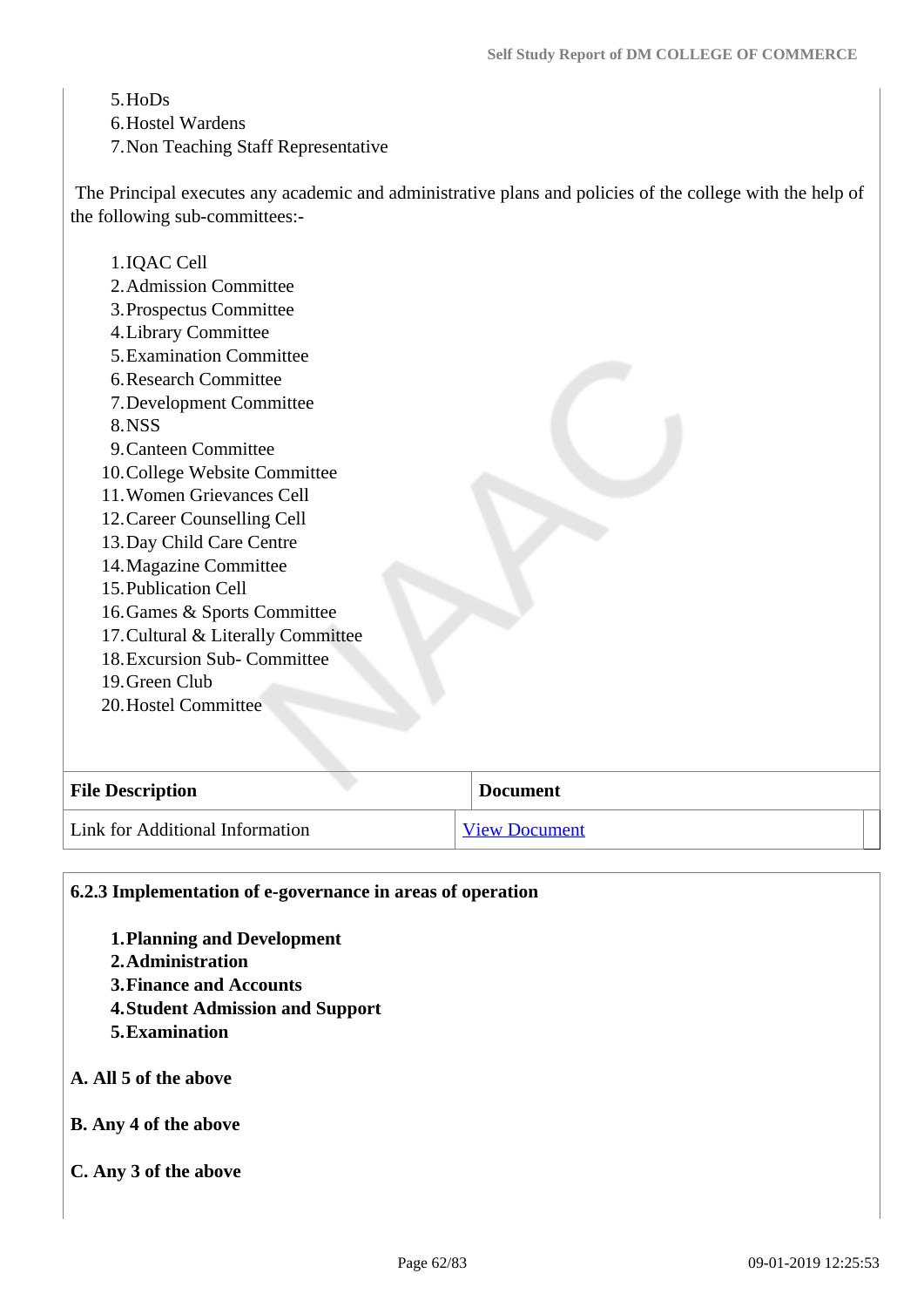### **D. Any 2 of the above**

#### **Response:** D. Any 2 of the above

| <b>File Description</b>                                                                                            | <b>Document</b>      |
|--------------------------------------------------------------------------------------------------------------------|----------------------|
| Screen shots of user interfaces                                                                                    | <b>View Document</b> |
| Details of implementation of e-governance in areas<br>of operation Planning and<br>Development, Administration etc | <b>View Document</b> |

 **6.2.4 Effectiveness of various bodies/cells/committees is evident through minutes of meetings and implementation of their resolutions** 

**Response:** 

**Effectiveness of minutes of meetings and implementation of their resolutions through various bodies' cells committees**

| Sl.No.           | <b>Title of Committee</b>                | <b>Date of Meeting</b> | <b>Action Tak</b><br><b>Item for Action</b>                                        |
|------------------|------------------------------------------|------------------------|------------------------------------------------------------------------------------|
| 1.               | <b>Games &amp; Sports Committee</b>      | 2 Feb. 2018            | <b>Conducting</b><br><b>CollegeDone</b><br>Week                                    |
| 2.               | <b>Cultural &amp; Literary Committee</b> | 2 Feb. 2018            | <b>CollegeDone</b><br><b>Conducting</b><br>Week                                    |
| $\beta$ .        | <b>IQAC</b>                              | 20 April, 2018         | <b>Preparation for NAACProcess beg</b><br><b>Accreditation</b>                     |
| 4.               | <b>Prospectus Committee</b>              | 24 May, 2018           | Preparation of NewDone<br><b>College Prospectus</b>                                |
| 5.               | <b>Admission Committee</b>               | 11 June, 2018          | <b>NewDone</b><br><b>of</b><br><b>Process</b><br><b>Admissions</b>                 |
| 6.               | <b>Library Committee</b>                 | 14 August, 2018        | Proposal for PurchaseUnder Prod<br>of New Books                                    |
| 7.               | <b>NSS Cell</b>                          | 24 Sept, 2018          | 2 Days NSS Camp from Done<br>29-30 Sept. 2018 by<br><b>NSS Unit 1 &amp; 2</b>      |
| 8.               | <b>Development Committee</b>             | 20 Aug. 2018           | ofDone<br><b>Renovation</b><br>Approaching Roads $\&$<br><b>Parks</b>              |
| $\boldsymbol{9}$ | <b>Green Club</b>                        | 11 June, 2018          | Planting of Trees &Done<br><b>Cleaning</b><br><b>College</b><br><b>Environment</b> |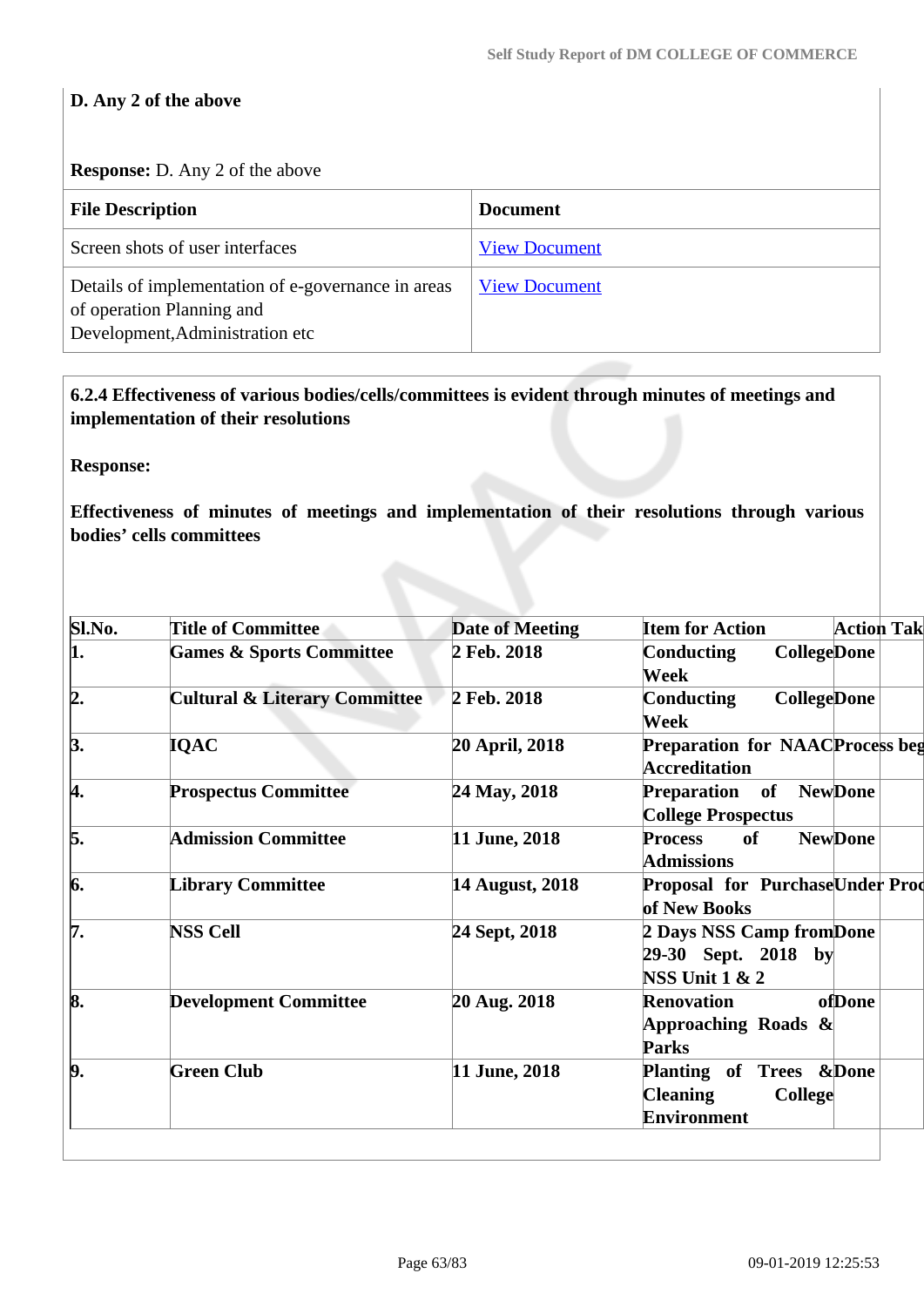| <b>File Description</b>         | <b>Document</b>      |
|---------------------------------|----------------------|
| Link for Additional Information | <b>View Document</b> |

## **6.3 Faculty Empowerment Strategies**

**6.3.1 The institution has effective welfare measures for teaching and non-teaching staff**

### **Response:**

The institution has various effective welfare measures for teaching and non-teaching staff, some of them are

- 1.Group life insurance for regular teaching and non- teaching staff.
- 2.Festival advance for non teaching contractual/part-time staff.
- 3.Creation of GPF and NPS for regular teaching & non-teaching staff
- 4.Proper disbursement of governmental welfare schemes to the employees.
- 5.Provision for financial assistance to contractual/part-time staff in case of exigency.

| <b>File Description</b>         | <b>Document</b>      |
|---------------------------------|----------------------|
| Link for Additional Information | <b>View Document</b> |

### **6.3.2 Average percentage of teachers provided with financial support to attend conferences/workshops and towards membership fee of professional bodies during the last five years**

#### **Response:** 0

6.3.2.1 Number of teachers provided with financial support to attend conferences / workshops and towards membership fee of professional bodies year-wise during the last five years

| 2017-18                                                                                                                   | 2016-17  | 2015-16         |                      | 2014-15        | 2013-14        |
|---------------------------------------------------------------------------------------------------------------------------|----------|-----------------|----------------------|----------------|----------------|
| $\overline{0}$                                                                                                            | $\theta$ | $\theta$        |                      | $\overline{0}$ | $\overline{0}$ |
|                                                                                                                           |          |                 |                      |                |                |
| <b>File Description</b>                                                                                                   |          | <b>Document</b> |                      |                |                |
| Details of teachers provided with financial support<br>to attend conferences, workshops etc during the last<br>five years |          |                 | <b>View Document</b> |                |                |

### **6.3.3 Average number of professional development /administrative training programs organized by the institution for teaching and non teaching staff during the last five years**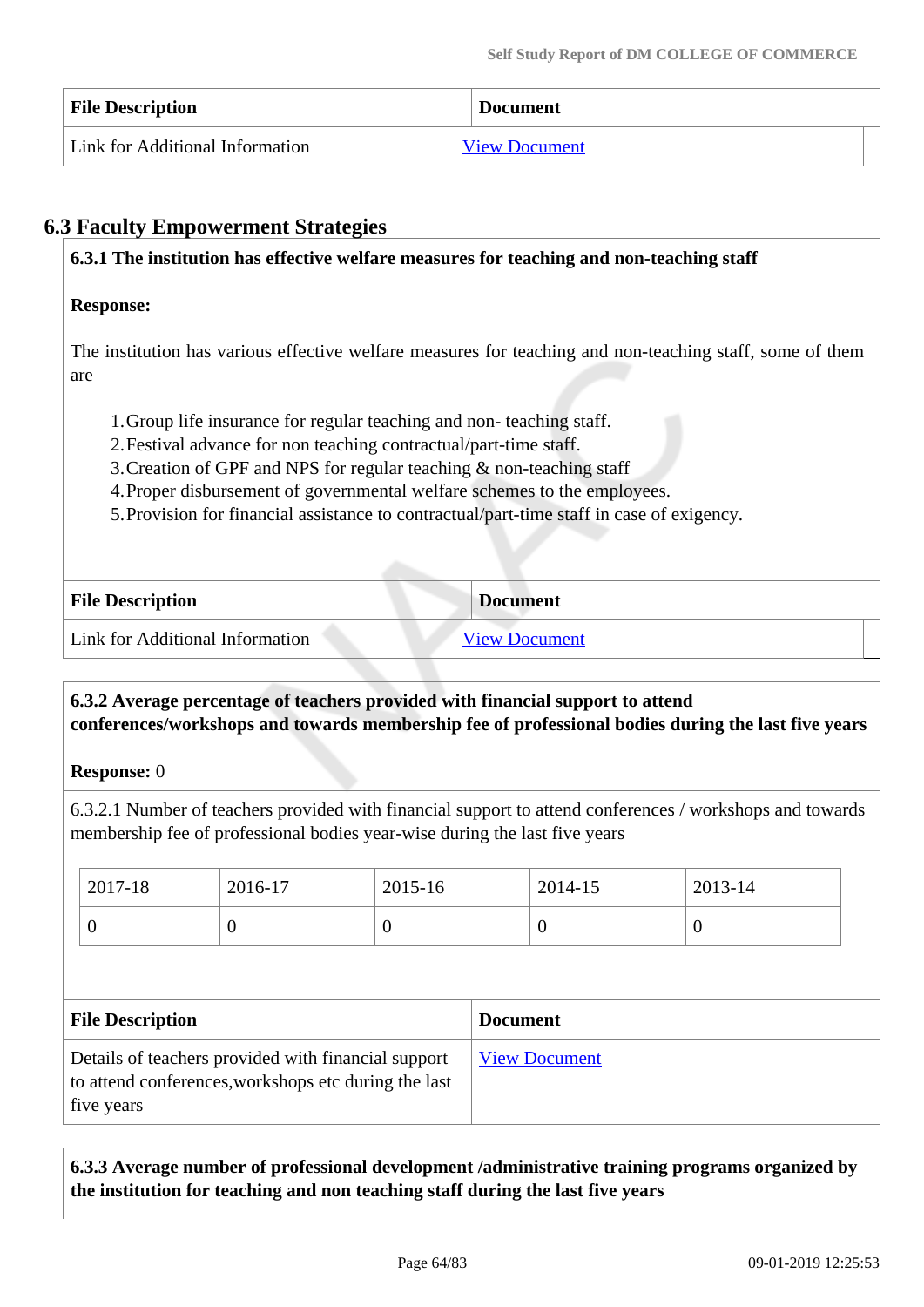### **Response:** 0.8

6.3.3.1 Total number of professional development / administrative training programs organized by the Institution for teaching and non teaching staff year-wise during the last five years

| 2017-18                                                                                                                                       | 2016-17 | 2015-16              |                 | 2014-15 | 2013-14 |
|-----------------------------------------------------------------------------------------------------------------------------------------------|---------|----------------------|-----------------|---------|---------|
| $\overline{0}$                                                                                                                                |         |                      |                 |         |         |
|                                                                                                                                               |         |                      |                 |         |         |
| <b>File Description</b>                                                                                                                       |         |                      | <b>Document</b> |         |         |
| Details of professional development / administrative<br>training programs organized by the Institution for<br>teaching and non teaching staff |         | <b>View Document</b> |                 |         |         |

### **6.3.4 Average percentage of teachers attending professional development programs viz., Orientation Program, Refresher Course, Short Term Course, Faculty Development Program during the last five years**

#### **Response:** 18.04

6.3.4.1 Total number of teachers attending professional development programs, viz., Orientation Program, Refresher Course, Short Term Course, Faculty Development Programs year-wise during the last five years

| 2017-18                  | 2016-17 | $2015 - 16$ | 2014-15 | 2013-14 |
|--------------------------|---------|-------------|---------|---------|
| $\sim$<br>$\overline{1}$ | ∼       | ັ           | ັ       | -       |

| <b>File Description</b>                                                                       | <b>Document</b>      |
|-----------------------------------------------------------------------------------------------|----------------------|
| Details of teachers attending professional<br>development programs during the last five years | <b>View Document</b> |

### **6.3.5 Institution has Performance Appraisal System for teaching and non-teaching staff**

### **Response:**

- The Institution strictly follows all the basic recruitment and promotional policies as stipulated by UGC, Manipur University, Dhanamanjuri University (w.e.f 2018) as well as Government of Manipur.
- Each and every faculty member completes the self-appraisal procedure every year in the format prescribed by the concerned authority.
- Self-appraisal is done on the basis of the following points: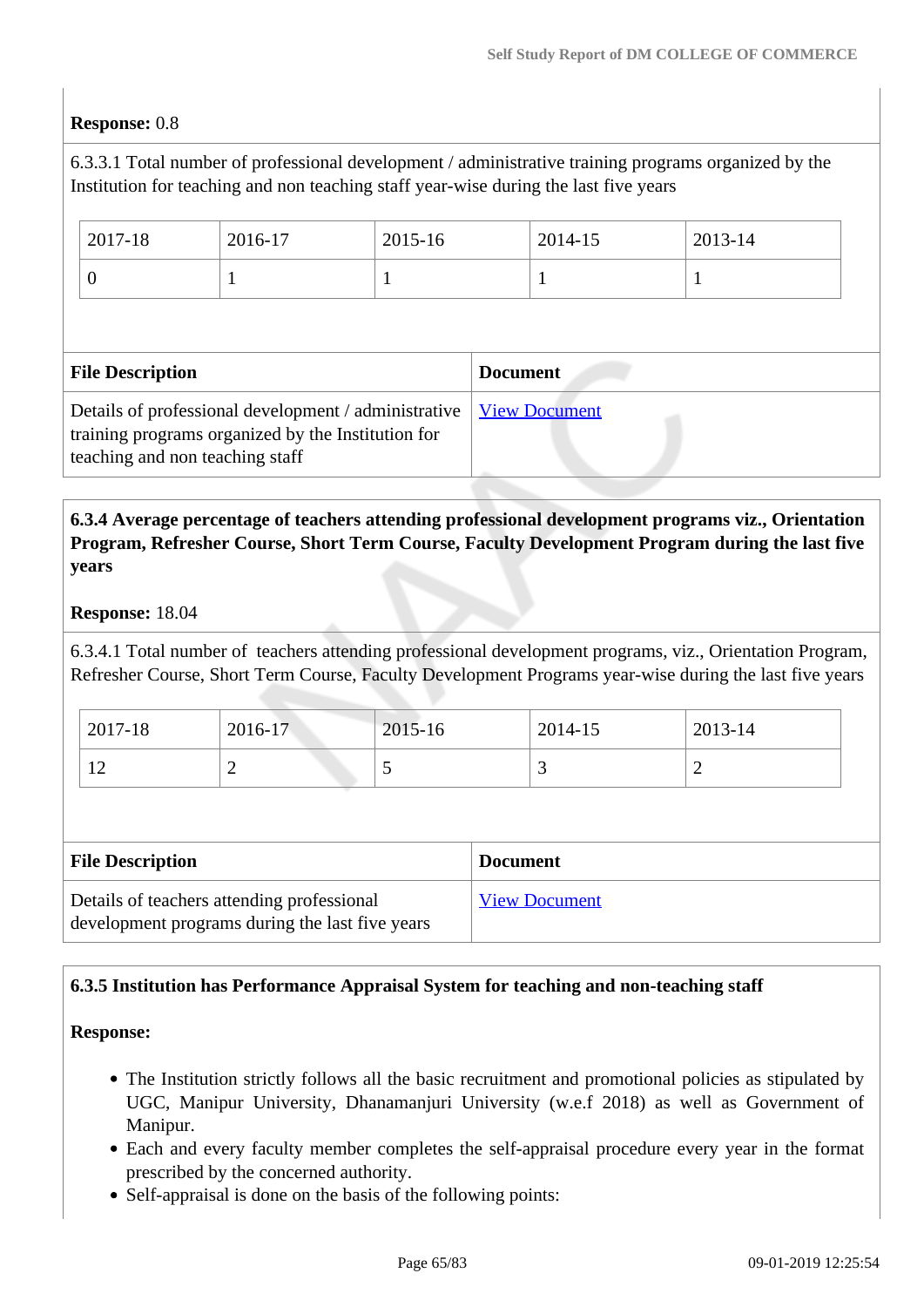- 1.Teaching learning process evaluation
- 2. Specific duties / tasks assigned by Heads of the Department.
	- 1.Major contribution for the benefit of student/ staff / Institute.
	- 2.Awards/ Rewards obtained by the faculty and staff.
	- 3.Contribution towards extra-curricular and co-curricular activities.
	- 4.Execution of exam duties assigned by Manipur University.
	- 5.Research contribution of staff in terms of research projects, publications and guidance provided to students for involvement in research.

### **6.4 Financial Management and Resource Mobilization**

### **6.4.1 Institution conducts internal and external financial audits regularly**

#### **Response:**

- The Institution strictly follows all the basic recruitment and promotional policies as stipulated by UGC, Manipur University, Dhanamanjuri University (w.e.f 2018) as well as Government of Manipur.
- Each and every faculty member completes the self-appraisal procedure every year in the format prescribed by the concerned authority.
- Self-appraisal is done on the basis of the following points:
- 1.Teaching learning process evaluation
- 2. Specific duties / tasks assigned by Heads of the Department.
- 3.Major contribution for the benefit of student/ staff / Institute.
- 4.Awards/ Rewards obtained by the faculty and staff.
- 5.Contribution towards extra-curricular and co-curricular activities.
- 6.Execution of exam duties assigned by Manipur University.
- 7.Research contribution of staff in terms of research projects, publications and guidance provided to students for involvement in research.

| <b>File Description</b>         | <b>Document</b>      |
|---------------------------------|----------------------|
| Link for Additional Information | <b>View Document</b> |

### **6.4.2 Funds / Grants received from non-government bodies, individuals, Philanthropists during the last five years (not covered in Criterion III) (INR in Lakhs)**

#### **Response:** 0

6.4.2.1 Total Grants received from non-government bodies, individuals, philanthropists year-wise during the last five years (INR in Lakhs)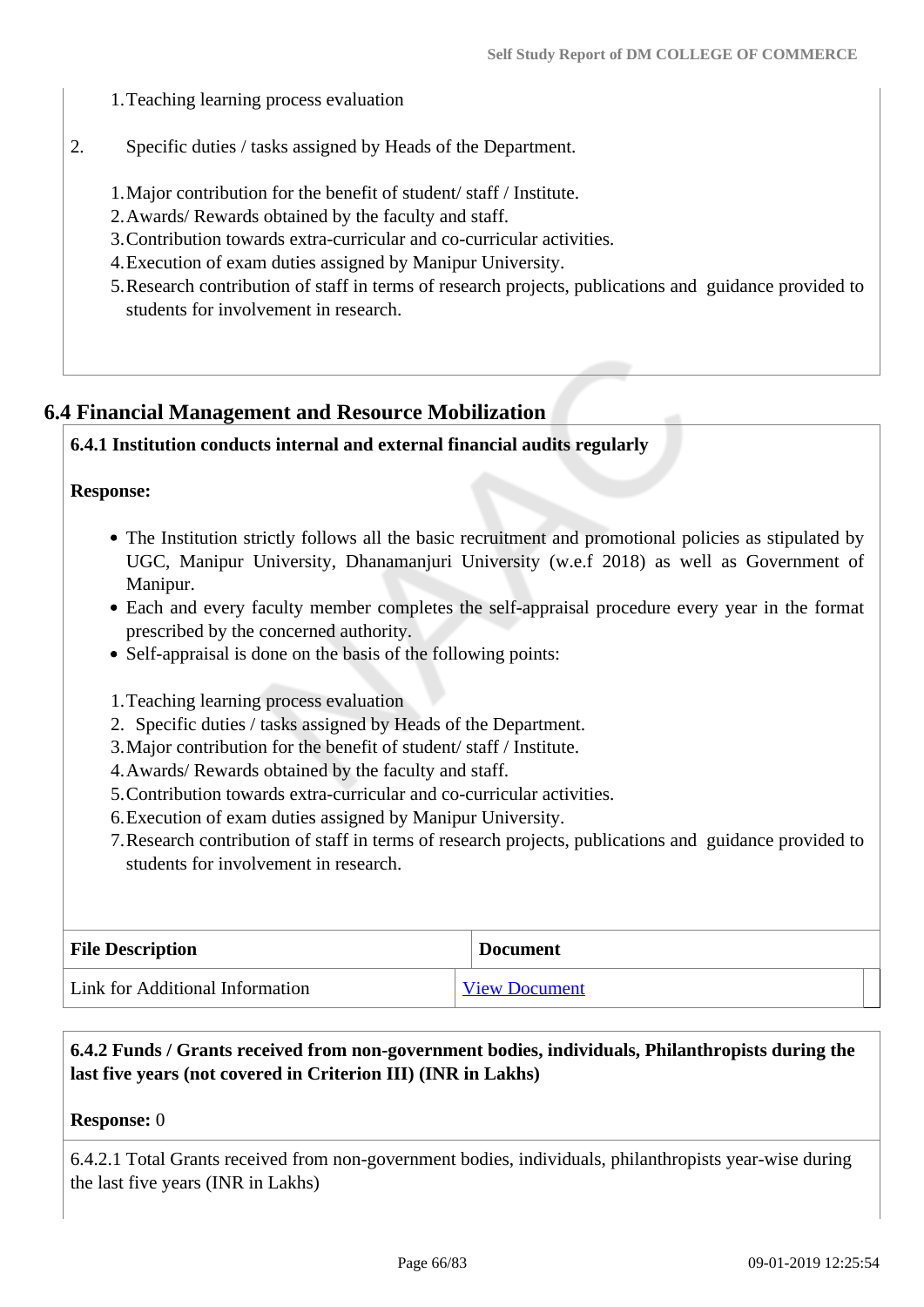| ν |
|---|

| <b>File Description</b>                      | <b>Document</b>      |
|----------------------------------------------|----------------------|
| Details of Funds / Grants received from non- | <b>View Document</b> |
| government bodies during the last five years |                      |

### **6.4.3 Institutional strategies for mobilisation of funds and the optimal utilisation of resources**

### **Response:**

The college has a certified system to monitor effective and efficient utilization of available resources for infrastructure, development and teaching learning process. All the major financial transactions are monitored by the office with the Principal as head of the administration. In addition to this, the account of each financial year of the college is audited by Chartered Accountant. Thus the utilization of the financial resources is monitored at several levels. The college sends proposals for additional grants to the University Grants Commission (UGC) in order to meet expenses for construction, repair and renovation of the college building and premises. The college moderates student's fee structure every year in order to procure additional funding. Other than the routine Government and UGC grants, the institution has been able to secure additional funding from RUSA through Directorate of University & Higher education, Government of Manipur.

| <b>File Description</b>         | <b>Document</b>      |
|---------------------------------|----------------------|
| Link for Additional Information | <b>View Document</b> |

### **6.5 Internal Quality Assurance System**

 **6.5.1 Internal Quality Assurance Cell (IQAC) has contributed significantly for institutionalizing the quality assurance strategies and processes**

#### **Response:**

The college has an Internal Quality Assurance Cell (IQAC). The Cell comprises a team of faculty members selected by the Principal as Chairman. The formation was institutionalized through formal office order of the Institute. The college maintains a high standard regarding academic and administrative systems in the process of teaching learning and evaluation system, level of satisfaction for academic performances and training / qualification enhancement.

### **Internal Quality Assurance Cell (IQAC)**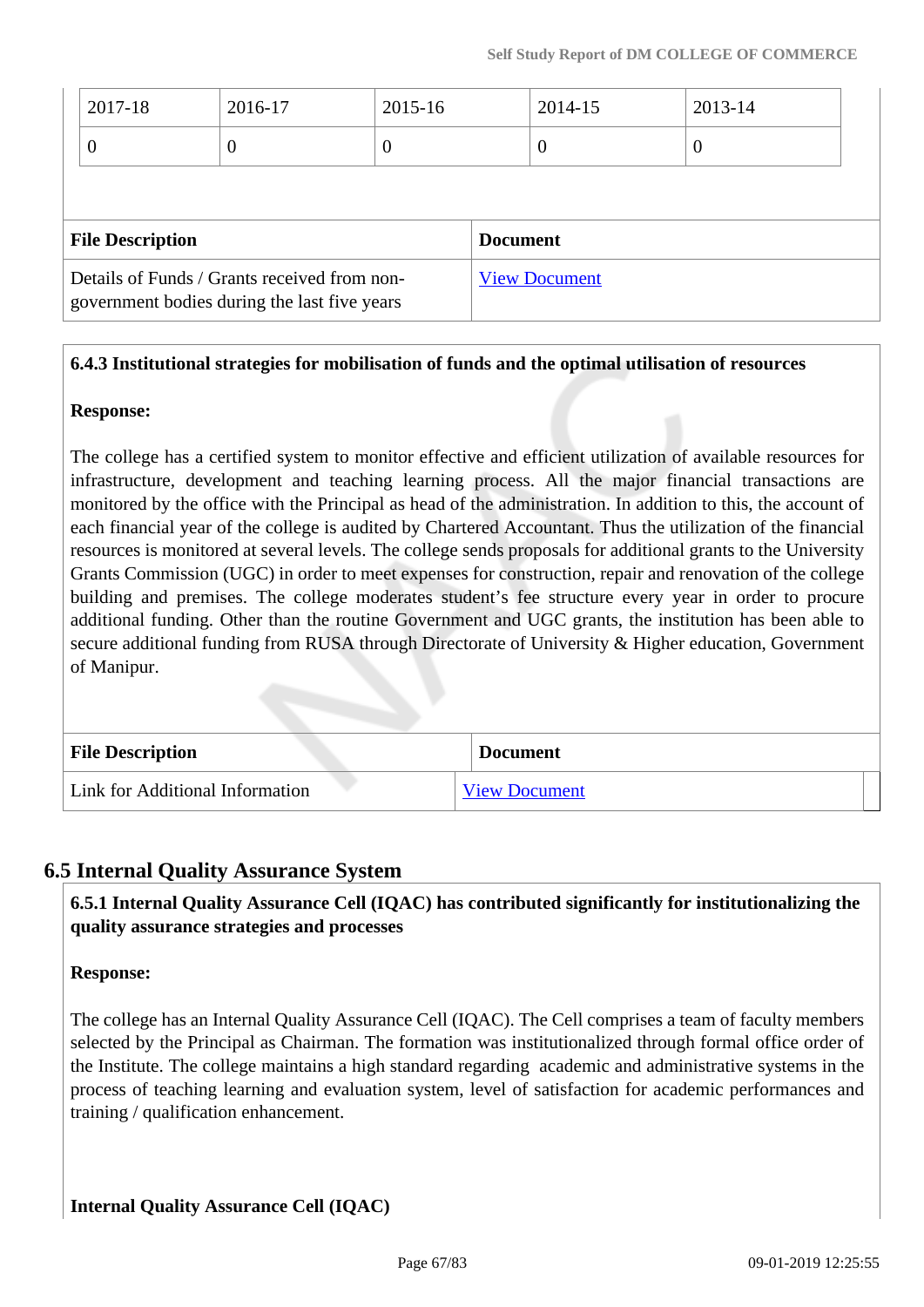| Sl.No.    | <b>Name</b>                  | <b>Designation</b> | <b>IQAC Role</b> |
|-----------|------------------------------|--------------------|------------------|
| 1.        | Dr. Asem Nabachandra Singh   | Principal          | Chairperson      |
| 2.        | Dr. L. Sanatomba Meetei      | Asst. Prof.        | Co-Ordinator     |
| $\beta$ . | Dr. Mary Thomas              | Asso. Prof.        | <b>Member</b>    |
| <b>A.</b> | Dr. Ph. Sanamacha Sharma     | Asst. Prof.        | <b>Member</b>    |
| 5.        | Dr. A. Debala                | Asst. Prof.        | <b>Member</b>    |
| 6.        | Dr. Th. Priyokumar Singh     | Asst. Prof.        | <b>Member</b>    |
| 7.        | <b>S. Bhogin Singh</b>       | Asst. Prof.        | <b>Member</b>    |
| 8.        | <b>Kiirii Onand Monshang</b> | Asst. Prof.        | <b>Member</b>    |

The Internal Quality Assurance Cell (IQAC) of the institution has been trying to develop a system for conscious, consistent and catalytic action to improve the academic and administrative performance of the institution and to promote measures for institutional functioning towards quality enhancement through internalization of quality culture and institutionalization of best practices.

| <b>File Description</b>         | <b>Document</b>      |
|---------------------------------|----------------------|
| Link for Additional Information | <b>View Document</b> |

 **6.5.2 The institution reviews its teaching learning process, structures & methodologies of operations and learning outcomes at periodic intervals through IQAC set up as per norms**

**Response:** 

Two examples of institutional reviews and implementation of teaching learning reforms facilitated by the IQAC are—

### 1.**Students Feedback on Faculty, Teaching- Learning Process &Evaluation**

Students' feedback significantly showcases the actual quality of teaching learning process. No faculty members will be involved in the students' feedback process.

### **2. Collection of Self appraisal Report of Teachers**

Self Appraisal Reports of teachers duly verified by the Principal and the HODs concerned are collected annually in regard to the following points:

- The performance expectations for teacher relate to the key professional areas of their position such as punctuality, consistency, planning, preparation, teaching techniques, classroom management, curriculum knowledge and student assessment.
- Management responsibilities like planning, decision-making, professional leadership and resource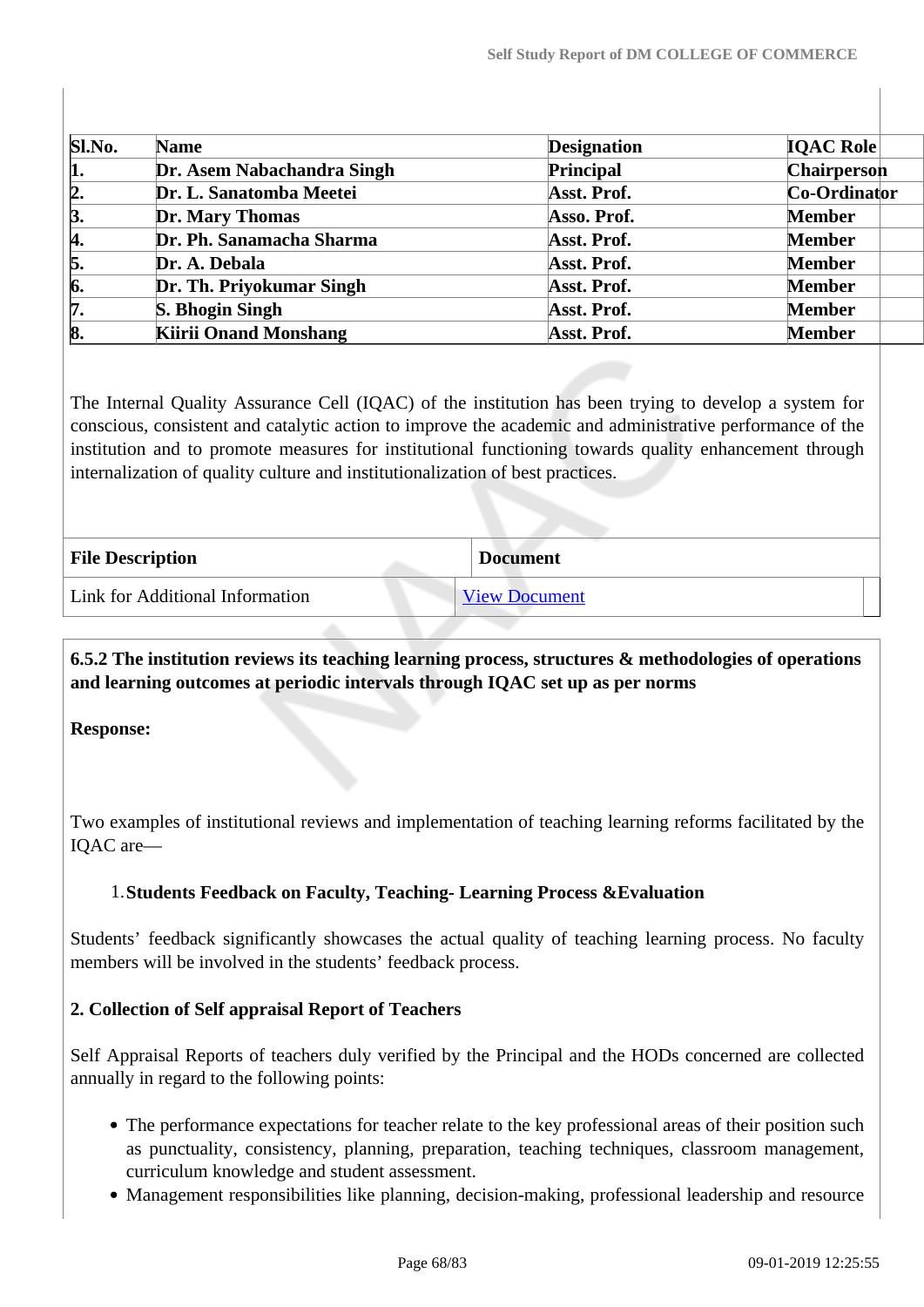management.

 Extra Curricular activities viz. Invigilation Duty, Question Setting, Paper Evaluation, In Charge of Students' Union, Games & Sports, Literary Meet, Inter College Youth Festivals etc.

| <b>File Description</b>                | <b>Document</b>      |
|----------------------------------------|----------------------|
| <b>Link for Additional Information</b> | <b>View Document</b> |

#### **6.5.3 Average number of quality initiatives by IQAC for promoting quality culture per year**

#### **Response:** 1.2

6.5.3.1 Number of quality initiatives by IQAC for promoting quality year-wise for the last five years

| 2017-18 | 2016-17 | 2015-16 | $2014 - 15$ | 2013-14 |
|---------|---------|---------|-------------|---------|
|         |         | -       | ∽           |         |

| <b>File Description</b>                                                         | <b>Document</b>      |
|---------------------------------------------------------------------------------|----------------------|
| Number of quality initiatives by IQAC per year for<br>promoting quality culture | <b>View Document</b> |
| <b>IQAC</b> link                                                                | <b>View Document</b> |

#### **6.5.4 Quality assurance initiatives of the institution include:**

- **1.Regular meeting of Internal Quality Assurance Cell (IQAC); timely submission of Annual Quality Assurance Report (AQAR) to NAAC; Feedback collected, analysed and used for improvements**
- **2.Academic Administrative Audit (AAA) and initiation of follow up action**
- **3.Participation in NIRF**
- **4.ISO Certification**
- **5.NBA or any other quality audit**

#### **A. Any 4 of the above**

- **B. Any 3 of the above**
- **C. Any 2 of the above**

#### **D. Any 1 of the above**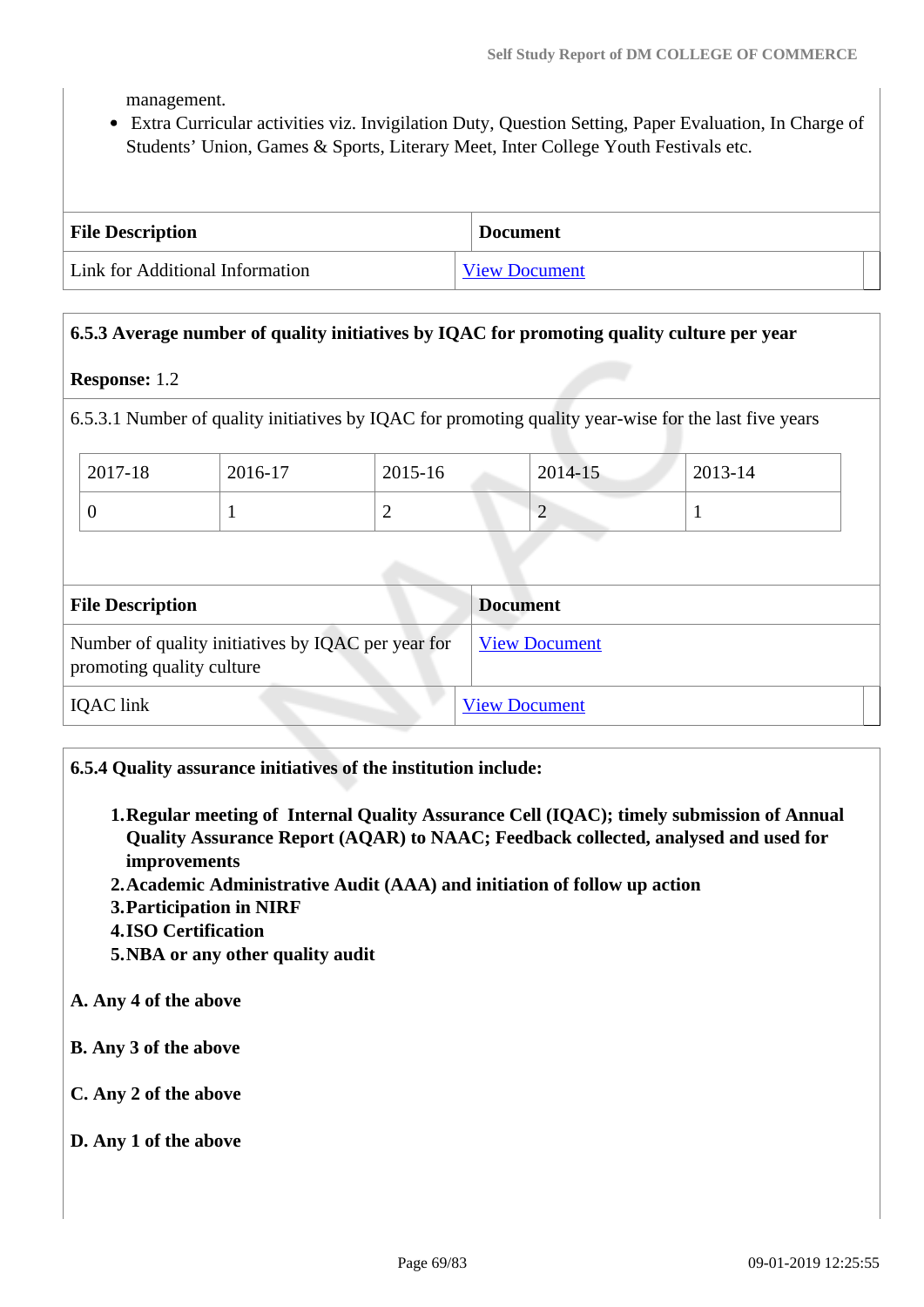#### **Response:** D. Any 1 of the above

| <b>File Description</b>                                        | <b>Document</b>      |
|----------------------------------------------------------------|----------------------|
| Details of Quality assurance initiatives of the<br>institution | <b>View Document</b> |

 **6.5.5 Incremental improvements made during the preceding five years** *(in case of first cycle)* **Post accreditation quality initiatives** *(second and subsequent cycles)*

### **Response:**

The following are some of the Incremental Improvements made by the college in the last 5 years.

1. College may use its academic freedom to update its syllabi after it became a constituent college of Dhanamanjuri University.. Syllabus has been updated at P.G and U.G.level in most of the programme connected with Commerce education.

2. Remedial classes and tutorial system to be strengthened and formalized. Tutorial for computer literacy, teaching skill development for faculty, training programmes for digital display board , CCTV installation ,monitoring and repair communicative English for language skill development etc.

3. Limited modern teaching aids are used for PG classes. ICT assets of the college has been enhanced almost in the college with LCD, desktop ,laptop ,overhead projector ,internet facility (WiFi campus ), two smart classes initiated.

4. The college has been effectively using participatory and experiential learning through project methods, surveys for dissertation, field trips (excursions), experimental method etc. Student centric methods like individualized methods like programme learning, computer assisted instructions, tutorials, discussion cum demonstration method etc are in use.

5. Most of the teachers of the institution have gained experience and published research papers in National and International Journal in their respective fields of study.

6. Formal collaboration with some local, National and International organization for academic activities be initiated for research work, paper publication, workshops, seminars.

7. Sizeable number of computers has been upgraded. Computers, Laptops and printers are frequently upgraded as per need and old computers have been replaced with LCD formats.

8. The institution has formed the alumni association and started functioning by organising blood donation camps and medical aid camps etc. The association is planning to contribute in the development of cultural, academic, financial and infrastructure growth of college.

9. Certificate courses like Company secretary, Retail Management and GST & Tally etc have been introduced in the college.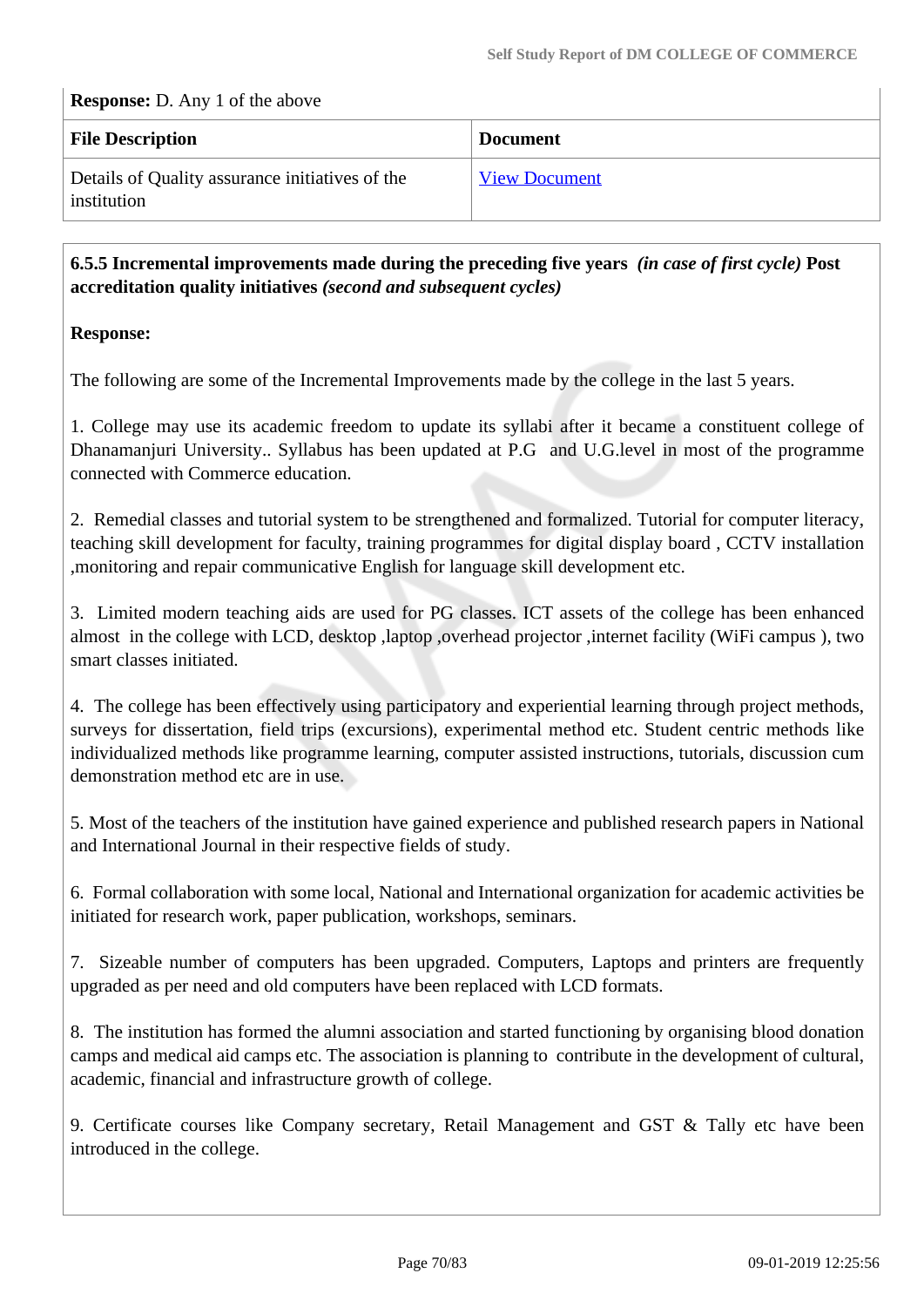# **Criterion 7 - Institutional Values and Best Practices**

### **7.1 Institutional Values and Social Responsibilities**

 **7.1.1 Number of gender equity promotion programs organized by the institution during the last five years** 

### **Response:** 6

7.1.1.1 Number of gender equity promotion programs organized by the institution year-wise during the last five years

| 2017-18 | 2016-17 | 2015-16 | 2014-15 | $2013 - 14$ |
|---------|---------|---------|---------|-------------|
| ∽       |         |         |         |             |

| <b>File Description</b>                                                                         | <b>Document</b> |
|-------------------------------------------------------------------------------------------------|-----------------|
| List of gender equity promotion programs organized   <u>View Document</u><br>by the institution |                 |

### **7.1.2**

**1.Institution shows gender sensitivity in providing facilities such as:**

- **1.Safety and Security**
- **2.Counselling**
- **3.Common Room**

### **Response:**

1.**Safety and Security**

The college adopts measures for the safety and security of all the students, teachers, non-teaching staff and the visitors. The following measures have been taken up by the college to maintain a safe and secure campus:

- A senior and experienced gatekeeper
- Dual exit gate
- Regular checking of the electric meter box
- All the electrical switch boards, fans and tube-lights serviced regularly
- A Grievance Redressal Box for the students
- Maintenance of a FIRST-AID Box by the office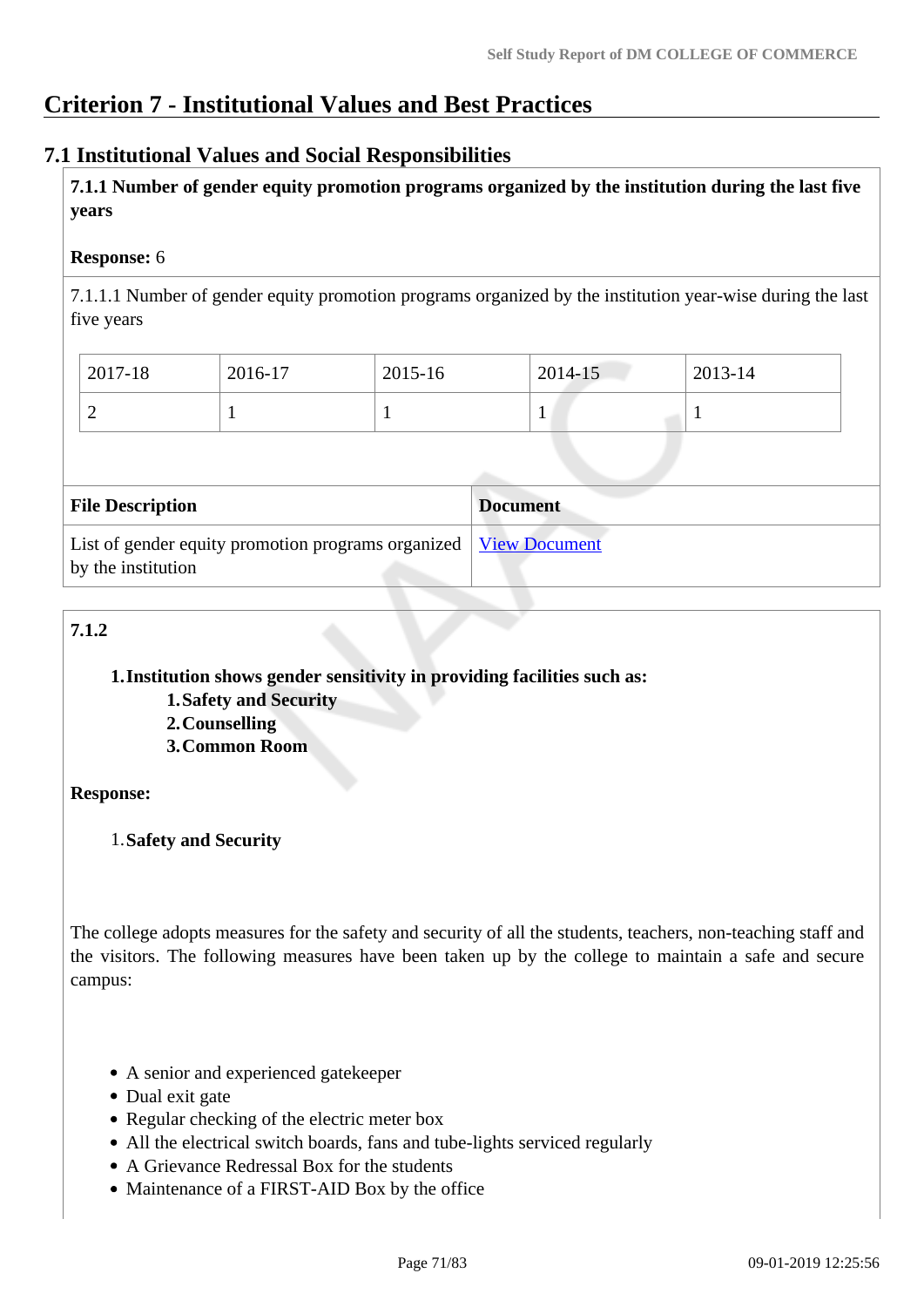- Separate washrooms for the students
- Separate washrooms for the male and female teaching and non-teaching staff
- Separate residential for the chowkidars
- Identity Cards issued to all the students, teachers and the non-teaching staff
- Distinct code of conduct for the students, teaching and non teaching staff.

#### 1.**Counselling**

- The faculty in all the departments monitors their academic progress throughout the year. Formal and informal interactions help identify their strengths and weaknesses and provide guidance accordingly.
- Unit tests and open-book tests help the faculty to do academic counseling.
- The faculty of the college carried out the responsibility of taking personal care of students on the individual level. Heads of departments were looking after the welfare of students by providing necessary guidance and assistance.
- There is a separate Couselling Cell to help and guide the students

#### 1.**Common Room**

- There are both Girls' and Boys' common rooms in the institution equipped with various indoor game facilities like carrom board, table tennis , chess etc
- For Boys Student the Gymnasium room is under construction

#### **7.1.3 Alternate Energy initiatives such as:**

### **1.Percentage of annual power requirement of the Institution met by the renewable energy sources**

#### **Response:** 0

7.1.3.1 Annual power requirement met by the renewable energy sources (in KWH)

#### 7.1.3.2 Total annual power requirement (in KWH)

#### Response: 750

| <b>File Description</b>                                                            | <b>Document</b>      |
|------------------------------------------------------------------------------------|----------------------|
| Details of power requirement of the Institution met<br>by renewable energy sources | <b>View Document</b> |
| Link for Additional Information                                                    | <b>View Document</b> |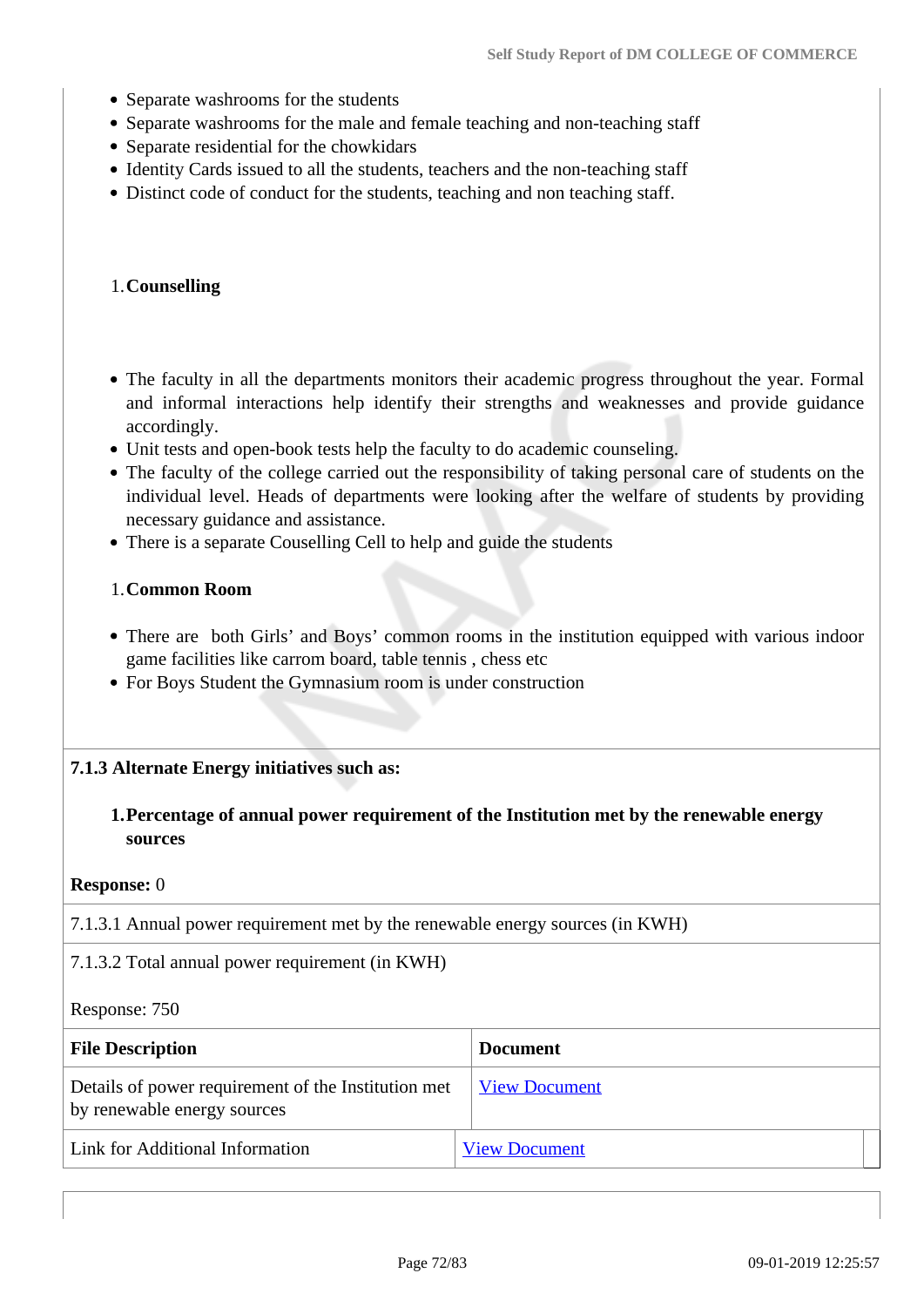## **7.1.4 Percentage of annual lighting power requirements met through LED bulbs**

#### **Response:** 70.79

7.1.4.1 Annual lighting power requirement met through LED bulbs (in KWH)

| Response: 315 |  |
|---------------|--|
|---------------|--|

| 7.1.4.2 Annual lighting power requirement (in KWH) |  |  |
|----------------------------------------------------|--|--|
|                                                    |  |  |

#### Response: 445

| <b>File Description</b>                                         | <b>Document</b>      |
|-----------------------------------------------------------------|----------------------|
| Details of lighting power requirements met through<br>LED bulbs | <b>View Document</b> |

## **7.1.5 Waste Management steps including:**

- **Solid waste management**
- **Liquid waste management**
- **E-waste management**

#### **Response:**

- **Solid waste Management:** The College is committed to pollution prevention and management of hazardous and solid wastes in compliance with applicable regulations.As the college is in the jurisdiction of Imphal Municipal Corporation, waste management is conducted partly through it, and partly through College social services done from time to time along with staff and students. Moreover the students are made aware of the management of solid waste through NSS programmes conducted from time to time.
- **Liquid waste Management:** the liquid waste generated in campus is disposed off through proper drainage system.
- **E-**waste management: Regarding e- waste, every staff room has a waste bin to take care of used/ useless items. Such waste bins are also kept in every corridor.

| <b>File Description</b>         | <b>Document</b>      |
|---------------------------------|----------------------|
| Link for Additional Information | <b>View Document</b> |

## **7.1.6 Rain water harvesting structures and utilization in the campus**

## **Response:**

Manipur is facing scarcity of water. In order to meet such shortfall, there is a necessity of water harvesting as water is needed for agricultural and human use though there might be many reasons behind such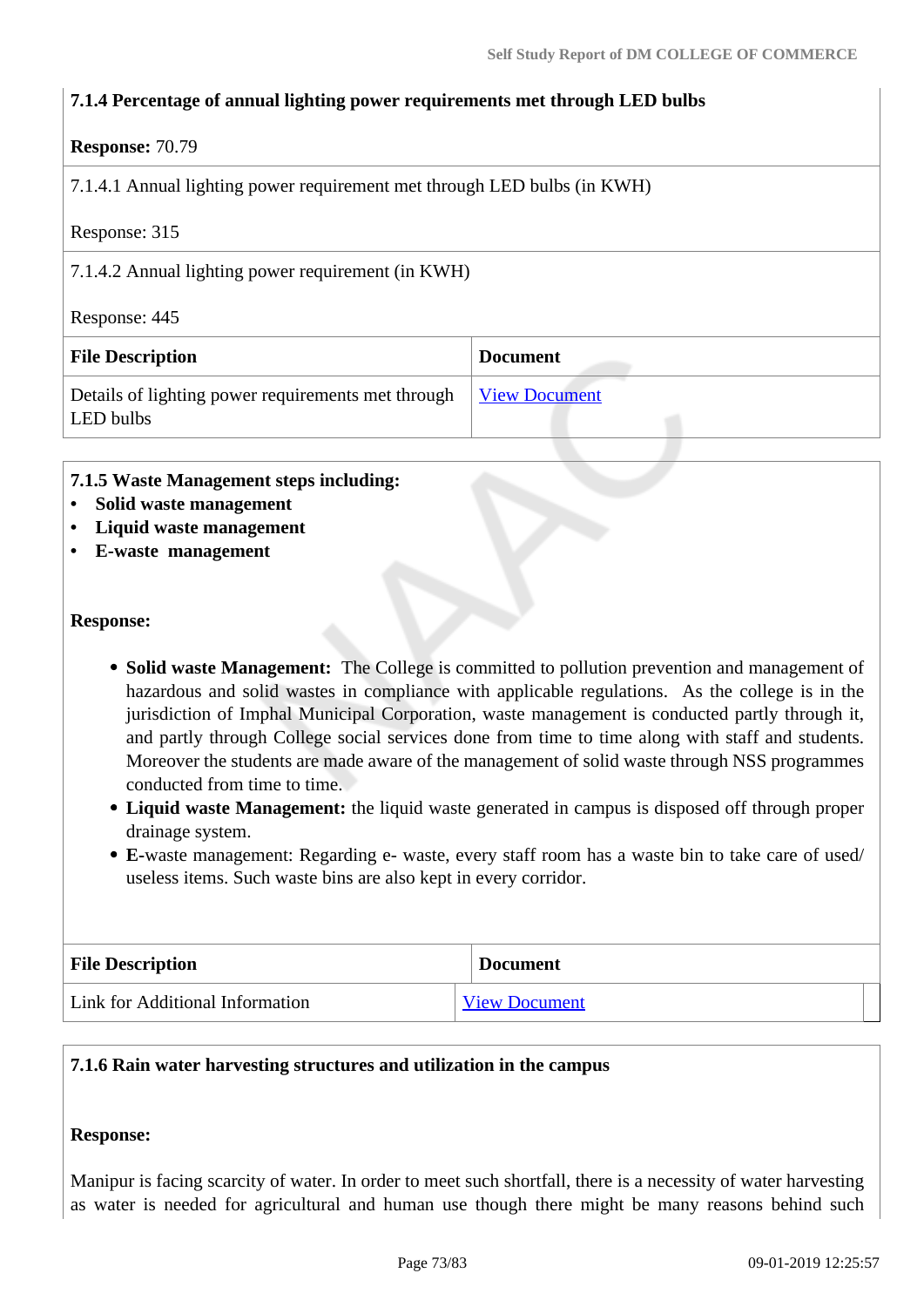problems cropping up and how they can be dealt with. Whatever may be, water needs to be made available sufficiently. Notwithstanding, the fact the state has ample rainfall, Manipur continues to face water scarcity even in the rainy season. During heavy rainfall, flash floods occur but just after the rainfall, the state faces the problem of scarcity of drinking water. Water is necessary for other purposes such as washing, bathing and so on. What is needed is water harvesting as it can overcome water scarcity and increase crop yields.

The college has two ponds, one at the Eastern Block of the college and the other at the Western Block. They are used for water harvesting during rainy season. The water so stored is utilised for various purposes during dry season or when there is no tap water.

Rainwater harvesting is the accumulation and deposition of rainwater for reuse on site, rather than allowing it to run off. Rainwater can be collected from rivers or roofs, and in many places, the water collected is redirected to a deep pit (well, shaft, or borehole), a reservoir with percolation, or collected from dew or fog with nets or other tools. Its uses include water for gardens, livestock, irrigation, domestic uses with proper treatment, indoor heating for houses, etc. The harvested water can also be used as drinking water, longer term storage, and for other purpose such as ground water recharge.

Rain water collection may be from roof tops, terrace, courtyard, paved or unpaved open ground etc. But Roof water harvesting system which is the simplest and easiest will be the most suitable method for Manipur. It has the components like Catchment area, Collecting Gutters, Transportation, First flush, Filter and Storage tank.

The institution is going to implement the following processes of harvesting water also.

#### **Down pipe and first flush arrangement**

This is an arrangement to prevent the dust and other unwanted materials that may be seen on the roof, from reaching the storage tank. By fitting a down pipe with an end cap or valve can ensure that the washed water from the roof does not reach the storage tank.

#### **Filter unit**

The rainwater collected from the roof should be allowed to reach the storage tank only through a filtering mechanism. Rubble, sand and charcoal, as used in the traditional three-pot filtration, can be adopted here. 10 cm thick 20mm rubbles, 10 cm thick charcoal/coconut shell, 15 cm thick coarse sand, 5 cm thick 6mm rubbles etc. may be arranged from bottom to top in the filter unit.

#### **Storage tank**

Mainly three types of storage tanks are constructed for roof water harvesting. They are above ground, underground or sub surface tanks as per requirement. The storage tank may simply be the collection drums.

| <b>File Description</b>         | <b>Document</b>      |
|---------------------------------|----------------------|
| Link for Additional Information | <b>View Document</b> |

## **7.1.7 Green Practices**

#### **• Students, staff using**

- **a) Bicycles**
- **b) Public Transport**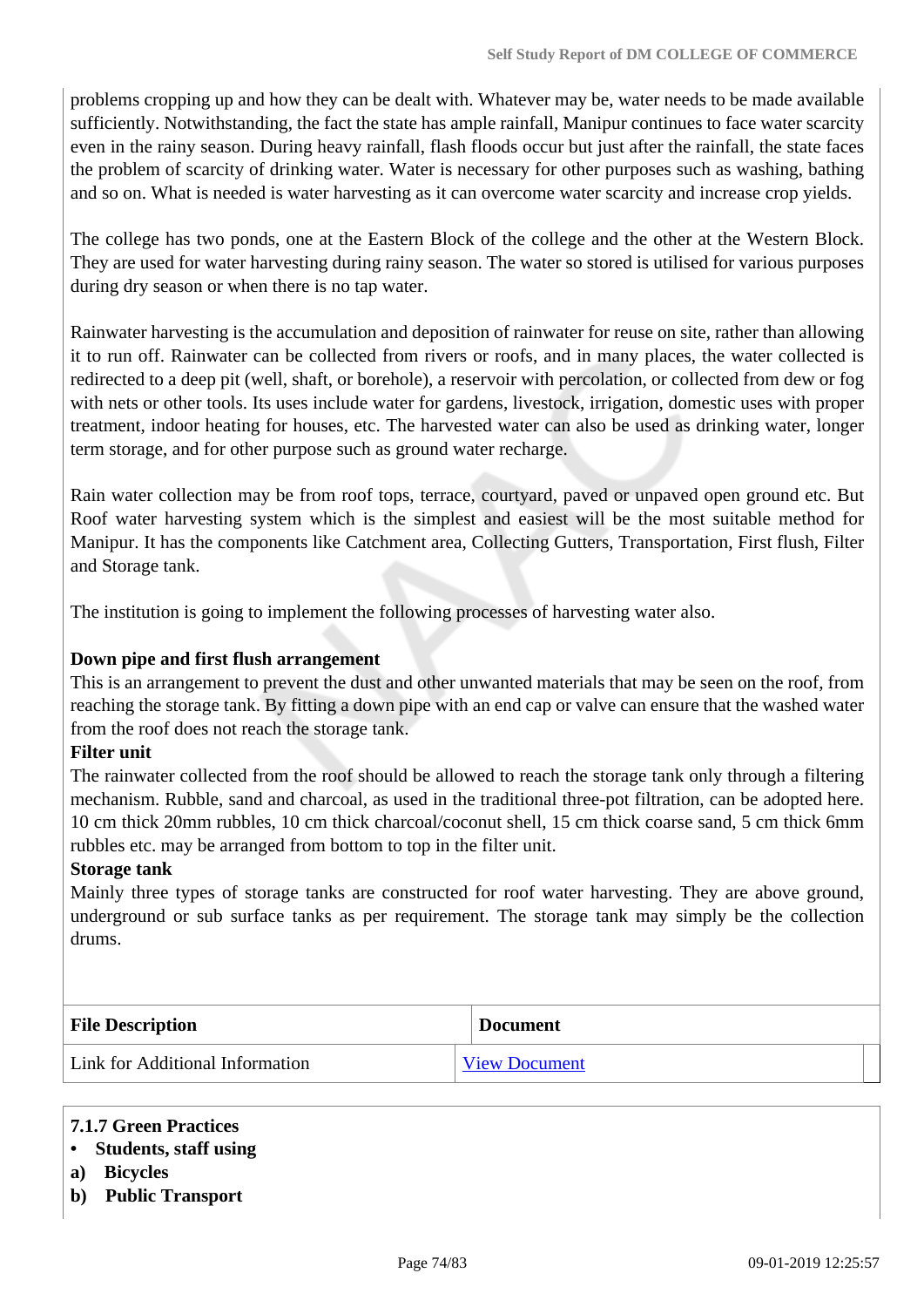#### **c) Pedestrian friendly roads**

- **Plastic-free campus**
- **Paperless office**
- **Green landscaping with trees and plants**

#### **Response:**

Student, staff using

1.Bicycles: The College has a separate parking shed for bicycles used by students and staff.

Public transport: The students, teachers and non-teaching staffs avail public transport to come and go from the college. Private vehicles are provided with parking space in the parking lot in the college. Parking space is big enough to accommodate all the vehicles.

- 1.Pedestrian Friendly Roads: The College can be approached from the main road through three gates with well- paved pedestrian lanes.
- Plastic –free campus: As students, teachers and staff are aware of the hazards of plastic; everyone is making effort to make the college a plastic free campus.
- Paperless Office: since the college has started using computers, it is making effort to maintain official records through digital soft copies as much as possible. Circulation of office notice and other information is done paperless through watsapp group.
- Green landscaping with trees and plants: The College is surrounded by greeneries from all sides. The college road is lined with trees on both sides. It has two mini gardens with various seasonal flower plants.

| <b>File Description</b>         | <b>Document</b>      |
|---------------------------------|----------------------|
| Link for Additional Information | <b>View Document</b> |

## **7.1.8 Average percentage expenditure on green initiatives and waste management excluding salary component during the last five years**

**Response:** 0.46

7.1.8.1 Total expenditure on green initiatives and waste management excluding salary component yearwise during the last five years(INR in Lakhs)

| 2017-18<br>2016-17 |       | 2015-16 | 2014-15 | 2013-14 |
|--------------------|-------|---------|---------|---------|
| 0.027<br>0.027     | 0.025 |         | 0.025   | 0.025   |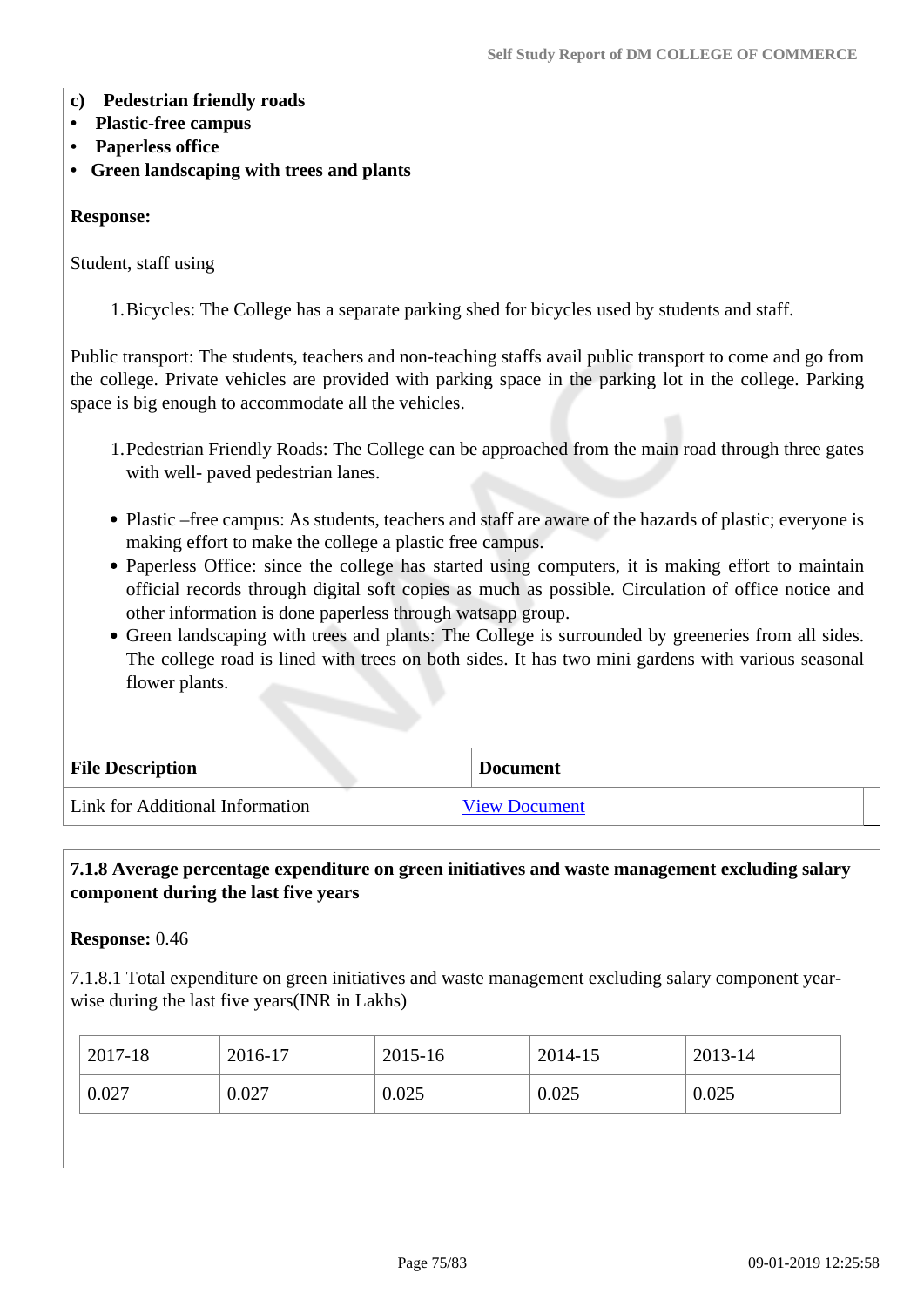| <b>File Description</b>                                               | <b>Document</b> |
|-----------------------------------------------------------------------|-----------------|
| Details of expenditure on green initiatives and waste   View Document |                 |
| management during the last five years                                 |                 |

| 7.1.9 Differently abled (Divyangjan) Friendliness Resources available in the institution:              |                      |  |
|--------------------------------------------------------------------------------------------------------|----------------------|--|
| <b>1. Physical facilities</b>                                                                          |                      |  |
| 2. Provision for lift                                                                                  |                      |  |
| 3. Ramp / Rails                                                                                        |                      |  |
| <b>4. Braille Software/facilities</b>                                                                  |                      |  |
| <b>5. Rest Rooms</b>                                                                                   |                      |  |
| <b>6. Scribes for examination</b>                                                                      |                      |  |
| 7. Special skill development for differently abled students<br>8. Any other similar facility (Specify) |                      |  |
| A. 7 and more of the above                                                                             |                      |  |
| <b>B.</b> At least 6 of the above                                                                      |                      |  |
| C. At least 4 of the above                                                                             |                      |  |
| D. At least 2 of the above                                                                             |                      |  |
| <b>Response:</b> E. None of the above                                                                  |                      |  |
| <b>File Description</b>                                                                                | <b>Document</b>      |  |
| Resources available in the institution for<br>Divyangjan                                               | <b>View Document</b> |  |
| link to photos and videos of facilities for<br>Divyangjan                                              | <b>View Document</b> |  |

## **7.1.10 Number of Specific initiatives to address locational advantages and disadvantages during the last five years**

#### **Response:** 7

7.1.10.1 Number of specific initiatives to address locational advantages and disadvantages year-wise during the last five years

| 2017-18 | 2016-17   | 2015-16  | 2014-15 | 2013-14                  |
|---------|-----------|----------|---------|--------------------------|
|         | <b>__</b> | <b>.</b> | ∼       | $\overline{\phantom{a}}$ |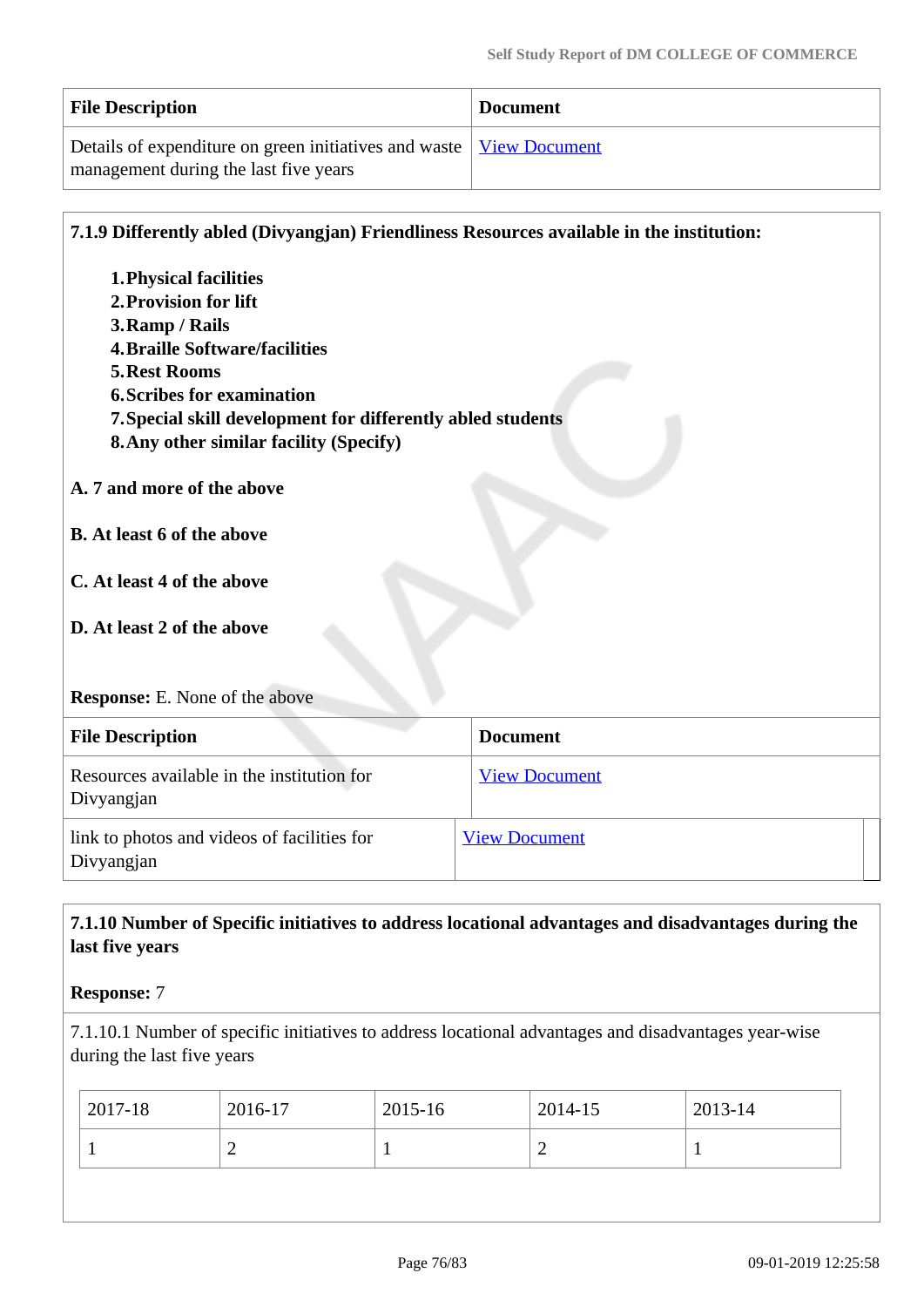| <b>File Description</b>                                                              | <b>Document</b>      |
|--------------------------------------------------------------------------------------|----------------------|
| Number of Specific initiatives to address locational<br>advantages and disadvantages | <b>View Document</b> |

## **7.1.11 Number of initiatives taken to engage with and contribute to local community during the last five years (Not addressed elsewhere)**

#### **Response:** 10

7.1.11.1 Number of initiatives taken to engage with and contribute to local community year-wise during the last five years

| 2017-18 | 2016-17 | 2015-16 | 2014-15 | 2013-14 |
|---------|---------|---------|---------|---------|
| ∼       | -       | ∽       | ∽       | ∽       |

#### **7.1.12**

## **Code of conduct handbook exists for students, teachers, governing body, administration including Vice Chancellor / Director / Principal /Officials and support staff**

#### **Response:** Yes

| <b>File Description</b>                                                                                                           | <b>Document</b>      |
|-----------------------------------------------------------------------------------------------------------------------------------|----------------------|
| URL to Handbook on code of conduct for<br>students and teachers, manuals and brochures on<br>human values and professional ethics | <b>View Document</b> |

| 7.1.13 Display of core values in the institution and on its website |  |                      |  |
|---------------------------------------------------------------------|--|----------------------|--|
| <b>Response:</b> Yes                                                |  |                      |  |
| <b>File Description</b>                                             |  | <b>Document</b>      |  |
| Provide URL of website that displays core values                    |  | <b>View Document</b> |  |

 **7.1.14 The institution plans and organizes appropriate activities to increase consciousness about national identities and symbols; Fundamental Duties and Rights of Indian citizens and other constitutional obligations**

**Response:** Yes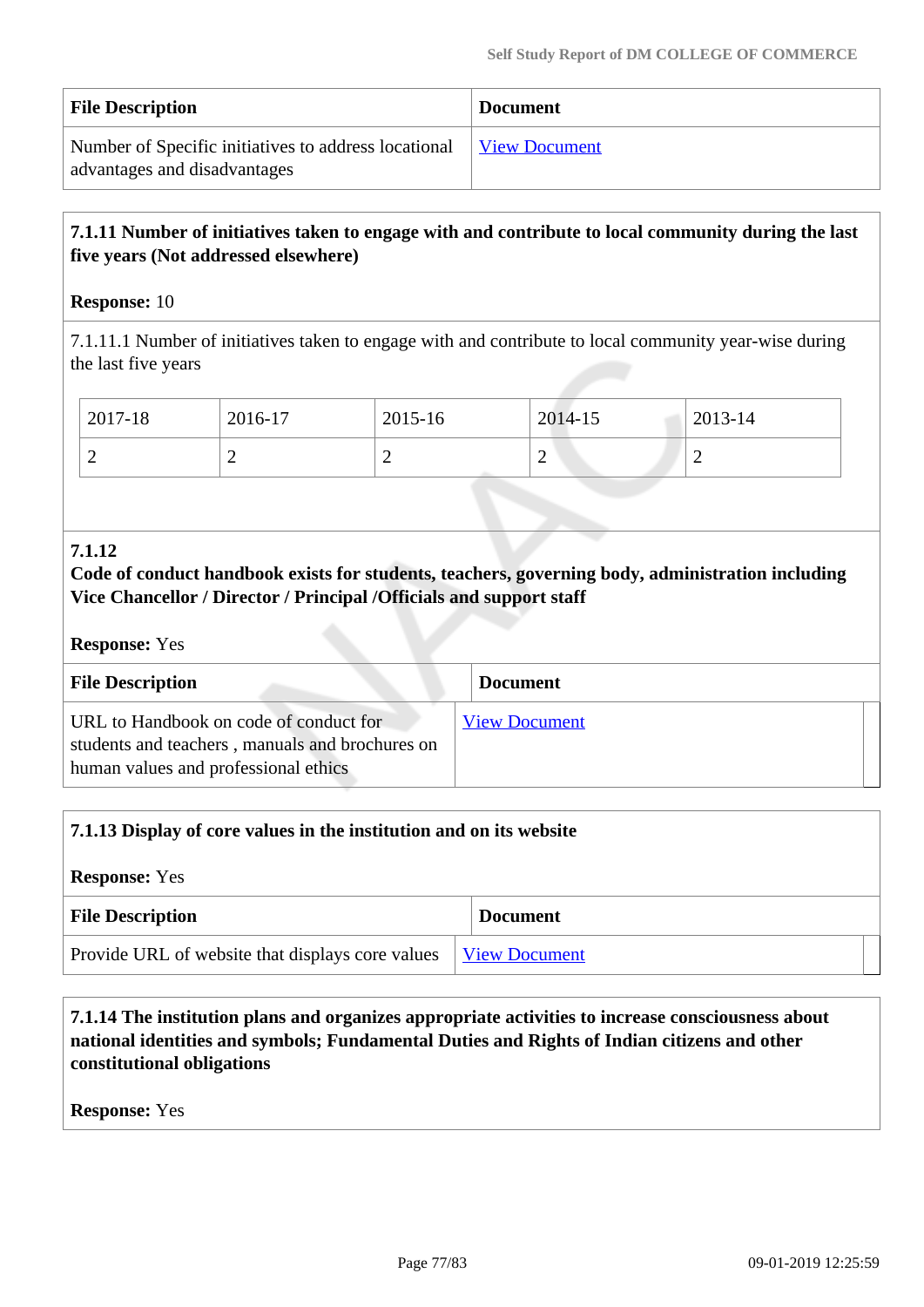| <b>File Description</b>                                                                            | <b>Document</b>      |
|----------------------------------------------------------------------------------------------------|----------------------|
| Details of activities organized to increase<br>consciousness about national identities and symbols | <b>View Document</b> |

| 7.1.15 The institution offers a course on Human Values and professional ethics<br><b>Response:</b> Yes |                      |  |
|--------------------------------------------------------------------------------------------------------|----------------------|--|
|                                                                                                        |                      |  |
| Provide link to Courses on Human Values and<br>professional ethics on Institutional website            | <b>View Document</b> |  |

## **7.1.16 The institution functioning is as per professional code of prescribed / suggested by statutory bodies / regulatory authorities for different professions Response:** Yes **File Description Document** Provide URL of supporting documents to prove institution functions as per professional code [View Document](www.dmccommerce.edu.in)

 **7.1.17 Number of activities conducted for promotion of universal values (Truth, Righteous conduct, Love, Non-Violence and peace); national values, human values, national integration, communal harmony and social cohesion as well as for observance of fundamental duties during the last five years**

## **Response:** 35

7.1.17.1 Number of activities conducted for promotion of universal values (Truth, Righteous conduct, Love, Non-Violence and peace); national values, human values, national integration, communal harmony and social cohesion as well as for observance of fundamental duties year-wise during the last five years

| $^{\circ}$ 2017-18 | 2016-17 | 2015-16 | 2014-15 | 2013-14 |
|--------------------|---------|---------|---------|---------|
| -                  |         |         |         |         |

| <b>File Description</b>                                           | <b>Document</b>      |
|-------------------------------------------------------------------|----------------------|
| List of activities conducted for promotion of<br>universal values | <b>View Document</b> |

## **7.1.18 Institution organizes national festivals and birth / death anniversaries of the great Indian**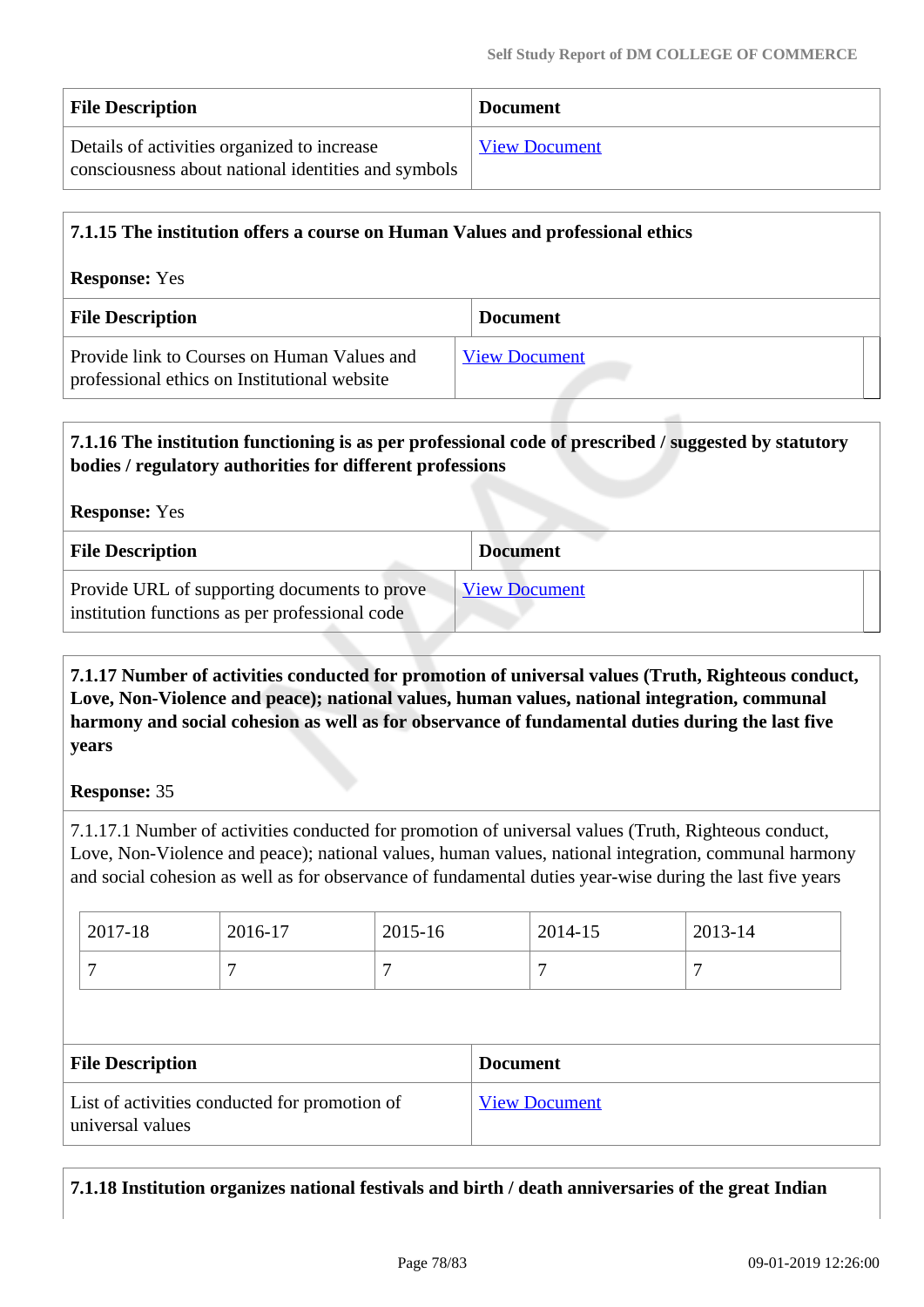## **personalities**

## **Response:**

The college celebrates the National Festivals and Birth/Death Anniversaries of the following great Indian personalities

| $SI$ No.        | Anniversary / Festival | Day          |
|-----------------|------------------------|--------------|
| $ 1$ .          | Republic Day           | 26 January   |
| 2.              | Independence Day       | $15$ August  |
| $\beta$ .       | Patriots Day           | $13$ August  |
| 4.              | Teachers' Day          | 5 September  |
| $\mathfrak{b}.$ | <b>Irabot Day</b>      | 30 September |
| 6.              | Gandhi Jayenti         | 2 October    |
| 17              | Nupi Lal               | 12 December  |

 **7.1.19 The institution maintains complete transparency in its financial, academic, administrative and auxiliary functions**

#### **Response:**

#### **Transparency in Financial Functions**

The institution has mobilized resources and ensures transparency in financial management of the institution. The concerned Directorate of Higher Education of the Manipur Government is responsible for budget and optimum utilization of fund and mobilization of resources. There are established procedures for planning and allocation of financial resources which leads to effective & efficient use of financial resources. The respective HODs of the departments submit the requirements to the Principal of the institution. Regarding the general development and yearly renovation of the college, the principal looks into it in consultation with the Development Committee of the college. The various heads of the budget include the department capital requirements, staff cost based on the manpower plan, student & faculty related expenses, event expenses, research & development, administrative expenses, repairs & maintenance & other infrastructure related expenses, etc. Feedback from the stakeholders on a regular basis and acting on the same is an effective mechanism to ensure transparency and effective management.

#### **Transparency in academic and administrative functions**

The functions of the institution and its academic and administrative units are governed by the principles of participation and transparency. Formulation of development objectives, directives and guidelines with specific plans for implementation by aligning the academic and administrative aspects improves the overall quality of the institutional provisions. Effective leadership by setting values and participative decision making process is key not only to achieve the vision, mission and goals of the institution but also in building the organizational culture. The formal and informal arrangements in the institution to co-ordinate the academic and administrative planning and implementation reflects the institutions efforts in achieving its vision. Admission in the college is done strictly on the basis of merit through entrance test in accordance to the government reservation policies.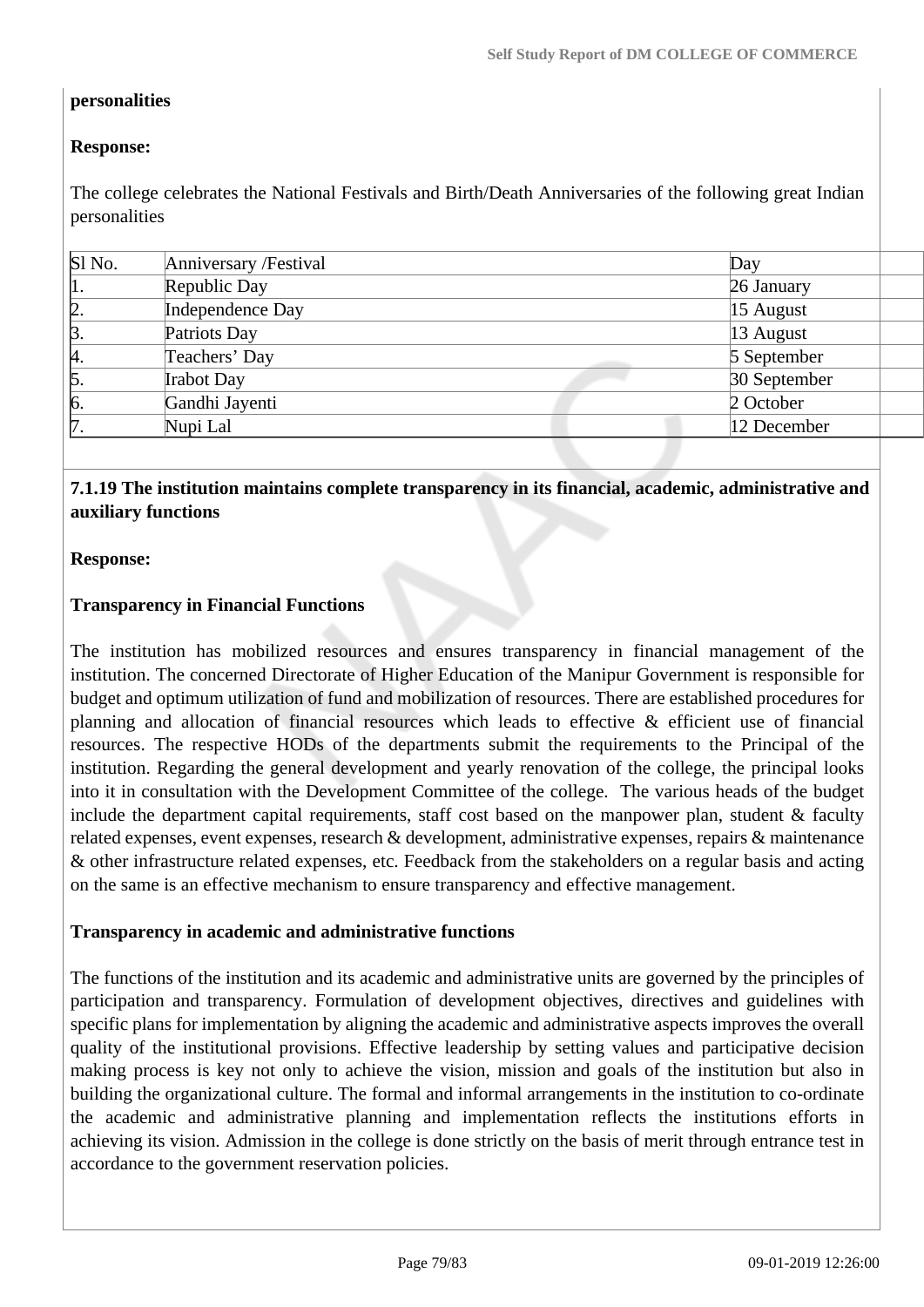## **7.2 Best Practices**

**7.2.1 Describe at least two institutional best practices (as per NAAC Format)**

**Response:** 

**Best Practice – 1**

1.**Title of the Practice**

 **Three Day Workshop on "Motivation and Leadership for Govt. College Teachers"**

#### 1.**Objectives of the Practice**

- 1. Development of Soft Skills for Professional Success & Personnel Excellence
- 2.Increasing Role of Teachers in Building the Competencies of Students & Young Professionals

## 1.**The Context**

The Workshop was meant to motivate the Principals and the teachers of government colleges to equip themselves with the much needed soft skills and mindset to become able leaders impacting the lives of their students and the institutions they work in.

#### 1.**The Practice**

The resource persons explained NLP and demonstrated how memory can be improved by understanding and using techniques such as Mind Mapping, Mind Charting, and Brain Gymnastics. They deliberated on various kinds of communication, how various perceptions are formed and influenced behavior, on eye accessing cues, on how to empty the mind and instill self belief by visualizing oneself to be the most brilliant being, on how the conscious and unconscious parts of our mind.

#### 1.**Evidence of Success**

In the first day, out of the 28 Principals of different colleges of Manipur, 21 participated in it. On Day 2 and Day3, Faculty members of different colleges of Manipur participated in it. On the second Day, 50 College Professors from 14 select colleges attended the workshop. On the third Day, another 52 Professors from the remaining 14 colleges attended the workshop.

#### 1.**Problems Encountered and Resources Required**

As it was not possible for the college to organize such a Workshop on its own, it had to ask for fund from the Directorate of Education and Commissioner of Technical & Higher Education, Government of Manipur for the needed financial, physical and moral support.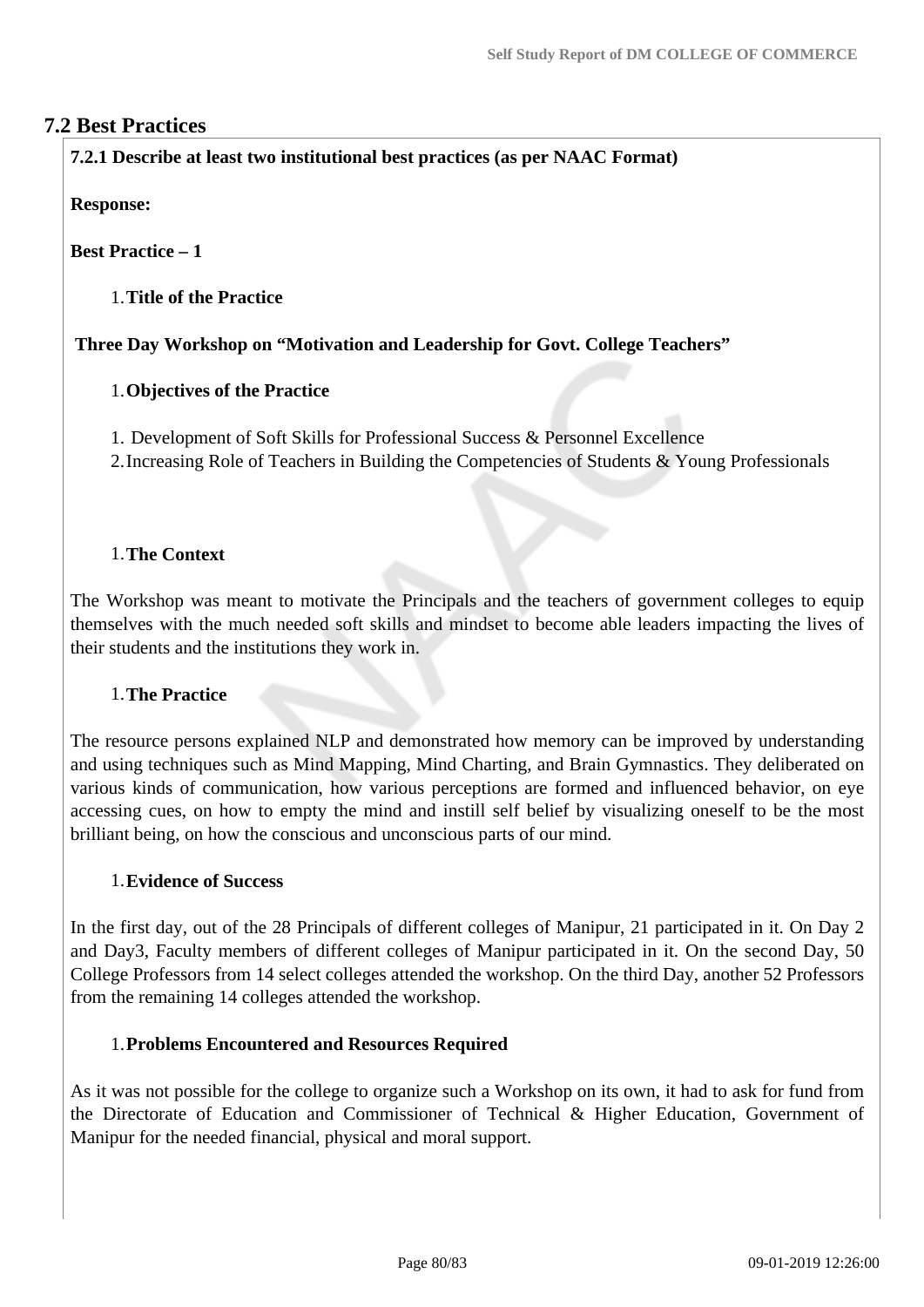## **Best Practice – 2**

## 1.**Title of the Practice**

## **Three Day "Sin – Lang Fest"**

## 1.**Objectives of the Practice**

- 1. To develop varied skill in today's youth
- 2.To inculcate innovativeness, leadership qualities, right attitude, creative thinking and team spirit in young minds

## 1.**The Context**

The event is a practical for the students to make them aware and gain experience in the event management. It is being organized to enhance the competency and skills of the students, to make the students aware of utilizing the best of available resources, within the constraints, to present in the best presentable way.

## 1.**The Practice**

During the festival, there were Dance Competition, Debate, Essay Writing, Quiz, Chess, Poetry Recitation, Spelling Games, Painting, Photography and Spot Advertisement Competitions which were participated by students from different colleges and universities. It also had Beauty Pageant Competition and a Rock Show Programme.

## 1.**Evidence of Success**

The festival was participated and attended by large number of students from within and outside the college. The evidence of its success lies in the fact that its articles and various images are readily available in the college website and various social networking sites.

## 1.**Problems Encountered and Resources Required**

As the college could not afford to organize such a large scale students' festival, the students had to campaign for fund from various private companies and NGOs.

| <b>File Description</b>                | <b>Document</b>      |
|----------------------------------------|----------------------|
| <b>Link for Additional Information</b> | <b>View Document</b> |

## **7.3 Institutional Distinctiveness**

 **7.3.1 Describe/Explain the performance of the institution in one area distinctive to its vision, priority and thrust**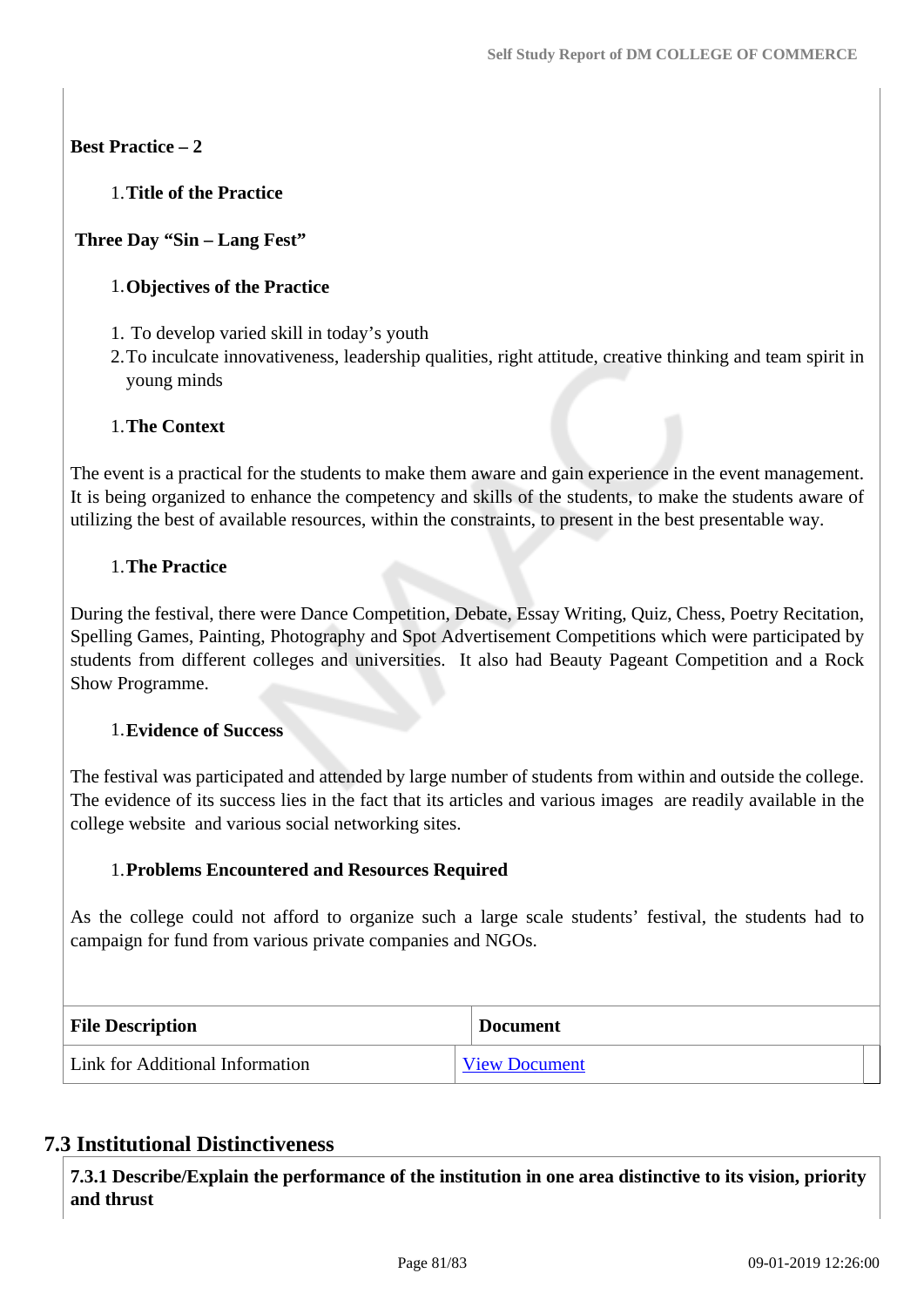## **Response:**

The college is affiliated to Manipur University since its inception in 1996 and from this year onwards, it has become one of the constituent colleges of the Dhanamanjuri University The college ensures to impart quality commerce and management education to all of its students not only through enhancing their intellectual ability but also by nurturing their entrepreneurship talents. The institution is only the full fledged government college in the field of commerce and management. The college shapes the learners into better citizen enriched with self confidence, perseverance, patriotism and humanity. The ambition of the college is to empower the future generation of students with authority and position in the world of commerce and business. This is well evidenced by the success of our alumni in the field of their choice .

| <b>File Description</b>         | <b>Document</b>      |
|---------------------------------|----------------------|
| Link for Additional Information | <b>View Document</b> |